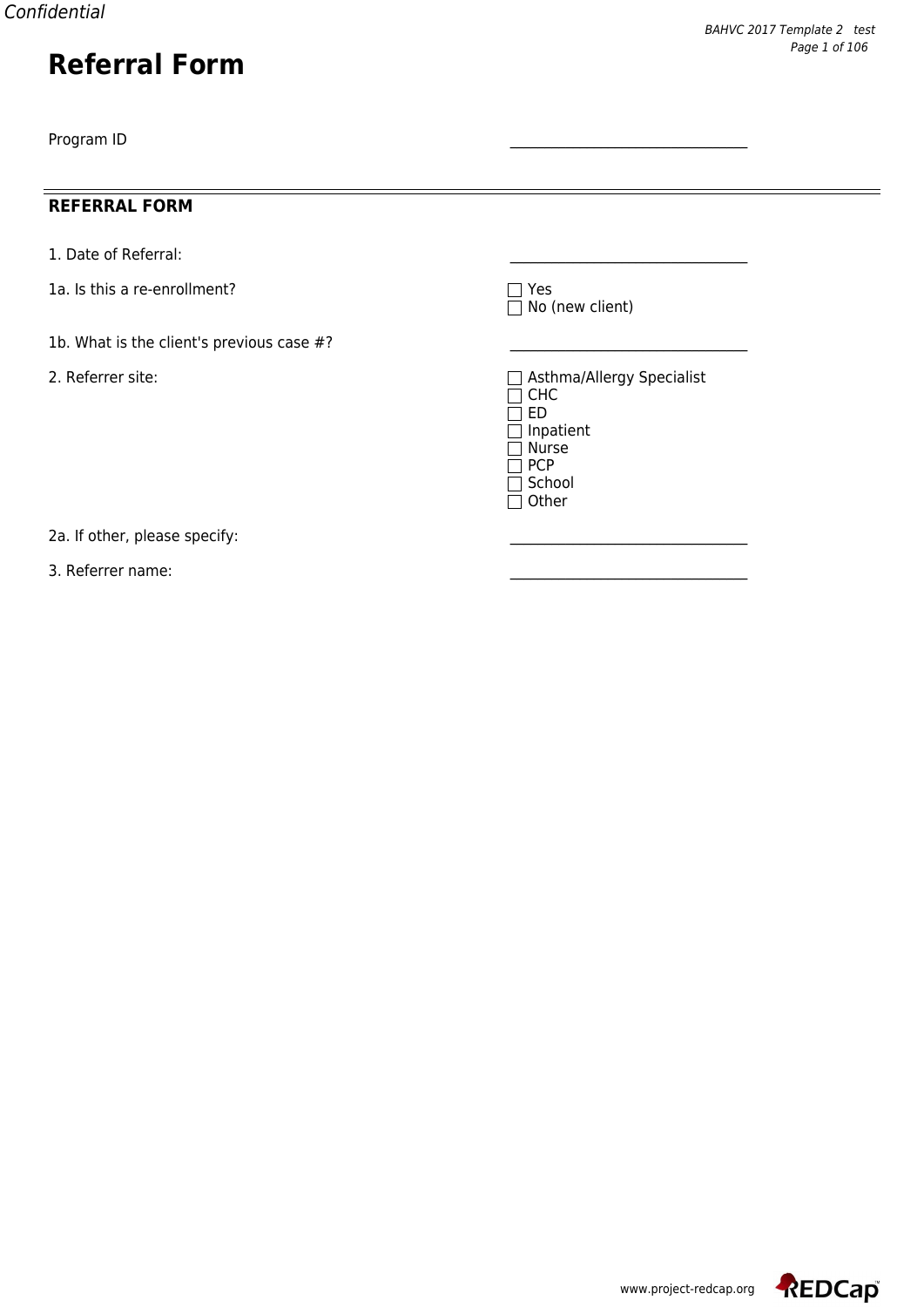| <del>4. Hospital/Health Center : (Reierral Site)</del> | <del>s altrius neaith</del>                                                                 |
|--------------------------------------------------------|---------------------------------------------------------------------------------------------|
|                                                        | Beth Israel Deaconess Medical Center                                                        |
|                                                        | Boston Children's Hospital                                                                  |
|                                                        | □ Boston Medical Center                                                                     |
|                                                        | <b>Bowdoin Street Health Center</b>                                                         |
|                                                        | □ Brigham And Women's Hospital                                                              |
|                                                        | □ Brookside Community Health Center<br>□ Caritas Carney Hospital                            |
|                                                        | □ Caritas Saint Elizabeth's Medical Center                                                  |
|                                                        | □ Codman Square Health Center                                                               |
|                                                        | Dimock Community Health Center                                                              |
|                                                        | Dot House                                                                                   |
|                                                        | □ East Boston Neighborhood Health Center                                                    |
|                                                        | Faulkner Hospital                                                                           |
|                                                        | Fenway Community Health Center                                                              |
|                                                        | □ Geiger-Gibson Community Health Center                                                     |
|                                                        | $\Box$ Greater Roslindale Medical And Dental Center                                         |
|                                                        | □ Harvard Street Neighborhood Health<br>□ Harvard Medical Associates (Copley, Kenmore, West |
|                                                        | Roxbury)                                                                                    |
|                                                        | □ Harvard Vanguard                                                                          |
|                                                        | $\Box$ Martha Eliot Health Center                                                           |
|                                                        | □ Massachusetts General Hospital                                                            |
|                                                        | □ Mgh/Back Bay Health Care Center                                                           |
|                                                        | □ Mgh/Charlestown Health Care Center                                                        |
|                                                        | □ Neponset Health Center                                                                    |
|                                                        | □ North End Community Health Center                                                         |
|                                                        | □ South Boston Community Health Center                                                      |
|                                                        | □ South Cove Community Health Center<br>□ South End Community Health Center                 |
|                                                        | □ Southern Jamaica Plain Health Center                                                      |
|                                                        | $\Box$ St. Elizabeth's Health Care @Brighton Marine                                         |
|                                                        | $\Box$ Tufts Medical Center                                                                 |
|                                                        | □ Uphams Corner Health Center                                                               |
|                                                        | $\sqsupset$ Whittier Street Health Center                                                   |
|                                                        | Other                                                                                       |
| 4a. If other Referral site, please list:               |                                                                                             |
| 5. Insurance:                                          | <b>Free Care</b>                                                                            |
|                                                        | MassHealth                                                                                  |
|                                                        | None                                                                                        |
|                                                        | Private                                                                                     |
|                                                        | Other (SCHIP)                                                                               |
|                                                        | $\sqsupset$ Missing                                                                         |
| 5a1. If other, please specify:                         |                                                                                             |
| 5a2. If MassHealth, MassHealth Insurance Type:         | <b>BMC Healthnet</b>                                                                        |
|                                                        | MassHealth                                                                                  |
|                                                        | Network Health                                                                              |
|                                                        | <b>NHP</b>                                                                                  |
|                                                        | 7 Non-PCC                                                                                   |
|                                                        | 1 PCC                                                                                       |
|                                                        | $\exists$ N/A                                                                               |
|                                                        | $\exists$ Other                                                                             |
| 5a3. If other, please specify:                         |                                                                                             |
|                                                        |                                                                                             |

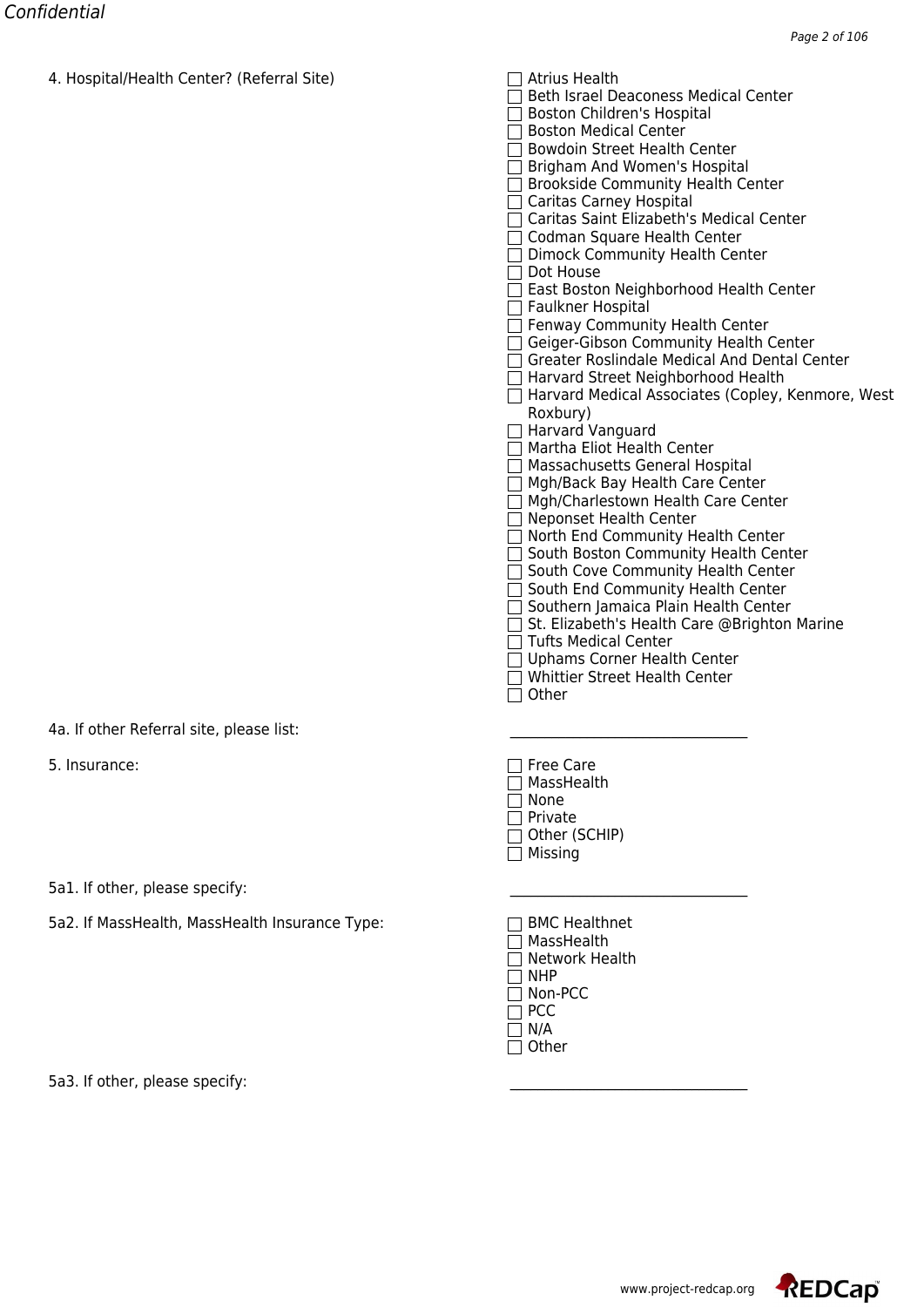| ou. Il Private insurance, Private insurance Type: | <b>BMC HealthNet</b><br>$\Box$ CelticCare<br>$\Box$ COMMONWEALTH CARE<br>$\Box$ Connecticare<br>Fallon Community Health Plan<br>$\Box$ Harvard Pilgrim<br>Medicare<br>$\Box$ Network Health<br>$\Box$ Tufts Health Plan<br>$\Box$ United Health Care<br>$\Box$ Other<br>$\Box$ Unknown                                                                                                                                                                                                                                                                                                                                                                   |
|---------------------------------------------------|----------------------------------------------------------------------------------------------------------------------------------------------------------------------------------------------------------------------------------------------------------------------------------------------------------------------------------------------------------------------------------------------------------------------------------------------------------------------------------------------------------------------------------------------------------------------------------------------------------------------------------------------------------|
| 5c. If other private insurance, please list:      |                                                                                                                                                                                                                                                                                                                                                                                                                                                                                                                                                                                                                                                          |
| Client Information                                |                                                                                                                                                                                                                                                                                                                                                                                                                                                                                                                                                                                                                                                          |
| 6. Language                                       | $\Box$ Cantonese<br>$\Box$ English<br>□ Haitian-Creole,<br>$\Box$ Mandarin<br>$\Box$ Spanish<br>$\Box$ Other                                                                                                                                                                                                                                                                                                                                                                                                                                                                                                                                             |
| 6a. If other, please specify:                     |                                                                                                                                                                                                                                                                                                                                                                                                                                                                                                                                                                                                                                                          |
| 7. DOB (Y-M-D)                                    |                                                                                                                                                                                                                                                                                                                                                                                                                                                                                                                                                                                                                                                          |
| 8. Age                                            |                                                                                                                                                                                                                                                                                                                                                                                                                                                                                                                                                                                                                                                          |
| 9. Criteria for Referral (Check all that apply)   | $\Box$ Animal Dander<br>$\Box$ Chemicals (cleaning chemicals, pesticides)<br>□ Concerns about home environmental triggers<br><b>Concerns about Medication Adherence</b><br>$\Box$ Dust mites<br>Environmental Tobacco Exposure<br>Hospital Admission Asthma Exacerbation (12 mo)<br>Mice<br>$\Box$<br>Mold<br>$\mathbf{L}$<br>More than one course of oral steroids (last 12 mo)<br>$\Box$ Needs help with med administration<br>Overuse of rescue medications (past 6 mo)<br><b>Patient Smokes</b><br>$\Box$ Pollen<br>□ Poorly Controlled Persistent Asthma<br>$\Box$ Repeated ER or Urgent Care visits (past 12 mo)<br>$\Box$ Roaches<br>$\Box$ Other |
| 9a. If other list here:                           |                                                                                                                                                                                                                                                                                                                                                                                                                                                                                                                                                                                                                                                          |
| <b>Other Pertinent Information</b>                |                                                                                                                                                                                                                                                                                                                                                                                                                                                                                                                                                                                                                                                          |
| 10. Allergy Testing Conducted                     | Yes<br>No<br>Do not know                                                                                                                                                                                                                                                                                                                                                                                                                                                                                                                                                                                                                                 |
| 10a. What kind of allergy test was conducted?     | <b>RAST</b><br><b>Skin Test</b><br>I don't know                                                                                                                                                                                                                                                                                                                                                                                                                                                                                                                                                                                                          |

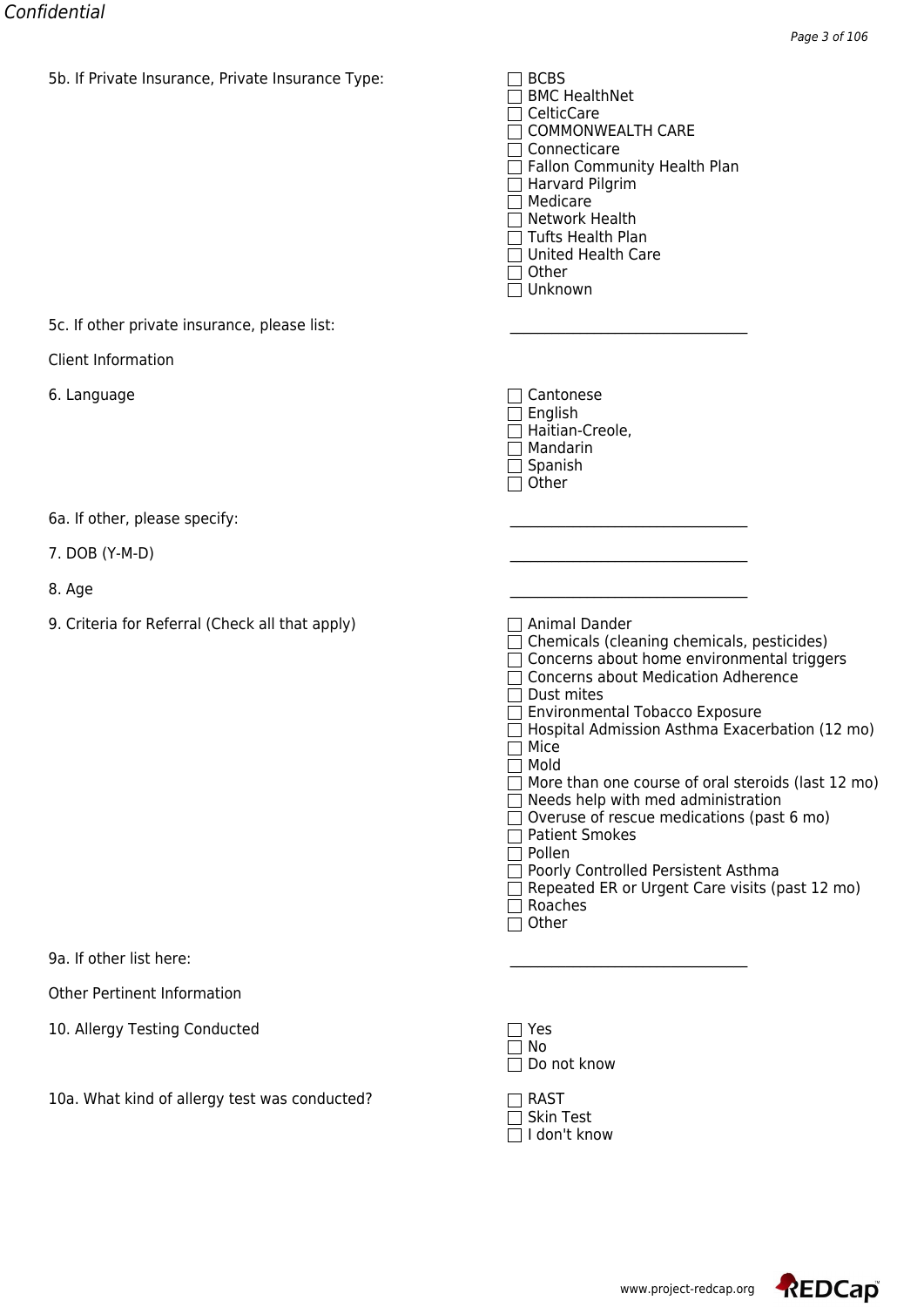10b. Positive Allergy Testing Results:  $\Box$  Animal Dander

 $\Box$  Cat Dog Dust-mites □ Feathers □ Grass  $\Box$  Horse  $\overline{\Box}$  Housedust  $\overline{\Box}$  Mice Molds □ Pollen Roaches  $\Box$  Trees Weeds  $\Box$  Other

 $\Box$  Yes<br> $\Box$  No

10b1. If other positive allergy list here:

- 11. Asthma Action Plan Attached?
- 12. Controller Medication Prescribed (name and dosage)

| Advair discus 100/50                              |
|---------------------------------------------------|
| Advair discus 250/50                              |
| $\sqcap$ Advair discus 500/50                     |
| Advair MDI inhaler 45/21                          |
| Advair MDI inhaler 115/21                         |
| Advair MDI inhaler 230/21                         |
| Alvesco 80mcg                                     |
| Alvesco 160mcg                                    |
|                                                   |
| $\Box$ Asmanex 110 mcg                            |
| $\sqsupset$ Asmanex 220 mcg                       |
| □ Dulera 100mcg/5mcg                              |
| Dulera 200mcg/5mcg                                |
| Flovent 44mcg                                     |
| Flovent 110mcg                                    |
| Flovent 220mcg                                    |
| □ Pulimicort flexhaler 90mcg                      |
| Pulmicort flexhaler 180mcg                        |
| $\supset$ Pulmicort respules 0.25mg               |
| Pulimicort respules 0.50mg                        |
| $\sqsupset$ QVAR 40mcg                            |
| QVAR 80mcg                                        |
| Singulair 4mg                                     |
| □ Singulair 5mg                                   |
| □ Singular 10mg                                   |
| $\Box$ Symbicort 160/2.5                          |
| $\exists$ Symbicort 80/4.5                        |
| Other                                             |
| (Please decide if easier to just type in text box |
| above or if this is better with drop down.)       |
|                                                   |

12a. If other, please specify

12b. How many puffs?

12b1. If other, then how many puffs?

12c. How many times daily?

| 12c1. If other, how many times daily? |  |
|---------------------------------------|--|
|                                       |  |

| ther<br>ί, |
|------------|

| n         |
|-----------|
| ۱th<br>C. |





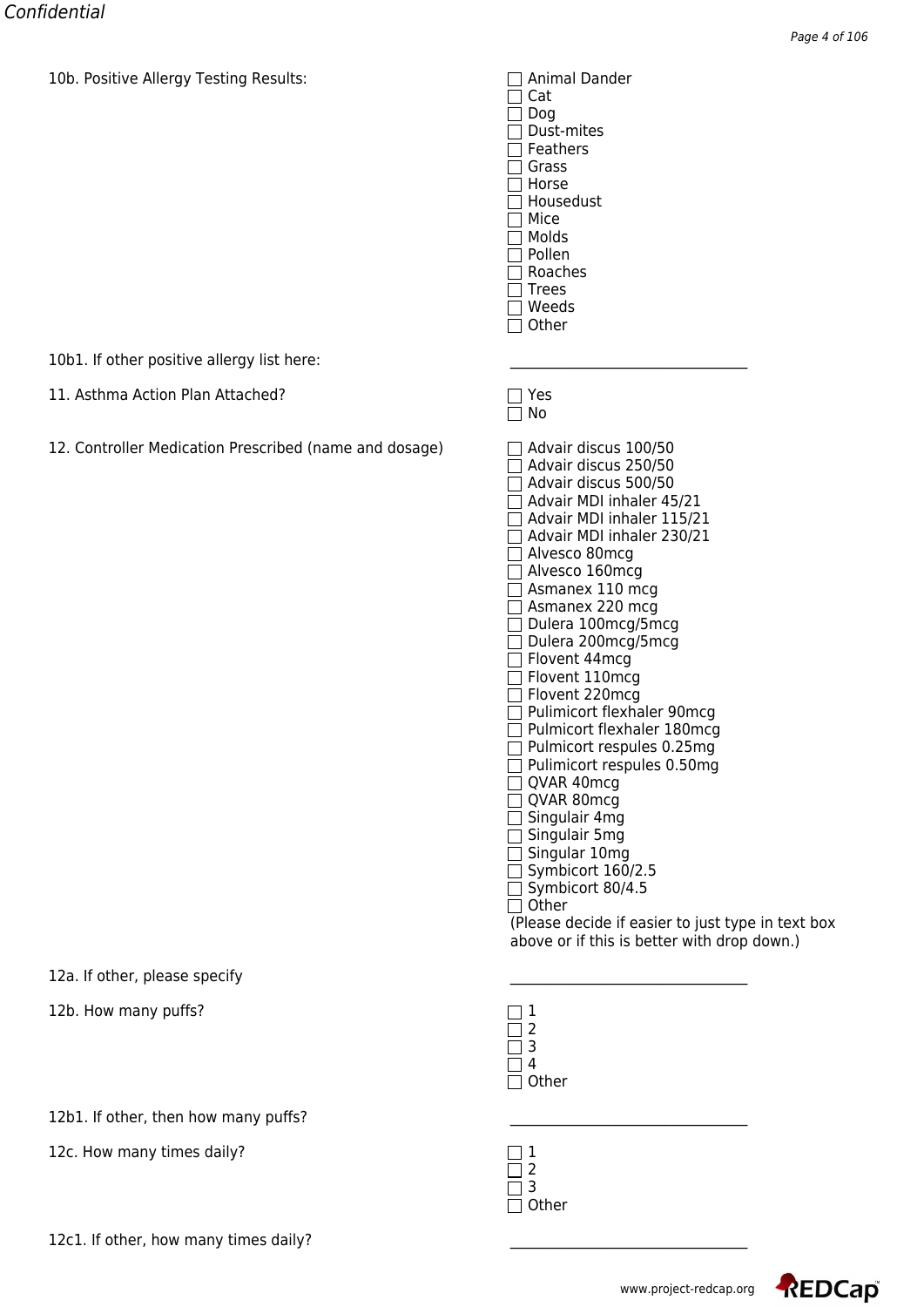13. Equipment Prescribed (Check all that apply)<br>| Nebulai 2016<br>| Nebulai 2017<br>| Nebulizer Scholar 2017

| <b>INEDUILLE</b>  |  |
|-------------------|--|
| $\exists$ Spacer  |  |
| Spacer with Mask  |  |
| $\supseteq$ Other |  |

13a. If other, please specify

14. Referral Form Comments



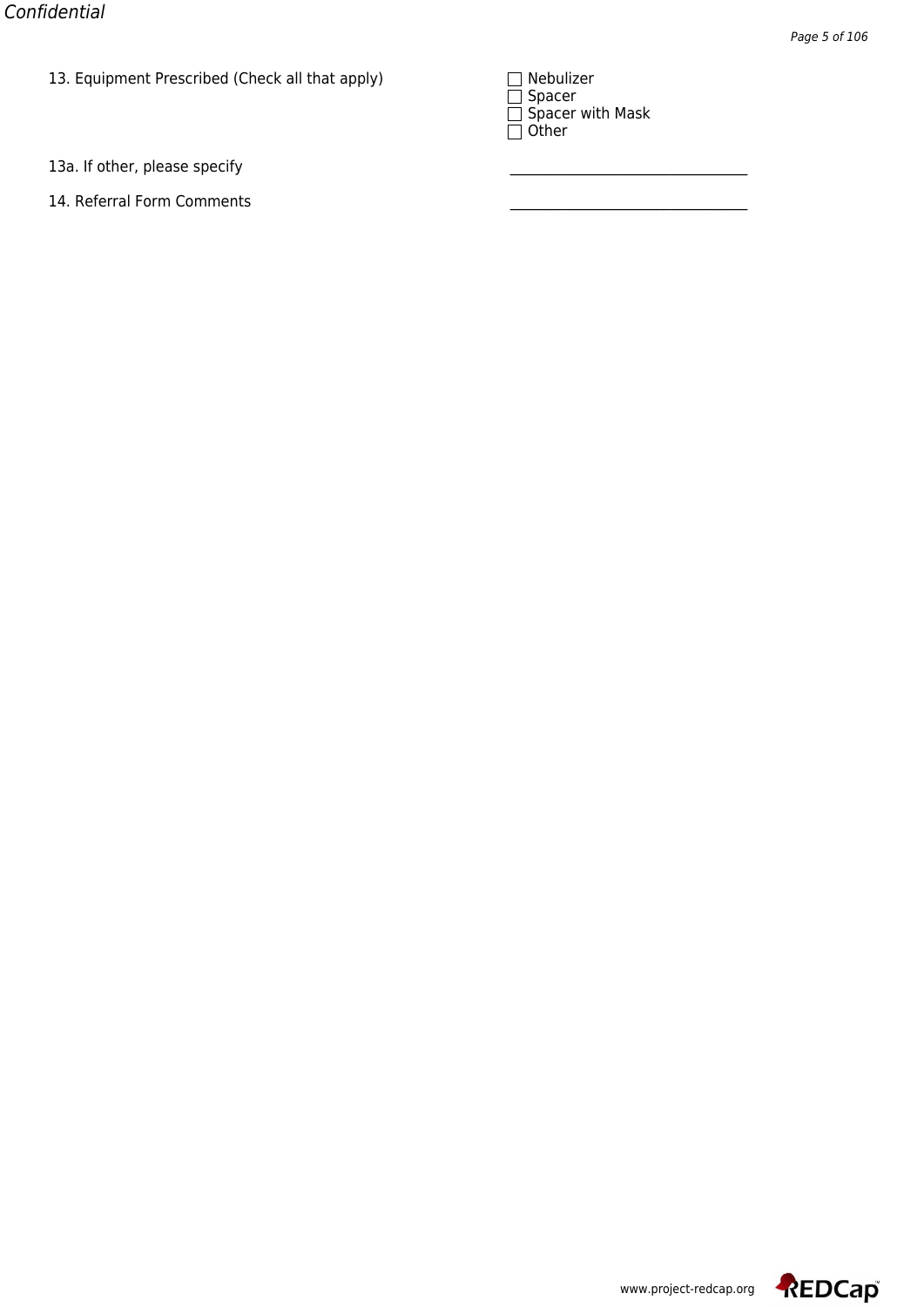## **DATA COLLECTION**

## **BPHC Data Collection Tool Kit Remember- this form only needs to be filled out on the First VISIT ONLY**

#### CHW MUST READ OUT LOUD TO CLIENT.

Why we collect this information: My organization is in partnership with the City's Health Department and is interested in learning more about inequalities in health. We want to make sure that all our patients get the best possible care, regardless of their race or ethnic background. We would like you to tell us your race or ethnicity so that we can review the treatment that all patients receive and make sure that everyone gets the highest quality of care. The collection of this information is confidential and voluntary. It will not affect the delivery of services nor ever be used to discriminate in the provision of services.

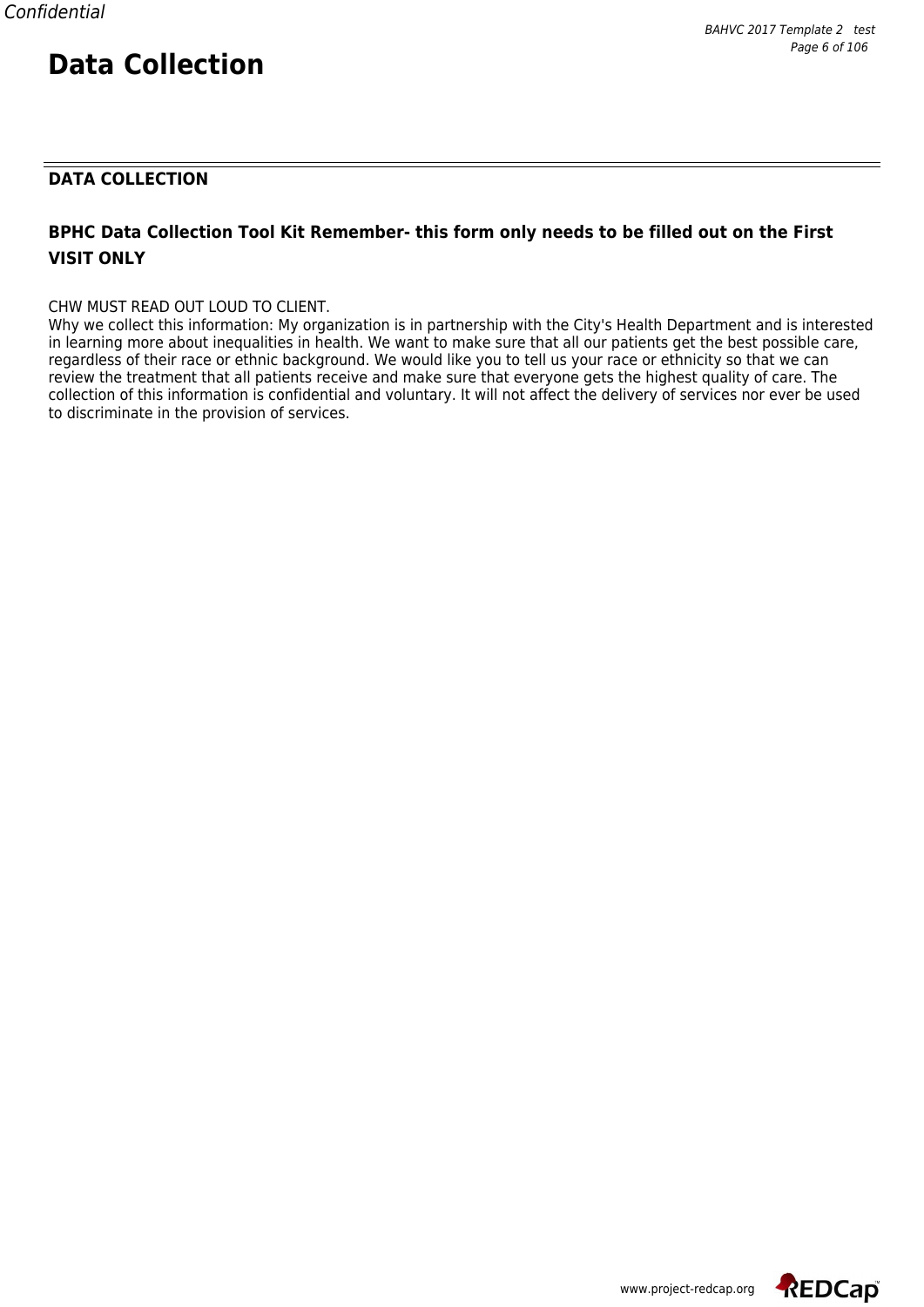1. How would you describe your ethnicity? You can Afghanistani choose more than one. (Only if the respondent  $\Box$  African indicates s/he does not understand what is meant by  $\hskip10mm \fbox{1.6mm}$  African American ethnicity, you may add "Where were you or your  $\hskip10mm \square$  Albanian parent/grandparents born?") Argentinean

| 1 African<br>  African American     |      |
|-------------------------------------|------|
|                                     |      |
| Albanian                            |      |
| ] Argentinean                       |      |
| Armenian                            |      |
| Asian                               |      |
| Asian Indian                        |      |
| Assyrian                            |      |
| ] Bangladeshi                       |      |
| 1 Barbadian                         |      |
| Bhutanese                           |      |
| ∃ Bolivian                          |      |
| Bosnian                             |      |
| Brazilian                           |      |
| Burmese                             |      |
| Cambodian                           |      |
| ] Cape Verdean                      |      |
| Caribbean Island                    |      |
| <b>Central American</b>             |      |
| 1 Central American Indian           |      |
| 7 Chilean                           |      |
| l Chinese                           |      |
| Columbian                           |      |
| Costa Rican                         |      |
| Criollo                             |      |
| Croation                            |      |
| Cuban                               |      |
| Dominica Islander                   |      |
| Dominican                           |      |
| Eastern European                    |      |
| ] Ecuadorian                        |      |
| ] Egyptian                          |      |
| ] English                           |      |
| ] Ethiopian                         |      |
| ] European                          |      |
| ] Filipino<br>1 French              |      |
|                                     |      |
|                                     |      |
| German                              |      |
| Ghanian                             |      |
| Greek                               |      |
| Guatemalan                          |      |
| Guyana                              |      |
| Haitian                             |      |
| Hmong<br>Honduran                   |      |
| Indonesian                          |      |
| Iranian                             |      |
| ] Iraqi                             |      |
| l Irish                             |      |
| Israeli                             |      |
| Italian                             |      |
| lwo Jiman                           |      |
| ] Jamacian                          |      |
| Japanese                            |      |
| Korean                              |      |
| 1 Laotian                           |      |
| Lebanese                            |      |
| 1 Liberian                          |      |
| Madagascar                          |      |
| Malaysian                           |      |
| Maldivian                           |      |
| Mexican, Mexican American, Chicano  |      |
| Middle Eastern                      |      |
| Nepalese                            |      |
| Nicaraguan                          |      |
| Nigerian<br>Okinawan                |      |
| Pakistani<br>www.project-redcap.org | REDC |

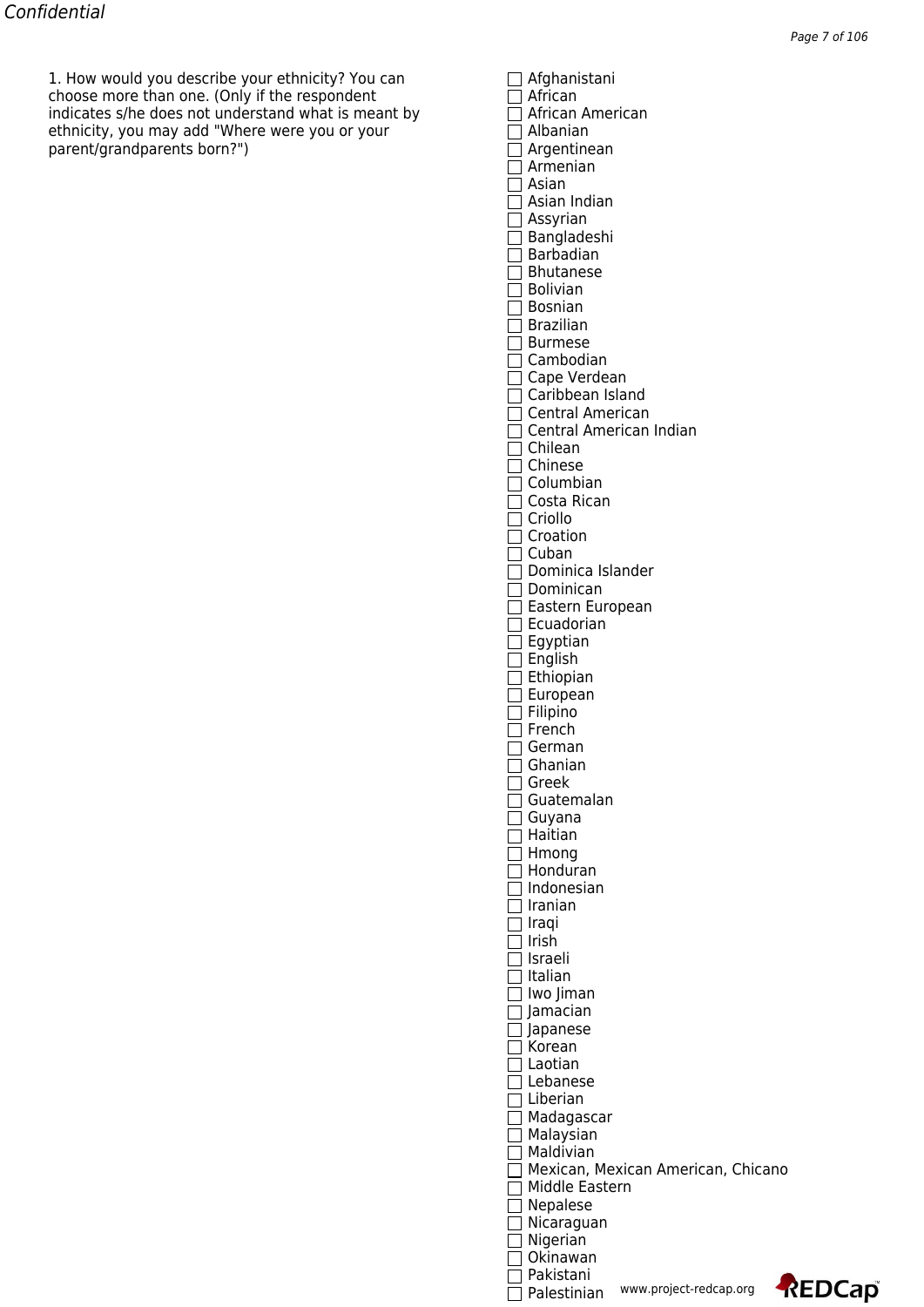| Panamanian            |
|-----------------------|
| Paraguayan            |
| Peruvian              |
| Polish                |
| Portuguese            |
| <b>Puerto Rican</b>   |
| Salvadoran            |
| Scottish              |
| Sierra Leonian        |
| Singaporean           |
| Somalian              |
| South American Indian |
| Spanish               |
| Sri Lankan            |
| Syrian                |
| Taiwanese             |
| Thai                  |
| Tobagoan              |
| Trinidadian           |
| Ukranian              |
| Unknown/Not Specified |
| Uruguayan             |
| Venezuelan            |
| Vietamese             |
| West Indian           |
| Other                 |
|                       |

1a. If other, list here.

2. Do you consider yourself to be Hispanic/Latino(a)?  $\Box$  Yes

3. Which of the following best describes your race?  $\Box$  American Indian/American Native (If the patient asks why we are asking this question  $\Box$  Asian (If the patient asks why we are asking this question or what his/her response has to do with treatment,  $\Box$  Black you can say, "People have a personal opinion about  $\Box$  Native Hawaiian/Pacific Islander their racial identity. We respect this and ask you to  $\square$  White select as many or as few of the options as you wish. select as many or as few of the options as you wish.<br>We ask this question because some racial groups may  $\Box$  Decline to answer We ask this question because some racial groups may not receive all of the support services they need in order to live healthy lives. In order for us to make sure that our hospital does not desciminate on the basis of race, we need to collect this sensitive information from our patients.

3a. If other, list here:

4. In what language do you prefer to discuss health  $\Box$  Cantonese related concerns? Cape Verdian Creole

4a. If other, list here:

5. What is the highest grade you completed so far in  $\Box$  I did not attend school school? (With children, home visitors should collect  $\Box$  8th grade or less school? (With children, home visitors should collect infromation on the parent/guardian.)  $\Box$  Some high school

 $\Box$  No

- 
- 
- 
- 
- 

- 
- 
- $\Box$  English Haitian Creole
- Mandarin
- □ Portuguese
- $\Box$  Spanish
- $\Box$  Other

- 
- 

 $\Box$  Graduated from high school or obtained GED

 $\Box$  Some college/vocational/technical school

 $\Box$  Graduated from college, graduate school

 $\Box$  Other  $\overline{\Box}$  Declined/Unavailable

5a. If other, list here: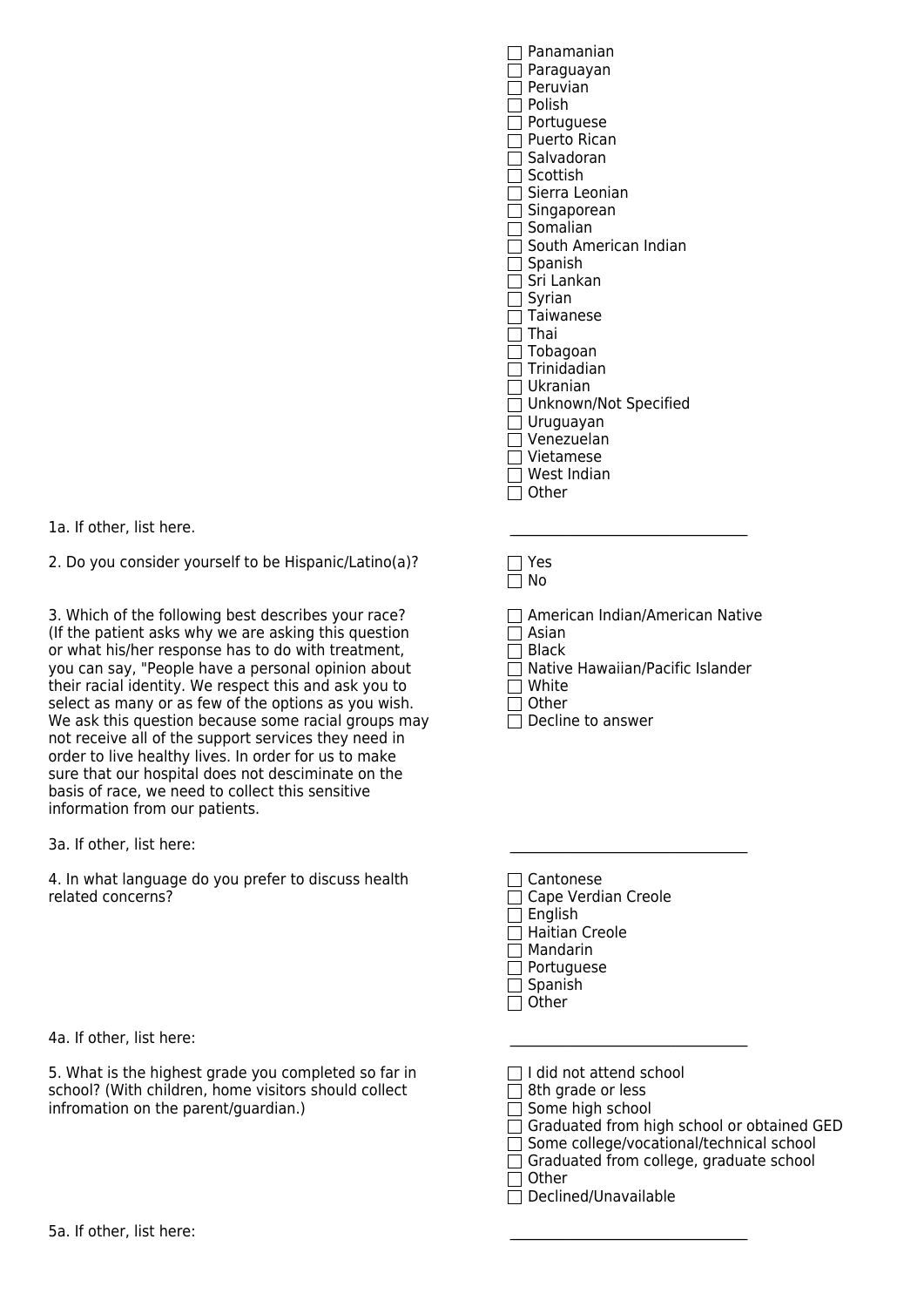$\sigma$ . Where did you reach your highest level of Indian in the U.S.  $\Box$  in the U.S. education so far? Note that the U.S. In the U.S. In the U.S. In the U.S. In the U.S.

7. Data Collection Comments

 $\square$  in the U.S.<br> $\square$  Not in the U.S.<br> $\square$  Declined/Unavailable



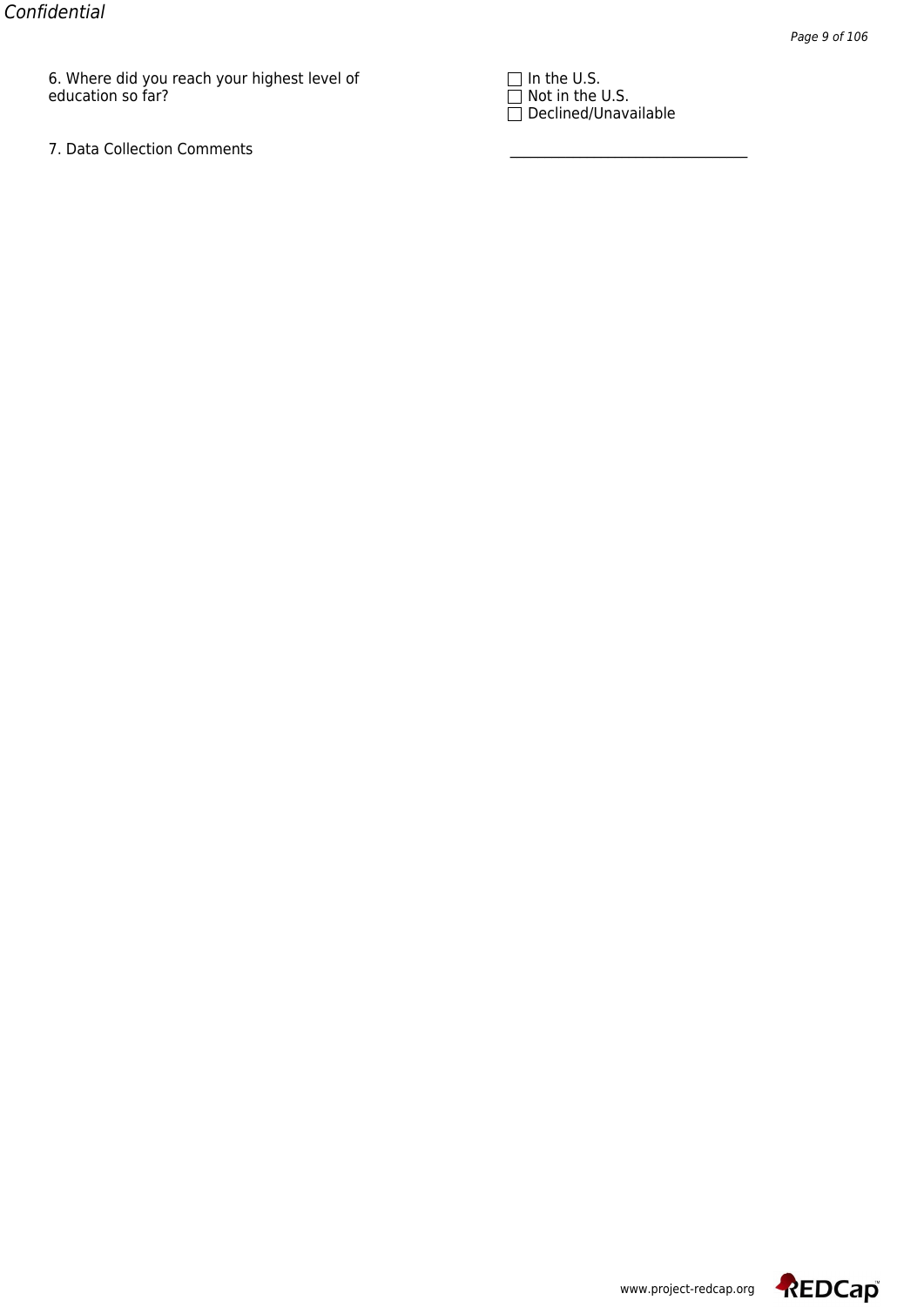## **ACT FORM**

## **Home Visitor: [inspector] Inspection Date: [inspection\_date] Program ID: [program\_id]**

| How has your/(your child's) asthma been? |  |  |
|------------------------------------------|--|--|
|                                          |  |  |

Visit number

Home Visitor \_\_\_\_\_\_\_\_\_\_\_\_\_\_\_\_\_\_\_\_\_\_\_\_\_\_\_\_\_\_\_\_\_\_

Inspection Date \_\_\_\_\_\_\_\_\_\_\_\_\_\_\_\_\_\_\_\_\_\_\_\_\_\_\_\_\_\_\_\_\_\_

| First visit<br>Second visit<br>Third visit<br>Fourth visit<br>Fifth visit<br>Sixth visit<br>7+ visit |  |
|------------------------------------------------------------------------------------------------------|--|
| Mother<br>Father<br>Grandparent<br>Aunt/Uncle<br>Guardian<br>Sibling<br>Other                        |  |
| All of the time<br>Most of the time<br>Some of the time<br>A little of the time<br>None of the time  |  |

1a. If other, please specify:

1. What is your relationship to the child?

#### **In the past 4 weeks...**

2. How much of the time did asthma keep you/(your child) from getting as much done at work, school or home? (Choose  $1)$ 

3. How often did you/(your child) have shortness of breath? (Choose  $1$ )

4. How often did your/(your child's) asthma symptoms  $\Box$  4 or more nights per week (wheezing, coughing, shortness of breath, chest  $\Box$  2 or 3 nights per week (wheezing, coughing, shortness of breath, chest tightness or pain) wake you/(them up) at night or  $\Box$  Once per weel<br>earlier than usual in the morning? (Choose 1)  $\Box$  Once or twice earlier than usual in the morning? (Choose 1)

| $\Box$ More than once per day                          |
|--------------------------------------------------------|
| $\Box$ Once per day                                    |
| $\Box$ 3 to 6 times per week                           |
| □ Once or twice per week                               |
| $\Box$ Not at all                                      |
|                                                        |
| لمرزر وتمسير مطمأته أمراه موسم ممرورها<br>$\mathbf{1}$ |

| 1 Once per week |  |  |  |
|-----------------|--|--|--|

| $\Box$ Not at all |  |  |
|-------------------|--|--|
|-------------------|--|--|

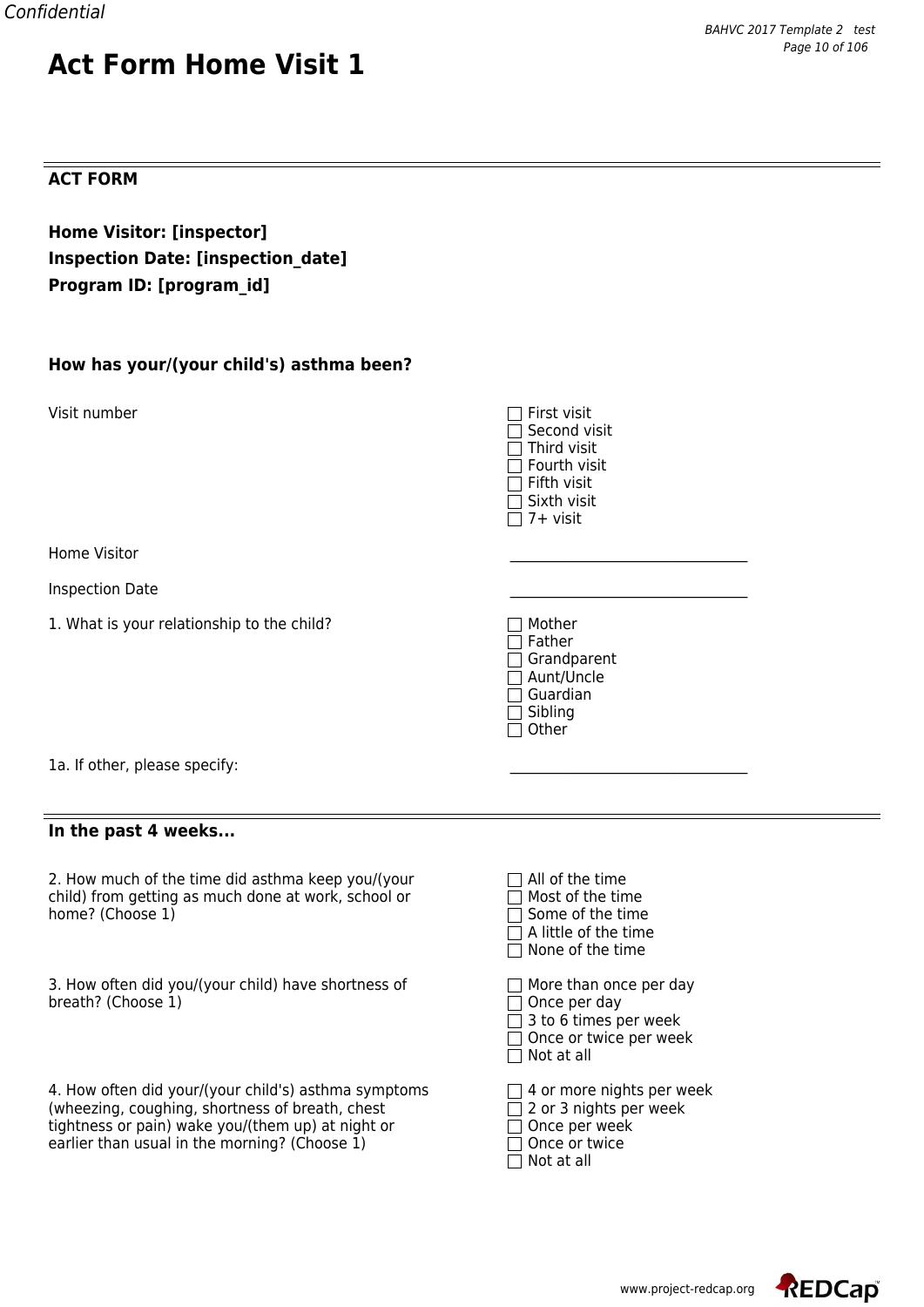5. How often have you/(your child) used a rescue<br>inhaler or nebulizer medication (such as albuterol)?<br>(Choose 1)<br> $\Box$  2 or 3 times per day<br> $\Box$  2 or 3 times per week<br> $\Box$  Not at all inhaler or nebulizer medication (such as albuterol)?  $(Choose 1)$ 

6. How would you rate your/(your child's) asthma  $\hskip10mm \Box$  Not controlled at all control? (Choose 1) Poorly controlled and the poorly controlled

| 7. Total ACT Score (Will populate when you save this |  |
|------------------------------------------------------|--|
| form.)                                               |  |

8. Has your child received a flu shot or FluMistTM in the past 12 months?

| 9. In the household, are there OTHER family members | $\Box$ Yes |
|-----------------------------------------------------|------------|
| who have asthma? (do not include the patient)       | $\Box$ No  |

9a. How many? 1

9b. Who?

9c. If other, please specify:

| יס היו וווח באווור איז הייטור ווי |
|-----------------------------------|
| $\exists$ 1 to 2 times per day    |
| $\sqsupset$ 2 or 3 times per week |
| Once per week or less             |
| $\sqcap$ Not at all               |
|                                   |
| $\top$ Not controllod at all      |

| <b>NOC CONCIONED</b> at an |
|----------------------------|
| ] Poorly controlled        |
| Somewhat controlled        |
| 7 Well controlled          |
| Completely controlled      |

|                | Yes              |
|----------------|------------------|
|                | No               |
|                | $\Box$ Last year |
|                | No, egg allergy  |
|                | Scheduled        |
|                | Parent declines  |
| $\blacksquare$ | Don't Know       |
|                |                  |
|                |                  |

| $\mathbf{I}$<br>$\mathbb{R}$ | No |
|------------------------------|----|
|                              | 1  |
|                              |    |
|                              | 5  |

4 5+

| Father  |
|---------|
| Mother  |
| Brother |
| Sister  |
| Other   |

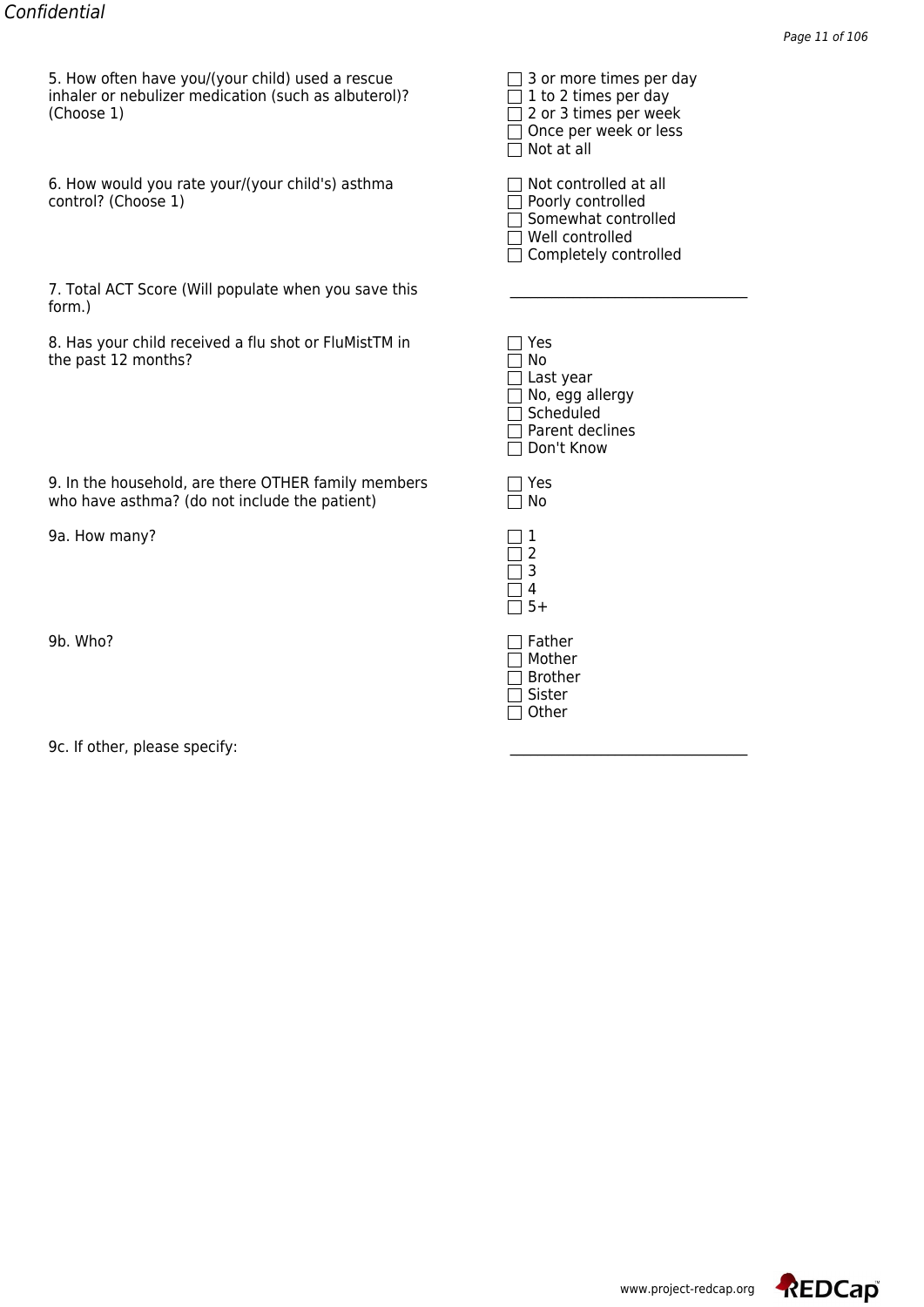10. In the past 4 weeks, how many days have you/(your  $\Box$  0 child) slowed down or stopped physical activity due  $\hskip10mm \square \, 1$ to asthma?  $\Box$  2

| 11. During the past 6 months, how many work or school | $\Box$ 0                 |
|-------------------------------------------------------|--------------------------|
| days have you or another adult caregiver missed       | $\Box$ 1                 |
| because of your/(their)/(your child's) asthma?        | $\Box$ 2                 |
|                                                       | $\overline{\phantom{a}}$ |

| $\frac{1}{2}$<br>3456<br>1<br>1<br>1<br>7<br>8<br>9<br>10<br>11<br>12<br>13<br>14<br>15<br>16<br>17<br>18<br>19<br>20<br>21<br>22<br>23<br>24<br>25<br>26<br>27<br>28<br>(Modified)                          |                           |
|--------------------------------------------------------------------------------------------------------------------------------------------------------------------------------------------------------------|---------------------------|
| 012345678<br>$\overline{\phantom{a}}$<br>1<br>1<br>1<br>׀<br>9<br>I<br>10<br>11<br>12<br>13<br>14<br>15<br>16<br>17<br>18<br>19<br>20<br>21<br>22<br>23<br>24<br>25<br>26<br>27<br>28<br>29<br>30<br>over 30 | Doesn't work/go to school |

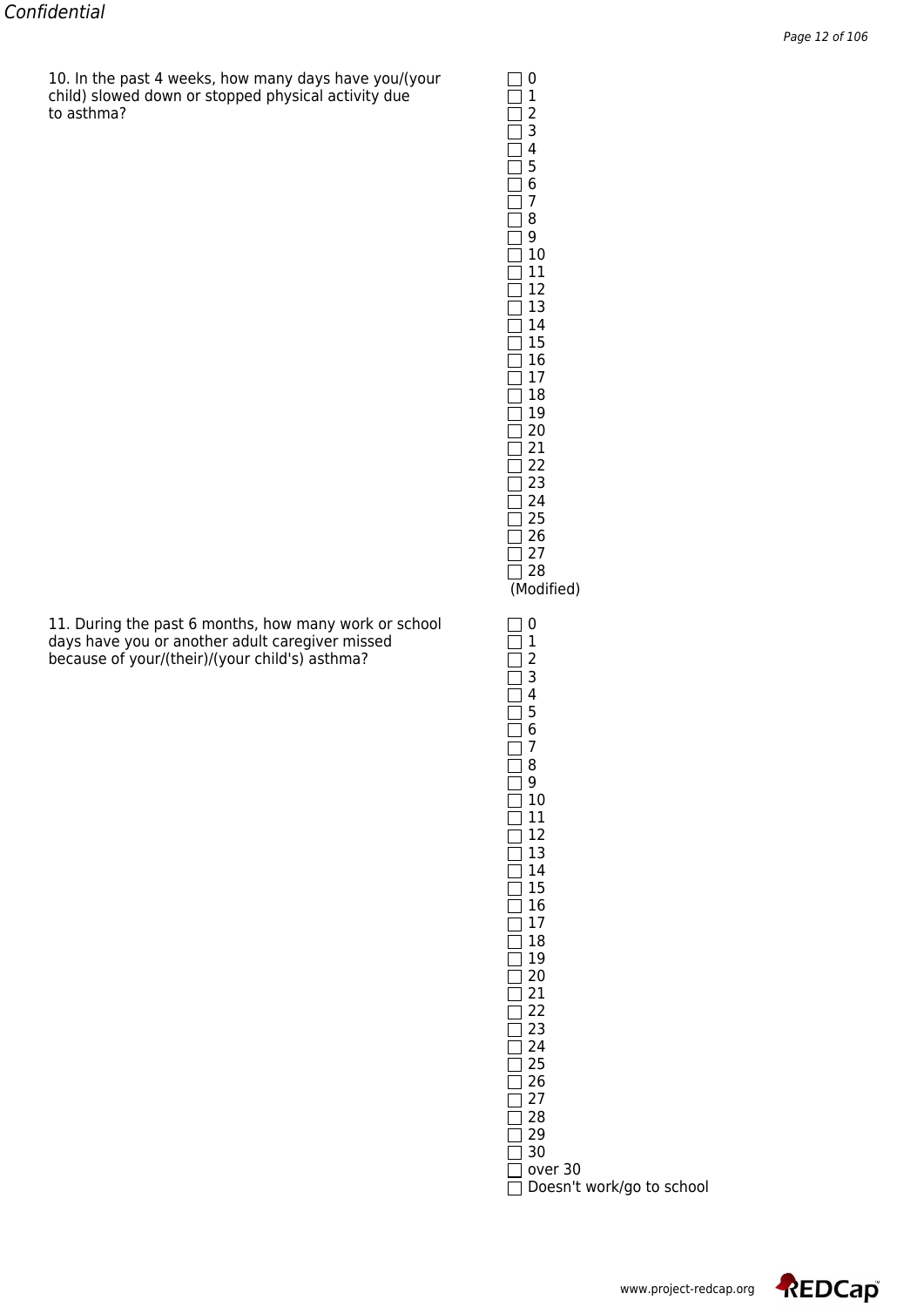$12.$  During the past 6 months, how many days has your  $\Box$  0 child missed child care or school because of asthma? 1

> $\overline{\Box}$  4 5 6 7  $\overline{\Box}$  8  $\overline{\Box}$  9  $\Box$  10  $\Box$  11  $\overline{\Box}$  12 13 14  $\overline{\Box}$  15  $\overline{\Box}$  16  $\Box$  17  $\overline{\Box}$  18 19 20  $\Box$  21  $\overline{\Box}$  22  $\overline{\square}$  23  $\overline{\Box}$  24  $\overline{\Box}$  25  $\overline{2}$  26  $\Box$  27  $\square$  28  $\Box$  29  $\Box$  30  $\Box$  over 30  $\overline{\Box}$  N/A  $\overline{\Box}$  3  $\Box$  4 5 6 7  $\overline{\Box}$  8  $\overline{\Box}$  9  $\Box$  10  $\Box$  over 10  $\overline{\square}$  2<br> $\overline{\square}$  3  $\overline{\Box}$  4 5 6 7 8 9  $\overline{\Box}$  10  $\Box$  over 10

2 3

13. During the past 6 months, how many times have  $\Box$  0 you/(your child) been admitted to a hospital  $\Box$  1 you/(your child) been admitted to a hospital  $\Box$  1<br>overnight because of asthma? overnight because of asthma? 2

14. During the past 6 months, how many times have  $\Box$  0 you/(your child) been to the emergency room because  $\Box$  1 you/(your child) been to the emergency room because  $\hskip1cm \fbox{1}$ of asthma?  $\Box$  2



www.project-redcap.org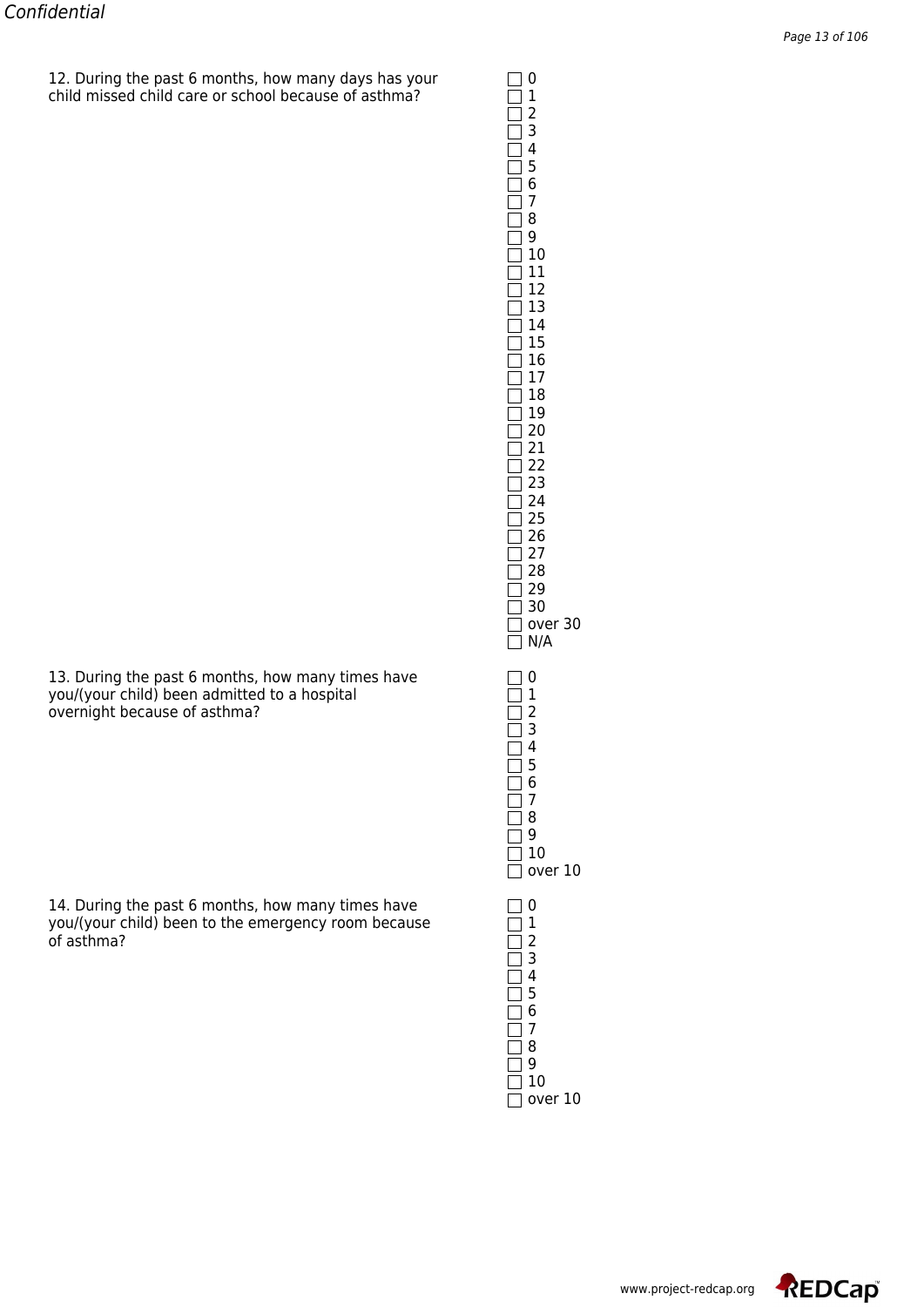15. Besides those emergency room visits during the  $\Box$  0<br>past 6 months, how many times have you/(your child)  $\Box$  1<br>gone to the doctor's office or clinic for urgent  $\Box$  2 past 6 months, how many times have you/(your child)  $\hskip10mm \square \, 1$ gone to the doctor's office or clinic for urgent  $\hskip10mm \square$  2 treatment of worsening asthma symptoms?  $\Box$ 

16. Has your child had any non-urgent (scheduled)  $\square$  Yes asthma visits with the primary care physician, asthma  $\square$  No asthma visits with the primary care physician, asthma specialist, or asthma nurse in the past 4 weeks?

16a. How many times?

16b. If so, with whom?  $\Box$  Asthma nurse

16b1. If other, please list:

17. ACT Form Comments

 $\Box$  4 5 6 7  $\overline{\Box}$  8  $\overline{\Box}$  9  $\Box$  10  $\Box$  over 10

| N/A                     |
|-------------------------|
| 0                       |
| 1                       |
| $\overline{\mathbf{c}}$ |
| 3                       |
| 4                       |
| 5                       |
| 6                       |
| 7                       |
| 8                       |
| g                       |
| 10                      |

 $\Box$  Asthma specialist Primary care physician Other

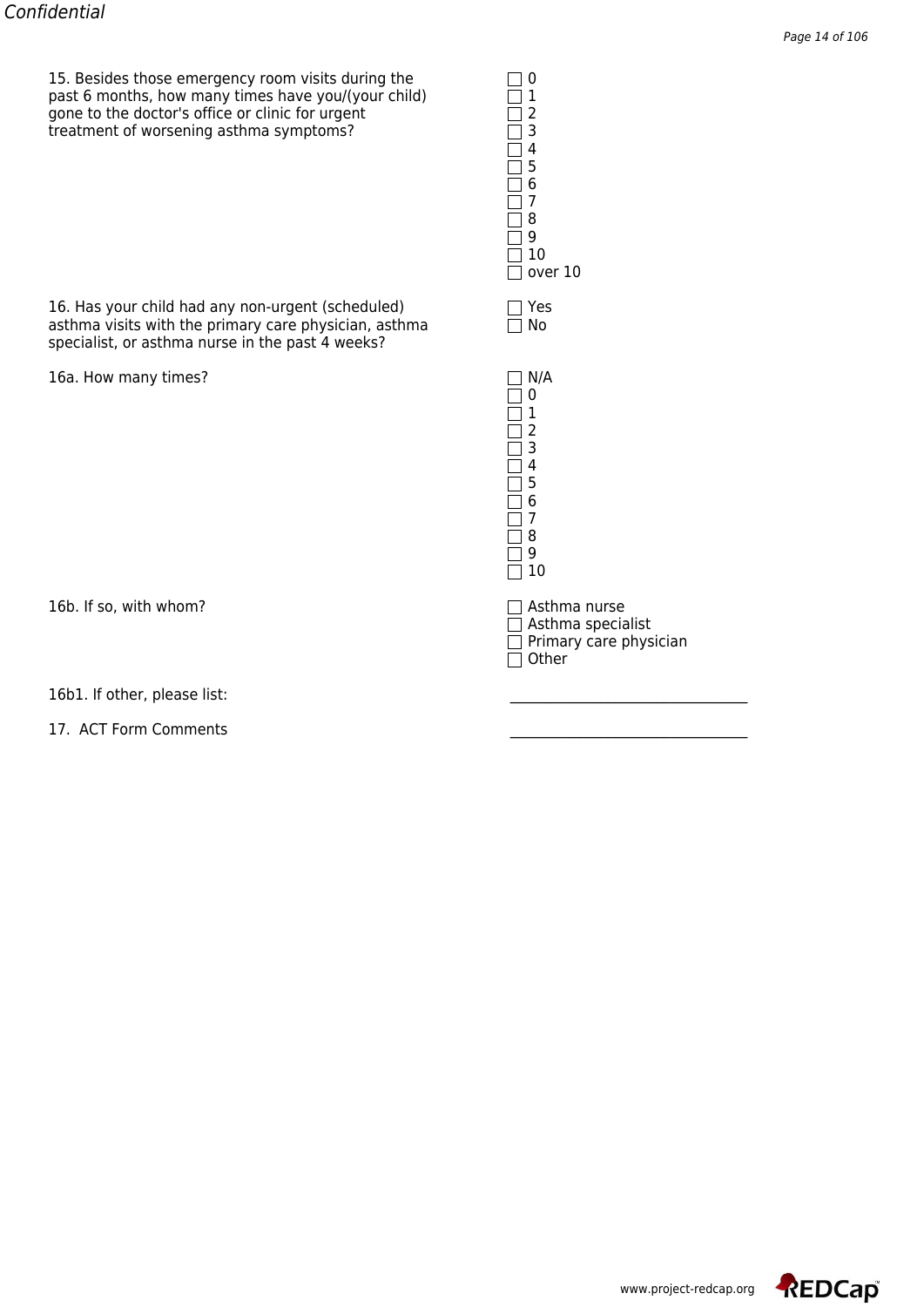## **Home Visitor: [home\_visitor] Inspection Date: [inspection\_date1] Program ID: [program\_id]**

|  | How has your/(your child's) asthma been? |  |  |  |
|--|------------------------------------------|--|--|--|
|--|------------------------------------------|--|--|--|

| Visit number                               | First visit<br>Second visit<br>Third visit<br>Fourth visit<br>Fifth visit<br>Sixth visit<br>7+ visit |
|--------------------------------------------|------------------------------------------------------------------------------------------------------|
| Home Visitor                               |                                                                                                      |
| <b>Inspection Date</b>                     |                                                                                                      |
| 1. Have you moved since our last visit?    | Yes<br>No                                                                                            |
| 1a. New zipcode                            |                                                                                                      |
| 2. What is your relationship to the child? | Mother<br>Father<br>Grandparent<br>Aunt/Uncle<br>Guardian<br>Sibling<br>Other                        |
| 2a. If other, please specify:              |                                                                                                      |
|                                            |                                                                                                      |

# 1a. New zipcode

**In the past 4 weeks...**

3. How much of the time did asthma keep you/(your child) from getting as much done work, school, or home? (Choose  $1$ )

4. How often did you/(your child) have shortness of  $\Box$  More than once per day breath? (Choose  $1$ )

5. How often did you/(your child's) asthma symptoms  $\Box$  4 or more nights per week (wheezing, coughing, shortness of breath, chest  $\Box$  2 or 3 nights per week (wheezing, coughing, shortness of breath, chest  $\square$  2 or 3 nights per veek tightness or pain) wake you/them up at night or  $\square$  Once per week tightness or pain) wake you/them up at night or earlier than usual in the morning? (Choose  $1$ )  $\Box$  Once or twice

| $\Box$ All of the time<br>Most of the time<br>$\Box$<br>$\Box$ Some of the time<br>$\Box$ A little of the time<br>$\Box$ None of the time |
|-------------------------------------------------------------------------------------------------------------------------------------------|
| $\Box$ More than once per day<br>$\Box$ Once per day<br>$\Box$ 3 to 6 times per week<br>□ Once or twice per week                          |

 $\overline{\Box}$  Not at all

 $\Box$  Not at all

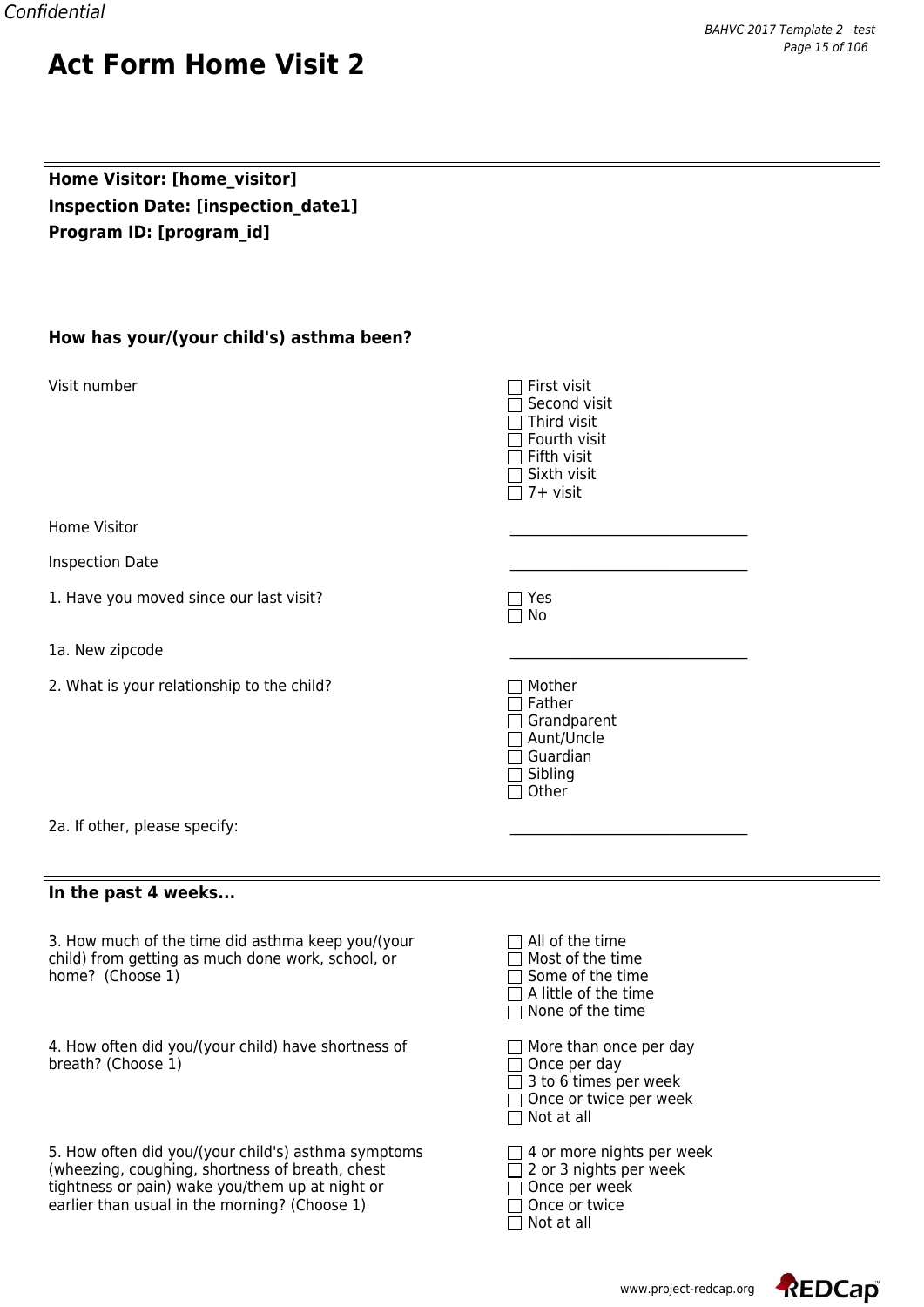6. How often have you/(your child) used a rescue 3 or more times per day inhaler or nebulizer medication (such as albuterol)? inhaler or nebulizer medication (such as albuterol)?  $\Box$  1 to 2 times per day (Choose 1)

7. How would you rate your/(your child's) asthma  $\Box$  Not controlled at all control? (Choose 1)

| 8. Total ACT Score (Will populate when you save this |  |
|------------------------------------------------------|--|
| form.)                                               |  |

9. Has your child received a flu shot or FluMistTM since our last visit?

10. In the past 4 weeks, how many days have you/(your  $\Box$  0 child) slowed down or stopped physical activity due  $\Box$  1 child) slowed down or stopped physical activity due 1 to asthma?

 $\Box$  Once per week or less  $\Box$  Not at all

| $\frac{1}{2}$ Not controlled at all |
|-------------------------------------|
| Poorly controlled                   |
| Somewhat controlled                 |
| 7 Well controlled                   |
| Completely controlled               |

| Yes             |
|-----------------|
| No              |
| Last year       |
| No, egg allergy |
| Scheduled       |
| Parent declines |
| Don't Know      |

 $\overline{\square}$  3  $\Box$  4  $\Box$  5  $\Box$  6  $\Box$  7  $\Box$  8 9 10 11  $\overline{\Box}$  12  $\overline{\Box}$  13  $\Box$  14  $\Box$  15 16 17 18  $\overline{\Box}$  19  $\Box$  20  $\Box$  21  $\Box$  22  $\overline{\Box}$  23 24 25  $\square$  26  $\overline{\square}$  27

 $\Box$  28

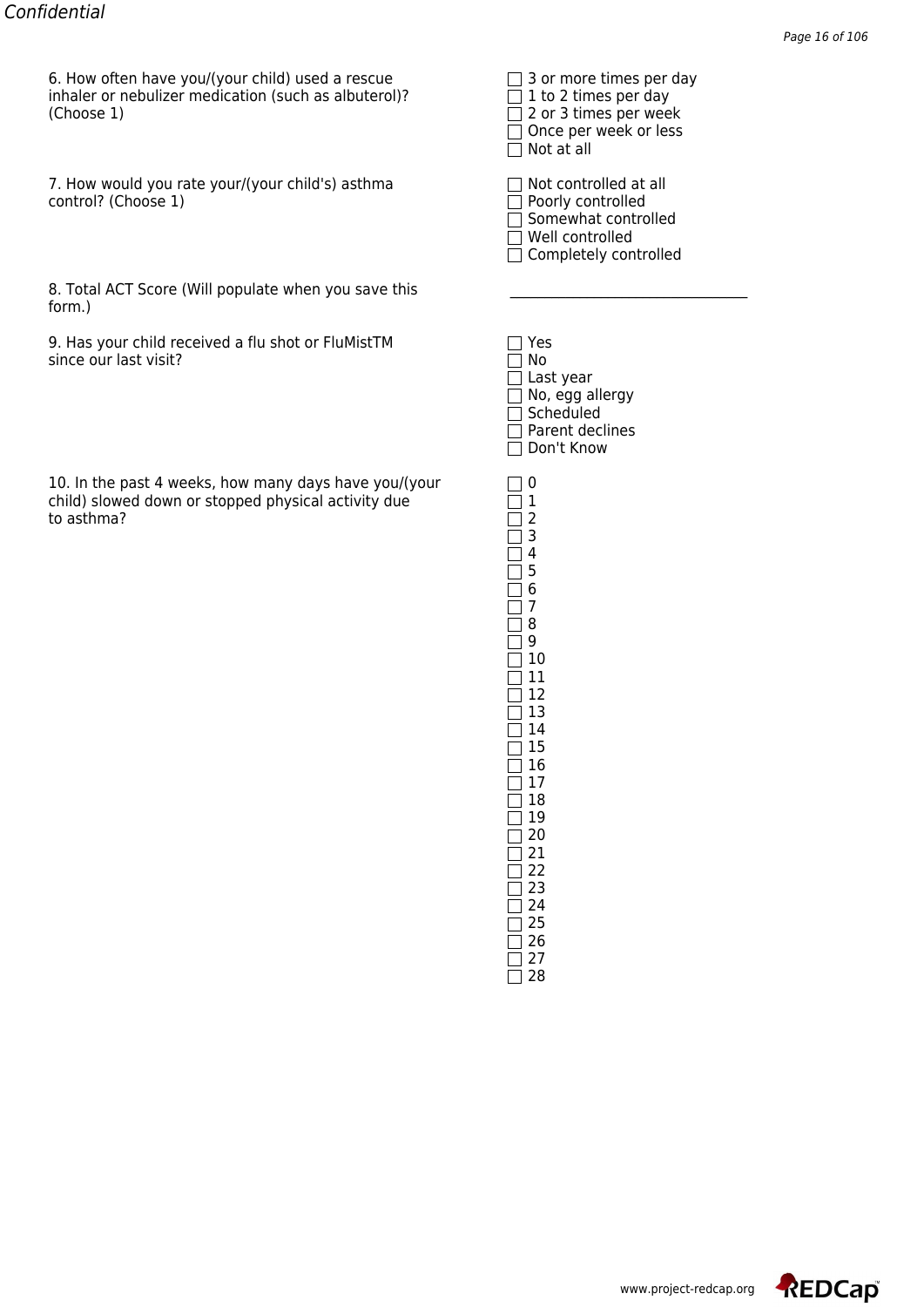11. Since the last home visit, how many work or  $\Box$  0 school days have you or another adult caregiver  $\hskip10mm \square \, 1$ missed because of your/(their)/(your child's) asthma?  $\hfill\Box$  2

| 23456789                  |
|---------------------------|
|                           |
|                           |
|                           |
|                           |
|                           |
|                           |
| 10                        |
| 11                        |
| 12                        |
| 13                        |
| 14                        |
| 15                        |
| 16                        |
| 17                        |
| 18                        |
| 19                        |
| 20<br>21                  |
|                           |
| 22<br>23                  |
| 24                        |
| 25                        |
| 26                        |
| 27                        |
| 28                        |
| 29                        |
| 30                        |
| over 30                   |
| Doesn't work/go to school |

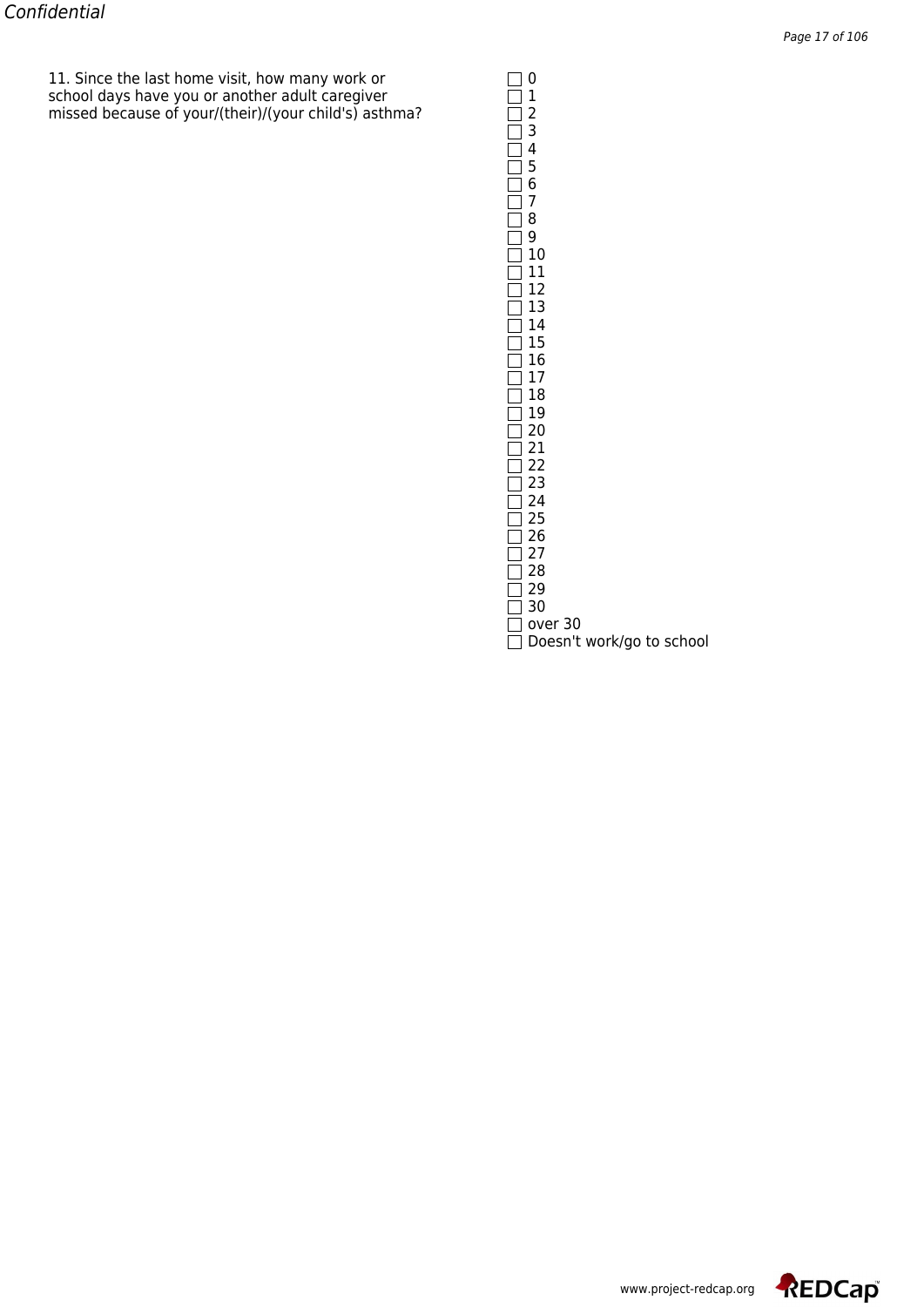$12.$  Since the last home visit, how many days has your  $\Box$  0 child missed child care or school because of asthma? 1

| $\bar{=}$<br>Ì<br>Ĕ<br>$\overline{\phantom{a}}$<br>$\overline{\mathbb{I}}$<br>I<br>$\Box$<br>$\Box$<br>$\Box$<br>Ì<br>$\Box$<br>$\Box$<br>$\exists$<br>⊒<br>$\Box$<br>1<br>l | 4<br>5<br>6<br>7<br>8<br>9<br>- 10 11 12 13 14 15 16<br>16<br>17<br>10<br>18<br>19<br>20<br>21<br>22<br>-<br>23<br>24<br>25<br>26<br>27<br>28<br>29<br>30<br>over 30<br>N/A |  |
|------------------------------------------------------------------------------------------------------------------------------------------------------------------------------|-----------------------------------------------------------------------------------------------------------------------------------------------------------------------------|--|
| I<br>l<br>ן<br>I<br>1                                                                                                                                                        | 0<br>1234<br>567<br>8<br>9<br>10<br>over 10                                                                                                                                 |  |
| Ì<br>I<br>┨<br>1<br>l<br>1                                                                                                                                                   | 0<br>$\mathbf 1$<br>$\frac{2}{3}$<br>5<br>6<br>7<br>8<br>9<br>10<br>over 10                                                                                                 |  |

13. Since the last home visit, how many times have  $\Box$  0 you/(your child) been admitted to a hospital  $\hskip10mm \Box$  1 overnight because of asthma?  $\Box$  2

14. Since the last home visit, how many times have  $\Box$  0 you/(your child) been to the emergency room because  $\hskip1cm \fbox{1}$ of asthma?  $\Box$  2

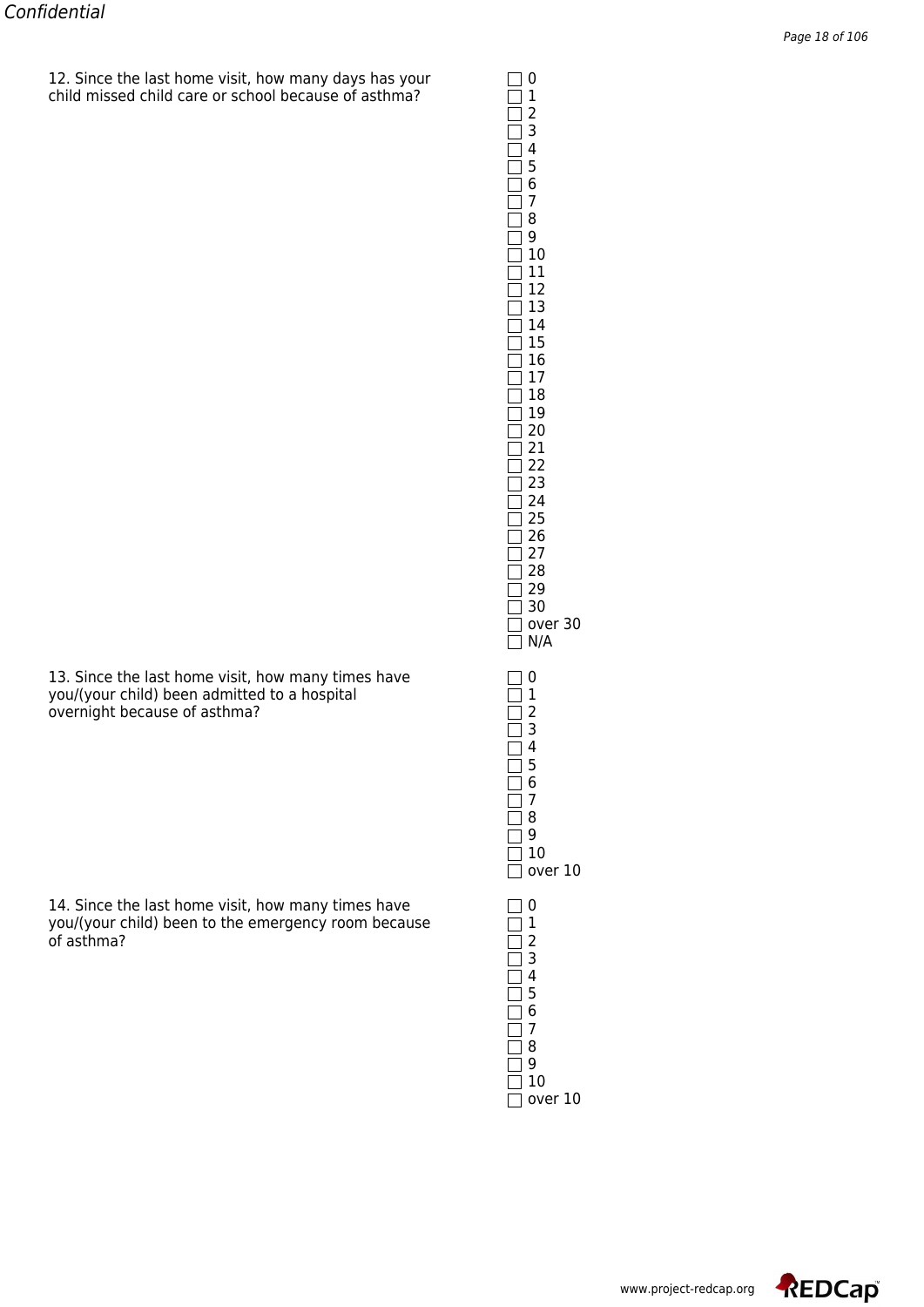15. Besides those emergency room visits, since our  $\Box$  0<br>last visit, how many times have you/(your child) gone  $\Box$  1<br>to the doctor's office or clinic for urgent treatment  $\Box$ last visit, how many times have you/(your child) gone  $\hskip10mm \square \, 1$ to the doctor's office or clinic for urgent treatment  $\hskip10mm \square$ of worsening asthma symptoms?  $\Box$ 

16. Has your child had any non-urgent (scheduled)  $\square$  Yes asthma visits with the primary care physician, asthma  $\square$  No asthma visits with the primary care physician, asthma specialist, or asthma nurse in the past 4 weeks?

16a. How many times? N/A

16b. If so, with whom? <br>
Asthma nurse

16c. If other, whom?

17. Act Form Comments

 $\Box$  4 5 6 7  $\overline{\Box}$  8  $\overline{\Box}$  9  $\Box$  10  $\Box$  over 10

 $\overline{\Box}$  0  $\overline{\square}$  1  $\Box$  2  $\Box$  3 4  $\Box$ 5  $\overline{\Box}$  6 7 8  $\Box$  9  $\Box$  10

 $\Box$  Asthma specialist Primary care physician Other

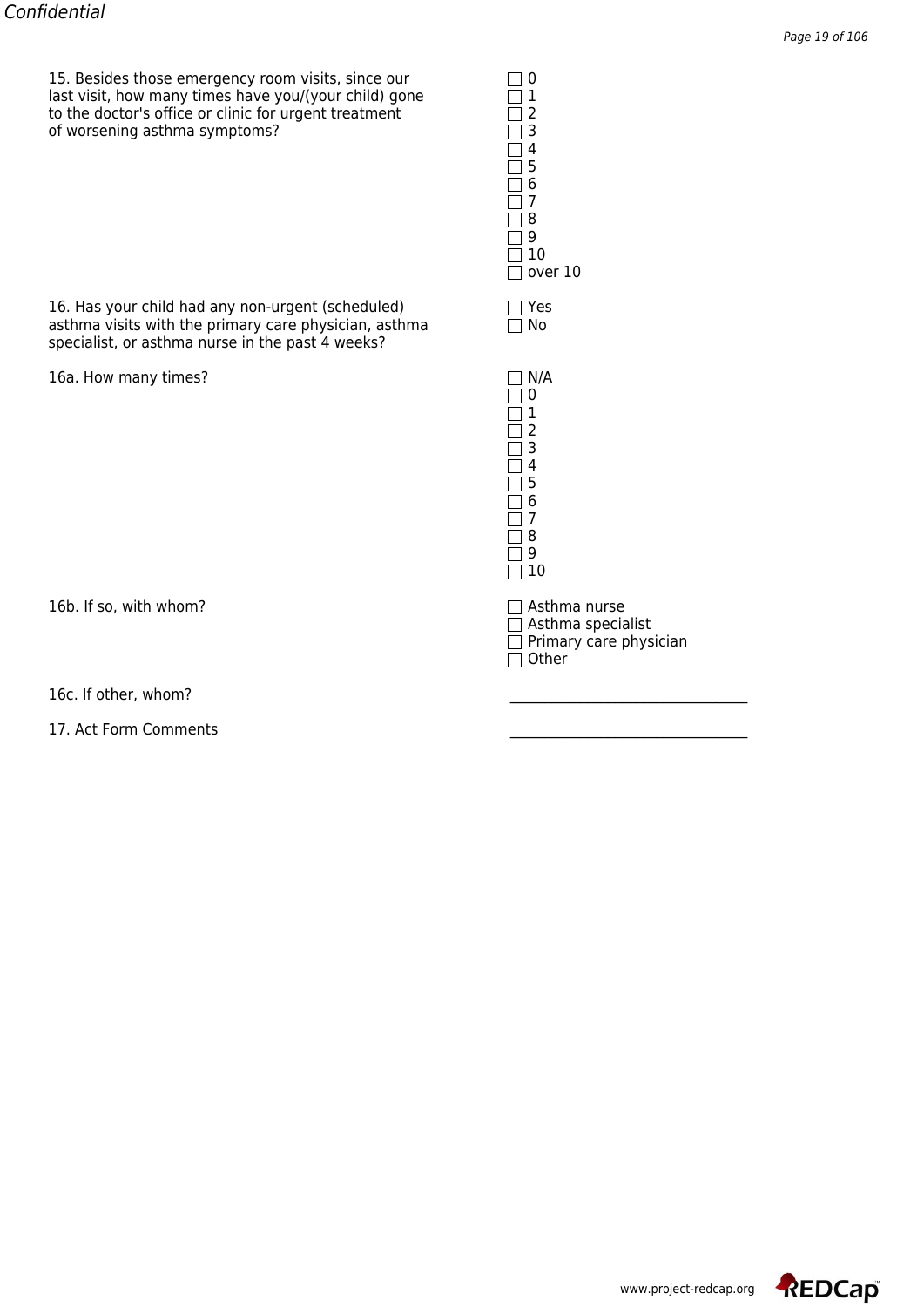## **Home Visitor: [home\_visitor1] Inspection Date: [inspection\_date2] Program ID: [program\_id]**

| How has your/(your child's) asthma been?                                                                                                                                                                                                                                             |                                                                                                             |
|--------------------------------------------------------------------------------------------------------------------------------------------------------------------------------------------------------------------------------------------------------------------------------------|-------------------------------------------------------------------------------------------------------------|
| Visit number                                                                                                                                                                                                                                                                         | First visit<br>Second visit<br>Third visit<br>Fourth visit<br>Fifth visit<br>Sixth visit<br>$\top$ 7+ visit |
| Home Visitor                                                                                                                                                                                                                                                                         |                                                                                                             |
| <b>Inspection Date</b>                                                                                                                                                                                                                                                               |                                                                                                             |
| 1. Have you moved since last home visit?                                                                                                                                                                                                                                             | Yes<br>No                                                                                                   |
| 1a. New zipcode                                                                                                                                                                                                                                                                      |                                                                                                             |
| 2. What is your relationship to the child?                                                                                                                                                                                                                                           | Mother<br>Father<br>Grandparent<br>Aunt/Uncle<br>Guardian<br>Sibling<br>Other                               |
| If other, please specify:                                                                                                                                                                                                                                                            |                                                                                                             |
| In the past 4 weeks                                                                                                                                                                                                                                                                  |                                                                                                             |
| $\sim$ 10 $\sim$ 10 $\sim$ 10 $\sim$ 10 $\sim$ 10 $\sim$ 10 $\sim$ 10 $\sim$ 10 $\sim$ 10 $\sim$ 10 $\sim$ 10 $\sim$ 10 $\sim$ 10 $\sim$ 10 $\sim$ 10 $\sim$ 10 $\sim$ 10 $\sim$ 10 $\sim$ 10 $\sim$ 10 $\sim$ 10 $\sim$ 10 $\sim$ 10 $\sim$ 10 $\sim$ 10 $\sim$ 10 $\sim$ 10 $\sim$ | $\Box$ All City it                                                                                          |

3. How much of the time did asthma keep you/(your  $\Box$  All of the time child) from getting as much done work, school, or home? (Choose  $1$ )

4. How often did you/(your child) have shortness of  $\hskip1cm \Box$  More than once per day breath? (Choose 1) Once per day

5. How often did you/(your child's) asthma symptoms  $\Box$  4 or more nights per week (wheezing, coughing, shortness of breath, chest  $\Box$  2 or 3 nights per week (wheezing, coughing, shortness of breath, chest  $\Box$  2 or 3 nights per tightness or pain) wake you/them up at night or  $\Box$  Once per week tightness or pain) wake you/them up at night or  $\square$  Once per week earlier than usual in the morning? (Choose 1) earlier than usual in the morning? (Choose 1)

| AII VI UIT UIIIT<br>Most of the time<br>$\Box$ Some of the time<br>$\Box$ A little of the time<br>$\Box$ None of the time        |
|----------------------------------------------------------------------------------------------------------------------------------|
| $\Box$ More than once per day<br>$\Box$ Once per day<br>□ 3 to 6 times per week<br>□ Once or twice per week<br>$\Box$ Not at all |

| ו ו טוועכ טו נאוני |  |  |
|--------------------|--|--|
| $\Box$ Not at all  |  |  |

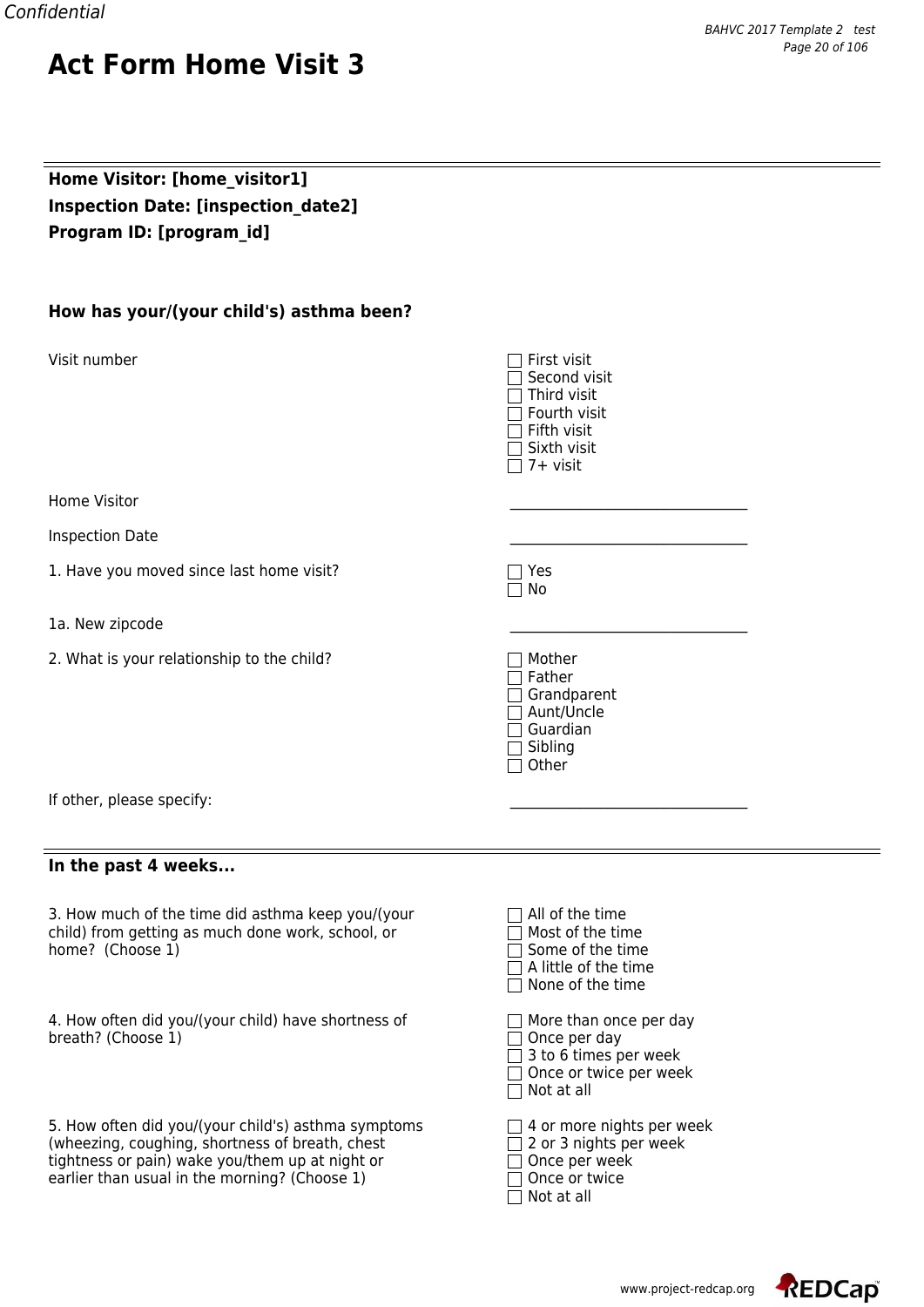6. How often have you/(your child) used a rescue 3 or more times per day inhaler or nebulizer medication (such as albuterol)? inhaler or nebulizer medication (such as albuterol)?  $\Box$  1 to 2 times per day (Choose 1)

7. How would you rate your/(your child's) asthma  $\Box$  Not controlled at all control? (Choose 1)

| 8. Total ACT Score (Will populate when you save this |  |
|------------------------------------------------------|--|
| form.)                                               |  |

9. Has your child received a flu shot or FluMistTM since our last visit?

10. In the past 4 weeks, how many days have you/(your  $\Box$  0 child) slowed down or stopped physical activity due  $\Box$  1 child) slowed down or stopped physical activity due 1 to asthma?

 $\Box$  Once per week or less  $\Box$  Not at all

| $\frac{1}{2}$ Not controlled at all |
|-------------------------------------|
| Poorly controlled                   |
| Somewhat controlled                 |
| 7 Well controlled                   |
| Completely controlled               |

| Yes             |
|-----------------|
| No              |
| Last year       |
| No, egg allergy |
| Scheduled       |
| Parent declines |
| Don't Know      |

 $\overline{\square}$  3  $\Box$  4  $\Box$  5  $\Box$  6  $\Box$  7  $\Box$  8 9 10 11  $\overline{\Box}$  12  $\overline{\Box}$  13  $\Box$  14  $\Box$  15 16 17 18  $\overline{\Box}$  19  $\Box$  20  $\Box$  21  $\Box$  22  $\overline{\Box}$  23 24 25  $\square$  26  $\overline{\square}$  27

 $\Box$  28

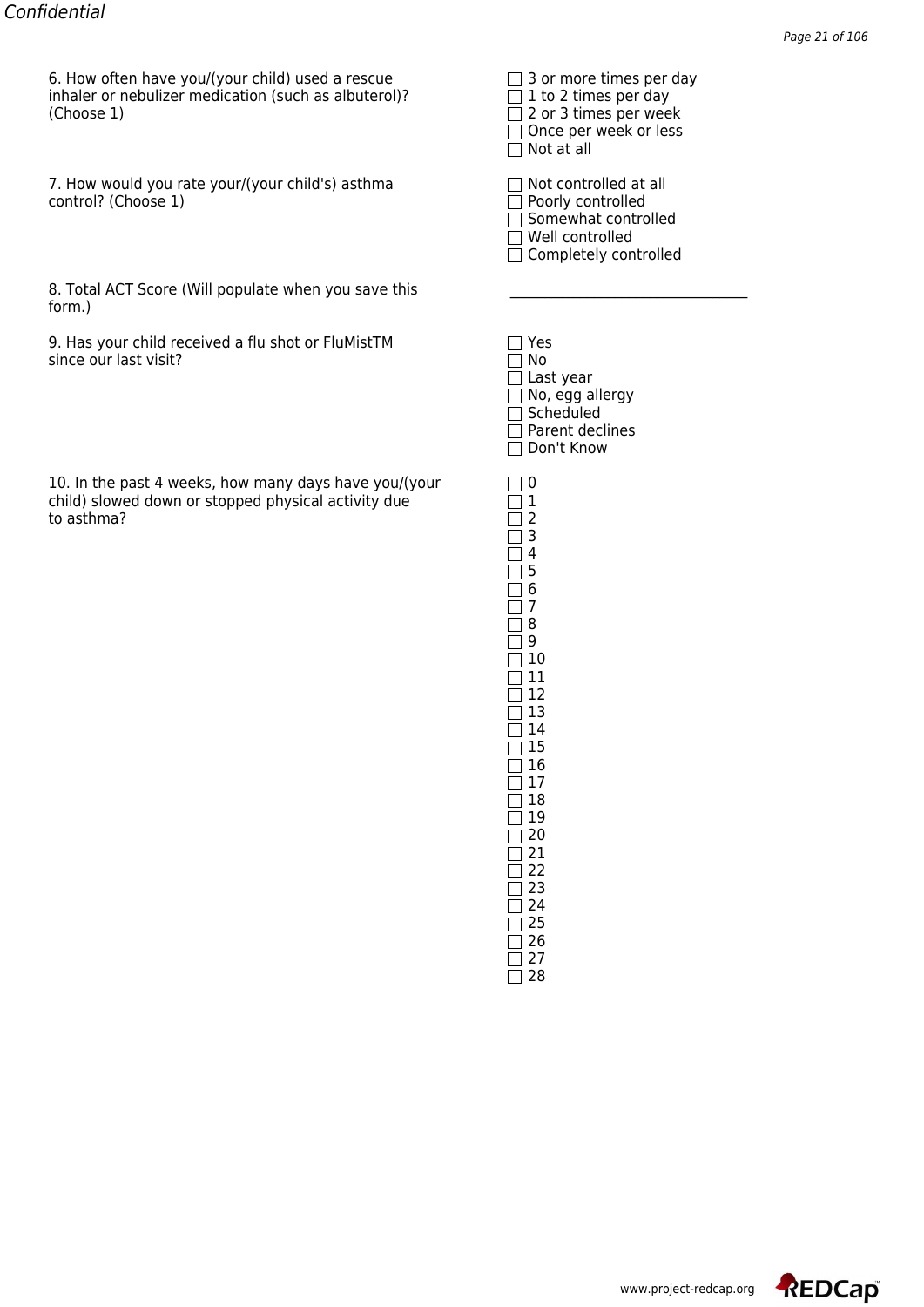11. Since our last visit, how many work or school  $\Box$  0 days have you or another adult caregiver missed  $\hskip10mm \square \, 1$ because of your/(their)/(your child's) asthma? 2

| $\frac{1}{2}$ 3 4 5 6 7 8 9 10 |
|--------------------------------|
|                                |
|                                |
|                                |
|                                |
|                                |
|                                |
|                                |
| 11                             |
| 12                             |
| 13                             |
| 14                             |
| 15                             |
| 16                             |
| 17                             |
| 18                             |
| 19                             |
| 20<br>21                       |
|                                |
| 22                             |
| 23                             |
| 24                             |
| 25                             |
| 26                             |
| 27                             |
| 28                             |
| 29                             |
| 30                             |
| over 30                        |
| Doesn't work/go to school      |
|                                |

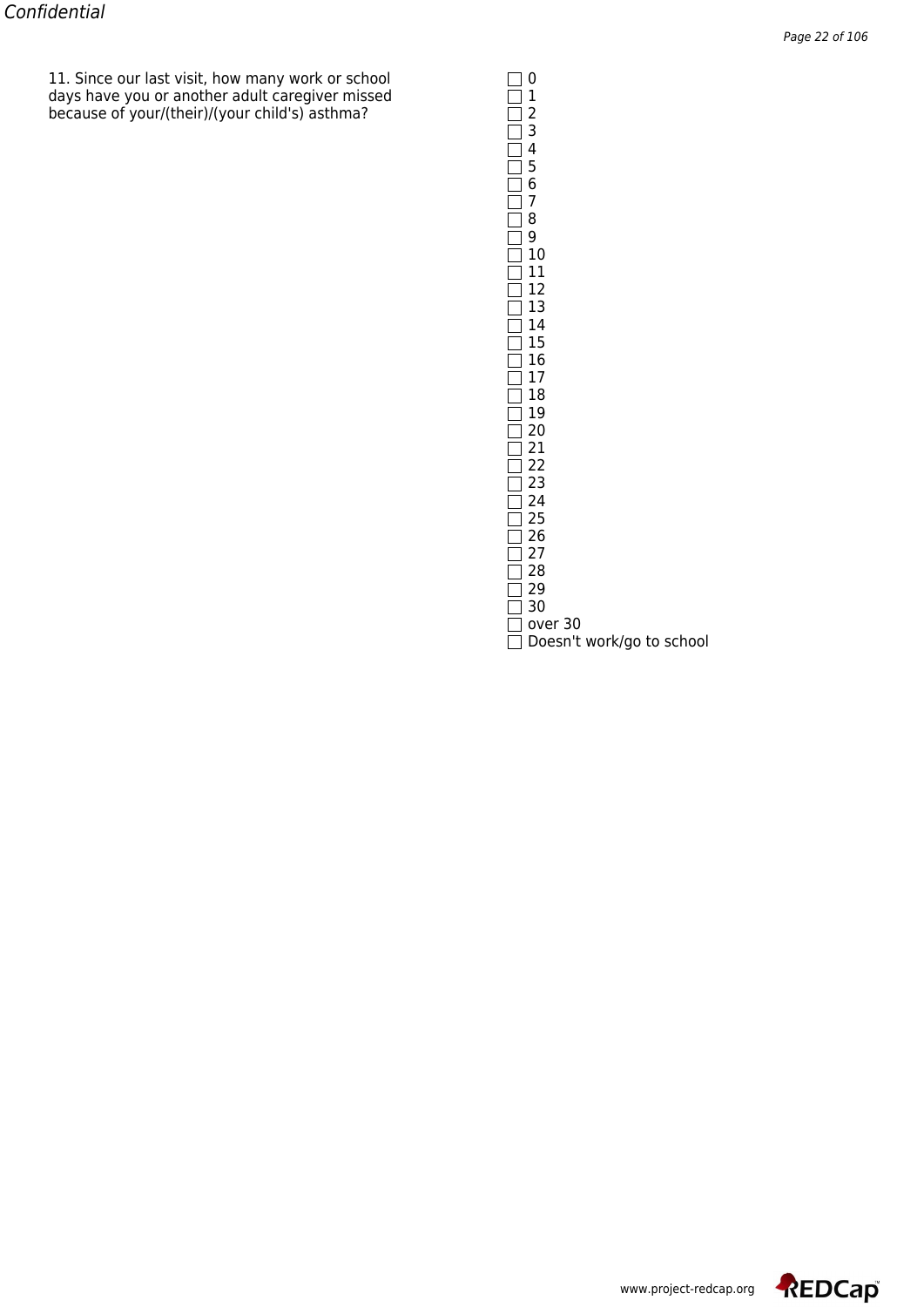$12.$  Since our last visit, how many days has your  $\Box$  0 child missed child care or school because of asthma?  $\hfill\Box$   $1$ 

| ∃<br>$\mathbf{I}$<br>$\overline{\phantom{a}}$<br>I<br>l<br>I<br>┓<br>$\overline{\phantom{a}}$<br>I<br>1<br>1<br>1<br>1<br>1<br>Ξ<br>1<br>1<br>$\overline{\phantom{a}}$<br>⅂<br>1<br>]<br>1<br>1<br>]<br>$\overline{\phantom{a}}$<br>]<br>$\overline{\phantom{a}}$<br>٦<br>I<br>]<br>]<br>]<br>1<br>$\rfloor$<br>l | 4<br>5<br>6<br>7<br>8<br>9<br>10<br>11<br>12<br>13<br>14<br>15<br>16<br>$\frac{17}{1}$<br>18<br>-<br>19<br>--<br>20<br>22<br>23<br>24<br>25<br>26<br>$\frac{1}{27}$<br>28<br>29<br>30<br>over<br>30<br>N/A |
|-------------------------------------------------------------------------------------------------------------------------------------------------------------------------------------------------------------------------------------------------------------------------------------------------------------------|------------------------------------------------------------------------------------------------------------------------------------------------------------------------------------------------------------|
| l<br>I<br>1<br>I<br>1<br>1<br>1<br>1<br>]<br>1<br>l<br>1<br>I<br>1                                                                                                                                                                                                                                                | 0<br>$\mathbf{1}$<br>$\overline{c}$<br>3<br>4<br>$\overline{5}$<br>6<br>7<br>-<br>8<br>9<br>10<br>over 10                                                                                                  |
| ┃<br>I<br>]<br>l<br>I<br>1<br>1<br>1<br>1<br>1<br>I<br>1<br>I<br>1<br>1<br>1                                                                                                                                                                                                                                      | 0<br>$\begin{array}{c} 1 \\ 2 \\ 3 \end{array}$<br>4<br>5<br>6<br>7<br>8<br>9<br>10<br>over 10                                                                                                             |

 

13. Since our last visit, how many times have  $\Box$  0 you/(your child) been admitted to a hospital  $\hskip10mm \Box$  1 overnight because of asthma?  $\Box$  2

14. Since our last visit, how many times have  $\Box$  0 you/(your child) been to the emergency room because  $\hskip1cm \fbox{1}$ of asthma?  $\Box$  2

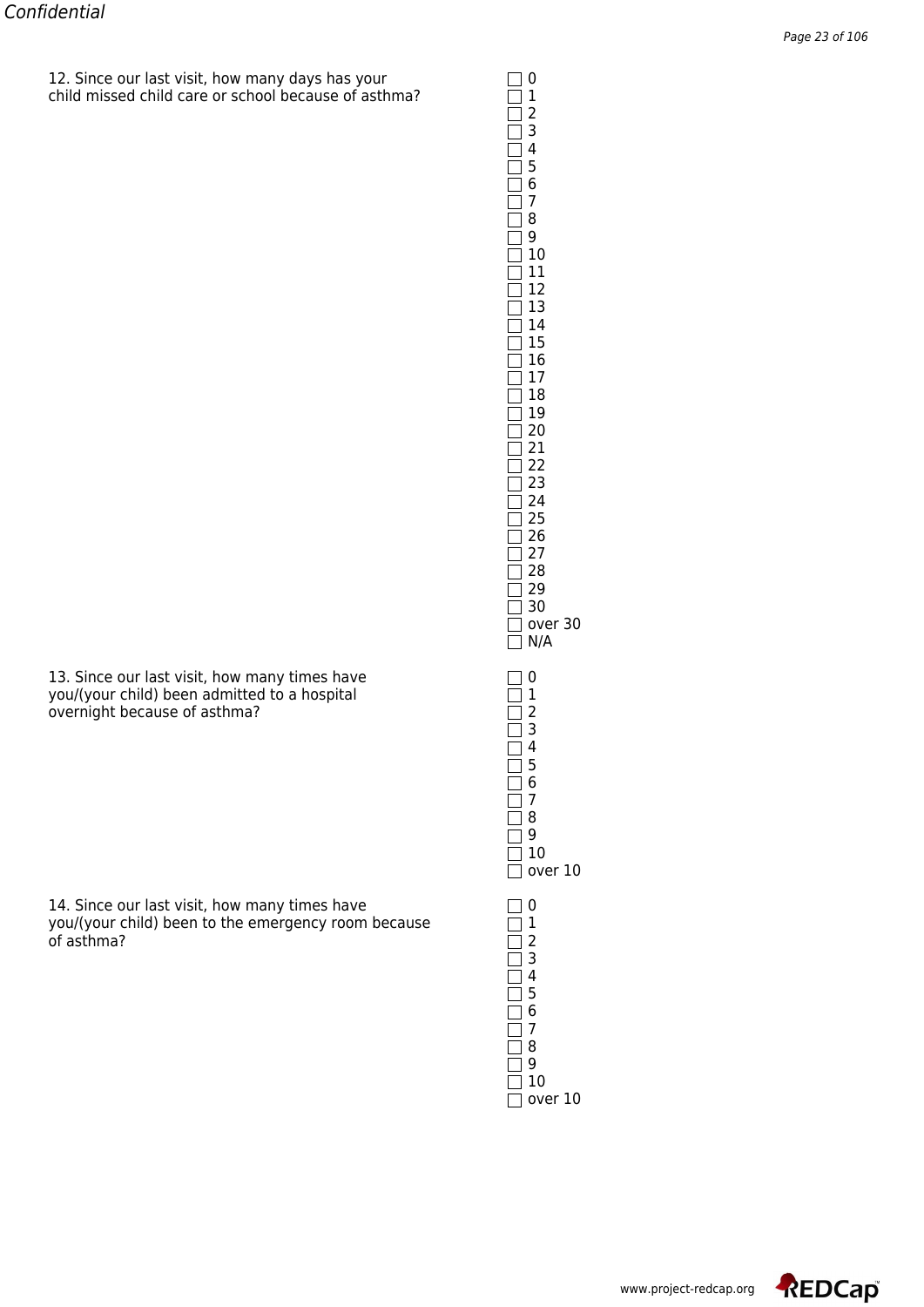15. Besides those emergency room visits since our  $\Box$ last visit, how many times have you/(your child) gone  $\hskip10mm \square \, 1$ to the doctor's office or clinic for urgent treatment  $\hskip10mm \square$ of worsening asthma symptoms?  $\Box$ 

16. Has your child had any non-urgent (scheduled)  $\Box$  Yes asthma visits with the primary care physician, asthma  $\Box$  No asthma visits with the primary care physician, asthma specialist, or asthma nurse in the past 4 weeks?

16a. How many times?  $\Box$  N/A

16b. If so, with whom? <br>
Asthma nurse

16c. If other, whom?

17. Act Form Comments

| 2       |  |
|---------|--|
| 3       |  |
| 4       |  |
| 5       |  |
| 6       |  |
| 7       |  |
| 8       |  |
| 9       |  |
| 10      |  |
| over 10 |  |
|         |  |
|         |  |

| $\mathsf{l}$<br>$\overline{\phantom{a}}$    |  |
|---------------------------------------------|--|
|                                             |  |
| <u>הברבה ביתוני</u><br> <br> <br> <br> <br> |  |
|                                             |  |
|                                             |  |
|                                             |  |
|                                             |  |
|                                             |  |
|                                             |  |
| [<br>[                                      |  |
|                                             |  |
|                                             |  |
|                                             |  |
|                                             |  |
|                                             |  |
|                                             |  |
|                                             |  |
|                                             |  |
| コココココココココ                                   |  |
|                                             |  |
| l                                           |  |
|                                             |  |
|                                             |  |
|                                             |  |
|                                             |  |
|                                             |  |
| COCOCOCOCOCO                                |  |
|                                             |  |
|                                             |  |
|                                             |  |
|                                             |  |
| [<br> <br> -                                |  |
|                                             |  |
|                                             |  |
|                                             |  |

 $\Box$  Asthma specialist  $\Box$  Primary care physician  $\overline{\Box}$  Other



www.project-redcap.org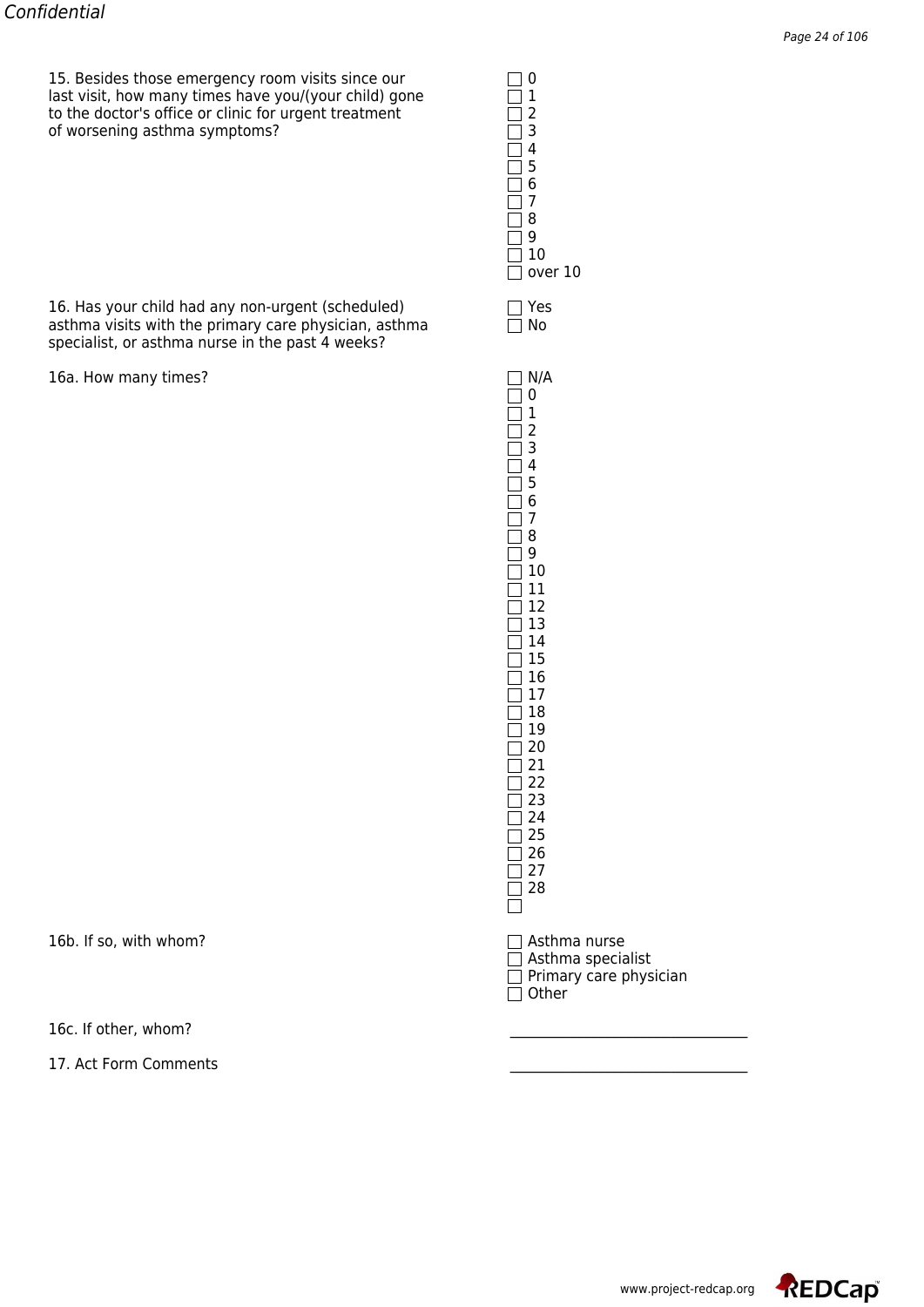#### **ASTHMA TRIGGERS**

**Home Visitor: [inspector] Inspection Date: [inspection\_date] Program ID: [program\_id]**

1. Was allergy testing done?

1a. Positive Allergy Testing Results: Animal Dander

| Yes<br>No<br>Dont know                                                                                                                               |
|------------------------------------------------------------------------------------------------------------------------------------------------------|
| Animal Dande<br>Cat<br>Dog<br>Dust-mites<br>Feathers<br>Grass<br>Horse<br>Housedust<br>Mice<br>Molds<br>Pollen<br>Roaches<br>Trees<br>Weeds<br>Other |

1a1. If other, please specify:

If Yes: look back at the referral form to see if allergy testing was done and what they are allergic to.

2. What triggers your/(your child's) asthma?

| Bleach<br>Chemicals<br>Cockroaches        |
|-------------------------------------------|
| Dust                                      |
| Exercise/ Physical play                   |
| Illnesses (colds, respiratory infections) |
| Mold                                      |
| Occupational exposures                    |
| Perfumes/strong detergents                |
| Pets/ Animals                             |
| Pollen                                    |
| Pollution                                 |
| Rodents                                   |
| Tobacco smoke                             |
| Weather                                   |
| Other                                     |
| Uncertain                                 |
|                                           |
|                                           |

2a. If other triggers, please list:

3. Is your/(your child's) asthma worse in any  $\Box$  Yes particular season? No

3a. If yes, which season(s)?

| 1 Winter |
|----------|
| Spring   |
| Summer   |
| Fall     |



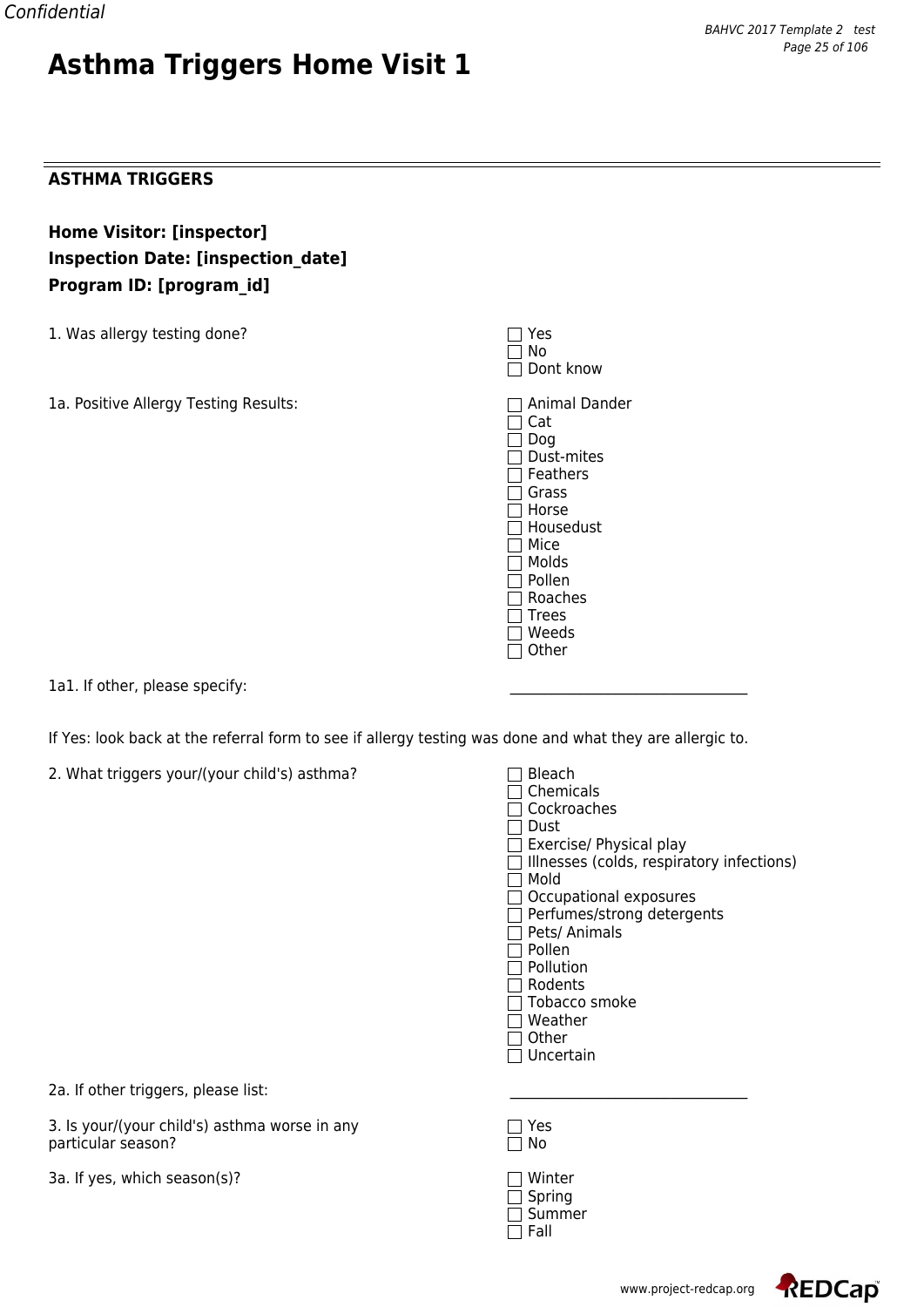4. Astrinia Triggers Comments

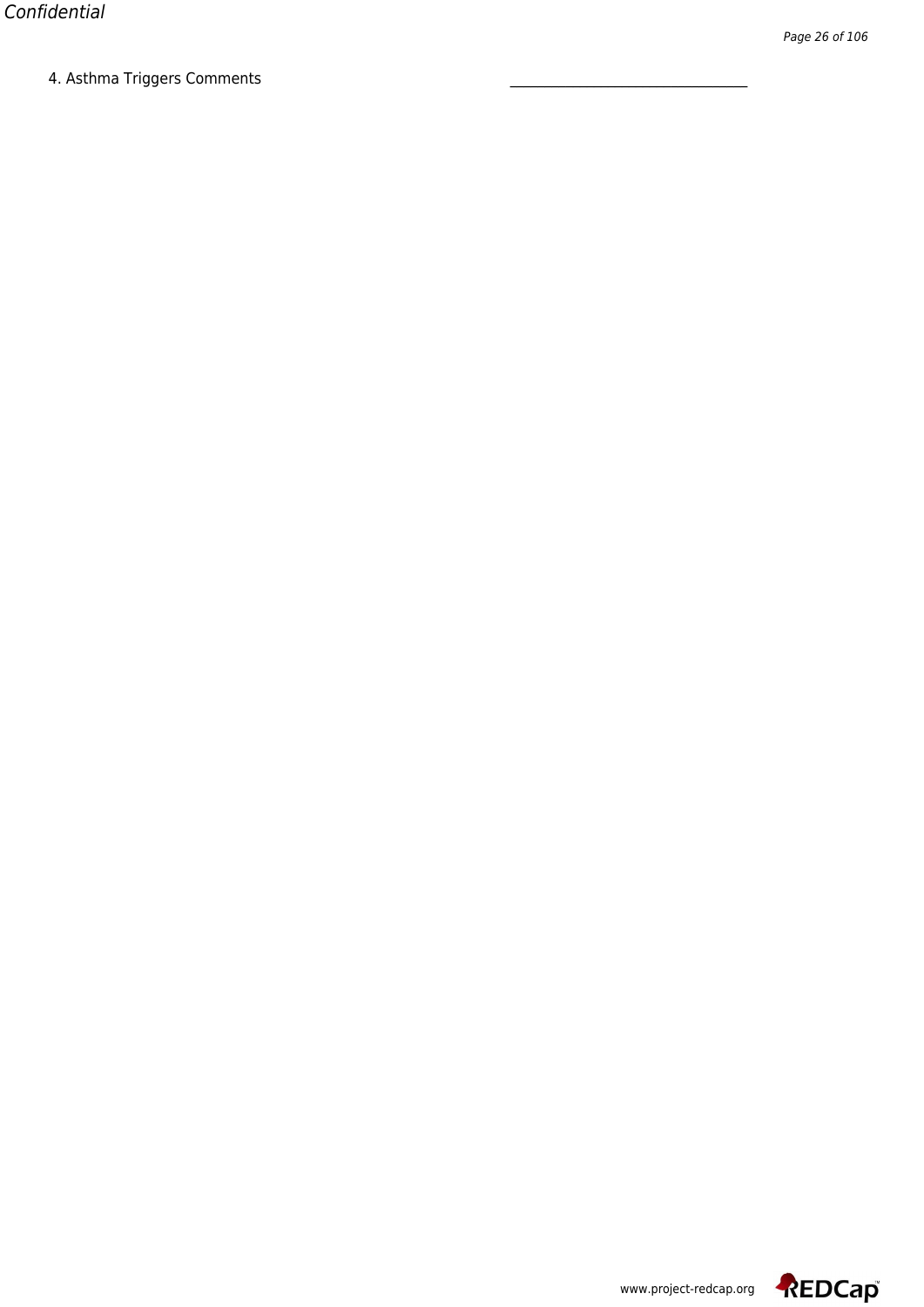

#### **ASTHMA TRIGGERS**

**Home Visitor: [home\_visitor] Inspection Date: [inspection\_date1] Program ID: [program\_id]**

1. Was allergy testing done since last visit?  $\square$  Yesser  $\square$  Yesser

1a. Positive Allergy Testing Results: Animal Dander

| l Tres<br>l I No<br>∏ Not Sure |  |
|--------------------------------|--|
| $\Box$ Animal D<br>l ICat      |  |

Cat Dog Dust-mites  $\Box$  Feathers □ Grass  $\Box$  Horse  $\Box$  Housedust □ Mice  $\overline{\Box}$  Molds  $\overline{\Box}$  Pollen  $\overline{\Box}$  Roaches  $\Box$  Trees Weeds  $\Box$  Other

1a1. If other, please specify:

2. Asthma Triggers Comments

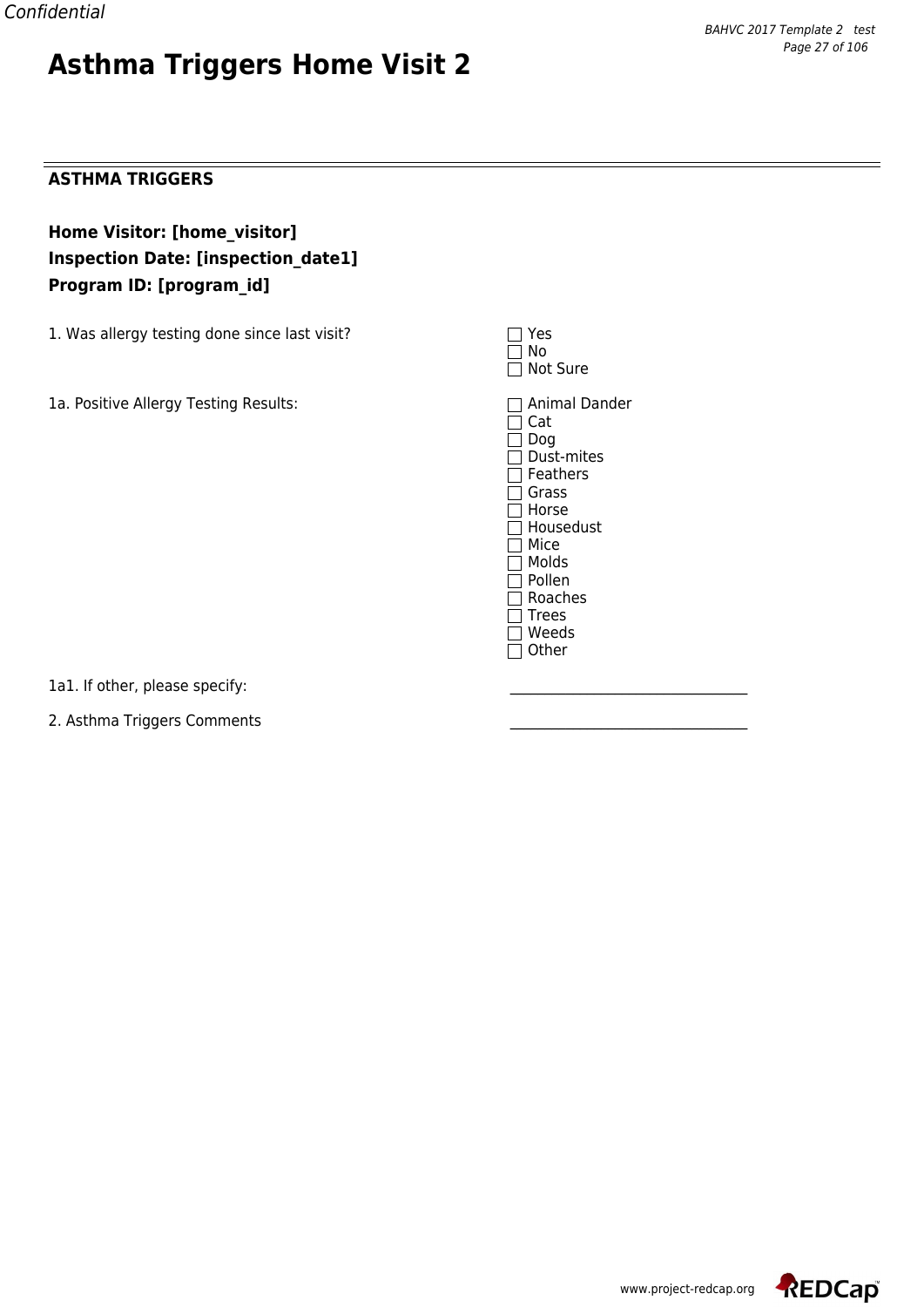#### **ASTHMA TRIGGERS**

**Home Visitor: [home\_visitor1] Inspection Date: [inspection\_date2] Program ID: [program\_id]**

1. Was allergy testing done since last visit?  $\square$  Yesser  $\square$  Yesser

1a. Positive Allergy Testing Results: Animal Dander

| res<br>i i No<br>$\Box$ Not sure |  |
|----------------------------------|--|
| $\Box$ Animal D<br>C`at          |  |

Cat Dog Dust-mites  $\Box$  Feathers □ Grass  $\Box$  Horse  $\Box$  Housedust □ Mice  $\overline{\Box}$  Molds  $\overline{\Box}$  Pollen  $\overline{\Box}$  Roaches  $\Box$  Trees Weeds  $\Box$  Other

1a1. If other, please specify:

2. Asthma Triggers Comments

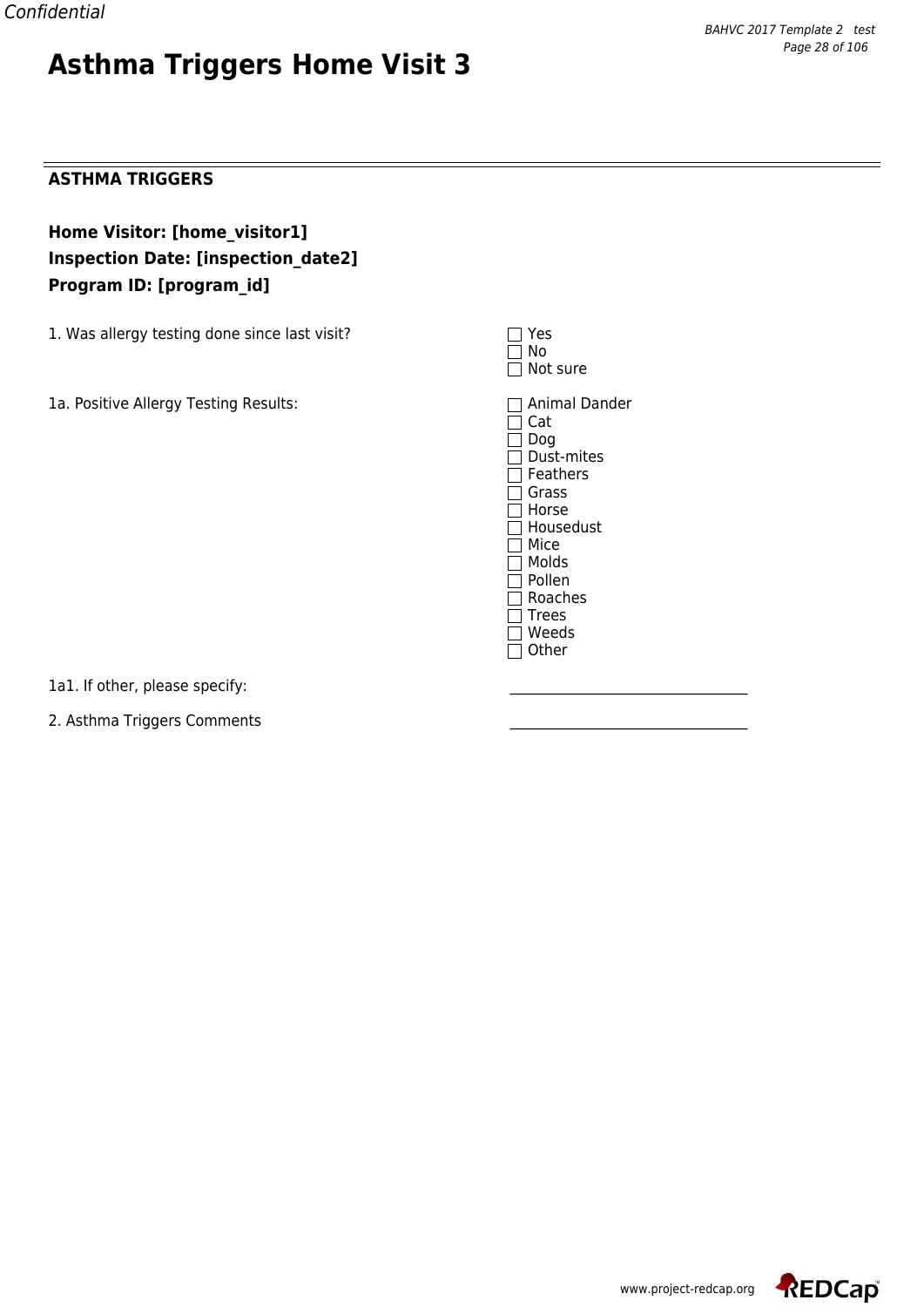## **ASTHMA MEDICATIONS**

| <b>Home Visitor: [inspector]</b>          |
|-------------------------------------------|
| <b>Inspection Date: [inspection date]</b> |
| Program ID: [program id]                  |

1. Has your/(your child's) doctor or other health professional provided you with a written plan(Asthma Action Plan) to help you decide how to change  $\Box$  Don't Know your/(your child's) asthma medicine in response to changes in your/(your child's) asthma?

1a. Do you have a copy of the Asthma Action Plan  $\Box$  Yes available to show me? available to show me?

| $\perp$ T Yes |  |
|---------------|--|
| ∣ I No        |  |
| □ Don't Know  |  |

## **You can lead into this more generally, by having them bring you their medications and then asking to see if they understand the difference between control and quick relief medications, and when they should be administered.**

| 2. Are you/(your child) prescribed any quick-relief<br>medications?                                                                                                                                                                                                                                  | Yes<br>No                                                                                                                         |
|------------------------------------------------------------------------------------------------------------------------------------------------------------------------------------------------------------------------------------------------------------------------------------------------------|-----------------------------------------------------------------------------------------------------------------------------------|
| 2a. Which medications? (Choose):                                                                                                                                                                                                                                                                     | Albuterol (MDI) inhaler<br>Albuterol solution for nebulizer<br>Atrovent (Ipratropium)<br>$\Box$ Xopenex (MDI) inhaler or solution |
| 2a1. Albuterol (MDI) inhaler- Dose meter counter (do<br>not include vials in this count)                                                                                                                                                                                                             |                                                                                                                                   |
| 2a2. Albuterol solution for nebulizer- Number of<br>vials remaining                                                                                                                                                                                                                                  |                                                                                                                                   |
| 2a3. Atrovent (Ipratropium) Dose meter counter (do<br>not include vials in this count)                                                                                                                                                                                                               |                                                                                                                                   |
| 2a4. Atrovent (Ipratropium) Number of vials remaining                                                                                                                                                                                                                                                |                                                                                                                                   |
| 2a5. Xopenex (MDI) inhaler or solution - Dose meter<br>counter (do not include vials in this count)                                                                                                                                                                                                  |                                                                                                                                   |
| 2a6. Xopenex (MDI) inhaler or solution - Number of<br>vials remaining                                                                                                                                                                                                                                |                                                                                                                                   |
| 2b. During the past 14 days (that is, during the past<br>fourteen 24 hour periods that include daytime and<br>nighttime), about how many days did you/(your child)<br>use asthma rescue medicine (sometimes called a quick<br>relief medication) such as albuterol, proventil,<br>ventolin, Xopenex? |                                                                                                                                   |
| 2c. When was the last time you/(your child) took them?                                                                                                                                                                                                                                               |                                                                                                                                   |
| 3. Are you/ (your child) prescribed any long-term<br>controller medications?                                                                                                                                                                                                                         | Yes<br>No                                                                                                                         |



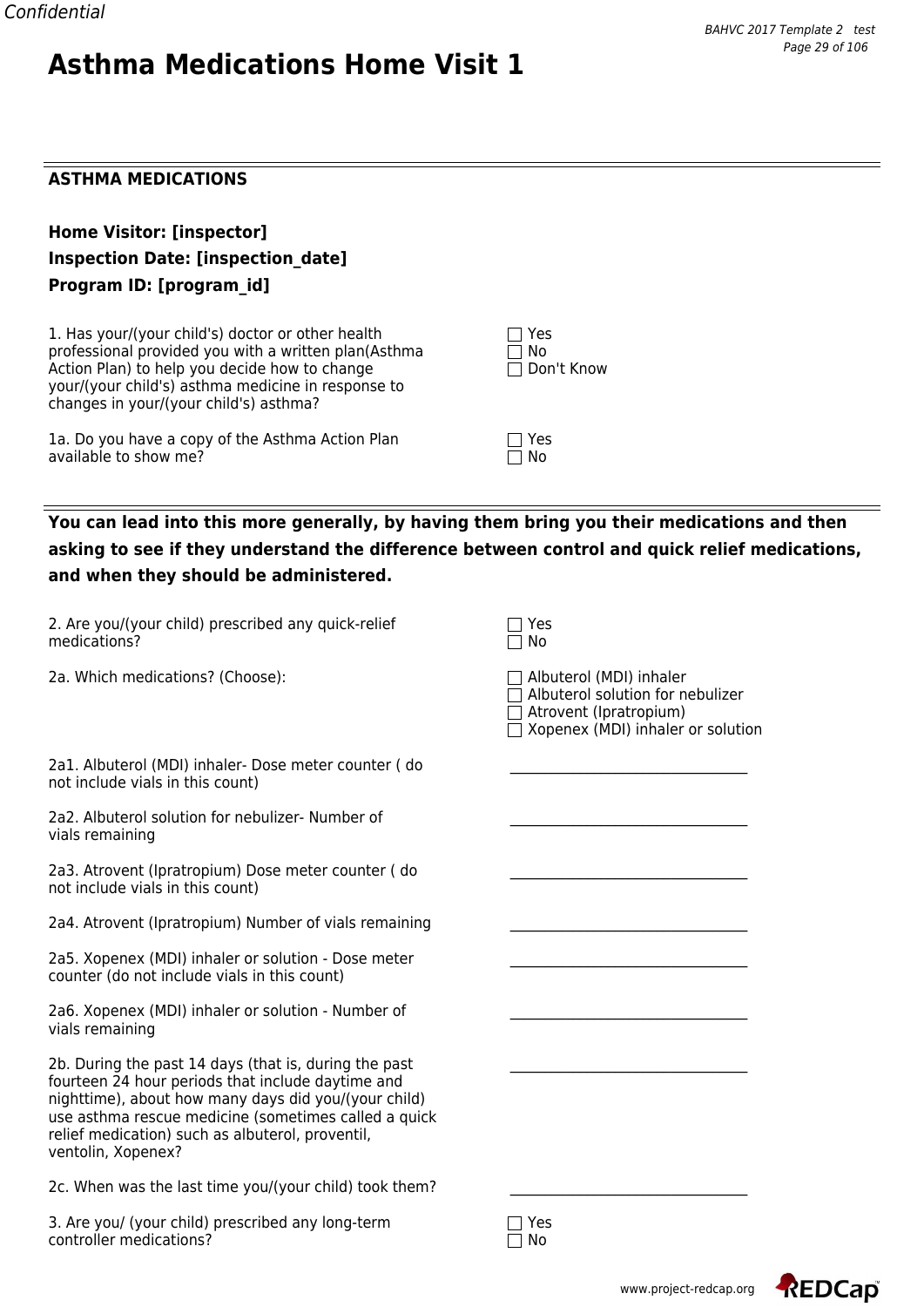Advair MDI inhaler AirDuo Alvesco Asmanex  $\Box$  Dulera  $\Box$  Flovent □ Pulmicort flexhaler  $\Box$  Pulmicort respules  $\Box$  QVAR  $\Box$  Singulair  $\Box$  Symbicort  $\Box$  Other

3b. If other, please specify:

3c. During the past 14 days (that is, during the past fourteen 24 hour periods that include daytime and nighttime), about how many days did you/(your child) use asthma controller medicine (sometimes called a preventive medicine or a steroid inhaler) such as QVAR, Pulmicort, Alvesco, Flovent, Asmanex, Symbicort, Advair or Dulera?

3d. Flovent dosage? Flower that the state of the state of the state of the state of the state of the state of the state of the state of the state of the state of the state of the state of the state of the state of the stat

3d1. How many puffs? (Flovent) 1

3d2. How many times daily? (Flovent)  $\Box$  1

- 3d3. How many doses remaining?
- 3e. Pulmicort respules dosage? Pulmicort respules 0.25mg
- 3e1. How many times daily? (Pulmicort respules) 1

3e2. How many doses remaining?

- 
- 3e4. How many puffs? (Pulmicort flexhaler)  $\Box$  1

3e5. How many times daily? (Pulmicort flexhaler) 1

3e6. How many doses remaining?

| $\Box$ Flovent 44mcg<br>$\Box$ Flovent 220mcg | Flovent 110mcg |
|-----------------------------------------------|----------------|
| l 11                                          |                |



 $\Box$  2  $\Box$  3

 $\Box$  Pulmicort respules 0.50mg

3e3. Pulmicort flexhaler dosage? Pulimicort flexhaler 90mcg  $\Box$  Pulmicort flexhaler 180mcg

| ĺ<br>ĺ                                             | 2<br>3                 |  |
|----------------------------------------------------|------------------------|--|
| ĺ<br>Ι<br>$\overline{\phantom{a}}$<br>$\mathbf{I}$ | 4<br>5<br>6            |  |
|                                                    | $\mathbf{1}$<br>2<br>Ξ |  |

3f. QVAR dosage? QVAR 40mcg  $\overline{\Box}$  QVAR 80mcg

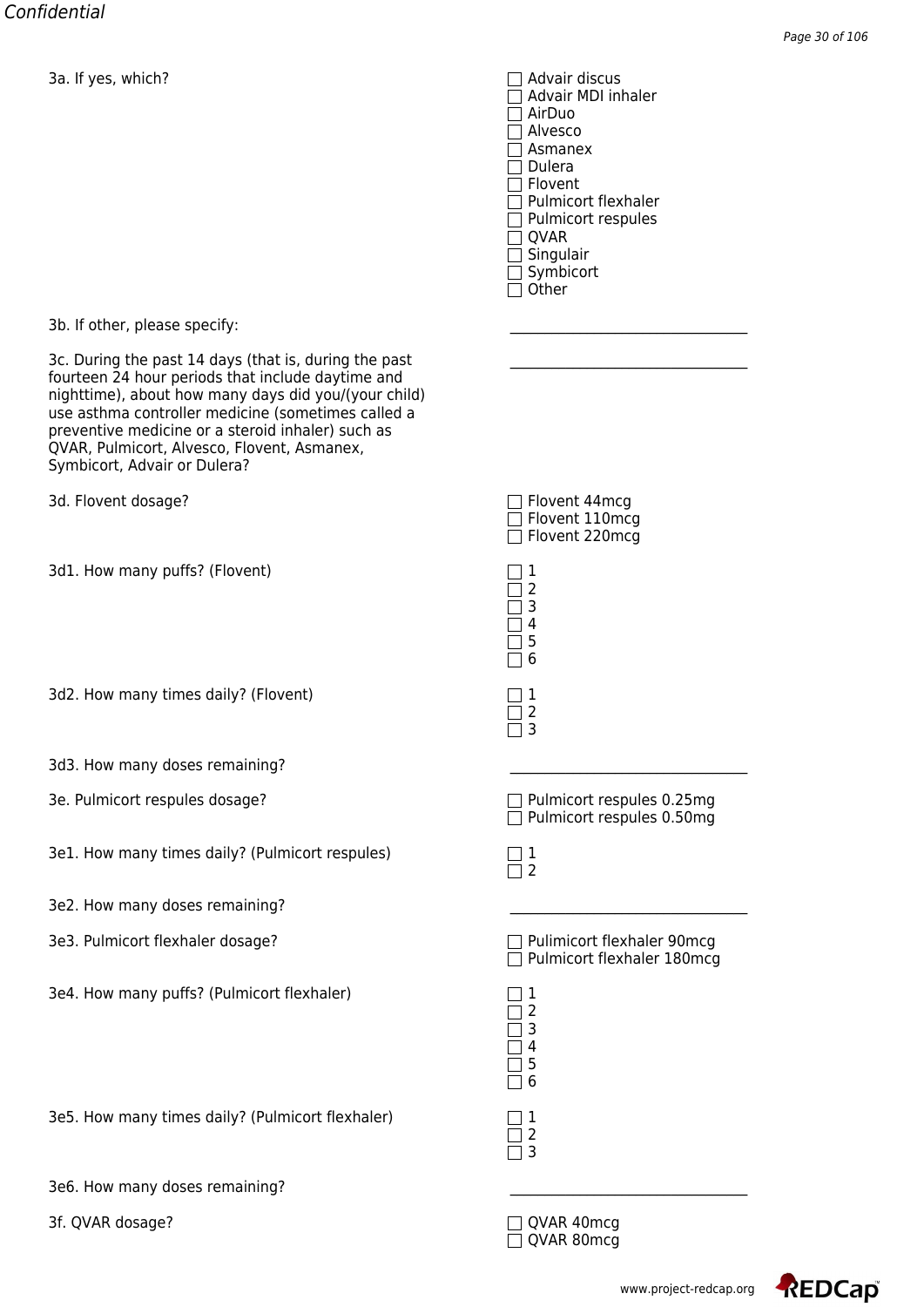| SIL. HOW Many pulls: (QVAR)                     | Ŧ<br>$\overline{2}$<br>3<br>4<br>5<br>6                                            |
|-------------------------------------------------|------------------------------------------------------------------------------------|
| 3f2. How many times daily? (QVAR)               | 1<br>$\overline{2}$<br>3                                                           |
| 3f3. How many doses remaining?                  |                                                                                    |
| 3g. Advair discus dosage?                       | Advair discus 100/50<br>Advair discus 250/50<br>Advair discus 500/50               |
| 3g1. How many puffs? (Advair discus)            | 1<br>2<br>3<br>4<br>5<br>6                                                         |
| 3g2. How many times daily? (Advair discus)      | 1<br>$\overline{2}$<br>3                                                           |
| 3g3. How many doses remaining?                  |                                                                                    |
| 3h. Advair MDI inhaler dosage?                  | Advair MDI inhaler 45/21<br>Advair MDI inhaler 115/21<br>Advair MDI inhaler 230/21 |
| 3h1. How many puffs? (Advair MDI inhaler)       | 1<br>2<br>3<br>4<br>5<br>6                                                         |
| 3h2. How many times daily? (Advair MDI inhaler) | 1<br>$\overline{2}$<br>3                                                           |
| 3h3. How many doses remaining?                  |                                                                                    |
| 3i. Symbicort dosage?                           | Symbicort 80/4.5<br>Symbicort 160/2.5                                              |
| 3i1. How many puffs? (Symbicort)                | 1<br>$\overline{2}$<br>3<br>4<br>5<br>6                                            |
| 3i2. How many times daily? (Symbicort)          | 1<br>$\overline{2}$<br>3                                                           |
| 3i3. How many doses remaining?                  |                                                                                    |
| 3j. Singulair dosage?                           | Singulair 4mg<br>Singulair 5mg<br>Singulair 10mg                                   |

3j1. How many doses remaining?

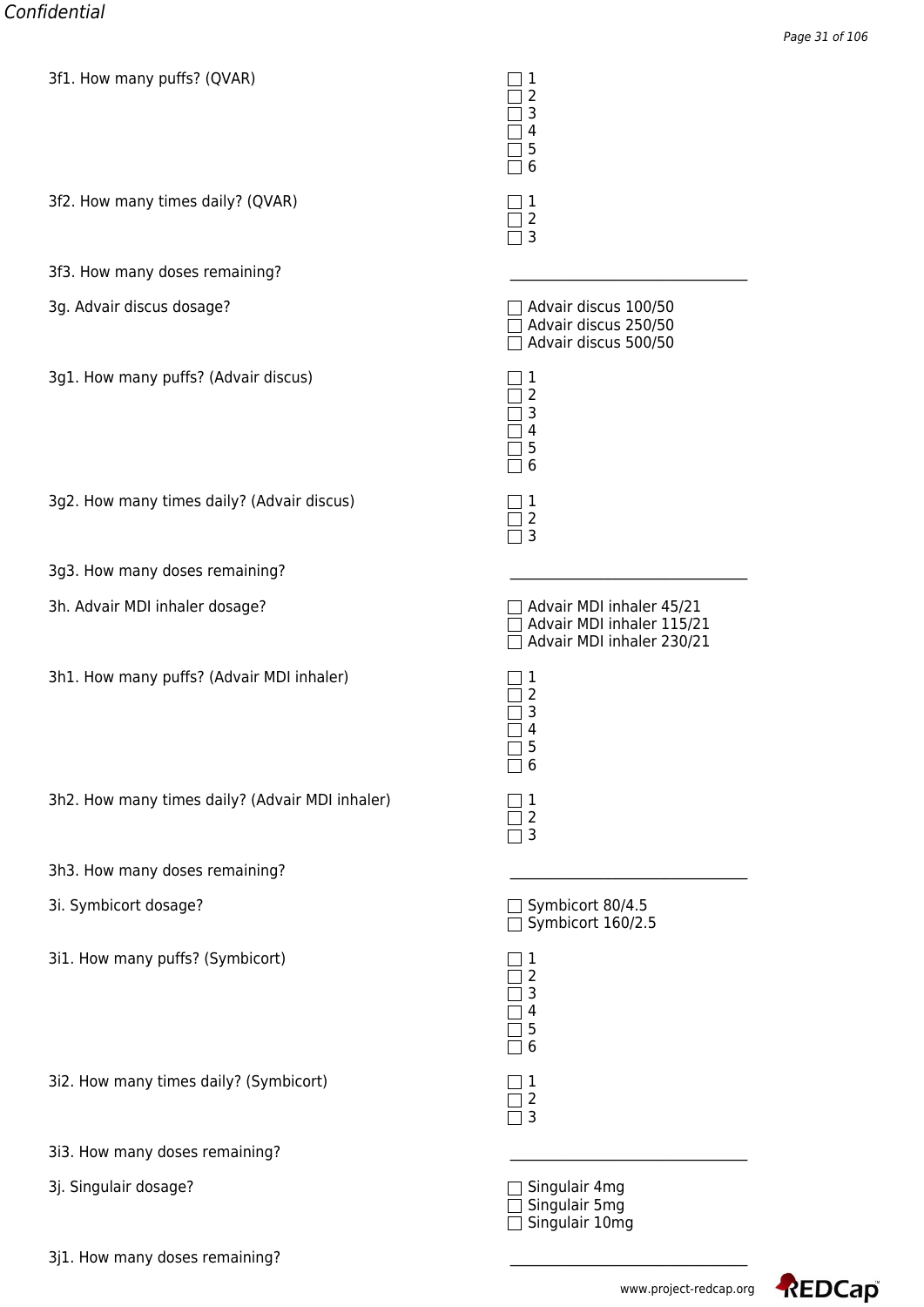| SK. Alvesco dosager                                              | $\Box$ Alvesco ourlicy<br>Alvesco 160mcg          |
|------------------------------------------------------------------|---------------------------------------------------|
| 3k1. How many puffs? (Alvesco)                                   | 1<br>2<br>3<br>4<br>5<br>6                        |
| 3k2. How many times daily? (Alvesco)                             | 1<br>2<br>3                                       |
| 3k3. How many doses remaining?                                   |                                                   |
| 3I. Dulera dosage?                                               | Dulera 100mcg/5mcg<br>Dulera 200mcg/5mcg          |
| 311. How many puffs? (Dulera)                                    | 1<br>2<br>3<br>4<br>5<br>6                        |
| 3l2. How many times daily? (Dulera)                              | 1<br>2<br>3                                       |
| 3l3. How many doses remaining?                                   |                                                   |
| 3m. Asmanex dosage?                                              | $110$ mcg<br>220 mcg                              |
| 3m1. How many puffs? (Asmanex)                                   | 1<br>2<br>3<br>4<br>5<br>ᅳ<br>6<br>$\blacksquare$ |
| 3m2. How many times daily? (Asmanex)                             | 1<br>$\overline{2}$                               |
| 3m3. How many doses remaining?                                   |                                                   |
| 3n. When was the last time you/(your child) took them?           |                                                   |
| 3o. AirDuo dosage?                                               | AirDuo 55/14<br>AirDuo 113/14<br>AirDuo 232/14    |
| 3o1. How many times daily?                                       | 1 puff, twice a day<br>Other                      |
| 3o2. If other, please specify                                    |                                                   |
| 4. Do you/(your child) use any of the following?                 | Dry Powder Inhaler<br>Nebulizer<br>Spacer<br>None |
| 5. Are you/(your child) taking any medications for<br>allergies? | Yes<br>No                                         |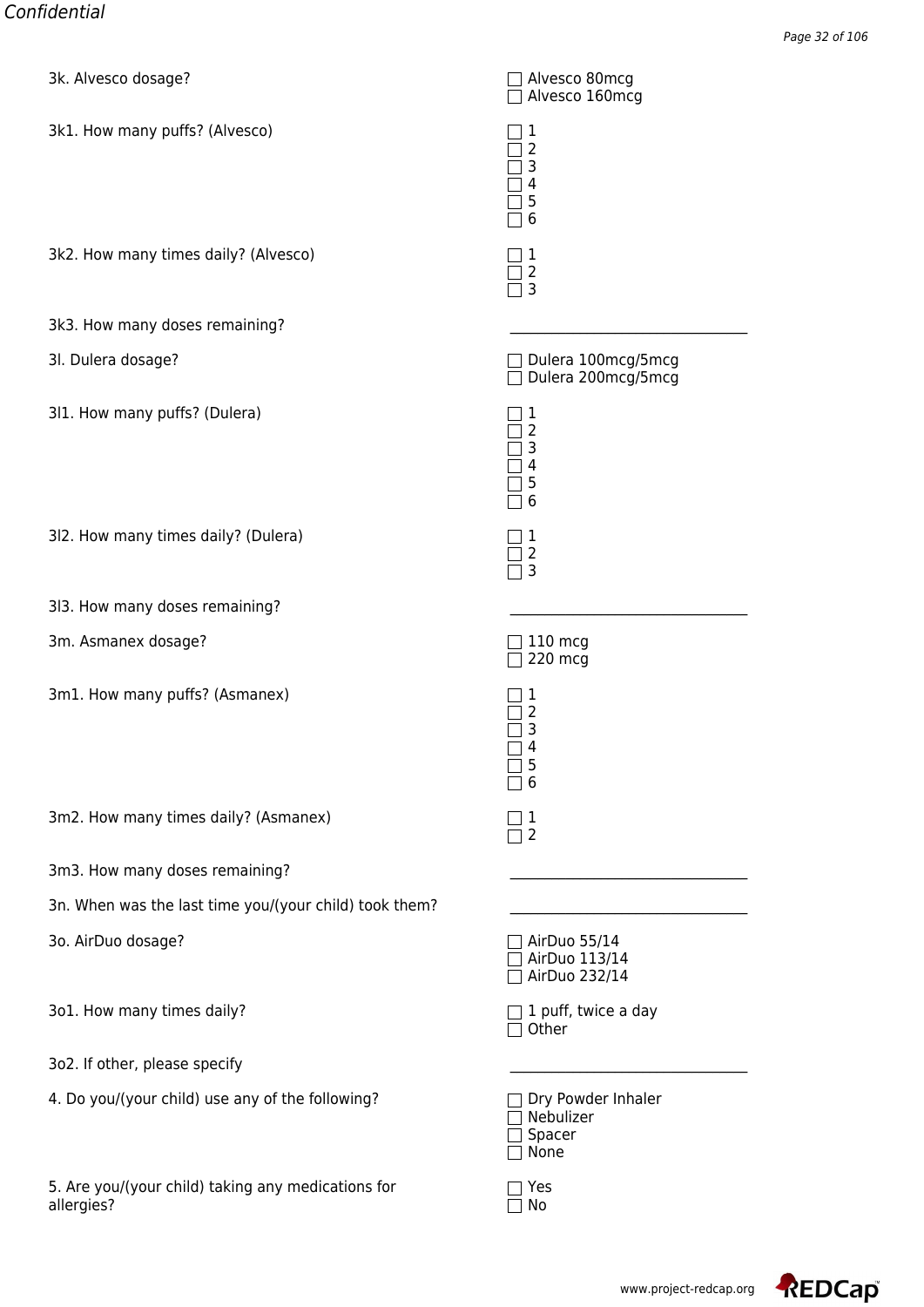| Jd. II yes, WHICH!                                                                                                     | benauryi<br>Cetirizine (Zyrtec)<br>Epi-pen/Epi-pen Jr.<br>Fexofenadine (Allegra)<br>loratadine (Claritin)<br>Nasal steroid (Nasonex, Fluticasone, Flonase,<br>Rhinocort, Veramyst, Omnaris, Nasacort)<br>Other |
|------------------------------------------------------------------------------------------------------------------------|----------------------------------------------------------------------------------------------------------------------------------------------------------------------------------------------------------------|
| 5a1. Nasal steroid dosage?                                                                                             | 1 spray in each nostril daily<br>2 sprays in each nostril daily<br>1 spray in each nostril twice daily                                                                                                         |
| 5a2. Loratadine (Claritin) dosage?                                                                                     | 5 <sub>mg</sub> once daily<br>10mg once daily                                                                                                                                                                  |
| 5a3. Cetirizine (Zyrtec) dosage?                                                                                       | 5 <sub>mg</sub> once daily<br>10mg once daily                                                                                                                                                                  |
| 5a4. Fexofenadine (Allegra) dosage?                                                                                    | 30 <sub>mg</sub> twice daily<br>60mg twice daily<br>180mg twice daily                                                                                                                                          |
| 5a5. Epi-pen expired?                                                                                                  | Yes<br>No                                                                                                                                                                                                      |
| 6. In the last 14 days, how many days have you/ (your<br>child) taken your long-term controller asthma<br>medications? | Always<br>Most of the time<br>Sometimes<br>Never<br>Do not take controller medications                                                                                                                         |

## **Review quick relief and controller medications as needed and go over the Asthma Key Messages regarding medication use.**

## **Observe device technique and correct any problems.**

7. Have you ever been unable to or decided not to  $\Box$  Yes fill a prescription for an asthma medication?

7a. If YES, why? Could not afford co-pay

| $\Box$ Did not understand that needed to keep taking it |  |  |  |
|---------------------------------------------------------|--|--|--|
|---------------------------------------------------------|--|--|--|

 $\Box$  Do not believe in taking too many meds

 $\Box$  Do not believe I/my child still needs

□ No insurance

 $\overline{\Box}$  No more refills

 $\Box$  No way to pick up the prescription

 $\Box$  Prefer to use alternative therapies/home remedies

 $\Box$  Worried about side effects

 $\overline{\Box}$  Other

7a1. If other, please specify:

8. Have you/ (your child) been prescribed a course of  $\Box$  Yes prednisone (3-5 days, liquid) in the past 6 months,  $\Box$  No for an asthma episode?

8a. How many courses? 1

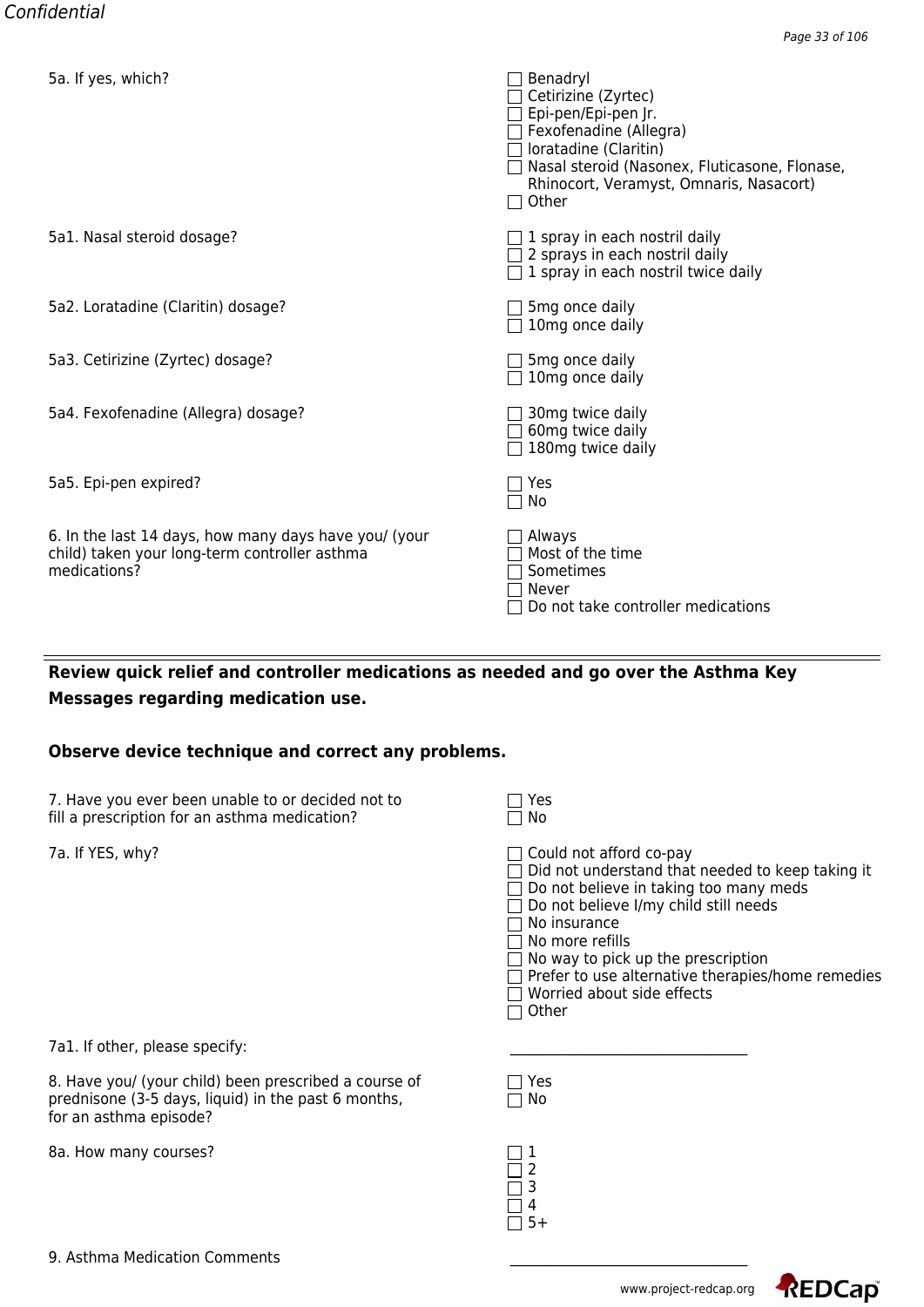## **ASTHMA MEDICATIONS**

| Home Visitor: [home visitor]               |
|--------------------------------------------|
| <b>Inspection Date: [inspection date1]</b> |
| Program ID: [program id]                   |

1. Has your/(your child's) doctor or other health professional provided you with a written plan(Asthma Action Plan) to help you decide how to change  $\Box$  Don't Know your/(your child's) asthma medicine in response to changes in your/(your child's) asthma?

1a. Do you have a copy of the Asthma Action Plan  $\Box$  Yes available to show me? available to show me?

|        | $  \rceil$ Yes    |  |
|--------|-------------------|--|
| l I No |                   |  |
|        | $\Box$ Don't Know |  |

## **You can lead into this more generally, by having them bring you their medications and then asking to see if they understand the difference between control and quick relief medications, and when they should be administered.**

| 2. Are you/(your child) prescribed any quick-relief<br>medications?                                                                                                                                                                                                                                  | Yes<br>No                                                                                                                  |
|------------------------------------------------------------------------------------------------------------------------------------------------------------------------------------------------------------------------------------------------------------------------------------------------------|----------------------------------------------------------------------------------------------------------------------------|
| 2a. Which medications? (Choose):                                                                                                                                                                                                                                                                     | Albuterol (MDI) inhaler<br>Albuterol solution for nebulizer<br>Atrovent (Ipratropium)<br>Xopenex (MDI) inhaler or solution |
| 2a1. Albuterol (MDI) inhaler- Dose meter counter (do<br>not include vials in this count)                                                                                                                                                                                                             |                                                                                                                            |
| 2a2. Albuterol solution for nebulizer - Number of<br>vials remaining                                                                                                                                                                                                                                 |                                                                                                                            |
| 2a3. Atrovent (Ipratropium) Dose meter counter (do<br>not include vials in this count)                                                                                                                                                                                                               |                                                                                                                            |
| 2a4. Atrovent (Ipratropium) Number of vials remaining                                                                                                                                                                                                                                                |                                                                                                                            |
| 2a5. Xopenex (MDI) inhaler or solution - Dose meter<br>counter (do not include vials in this count)                                                                                                                                                                                                  |                                                                                                                            |
| 2a6. Xopenex (MDI) inhaler or solution - Number of<br>vials remaining                                                                                                                                                                                                                                |                                                                                                                            |
| 2b. During the past 14 days (that is, during the past<br>fourteen 24 hour periods that include daytime and<br>nighttime), about how many days did you/(your child)<br>use asthma rescue medicine (sometimes called a quick<br>relief medication) such as albuterol, proventil,<br>ventolin, Xopenex? |                                                                                                                            |
| 2c. When was the last time you/(your child) took them?                                                                                                                                                                                                                                               |                                                                                                                            |
| 3. Are you/ (your child) prescribed any long-term                                                                                                                                                                                                                                                    | Yes                                                                                                                        |

 $\Box$  No controller medications?

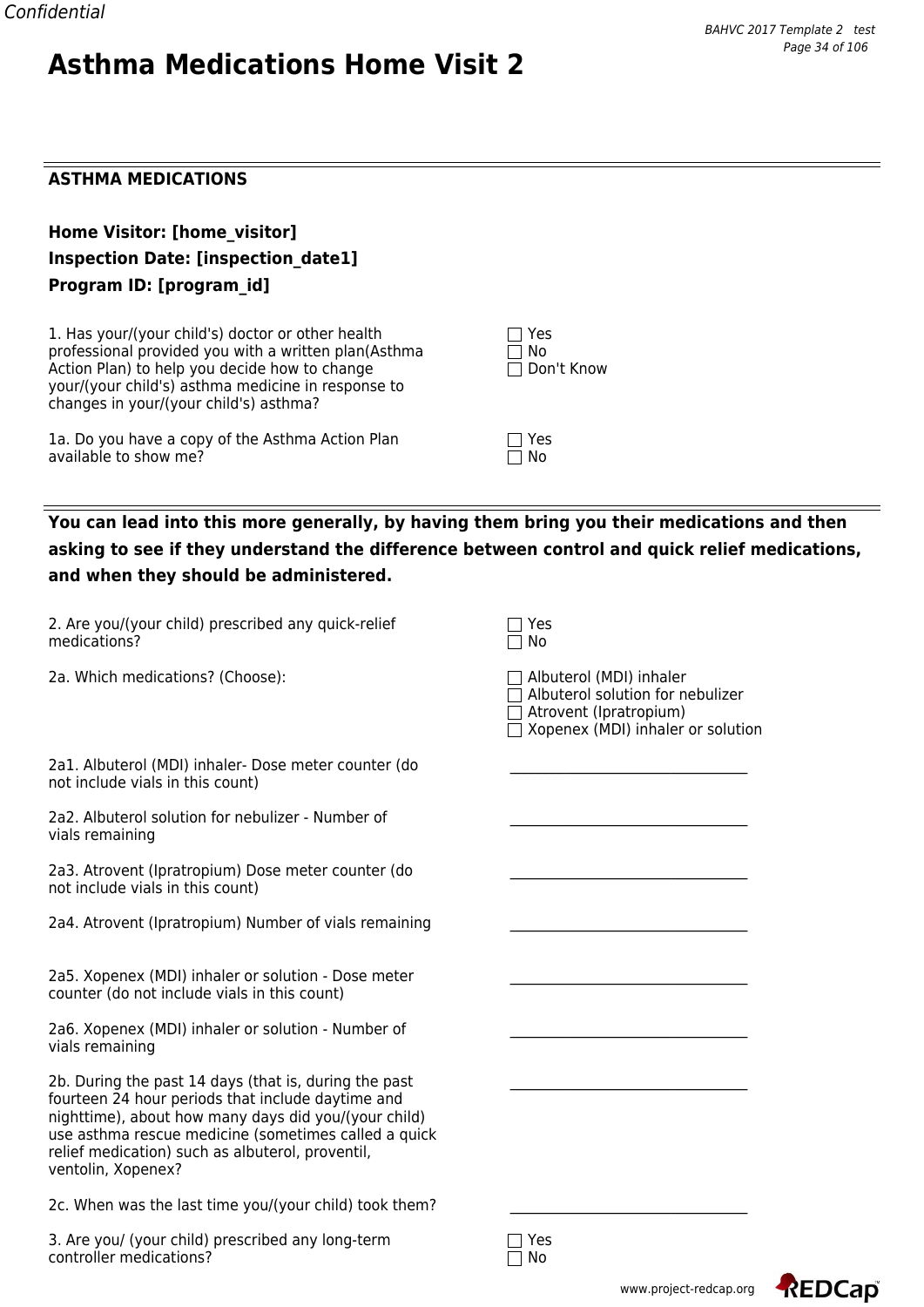Advair MDI inhaler AirDuo Alvesco Asmanex  $\Box$  Dulera □ Flovent □ Pulmicort flexhaler  $\Box$  Pulmicort respules  $\Box$  QVAR  $\Box$  Singulair  $\Box$  Symbicort  $\Box$  Other

3b. If other, please specify:

3c. During the past 14 days (that is, during the past fourteen 24 hour periods that include daytime and nighttime), about how many days did you/(your child) use asthma controller medicine (sometimes called a preventive medicine or a steroid inhaler) such as QVAR, Pulmicort, Alvesco, Flovent, Asmanex, Symbicort, Advair or Dulera?

3d. Flovent dosage?

3d1. How many puffs? (Flovent)  $\Box$  1

3d2. How many times daily? (Flovent)  $\Box$  1

- 3d3. How many doses remaining?
- 3e. Pulmicort respules dosage? example the pulmicort respulse 0.25mg
- 3e1. How many times daily? (Pulmicort respules) 1

3e2. How many doses remaining?

- 3e3. Pulmicort flexhaler dosage? Pulmicort flexhaler 90mcg
- 3e4. How many puffs? (Pulmicort flexhaler) 1

3e5. How many times daily? (Pulmicort flexhaler) 1

3e6. How many doses remaining?

| $\Box$ Flovent 44mcg  |
|-----------------------|
| $\Box$ Flovent 110mcg |
| $\Box$ Flovent 220mcg |
|                       |

|   | Ĩ, |  |
|---|----|--|
|   | З  |  |
|   | 4  |  |
|   | 5  |  |
| ı | 6  |  |
|   |    |  |
|   |    |  |

 $\Box$  2  $\Box$  3

 $\Box$  Pulimicort respules 0.50mg

| Ξ |
|---|
|   |

 $\Box$  Pulmicort flexhaler 180mcg

| Ç<br>Ć<br>I<br>Ç<br>٦<br>L | 2<br>3<br>4<br>5<br>6          |  |
|----------------------------|--------------------------------|--|
| $\vert$                    | $\mathbf{I}$<br>$\overline{c}$ |  |

3f. QVAR dosage? QVAR 40mcg  $\overline{\Box}$  QVAR 80mcg

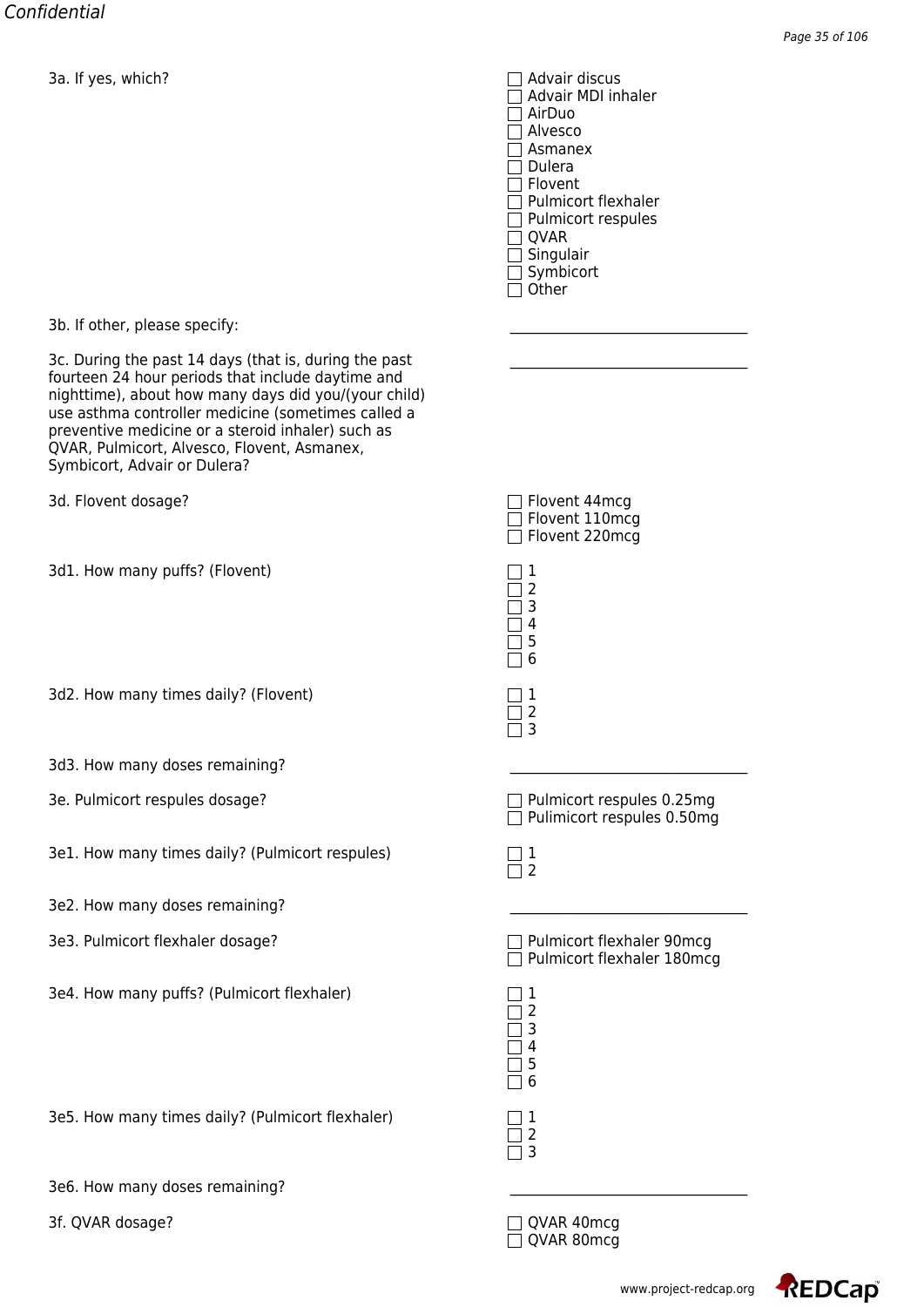| SIL. HOW Many pulls: (QVAR)                     | Ŧ<br>$\overline{2}$<br>3<br>4<br>5<br>6                                            |
|-------------------------------------------------|------------------------------------------------------------------------------------|
| 3f2. How many times daily? (QVAR)               | 1<br>$\overline{2}$<br>3                                                           |
| 3f3. How many doses remaining?                  |                                                                                    |
| 3g. Advair discus dosage?                       | Advair discus 100/50<br>Advair discus 250/50<br>Advair discus 500/50               |
| 3g1. How many puffs? (Advair discus)            | 1<br>2<br>3<br>4<br>5<br>6                                                         |
| 3g2. How many times daily? (Advair discus)      | 1<br>$\overline{2}$<br>3                                                           |
| 3g3. How many doses remaining?                  |                                                                                    |
| 3h. Advair MDI inhaler dosage?                  | Advair MDI inhaler 45/21<br>Advair MDI inhaler 115/21<br>Advair MDI inhaler 230/21 |
| 3h1. How many puffs? (Advair MDI inhaler)       | 1<br>2<br>3<br>4<br>5<br>6                                                         |
| 3h2. How many times daily? (Advair MDI inhaler) | 1<br>$\overline{2}$<br>3                                                           |
| 3h3. How many doses remaining?                  |                                                                                    |
| 3i. Symbicort dosage?                           | Symbicort 80/4.5<br>Symbicort 160/2.5                                              |
| 3i1. How many puffs? (Symbicort)                | 1<br>$\overline{2}$<br>3<br>4<br>5<br>6                                            |
| 3i2. How many times daily? (Symbicort)          | 1<br>$\overline{2}$<br>3                                                           |
| 3i3. How many doses remaining?                  |                                                                                    |
| 3j. Singulair dosage?                           | Singulair 4mg<br>Singulair 5mg<br>Singulair 10mg                                   |

3j1. How many doses remaining?

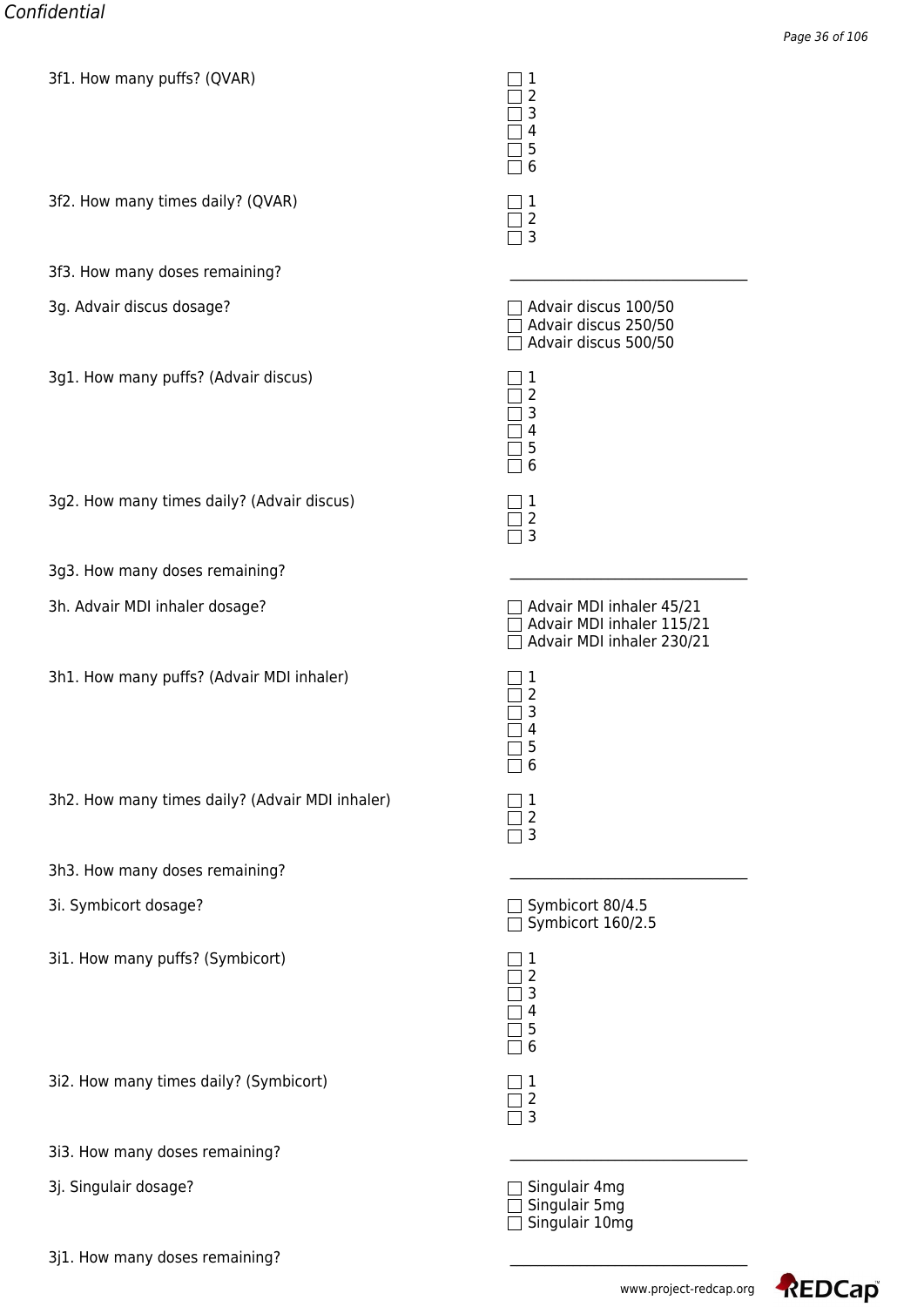| SK. Alvesco dosage?                                              | $\Box$ Alvesco ourlicy<br>Alvesco 160mcg          |
|------------------------------------------------------------------|---------------------------------------------------|
| 3k1. How many puffs? (Alvesco)                                   | 1<br>2<br>3<br>4<br>5<br>6                        |
| 3k2. How many times daily? (Alvesco)                             | 1<br>2<br>3                                       |
| 3k3. How many doses remaining?                                   |                                                   |
| 3I. Dulera dosage?                                               | Dulera 100mcg/5mcg<br>Dulera 200mcg/5mcg          |
| 311. How many puffs? (Dulera)                                    | 1<br>2<br>3<br>4<br>5<br>6                        |
| 3l2. How many times daily? (Dulera)                              | 1<br>2<br>3                                       |
| 313. How many doses remaining?                                   |                                                   |
| 3m. Asmanex dosage?                                              | 110 mcg<br>220 mcg                                |
| 3m1. How many puffs? (Asmanex)                                   | 1<br>2<br>3<br>4<br>5<br>ᅳ<br>6<br>$\mathsf{L}$   |
| 3m2. How many times daily? (Asmanex)                             | 1<br>$\overline{2}$                               |
| 3m3. How many doses remaining?                                   |                                                   |
| 3n. When was the last time you/(your child) took them?           |                                                   |
| 3o. AirDuo dosage?                                               | AirDuo 55/14<br>AirDuo 113/14<br>AirDuo 232/14    |
| 3o1. How many times daily (AirDuo)?                              | 1 puff, twice a day<br>Other                      |
| 3o2. If other, please specify (AirDuo)                           |                                                   |
| 4. Do you/(your child) use any of the following?                 | Dry Powder Inhaler<br>Nebulizer<br>Spacer<br>None |
| 5. Are you/(your child) taking any medications for<br>allergies? | Yes<br>No                                         |

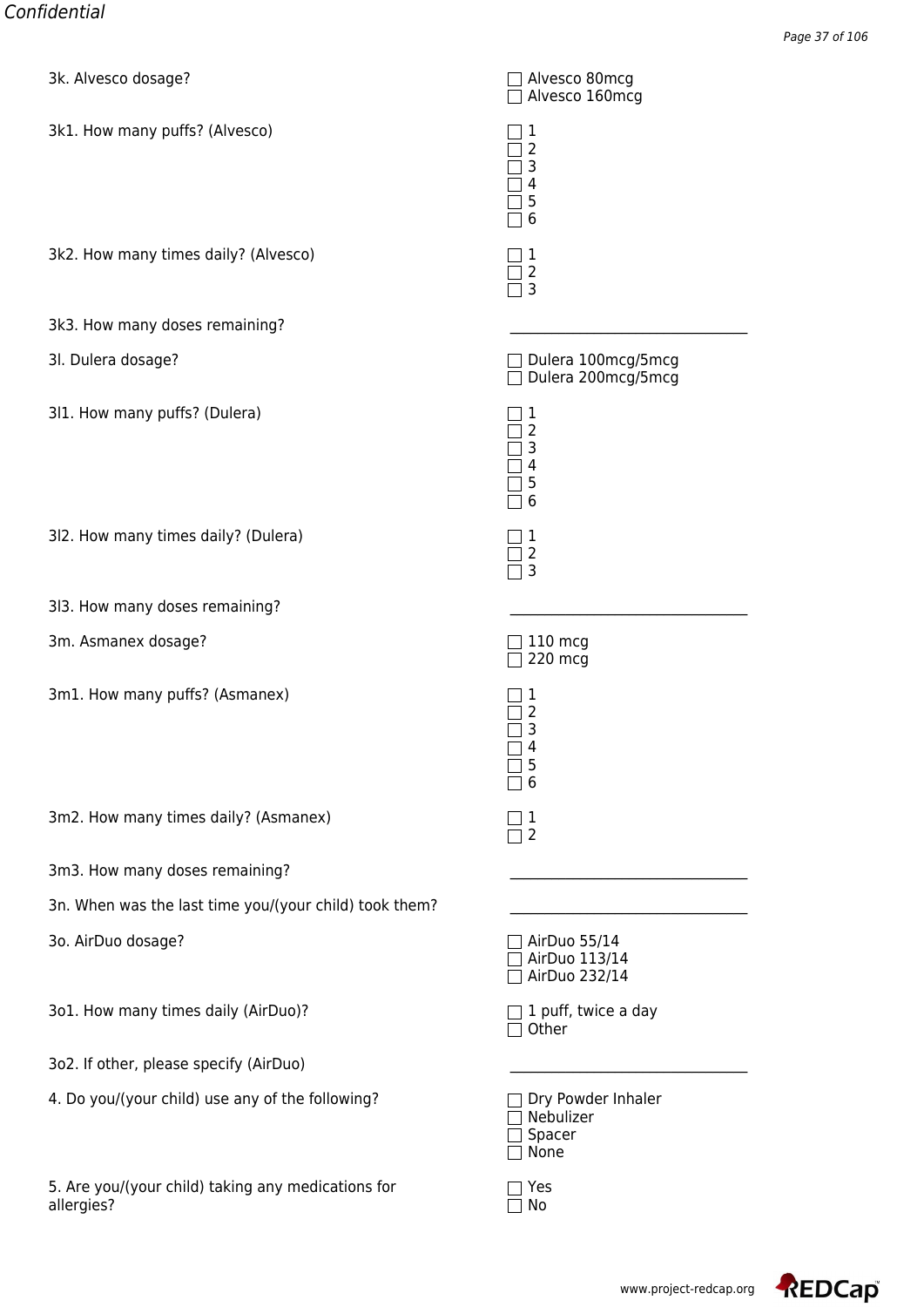| <u>ba. ir yes, which?</u>           | <b>Denauryi</b><br>Cetirizine (Zyrtec)<br>Epi-pen/Epi-pen Jr.<br>Fexofenadine (Allegra)<br>loratadine (Claritin)<br>Nasal steroid (Nasonex, Fluticasone, Flonase,<br>Rhinocort, Veramyst, Omnaris, Nasacort)<br>Other |
|-------------------------------------|-----------------------------------------------------------------------------------------------------------------------------------------------------------------------------------------------------------------------|
| 5a1. Nasal steroid dosage?          | 1 spray in each nostril daily<br>2 sprays in each nostril daily<br>$\Box$ 1 spray in each nostril twice daily                                                                                                         |
| 5a2. Loratadine (Claritin) dosage?  | 5 <sub>mg</sub> once daily<br>10mg once daily                                                                                                                                                                         |
| 5a3. Cetirizine (Zyrtec) dosage?    | 5 <sub>mg</sub> once daily<br>$\Box$ 10mg once daily                                                                                                                                                                  |
| 5a4. Fexofenadine (Allegra) dosage? | 30mg twice daily<br>60mg twice daily<br>180mg twice daily                                                                                                                                                             |
| 5a5. Epi-pen expired?               | Yes<br>No                                                                                                                                                                                                             |

## **Review quick relief and controller medications as needed and go over the Asthma Key Messages regarding medication use.**

### **Observe device technique and correct any problems.**

| 6. In the last 14 days, how many days have you/ (your | $\Box$ Always           |
|-------------------------------------------------------|-------------------------|
| child) taken your long-term controller asthma         | $\Box$ Most of the time |
| medications?                                          | $\Box$ Sometimes        |

7. Have you ever been unable to or decided not to fill a prescription for an asthma medication?

7a. If YES, why?

| Always<br>l Most of the time<br>l Sometimes<br>Never<br>Do not take controller medications                                                                                                                                                                                                                                 |
|----------------------------------------------------------------------------------------------------------------------------------------------------------------------------------------------------------------------------------------------------------------------------------------------------------------------------|
| Yes<br>No                                                                                                                                                                                                                                                                                                                  |
| Could not afford co-pay<br>Did not understand that needed to keep taking it<br>Do not believe in taking too many meds<br>Do not believe I/my child still needs<br>No insurance<br>No more refills<br>No way to pick up the prescription<br>Prefer to use alternative therapies/home remedies<br>Worried about side effects |

 $\Box$  Other

7a1. If other, please specify:

8. Have you/ (your child) been prescribed a course of  $\hskip10mm \square$  Yes prednisone (3-5 days, liquid) since our last home  $\Box$  No visit, for an asthma episode?

8a. How many courses? 1

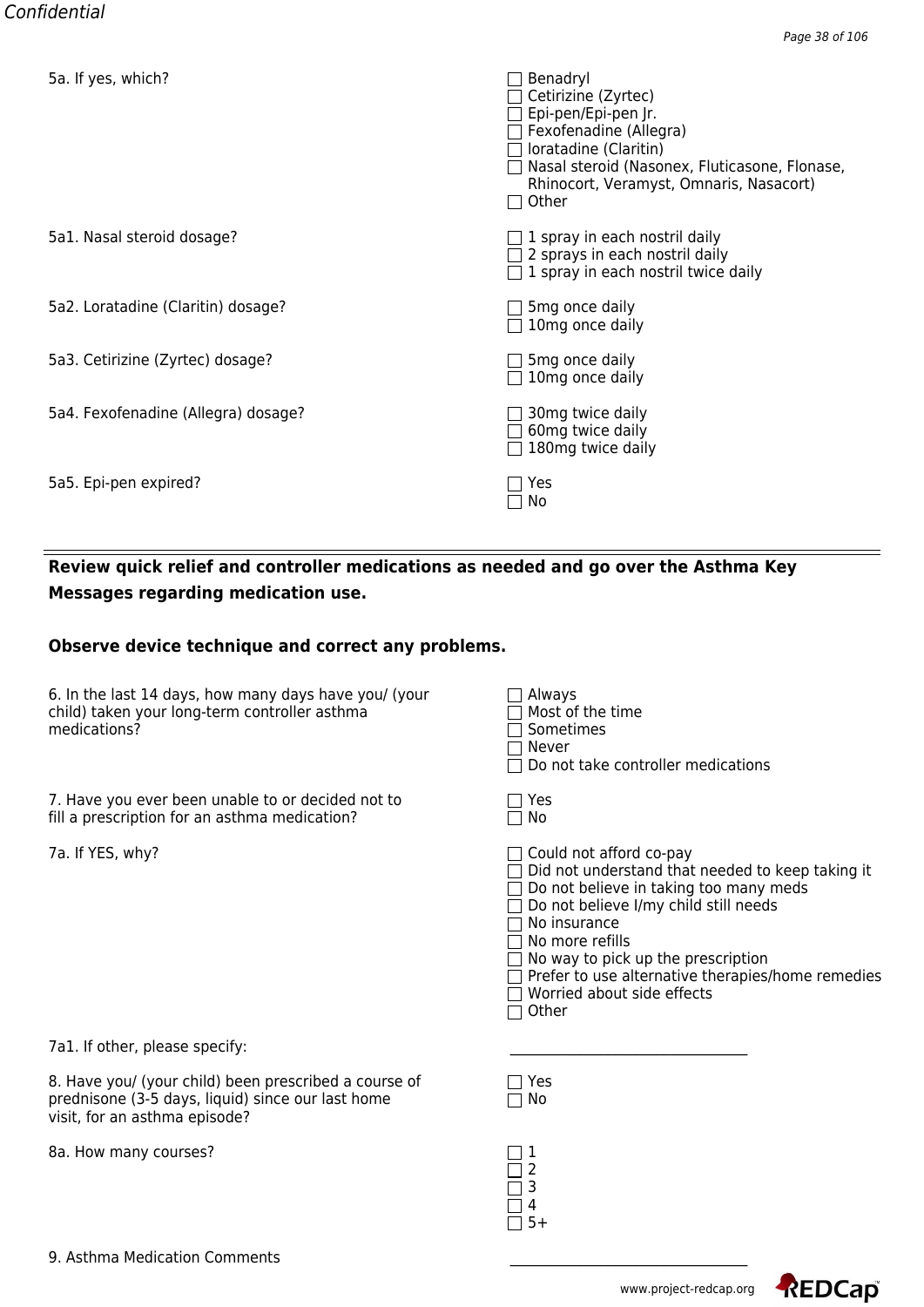#### **ASTHMA MEDICATIONS**

| Home Visitor: [home visitor1]              |
|--------------------------------------------|
| <b>Inspection Date: [inspection date2]</b> |
| Program ID: [program id]                   |

1. Has your/(your child's) doctor or other health professional provided you with a written plan(Asthma Action Plan) to help you decide how to change Don't Know your/(your child's) asthma medicine in response to changes in your/(your child's) asthma?

1a. Do you have a copy of the Asthma Action Plan  $\Box$  Yes available to show me? available to show me?

|        | $\vert \ \vert$ Yes |  |
|--------|---------------------|--|
| ∣ I No |                     |  |
|        | □ Don't Know        |  |

## **You can lead into this more generally, by having them bring you their medications and then asking to see if they understand the difference between control and quick relief medications, and when they should be administered.**

| 2. Are you/(your child) prescribed any quick-relief<br>medications?                                                                                                                                                                                                                                  | Yes<br>No                                                                                                                  |
|------------------------------------------------------------------------------------------------------------------------------------------------------------------------------------------------------------------------------------------------------------------------------------------------------|----------------------------------------------------------------------------------------------------------------------------|
| 2a. Which medications? (Select all)                                                                                                                                                                                                                                                                  | Albuterol (MDI) inhaler<br>Albuterol solution for nebulizer<br>Atrovent (Ipratropium)<br>Xopenex (MDI) inhaler or solution |
| 2a1. Albuterol (MDI) inhaler- Dose meter counter (do<br>not include vials in this count)                                                                                                                                                                                                             |                                                                                                                            |
| 2a2. Albuterol solution for nebulizer- Number of<br>vials remaining                                                                                                                                                                                                                                  |                                                                                                                            |
| 2a3. Atrovent (Ipratropium) - Dose meter counter (do<br>not include vials in this count)                                                                                                                                                                                                             |                                                                                                                            |
| 2a4. Atrovent (Ipratropium) - Number of vials<br>remaining                                                                                                                                                                                                                                           |                                                                                                                            |
| 2a5. Xopenex (MDI) inhaler or solution - Dose meter<br>counter (do not include vials in this count)                                                                                                                                                                                                  |                                                                                                                            |
| 2a6. Xopenex (MDI) inhaler or solution - Number of<br>vials remaining                                                                                                                                                                                                                                |                                                                                                                            |
| 2b. During the past 14 days (that is, during the past<br>fourteen 24 hour periods that include daytime and<br>nighttime), about how many days did you/(your child)<br>use asthma rescue medicine (sometimes called a quick<br>relief medication) such as albuterol, proventil,<br>ventolin, Xopenex? |                                                                                                                            |
| 2c. When was the last time you/(your child) took them?                                                                                                                                                                                                                                               |                                                                                                                            |
| 3. Are you/ (your child) prescribed any long-term                                                                                                                                                                                                                                                    | Yes                                                                                                                        |

 $\Box$  No  $\Box$  No  $\Box$  No  $\Box$  No  $\Box$  No  $\Box$  No  $\Box$  No  $\Box$  No  $\Box$  No  $\Box$  No  $\Box$  No  $\Box$  No  $\Box$  No  $\Box$  No  $\Box$  No  $\Box$  No  $\Box$  No  $\Box$  No  $\Box$  No  $\Box$  No  $\Box$  No  $\Box$  No  $\Box$  No  $\Box$  No  $\Box$  No  $\Box$  No  $\Box$  No  $\Box$ 



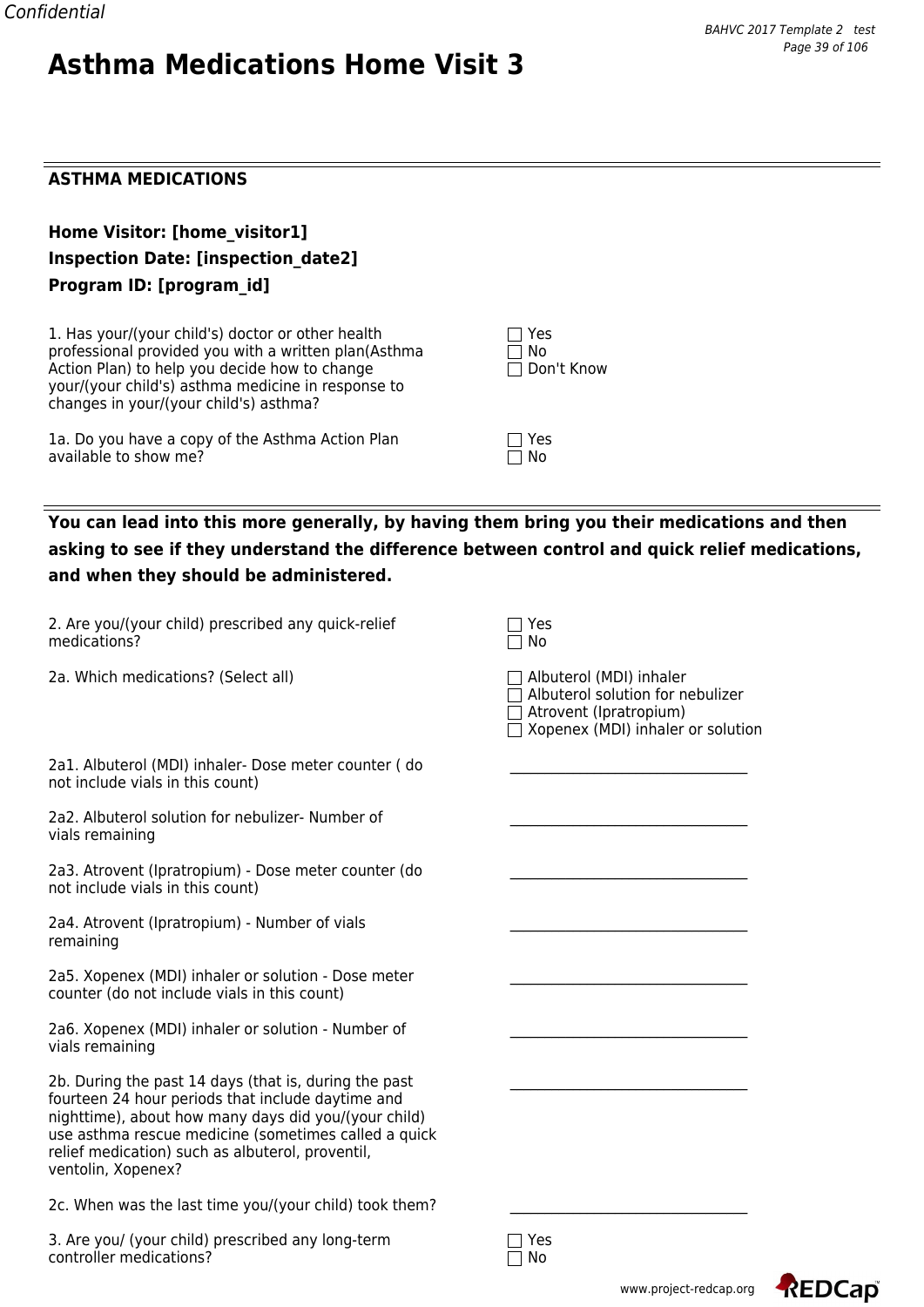Advair MDI inhaler AirDuo Alvesco Asmanex  $\Box$  Dulera  $\Box$  Flovent □ Pulmicort flexhaler  $\Box$  Pulmicort respules  $\Box$  QVAR  $\Box$  Singulair  $\Box$  Symbicort  $\Box$  Other

3b. If other, please specify:

3c. During the past 14 days (that is, during the past fourteen 24 hour periods that include daytime and nighttime), about how many days did you/(your child) use asthma controller medicine (sometimes called a preventive medicine or a steroid inhaler) such as QVAR, Pulmicort, Alvesco, Flovent, Asmanex, Symbicort, Advair or Dulera?

3d. Flovent dosage?

3d1. How many puffs? (Flovent) 1

3d2. How many times daily? (Flovent)  $\Box$  1

- 3d3. How many doses remaining?
- 3e. Pulmicort respules dosage? example the pulmicort respulse 0.25mg
- 3e1. How many times daily? (Pulmicort respules) 1

3e2. How many doses are remaining?

3e3. Pulmicort flexhaler dosage? Pulmicort flexhaler 90mcg

3e4. How many puffs? (Pulmicort flexhaler) 1

3e5. How many times daily? (Pulmicort flexhaler) 1

3e6. How many doses are remaining?

3f. QVAR dosage? QVAR 40mcg

| $\Box$ Flovent 44mcg |                       |
|----------------------|-----------------------|
|                      | $\Box$ Flovent 110mcg |
|                      | $\Box$ Flovent 220mcg |

| b |  |
|---|--|
| 4 |  |
| 5 |  |
| 6 |  |
|   |  |
|   |  |

 $\Box$  2  $\Box$  3

 $\Box$  Pulimicort respules 0.50mg

| Ξ |
|---|

 $\Box$  Pulmicort flexhaler 180mcg

| l.<br>$\overline{\phantom{a}}$ | 2<br>3<br>4<br>5<br>6          |  |
|--------------------------------|--------------------------------|--|
|                                | $\mathbf{I}$<br>$\overline{c}$ |  |

 $\overline{\Box}$  QVAR 80mcg

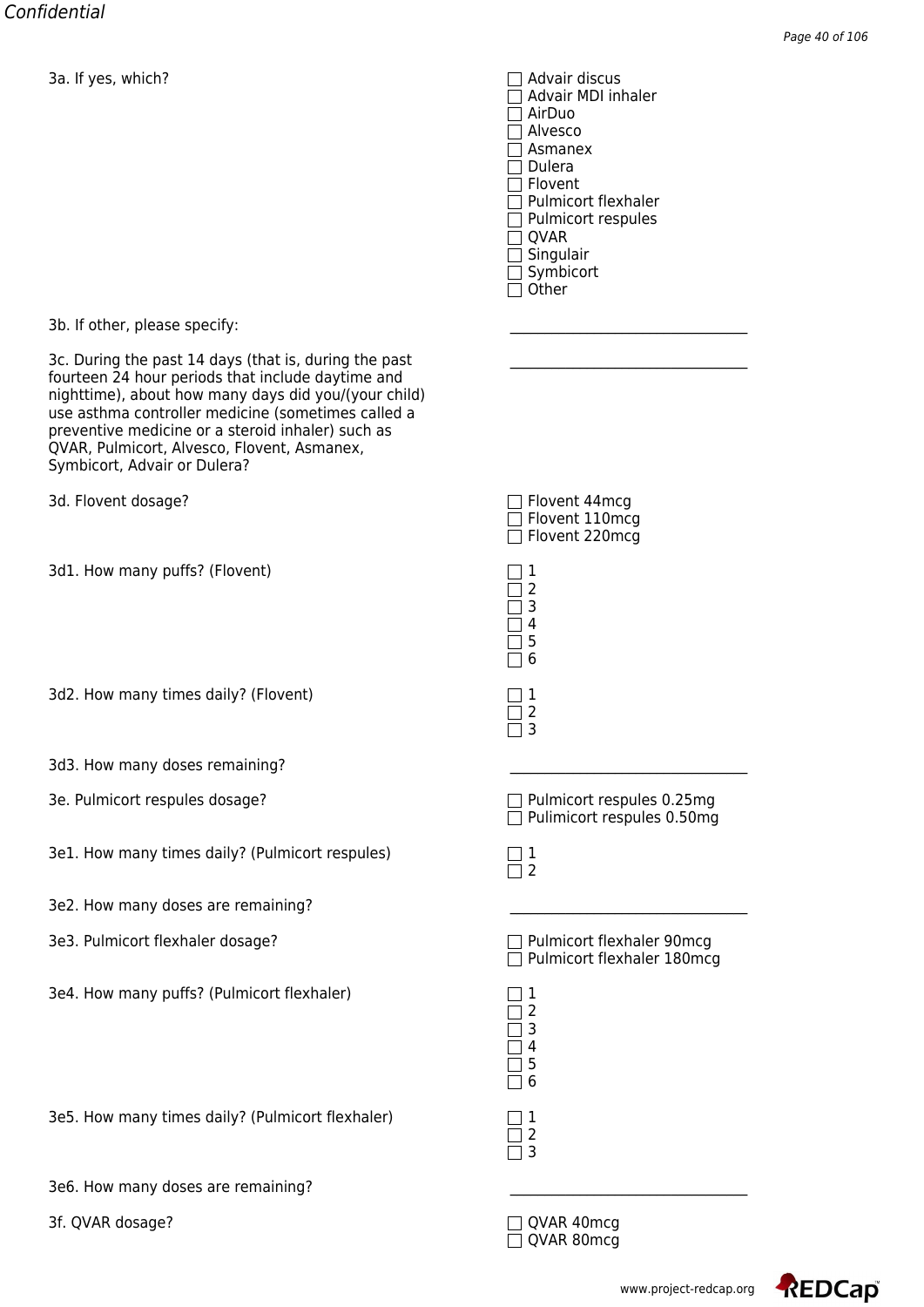| SIL. HOW Many pulls: (QVAR)                     | Ŧ<br>2<br>3<br>4<br>5<br>6                                                         |
|-------------------------------------------------|------------------------------------------------------------------------------------|
| 3f2. How many times daily? (QVAR)               | 1<br>$\mathbf 2$<br>3                                                              |
| 3f3. How many doses are remaining?              |                                                                                    |
| 3g. Advair discus dosage?                       | Advair discus 100/50<br>Advair discus 250/50<br>Advair discus 500/50               |
| 3g1. How many puffs? (Advair discus)            | 1<br>2<br>3<br>4<br>5<br>6                                                         |
| 3g2. How many times daily? (Advair discus)      | 1<br>$\overline{2}$<br>3                                                           |
| 3g3. How many doses are remaining?              |                                                                                    |
| 3h. Advair MDI inhaler dosage?                  | Advair MDI inhaler 45/21<br>Advair MDI inhaler 115/21<br>Advair MDI inhaler 230/21 |
| 3h1. How many puffs? (Advair MDI inhaler)       | 1<br>$\overline{c}$<br>3<br>4<br>5<br>6                                            |
| 3h2. How many times daily? (Advair MDI inhaler) | 1<br>2<br>3                                                                        |
| 3h3. How many doses are remaining?              |                                                                                    |
| 3i. Symbicort dosage?                           | Symbicort 80/4.5<br>$\overline{\Box}$ Symbicort 160/2.5                            |
| 3i1. How many puffs? (Symbicort)                | 1<br>2<br>3<br>4<br>5<br>$6\phantom{1}6$                                           |
| 3i2. How many times daily? (Symbicort)          | 1<br>$\overline{2}$<br>3                                                           |
| 3i3. How many doses are remaining?              |                                                                                    |
| 3j. Singulair dosage?                           | Singulair 4mg<br>Singulair 5mg                                                     |

3j1. How many doses remaining?

Singulair 10mg

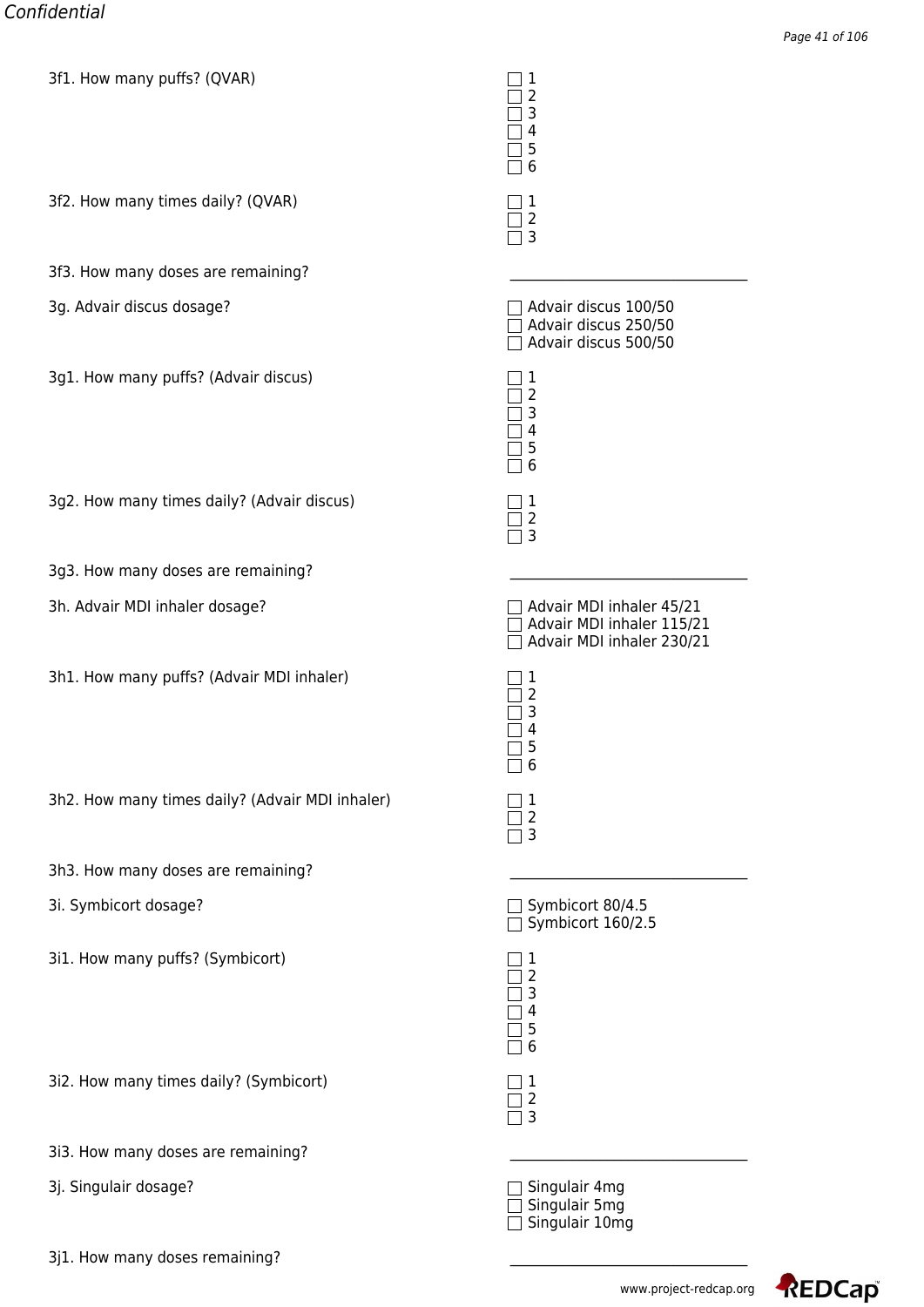| SK. Alvesco dosager                                              | $\Box$ Alvesco ourlicy<br>Alvesco 160mcg          |
|------------------------------------------------------------------|---------------------------------------------------|
| 3k1. How many puffs? (Alvesco)                                   | 1<br>2<br>3<br>4<br>5<br>6                        |
| 3k2. How many times daily? (Alvesco)                             | 1<br>2<br>3                                       |
| 3k3. How many doses remaining?                                   |                                                   |
| 3I. Dulera dosage?                                               | Dulera 100mcg/5mcg<br>Dulera 200mcg/5mcg          |
| 311. How many puffs? (Dulera)                                    | 1<br>2<br>3<br>4<br>5<br>6                        |
| 3l2. How many times daily? (Dulera)                              | 1<br>2<br>3                                       |
| 3l3. How many doses remaining?                                   |                                                   |
| 3m. Asmanex dosage?                                              | $110$ mcg<br>220 mcg                              |
| 3m1. How many puffs? (Asmanex)                                   | 1<br>2<br>3<br>4<br>5<br>ᅳ<br>6<br>$\blacksquare$ |
| 3m2. How many times daily? (Asmanex)                             | 1<br>$\overline{2}$                               |
| 3m3. How many doses remaining?                                   |                                                   |
| 3n. When was the last time you/(your child) took them?           |                                                   |
| 3o. AirDuo dosage?                                               | AirDuo 55/14<br>AirDuo 113/14<br>AirDuo 232/14    |
| 3o1. How many times daily?                                       | 1 puff, twice a day<br>Other                      |
| 3o2. If other, please specify                                    |                                                   |
| 4. Do you/(your child) use any of the following?                 | Dry Powder Inhaler<br>Nebulizer<br>Spacer<br>None |
| 5. Are you/(your child) taking any medications for<br>allergies? | Yes<br>No                                         |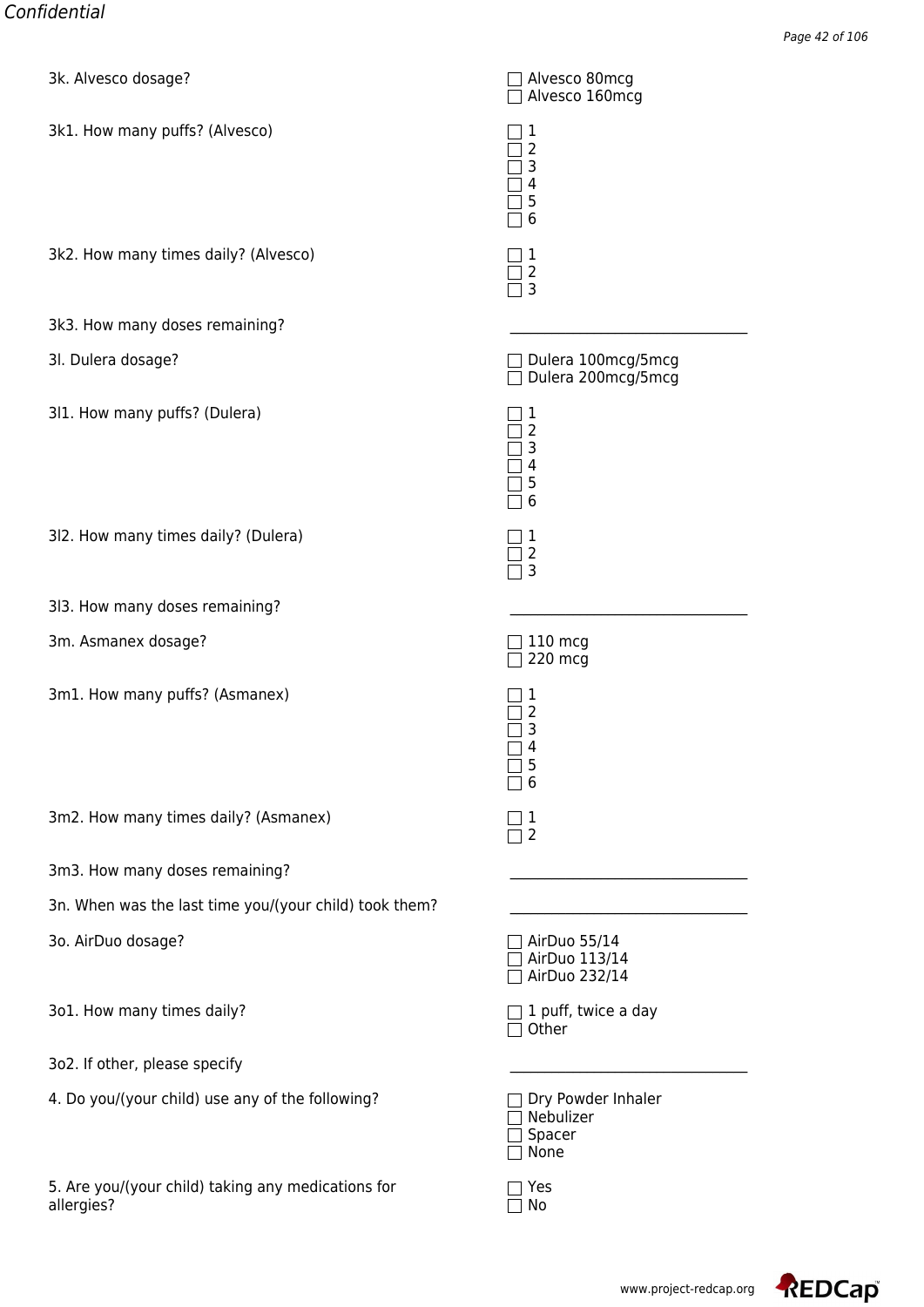| <u>ba. ir yes, which?</u>           | <b>Denauryi</b><br>Cetirizine (Zyrtec)<br>Epi-pen/Epi-pen Jr.<br>Fexofenadine (Allegra)<br>Loratadine (Claritin)<br>Nasal steroid (Nasonex, Fluticasone, Flonase,<br>Rhinocort, Veramyst, Omnaris, Nasacort)<br>Other |
|-------------------------------------|-----------------------------------------------------------------------------------------------------------------------------------------------------------------------------------------------------------------------|
| 5a1. Nasal steroid dosage?          | 1 spray in each nostril daily<br>2 sprays in each nostril daily<br>$\Box$ 1 spray in each nostril twice daily                                                                                                         |
| 5a2. Loratadine (Claritin) dosage?  | 5 <sub>mg</sub> once daily<br>10mg once daily                                                                                                                                                                         |
| 5a3. Cetirizine (Zyrtec) dosage?    | 5 <sub>mg</sub> once daily<br>$\Box$ 10mg once daily                                                                                                                                                                  |
| 5a4. Fexofenadine (Allegra) dosage? | 30mg twice daily<br>60mg twice daily<br>180mg twice daily                                                                                                                                                             |
| 5a5. Epi-pen expired?               | Yes<br>No                                                                                                                                                                                                             |

## **Review quick relief and controller medications as needed and go over the Asthma Key Messages regarding medication use.**

#### **Observe device technique and correct any problems.**

| 6. In the last 14 days, how many days have you/ your | $\Box$ Always           |
|------------------------------------------------------|-------------------------|
| child taken your controller asthma medications?      | $\Box$ Most of the time |

7. Have you ever been unable to or decided not to  $\Box$  Yes fill a prescription for an asthma medication?  $\Box$  No

7a. If YES, why?

| Always<br>Most of the time<br>Sometimes<br>Never<br>Do not take controller medications                                                                                                                                                                                                       |
|----------------------------------------------------------------------------------------------------------------------------------------------------------------------------------------------------------------------------------------------------------------------------------------------|
| Yes<br>No                                                                                                                                                                                                                                                                                    |
| Could not afford co-pay<br>Did not understand that needed to keep taking it<br>Do not believe in taking too many meds<br>Do not believe I/my child still needs<br>No insurance<br>No more refills<br>No way to pick up the prescription<br>Prefer to use alternative therapies/home remedies |
| Worried about side effects                                                                                                                                                                                                                                                                   |

 $\overline{\Box}$  Other

7a1. If other, please specify:

8. Have you/ (your child) been prescribed a course of  $\hskip10mm \square$  Yes prednisone (3-5 days, liquid) since our last home  $\Box$  No visit, for an asthma episode?

8a. How many courses? 1

| ı      |
|--------|
| Ξ      |
| 3      |
| Ľ<br>5 |

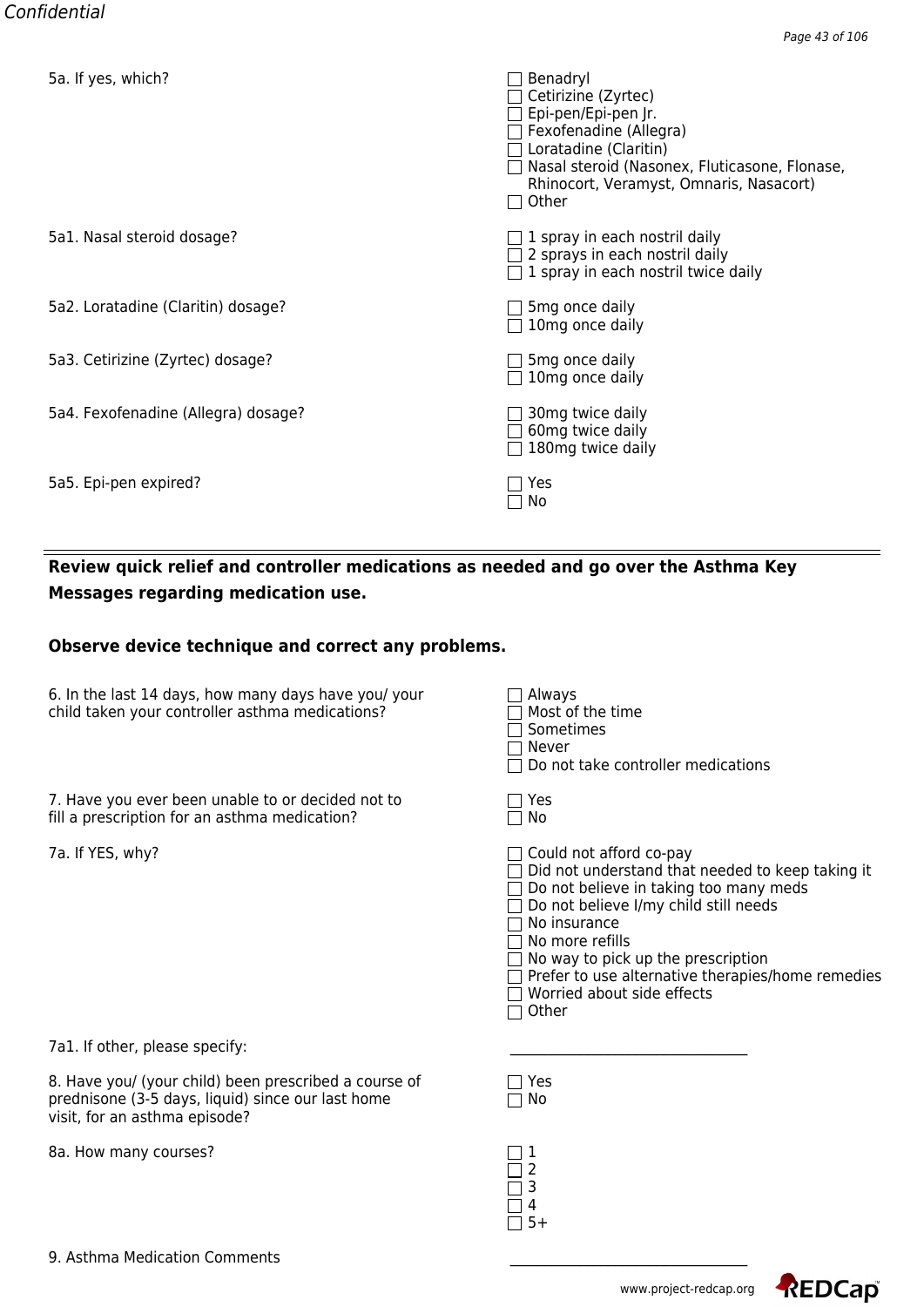#### **RESIDENT REPORT**

**Home Visitor: [inspector] Inspection Date: [inspection\_date] Program ID: [program\_id]**

**Resident Report Home Visit 1**

**For situations where parents are separated, tenancy question(s) should be about that respective parent's household. If a child lives in other's parent's house a majority of the time, then attempt to do a home visit there, too.**

| 1. Type of Tenancy                                                                                                                               | Own House<br>Renting; Privately Owned<br>Renting; Managed Apartment<br><b>Public Housing</b><br>Shelter<br>Subsidized Housing<br>Other |
|--------------------------------------------------------------------------------------------------------------------------------------------------|----------------------------------------------------------------------------------------------------------------------------------------|
| 1a. If other type of tenancy, please specify:                                                                                                    |                                                                                                                                        |
| 2. Floors lived in (check all that apply)                                                                                                        | <b>Basement</b><br>1st<br>2 <sub>nd</sub><br>3rd or higher                                                                             |
| 3. Mold and Moisture In the past 30 days has anyone<br>seen or smelled mold or a musty odor inside your<br>home? (Emphasize in the past 30 days) | Yes<br>No                                                                                                                              |
| 3a. If yes, please specify location:                                                                                                             |                                                                                                                                        |
| 3a1. What evidence of mold have you found?                                                                                                       | Musty Odor Evident<br>Visible water/mold damage                                                                                        |
| 4. Do you use any of the following (check all that<br>apply)                                                                                     | Dehumidifier<br>Vaporizer or humidifier<br>don't use either                                                                            |
| 5. Do you have furry or feathered pets, such as dogs,<br>cats, rabbits, birds, hamsters/gerbils/other rodents,<br>or others?                     | Yes<br>No                                                                                                                              |
| 5a. What kind of pet(s)?                                                                                                                         | <b>Bird</b><br>Cat<br>Dog<br>Rodent<br>Other                                                                                           |
| 5b. If other, please specify:                                                                                                                    |                                                                                                                                        |

 $\Box$  2  $\overline{\Box}$  3  $\Box$  4+

5a1. Number of bird(s)  $\Box$  1

www.project-redcap.org

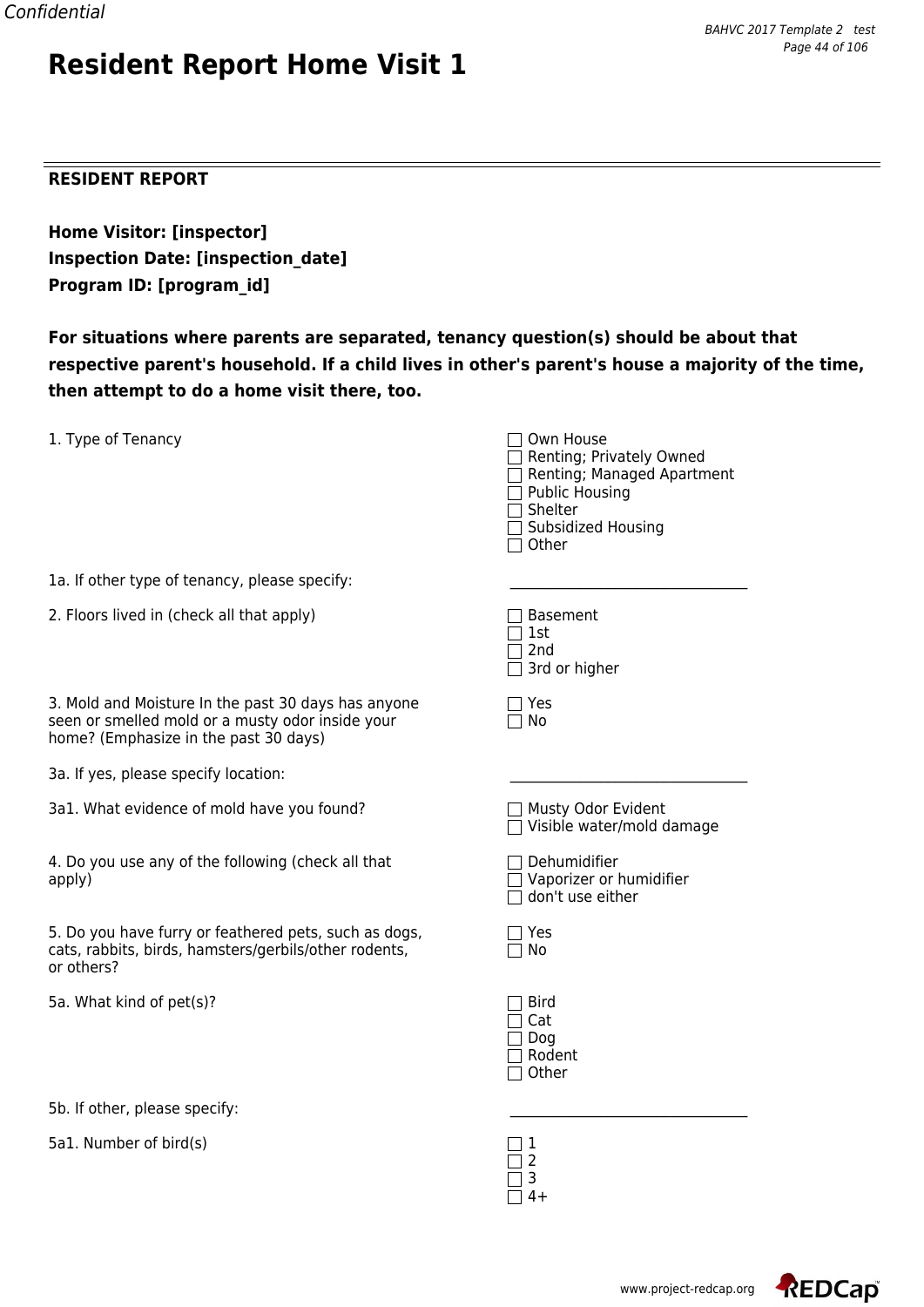| <u> Gaz. Number or cats</u>                                                                                                                                                   | $\Box$<br>2<br>3<br>$4+$                                                                                                                                                                                                                                                                                  |
|-------------------------------------------------------------------------------------------------------------------------------------------------------------------------------|-----------------------------------------------------------------------------------------------------------------------------------------------------------------------------------------------------------------------------------------------------------------------------------------------------------|
| 5a3. Number of dogs                                                                                                                                                           | 1<br>2<br>3<br>$4+$                                                                                                                                                                                                                                                                                       |
| 5a4. Number of rodent(s)                                                                                                                                                      | 1<br>2<br>3<br>$4+$                                                                                                                                                                                                                                                                                       |
| 5a5. Number of other                                                                                                                                                          | 2<br>3<br>$4+$                                                                                                                                                                                                                                                                                            |
| 5c. Pet Management (Check all that apply)                                                                                                                                     | $\Box$ Kept strictly outdoors<br>$\Box$ Not allowed in bedroom<br>$\Box$ Allowed in your/(your child's) sleeping area<br>Sleeps in your/(your child's) sleeping area<br>Full access in home                                                                                                               |
| 6. Cockroaches (Check all that apply)                                                                                                                                         | None - reports/see no evidence<br>Reports/see evidence in kitchen<br>Reports/see evidence in bedroom<br>Reports/see evidence in other                                                                                                                                                                     |
| 6a. If evidence in other, please specify where:                                                                                                                               |                                                                                                                                                                                                                                                                                                           |
| 7. Mice (Check all that apply)                                                                                                                                                | None - reports/see no evidence<br>Reports/see evidence in kitchen<br>Reports/see evidence in bedroom<br>Reports/see evidence in other                                                                                                                                                                     |
| 7a. If evidence in other, please specify where:                                                                                                                               |                                                                                                                                                                                                                                                                                                           |
| 8. Do you have any of the following chemicals in your<br>home that have a strong odor or that irritates your/<br>(your child's) asthma or makes the asthma worse, such<br>as: | $\Box$ Air fresheners, scented candles, incense, or<br>potpourri<br>Cleaning products that contain bleach or ammonia<br>Paint products, solvents, or glue<br>Pesticides<br>Other irritants (strong odors such as hairspray,<br>cooking fumes, etc.)<br>Other strong cleaners<br>$\Box$ None<br>Don't Know |
| 8a. If other strong cleaners are used, please specify:                                                                                                                        |                                                                                                                                                                                                                                                                                                           |
| 9. What type of pesticide(s) do you use? (check all<br>that apply)                                                                                                            | <b>Gel Baits</b><br>Smoke bombs foggers<br>$\sqsupset$ Sprays<br>$\Box$ Traps<br>Other<br>None/ Don't use pesticides                                                                                                                                                                                      |
| 9a. If pesticide not listed, please type here.                                                                                                                                |                                                                                                                                                                                                                                                                                                           |
| 9b. Where are Pesticides Stored? (Check all that<br>Apply)                                                                                                                    | Bathroom<br>Kitchen<br>Other                                                                                                                                                                                                                                                                              |
| 9c. If other, where do you store your pesticides?                                                                                                                             |                                                                                                                                                                                                                                                                                                           |

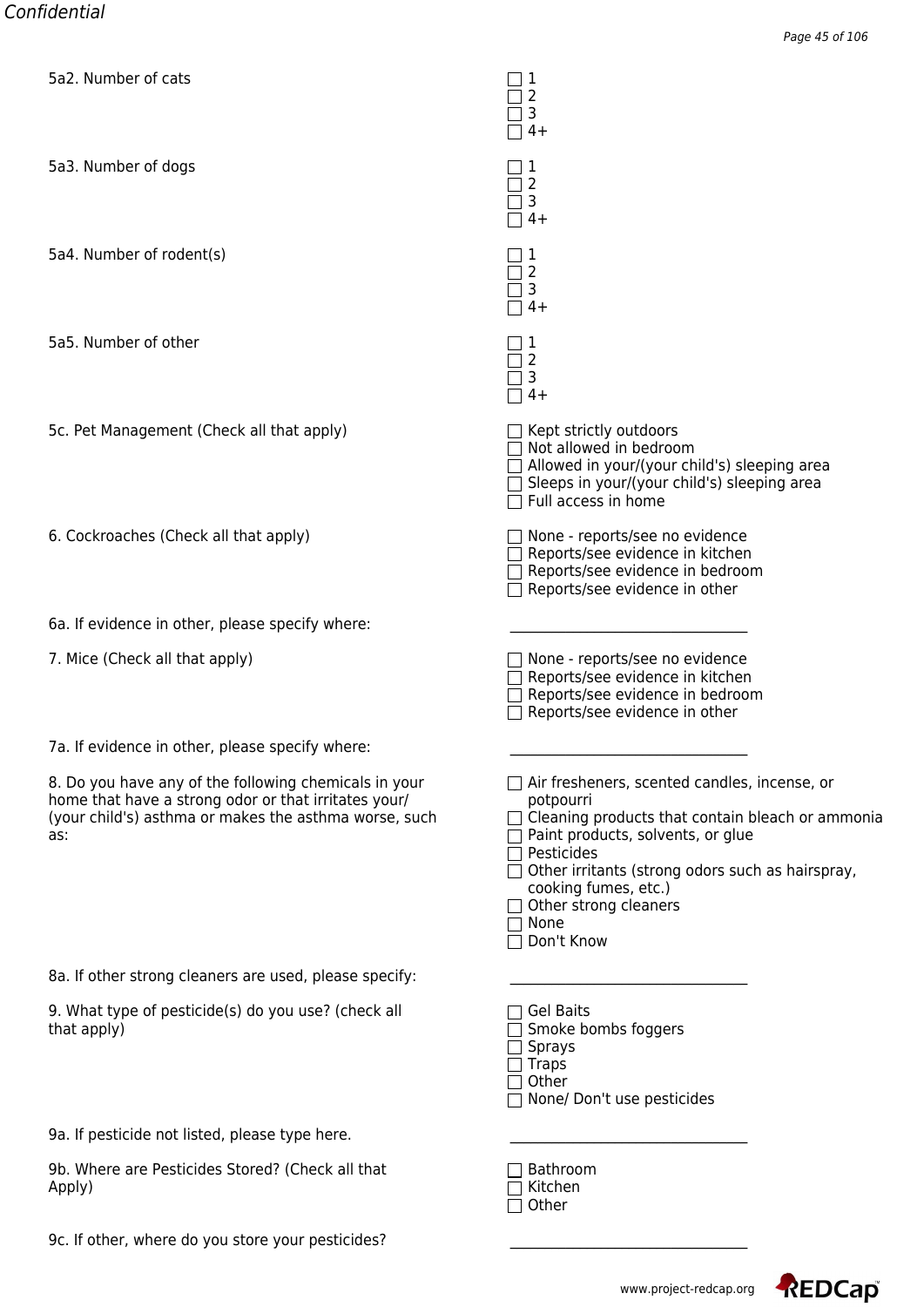| $\Box$ Dry mop                    |
|-----------------------------------|
| $\Box$ Dusting                    |
| $\Box$ HEPA vacuum                |
| $\Box$ Standard vacuum (non HEPA) |
| $\Box$ Sweep                      |
| $\Box$ Swiffer                    |
| $\Box$ Other                      |
|                                   |

| 12a. If other, please specify: |  |  |
|--------------------------------|--|--|
|--------------------------------|--|--|

|                                                                    | ו⊐יט ⊔                                                                                  |
|--------------------------------------------------------------------|-----------------------------------------------------------------------------------------|
| 10a. If other, what else do you use to clean?                      |                                                                                         |
| 11. Heat fuel used (check all that apply)                          | Electric<br>Natural gas/LPG<br>Oil<br>Wood<br>Other<br>None                             |
| 11a. If other heat fuel source, please specify:                    |                                                                                         |
| 12. Heating sources in home (check all that apply)                 | <b>Baseboards</b><br>Forced warm air<br>Radiators<br>Space heater or oven<br>Other      |
| 12a. If other, please specify:                                     |                                                                                         |
| 12b. Have the filters been changed or cleaned in the<br>past year? | Yes<br>No<br>I don't know<br>N/A - no filters                                           |
| 13. Is the heat easy to control or hard to control?                | $\Box$ Easy to control<br>Hard to control                                               |
| 14. What do you use for cooling? (Check all that<br>apply.)        | Central/Window AC<br>Fans<br>Windows<br>None                                            |
| 15. What do you use for ventilation? (Check all that<br>apply.)    | Central ventilation<br>HEPA air filter<br>Kitchen/bathroom fans<br>Open windows<br>None |
| 16. Does anyone living in the home smoke?                          | Yes<br>No                                                                               |
| 16a. How many people smoke (including yourself)?                   | 1<br>2<br>3<br>4<br>$5+$                                                                |
| 16b. Who in the home smokes (Check all that apply)?                | Father<br>Grandparent(s)<br>Guardian<br>Mother<br>Sibling(s)                            |

□ Yourself □ Other

16b1. Please specify:

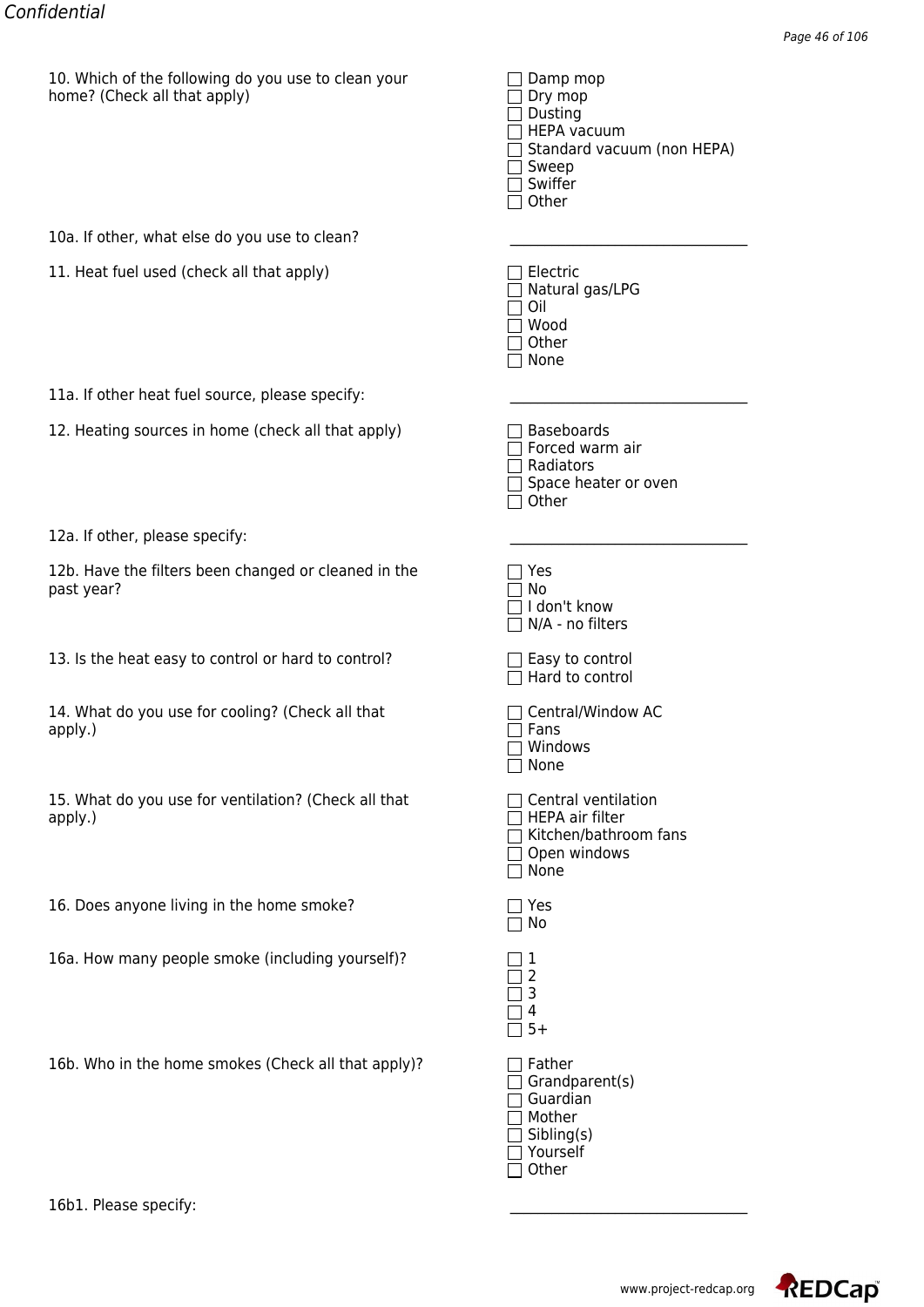| TOC. MILLELE AND ANNITIEM SILLOKE!                                                                 | <b>SHOKE HISIGE</b><br>∃ Smoke outside<br>$\Box$ Smoke both inside and outside                                                                                                  |
|----------------------------------------------------------------------------------------------------|---------------------------------------------------------------------------------------------------------------------------------------------------------------------------------|
| 17. Where else is your child exposed to smoke?                                                     | $\Box$ At the home of other family/friends<br>$\sqcap$ From outside<br>$\Box$ Inside another building<br>Inside the building but not in the home<br>Other<br>$\Box$ Not exposed |
| 17a. If other, list places other than those mentioned<br>where you/your child is exposed to smoke: |                                                                                                                                                                                 |
| 18. Are you (or anyone else in the home) interested<br>in quitting smoking?                        | Yes<br>□ No                                                                                                                                                                     |

| 19. Referred to Quitworks? | $\Box$ Yes |
|----------------------------|------------|
|                            |            |

| ı | ŗ |
|---|---|
| ı |   |

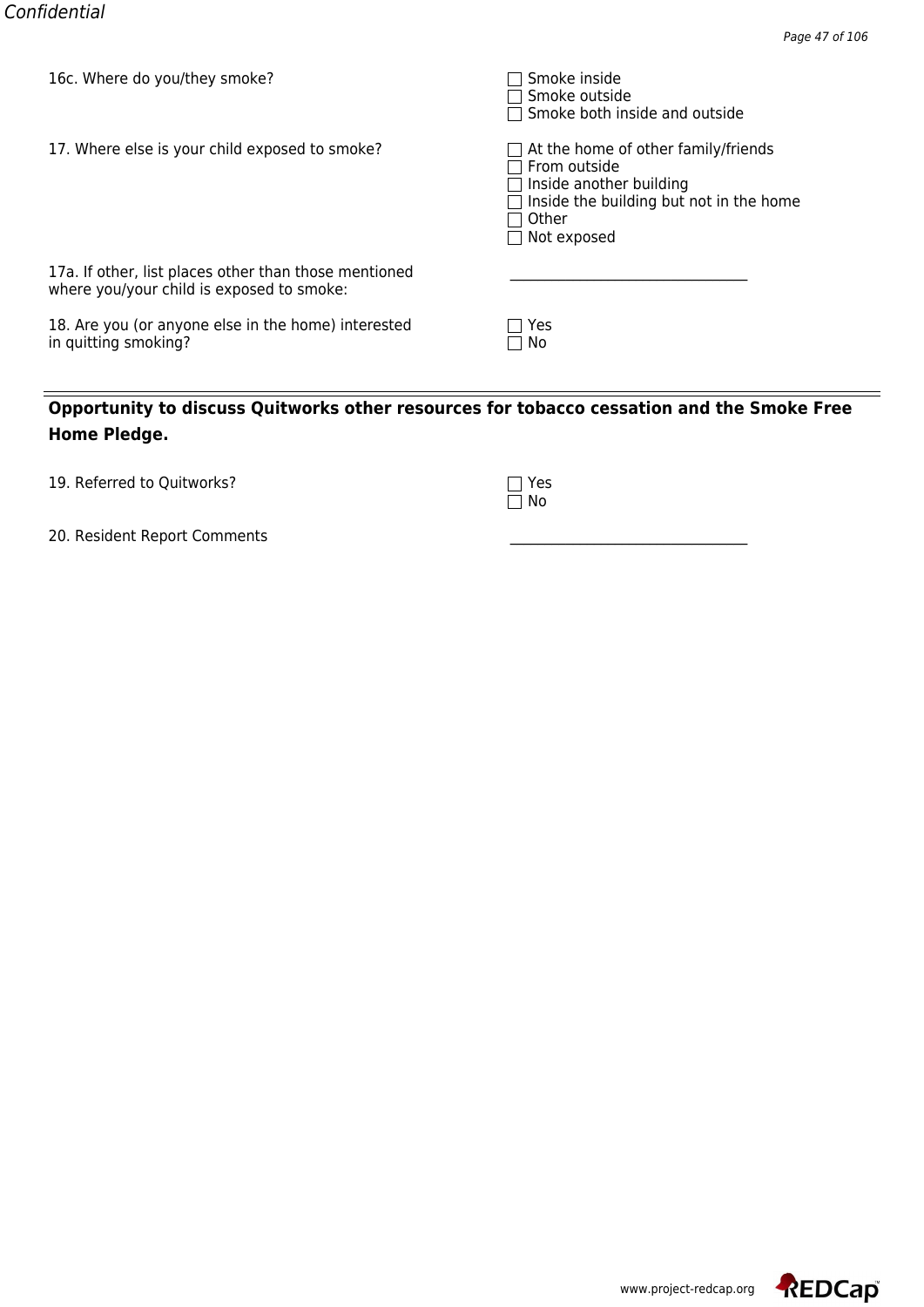## **Secondary Household Resident Report**

1. Is this the child's secondary household?  $\Box$  Yes

Please continue answering the following questions.

**Secondary Home Resident Report Home Visit 1**

1a. Type of Tenancy

1a1. If other type of tenancy, please specify:

2. Floors lived in (check all that apply)

3. Mold and Moisture In the past 30 days has anyone seen or smelled mold or a musty odor inside your home? (Emphasize in the past 30 days)

3a. If yes, please specify location:

3a1. What evidence of mold have you found?

4. Do you use any of the following (check all that apply) Vaporizer or humidifier

5. Do you have furry or feathered pets, such as dogs, cats, rabbits, birds, hamsters/gerbils/other rodents, or others?

5a. What kind of pet(s)?

5b. If other, please specify:

5a1. Number of Bird(s) 1

5a2. Number of cats  $\Box$  1

| $\sqcap$ Own House<br>Renting; Privately Owned<br>Renting; Managed Apartment<br>Public Housing<br>□ Shelter<br>□ Subsidized Housing<br>$\Box$ Other |
|-----------------------------------------------------------------------------------------------------------------------------------------------------|
| Basement<br>$\Box$ 1st<br>$\overline{\Box}$ 2nd<br>3rd or higher                                                                                    |
| $\exists$ Yes<br>$\sqcap$ No                                                                                                                        |
|                                                                                                                                                     |
| □ Musty Odor Evident<br>Visible water/mold damage                                                                                                   |
| $\sqsupset$ Dehumidifier<br>□ Vaporizer or humidifier<br>$\Box$ No, don't use either                                                                |
| ז Yes<br>7 No                                                                                                                                       |
| Bird<br>$\Box$ Cat<br>$\Box$ Dog<br>7 Rodent<br>$\Box$ Other                                                                                        |
|                                                                                                                                                     |
| 3                                                                                                                                                   |

 $\Box$  No

4+  $\Box$  2  $\Box$  3  $\Box$  4+

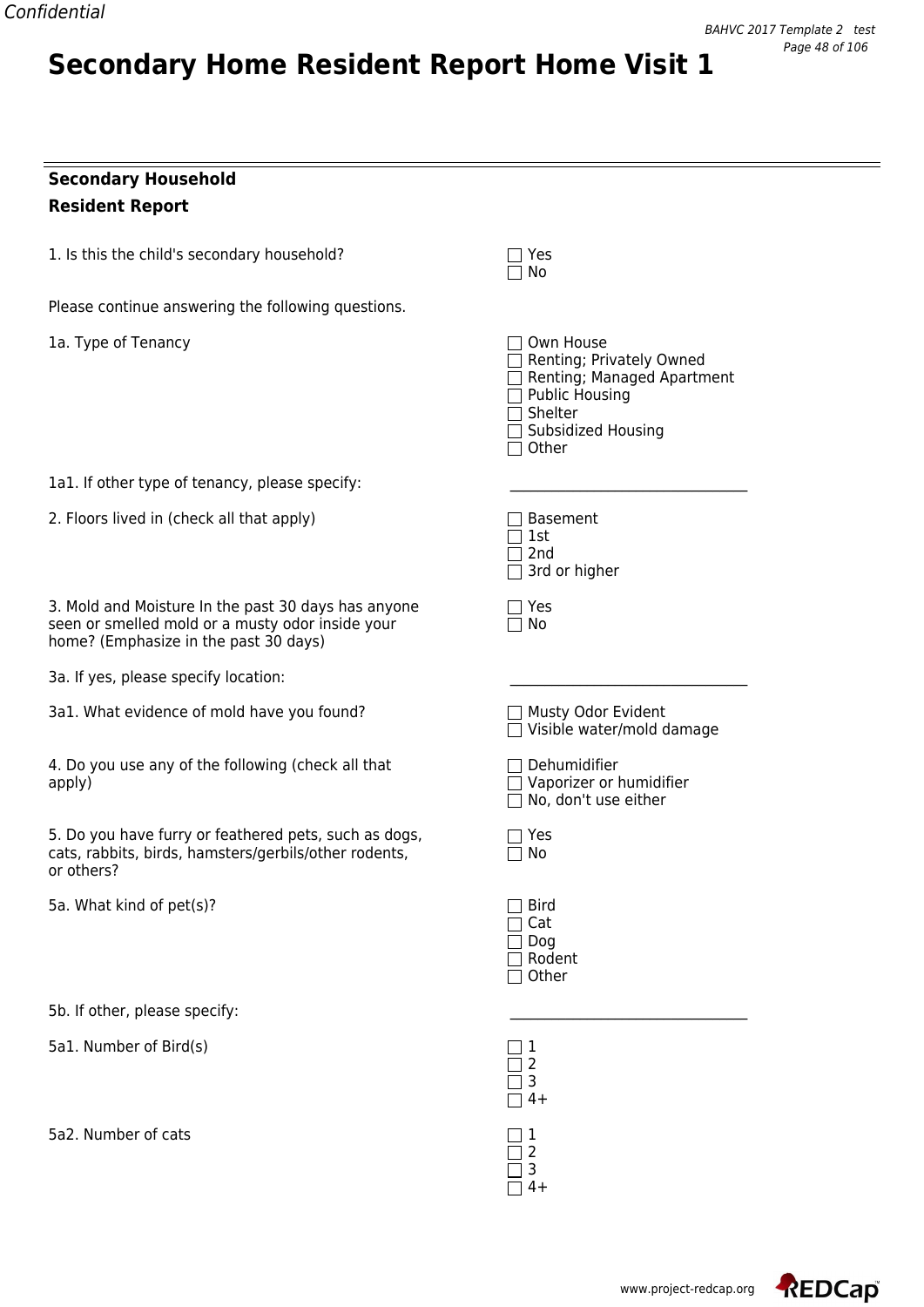| bas. Number of dogs                                                                                                                                                           | ▁┌工<br>$\overline{2}$<br>3<br>$4+$                                                                                                                                                                                                                                                                                                          |
|-------------------------------------------------------------------------------------------------------------------------------------------------------------------------------|---------------------------------------------------------------------------------------------------------------------------------------------------------------------------------------------------------------------------------------------------------------------------------------------------------------------------------------------|
| 5a4. Number of rodent(s)                                                                                                                                                      | 1<br>$\overline{2}$<br>3<br>$\Box$<br>$4+$                                                                                                                                                                                                                                                                                                  |
| 5a5. Number of other                                                                                                                                                          | $\sqsupset$ 1<br>2<br>3<br>$4+$<br>$\Box$                                                                                                                                                                                                                                                                                                   |
| 5c. Pet Management (Check all that apply)                                                                                                                                     | $\Box$ Kept strictly outdoors<br>$\Box$ Not allowed in bedroom<br>$\Box$ Allowed in your/(your child's) sleeping area<br>$\Box$ Sleeps in your/(your child's) sleeping area<br>$\Box$ Full access in home                                                                                                                                   |
| 6. Cockroaches (Check all that apply)                                                                                                                                         | None - reports/see no evidence<br>Reports/see evidence in kitchen<br>Reports/see evidence in bedroom<br>$\Box$ Reports/see evidence in other                                                                                                                                                                                                |
| 6a. If evidence in other, please specify where:                                                                                                                               |                                                                                                                                                                                                                                                                                                                                             |
| 7. Mice (Check all that apply)                                                                                                                                                | $\Box$ None - reports/see no evidence<br>Reports/see evidence in kitchen<br>Reports/see evidence in bedroom<br>Reports/see evidence in other                                                                                                                                                                                                |
| 7a. If evidence in other, please specify where:                                                                                                                               |                                                                                                                                                                                                                                                                                                                                             |
| 8. Do you have any of the following chemicals in your<br>home that have a strong odor or that irritates your/<br>(your child's) asthma or makes the asthma worse, such<br>as: | Air fresheners, scented candles, incense, or<br>$\mathsf{L}$<br>potpourri<br>$\Box$ Cleaning products that contain bleach or ammonia<br>Paint products, solvents, or glue<br>Pesticides<br>Other irritants (strong odors such as hairspray,<br>cooking fumes, etc.)<br>$\Box$ Other strong cleaners<br>None<br>$\blacksquare$<br>Don't Know |
| 8a. If other strong cleaners are used, please specify:                                                                                                                        |                                                                                                                                                                                                                                                                                                                                             |
| 9. What type of pesticide(s) do you use? (check all<br>that apply)                                                                                                            | <b>Gel Baits</b><br>Smoke bombs foggers<br>Sprays<br>$\exists$ Traps<br>Other<br>None/ Don't use pesticides                                                                                                                                                                                                                                 |
| 9a. If pesticide not listed, please type here.                                                                                                                                |                                                                                                                                                                                                                                                                                                                                             |
| 9b. Where are Pesticides Stored? (Check all that<br>Apply)                                                                                                                    | Bathroom<br>Kitchen<br>Other                                                                                                                                                                                                                                                                                                                |
| 9c. If other, where do you store your pesticides?                                                                                                                             |                                                                                                                                                                                                                                                                                                                                             |

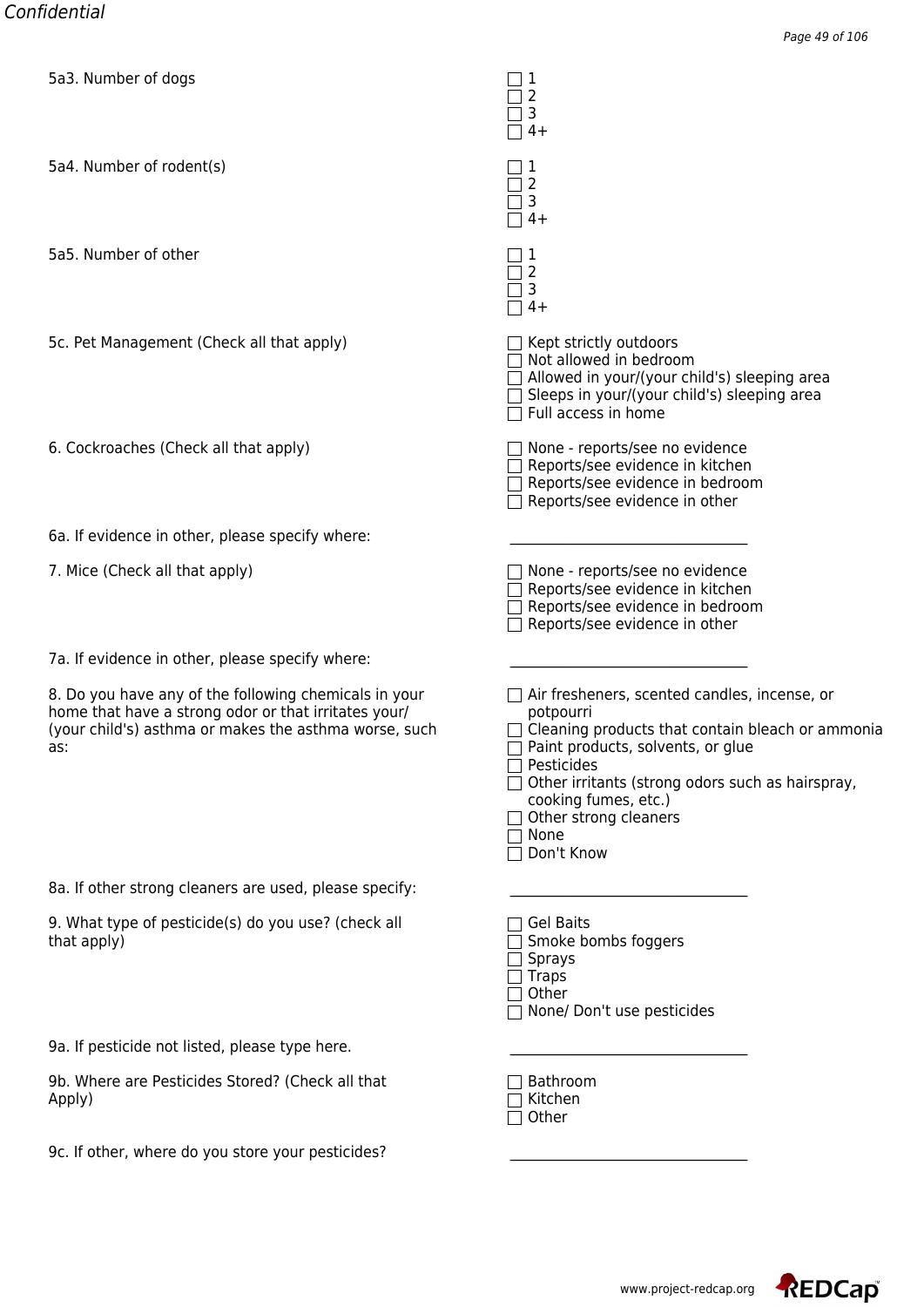| $\Box$ Dry mop                    |
|-----------------------------------|
| $\Box$ Dusting                    |
| $\Box$ HEPA vacuum                |
| $\Box$ Standard vacuum (non HEPA) |
| $\Box$ Sweep                      |
| $\Box$ Swiffer                    |
| $\Box$ Other                      |
|                                   |

| 12a. If other, please specify: |  |  |
|--------------------------------|--|--|
|--------------------------------|--|--|

|                                                                    | ו⊐יט ⊔                                                                                  |
|--------------------------------------------------------------------|-----------------------------------------------------------------------------------------|
| 10a. If other, what else do you use to clean?                      |                                                                                         |
| 11. Heat fuel used (check all that apply)                          | Electric<br>Natural gas/LPG<br>Oil<br>Wood<br>Other<br>None                             |
| 11a. If other heat fuel source, please specify:                    |                                                                                         |
| 12. Heating sources in home (check all that apply)                 | <b>Baseboards</b><br>Forced warm air<br>Radiators<br>Space heater or oven<br>Other      |
| 12a. If other, please specify:                                     |                                                                                         |
| 12b. Have the filters been changed or cleaned in the<br>past year? | Yes<br>No<br>I don't know<br>N/A - no filters                                           |
| 13. Is the heat easy to control or hard to control?                | $\Box$ Easy to control<br>Hard to control                                               |
| 14. What do you use for cooling? (Check all that<br>apply.)        | Central/Window AC<br>Fans<br>Windows<br>None                                            |
| 15. What do you use for ventilation? (Check all that<br>apply.)    | Central ventilation<br>HEPA air filter<br>Kitchen/bathroom fans<br>Open windows<br>None |
| 16. Does anyone living in the home smoke?                          | Yes<br>No                                                                               |
| 16a. How many people smoke (including yourself)?                   | 1<br>2<br>3<br>4<br>$5+$                                                                |
| 16b. Who in the home smokes (Check all that apply)?                | Father<br>Grandparent(s)<br>Guardian<br>Mother<br>Sibling(s)                            |

□ Yourself □ Other

16b1. Please specify:

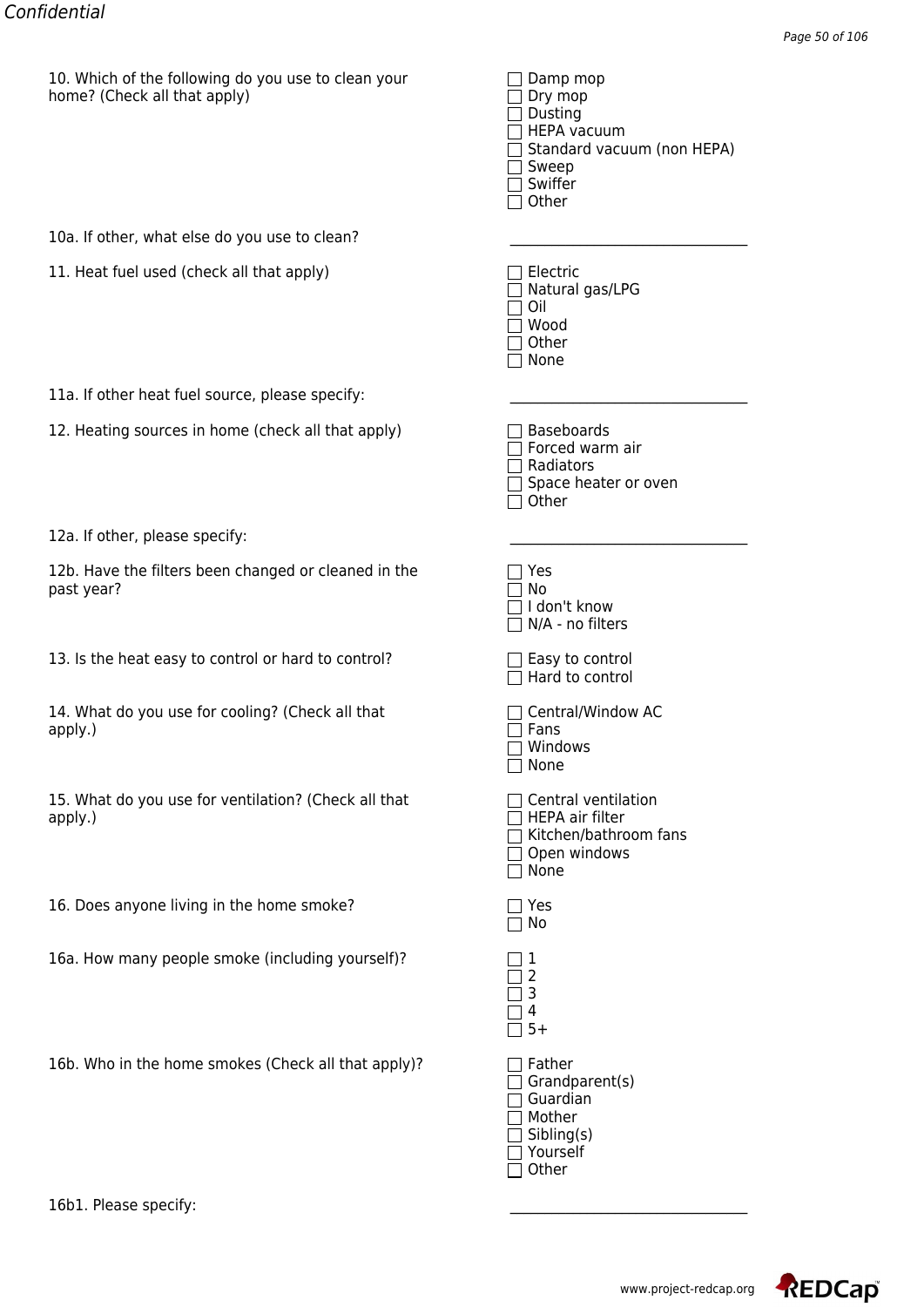| TOC. MILLELE AND ANNITIEM SILLOKE!                                                                 | <b>SHOKE HISIGE</b><br>∃ Smoke outside<br>$\Box$ Smoke both inside and outside                                                                                                  |
|----------------------------------------------------------------------------------------------------|---------------------------------------------------------------------------------------------------------------------------------------------------------------------------------|
| 17. Where else is your child exposed to smoke?                                                     | $\Box$ At the home of other family/friends<br>$\sqcap$ From outside<br>$\Box$ Inside another building<br>Inside the building but not in the home<br>Other<br>$\Box$ Not exposed |
| 17a. If other, list places other than those mentioned<br>where you/your child is exposed to smoke: |                                                                                                                                                                                 |
| 18. Are you (or anyone else in the home) interested<br>in quitting smoking?                        | Yes<br>□ No                                                                                                                                                                     |

| 19. Referred to Quitworks? | $\Box$ Yes |
|----------------------------|------------|
|                            |            |

| ı | ŗ |
|---|---|
| ı |   |

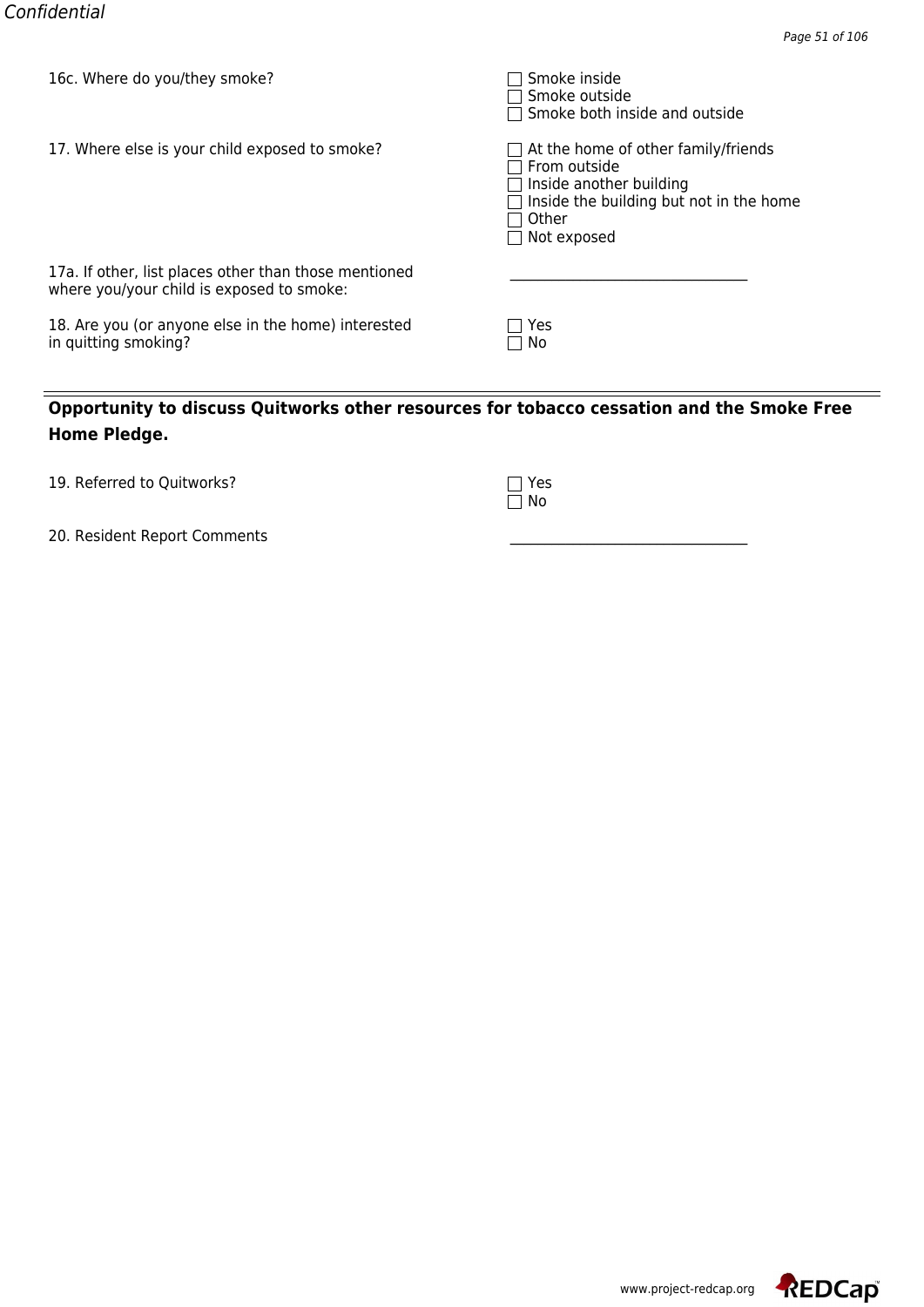#### **RESIDENT REPORT**

**Home Visitor: [home\_visitor] Inspection Date: [inspection\_date1] Program ID: [program\_id]**

**Resident Report Home Visit 2**

**For situations where parents are separated, tenancy question(s) should be about that respective parent's household. If a child lives in other's parent's house a majority of the time, then attempt to do a home visit there, too.**

| 1. Type of Tenancy                                                                                                                               | ∃ Own House<br>Renting; Privately Owned<br>Renting; Managed Apartment<br>$\Box$ Public Housing<br>Shelter<br>Subsidized Housing<br>Other |
|--------------------------------------------------------------------------------------------------------------------------------------------------|------------------------------------------------------------------------------------------------------------------------------------------|
| 1a. If other type of tenancy, please specify:                                                                                                    |                                                                                                                                          |
| 2. Floors lived in (check all that apply)                                                                                                        | <b>Basement</b><br>1st<br>2 <sub>nd</sub><br>3rd or higher                                                                               |
| 3. Mold and Moisture In the past 30 days has anyone<br>seen or smelled mold or a musty odor inside your<br>home? (Emphasize in the past 30 days) | Yes<br>No                                                                                                                                |
| 3a. If yes, please specify location:                                                                                                             |                                                                                                                                          |
| 3a1. What evidence of mold have you found?                                                                                                       | Musty Odor Evident<br>Visible water/mold damage                                                                                          |
| 4. Do you use any of the following (check all that<br>apply)                                                                                     | Dehumidifier<br>$\Box$ Vaporizer or humidifier<br>$\Box$ No, don't use either                                                            |
| 5. Do you have furry or feathered pets, such as dogs,<br>cats, rabbits, birds, hamsters/gerbils/other rodents,<br>or others?                     | Yes<br>No                                                                                                                                |
| 5a. What kind of pet?                                                                                                                            | Bird<br>Cat<br>Dog<br>Rodent<br>Other                                                                                                    |
| 5b. If other, please specify:                                                                                                                    |                                                                                                                                          |

 $\Box$  2  $\overline{\Box}$  3  $\Box$  4+

5a1. Number of bird(s)  $\Box$  1

www.project-redcap.org

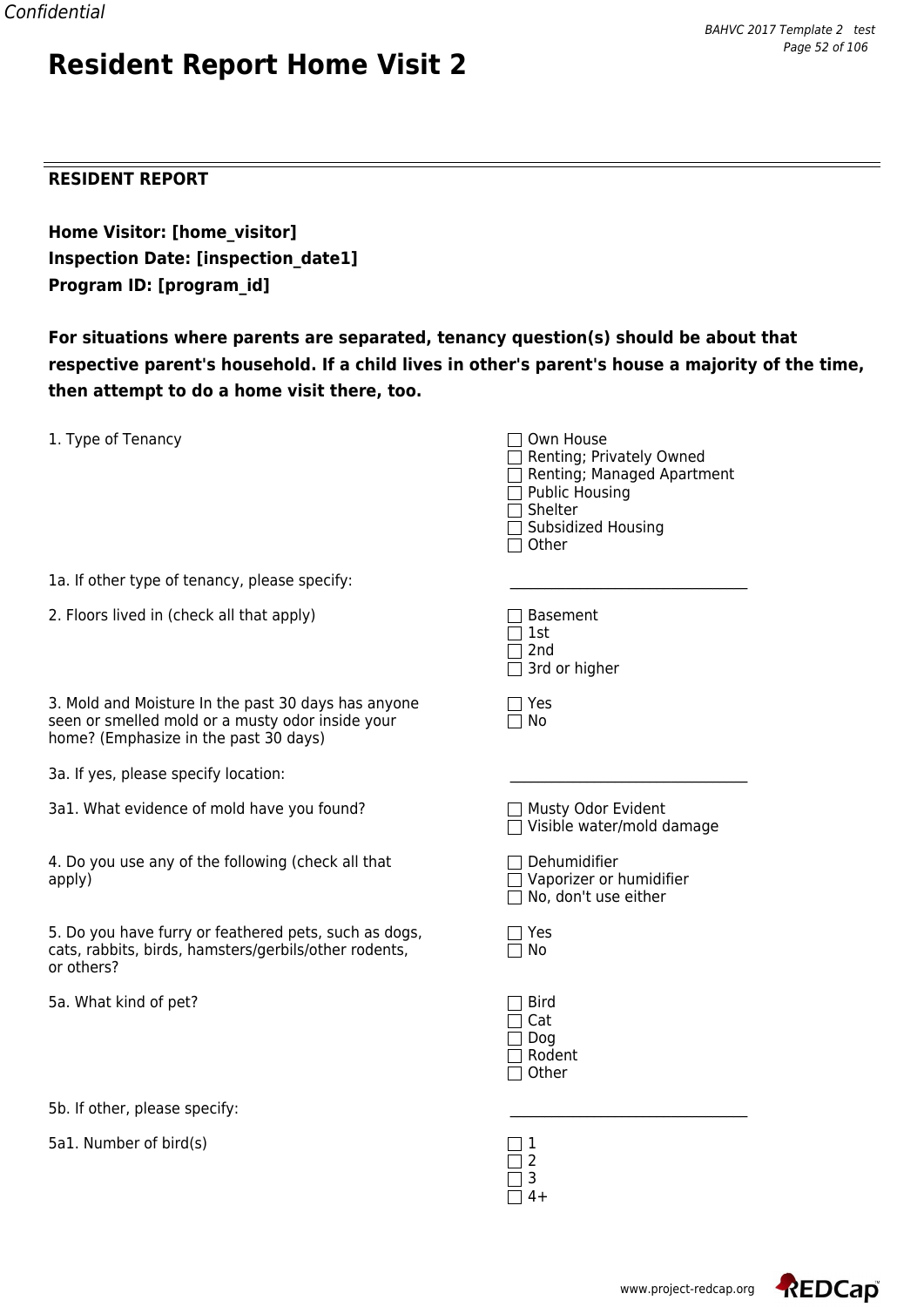| <u> Gaz. Number or cats</u>                                                                                                                                                   | $\mathbf{L}$<br>2<br>3<br>$4+$                                                                                                                                                                                                                                                                     |
|-------------------------------------------------------------------------------------------------------------------------------------------------------------------------------|----------------------------------------------------------------------------------------------------------------------------------------------------------------------------------------------------------------------------------------------------------------------------------------------------|
| 5a3. Number of dogs                                                                                                                                                           | 2<br>3<br>$4+$                                                                                                                                                                                                                                                                                     |
| 5a4. Number of rodents                                                                                                                                                        | 1<br>2<br>3<br>$4+$                                                                                                                                                                                                                                                                                |
| 5a5. Number of other                                                                                                                                                          | 2<br>3<br>$4+$                                                                                                                                                                                                                                                                                     |
| 5c. Pet Management (Check all that apply)                                                                                                                                     | $\Box$ Kept strictly outdoors<br>$\Box$ Not allowed in bedroom<br>Allowed in your/(your child's) sleeping area<br>Sleeps in your/(your child's) sleeping area<br>Full access in home                                                                                                               |
| 6. Cockroaches (Check all that apply)                                                                                                                                         | None - reports/see no evidence<br>Reports/see evidence in kitchen<br>Reports/see evidence in bedroom<br>Reports/see evidence in other                                                                                                                                                              |
| 6a. If evidence in other, please specify where:                                                                                                                               |                                                                                                                                                                                                                                                                                                    |
| 7. Mice (Check all that apply)                                                                                                                                                | None - reports/see no evidence<br>Reports/see evidence in kitchen<br>Reports/see evidence in bedroom<br>Reports/see evidence in other                                                                                                                                                              |
| 7a. If evidence in other, please specify where:                                                                                                                               |                                                                                                                                                                                                                                                                                                    |
| 8. Do you have any of the following chemicals in your<br>home that have a strong odor or that irritates your/<br>(your child's) asthma or makes the asthma worse, such<br>as: | $\Box$ Air fresheners, scented candles, incense, or<br>potpourri<br>Cleaning products that contain bleach or ammonia<br>Paint products, solvents, or glue<br>Pesticides<br>Other irritants (strong odors such as hairspray,<br>cooking fumes, etc.)<br>Other strong cleaners<br>None<br>Don't Know |
| 8a. If other strong cleaners are used, please specify:                                                                                                                        |                                                                                                                                                                                                                                                                                                    |
| 9. What type of pesticide(s) do you use? (check all<br>that apply)                                                                                                            | <b>Gel Baits</b><br>Smoke bombs foggers<br><b>Sprays</b><br><b>Traps</b><br>None/ I don't use pesticides<br>Other                                                                                                                                                                                  |
| 9a. If pesticide not listed, please type here.                                                                                                                                |                                                                                                                                                                                                                                                                                                    |
| 9b. Where are Pesticides Stored? (Check all that<br>Apply)                                                                                                                    | Bathroom<br>Kitchen<br>Other                                                                                                                                                                                                                                                                       |
| 9c. If other, where do you store your pesticides?                                                                                                                             |                                                                                                                                                                                                                                                                                                    |

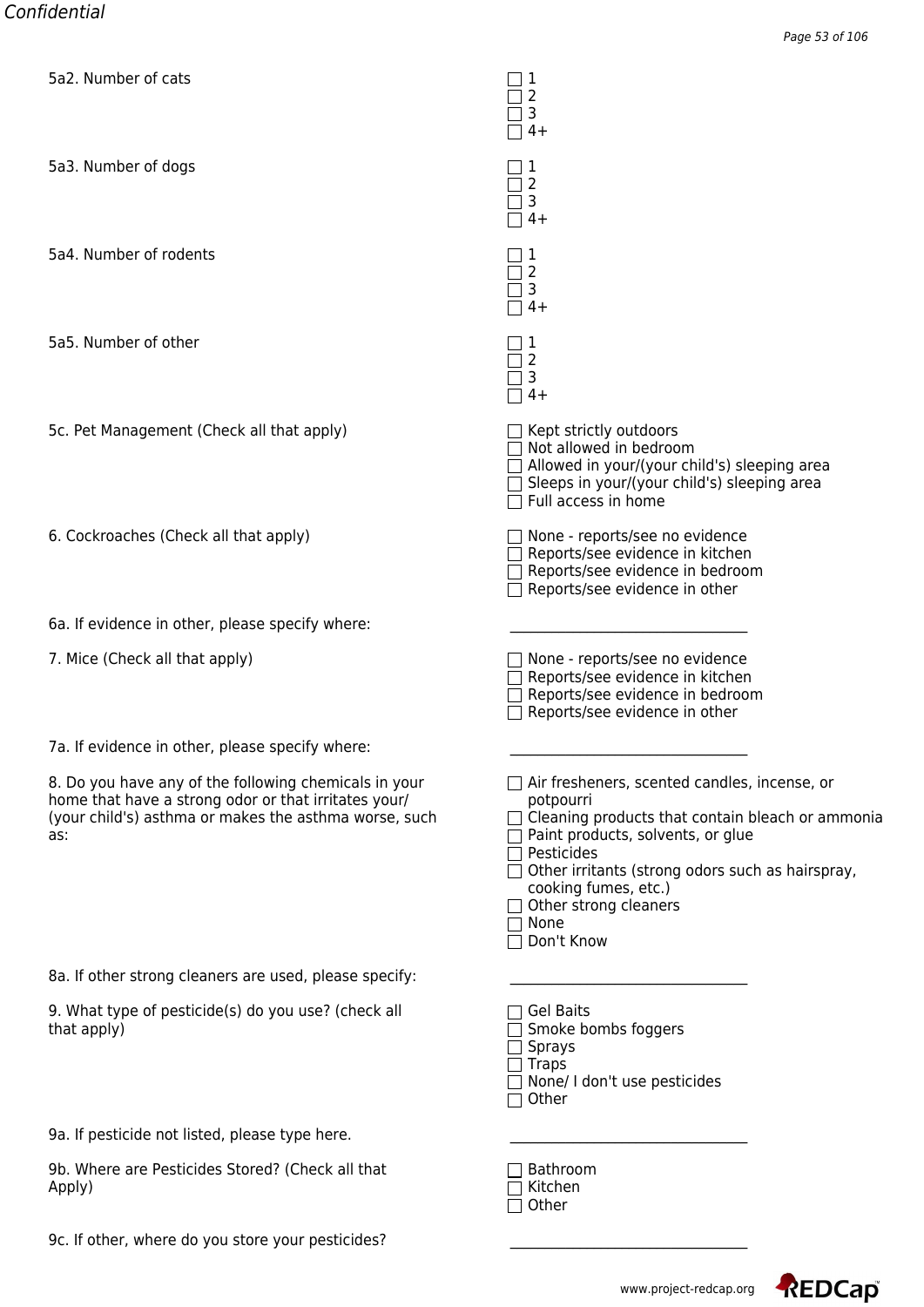| $\Box$ Dry mop                    |
|-----------------------------------|
| $\Box$ Dusting                    |
| $\Box$ HEPA vacuum                |
| $\Box$ Standard vacuum (non HEPA) |
| $\Box$ Sweep                      |
| $\Box$ Swiffer                    |
| $\Box$ Other                      |
|                                   |

| 12a. If other, please specify: |  |  |
|--------------------------------|--|--|
|--------------------------------|--|--|

|                                                                    | ו⊐יט ⊔                                                                                  |
|--------------------------------------------------------------------|-----------------------------------------------------------------------------------------|
| 10a. If other, what else do you use to clean?                      |                                                                                         |
| 11. Heat fuel used (check all that apply)                          | Electric<br>Natural gas/LPG<br>Oil<br>Wood<br>Other<br>None                             |
| 11a. If other heat fuel source, please specify:                    |                                                                                         |
| 12. Heating sources in home (check all that apply)                 | <b>Baseboards</b><br>Forced warm air<br>Radiators<br>Space heater or oven<br>Other      |
| 12a. If other, please specify:                                     |                                                                                         |
| 12b. Have the filters been changed or cleaned in the<br>past year? | Yes<br>No<br>I don't know<br>N/A - no filters                                           |
| 13. Is the heat easy to control or hard to control?                | $\Box$ Easy to control<br>Hard to control                                               |
| 14. What do you use for cooling? (Check all that<br>apply.)        | Central/Window AC<br>Fans<br>Windows<br>None                                            |
| 15. What do you use for ventilation? (Check all that<br>apply.)    | Central ventilation<br>HEPA air filter<br>Kitchen/bathroom fans<br>Open windows<br>None |
| 16. Does anyone living in the home smoke?                          | Yes<br>No                                                                               |
| 16a. How many people smoke (including yourself)?                   | 1<br>2<br>3<br>4<br>$5+$                                                                |
| 16b. Who in the home smokes (Check all that apply)?                | Father<br>Grandparent(s)<br>Guardian<br>Mother<br>Sibling(s)                            |

□ Yourself □ Other

16b1. Please specify:

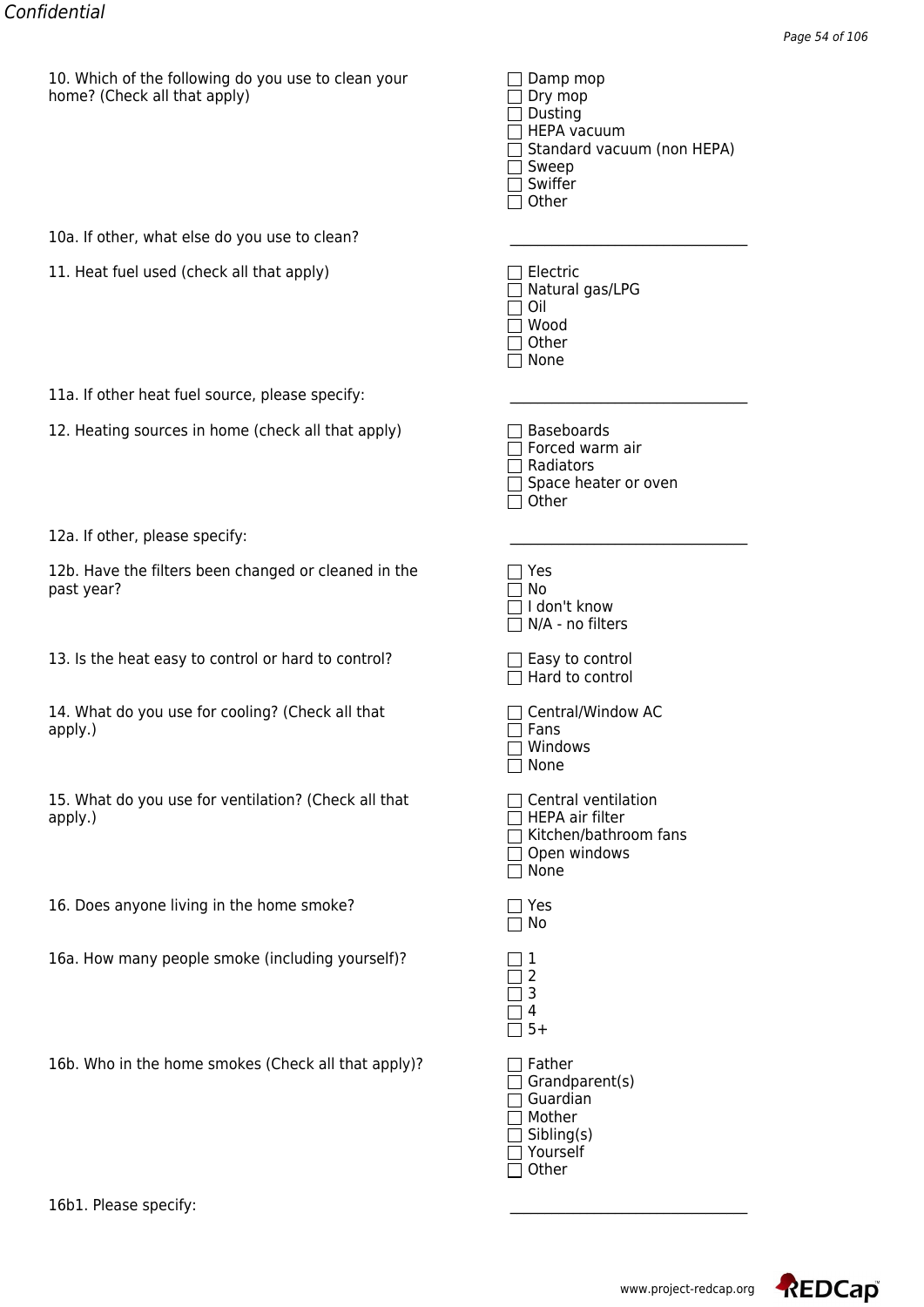| TOC. MILLELE AND ANNITIEM SILLOKE!                                                                 | <b>SHOKE HISIGE</b><br>∃ Smoke outside<br>$\Box$ Smoke both inside and outside                                                                                                  |
|----------------------------------------------------------------------------------------------------|---------------------------------------------------------------------------------------------------------------------------------------------------------------------------------|
| 17. Where else is your child exposed to smoke?                                                     | $\Box$ At the home of other family/friends<br>$\sqcap$ From outside<br>$\Box$ Inside another building<br>Inside the building but not in the home<br>Other<br>$\Box$ Not exposed |
| 17a. If other, list places other than those mentioned<br>where you/your child is exposed to smoke: |                                                                                                                                                                                 |
| 18. Are you (or anyone else in the home) interested<br>in quitting smoking?                        | Yes<br>□ No                                                                                                                                                                     |

| 19. Referred to Quitworks? | $\Box$ Yes |
|----------------------------|------------|
|                            |            |

| ı | ŗ |
|---|---|
| ı |   |

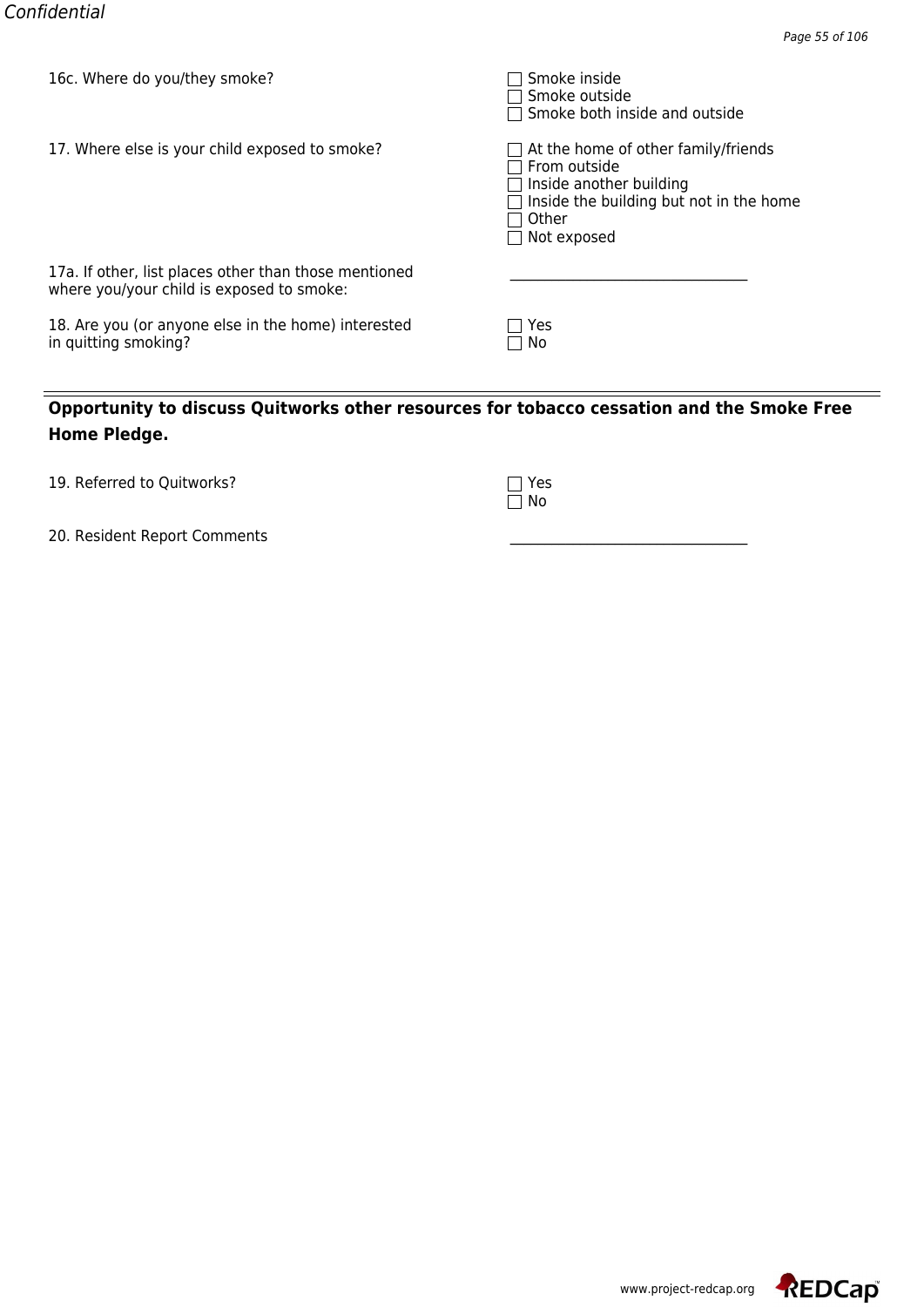## **Secondary Household Resident Report**

1. Is this the child's secondary household?  $\Box$  Yes

Please continue answering the following questions.

**Secondary Home Resident Report Home Visit 2**

1a. Type of Tenancy

1a1. If other type of tenancy, please specify:

2. Floors lived in (check all that apply)

3. Mold and Moisture In the past 30 days has anyone seen or smelled mold or a musty odor inside your home? (Emphasize in the past 30 days)

3a. If yes, please specify location:

3a1. What evidence of mold have you found?

4. Do you use any of the following (check all that apply) Vaporizer or humidifier

5. Do you have furry or feathered pets, such as dogs, cats, rabbits, birds, hamsters/gerbils/other rodents, or others?

5a. What kind of pet?

5b. If other, please specify:

5a1. Number of bird(s) 1

5a2. Number of cats  $\Box$  1

| $\sqcap$ Own House<br>Renting; Privately Owned<br>Renting; Managed Apartment<br>□ Public Housing<br>□ Shelter<br>□ Subsidized Housing<br>$\Box$ Other |
|-------------------------------------------------------------------------------------------------------------------------------------------------------|
| Basement<br>$\Box$ 1st<br>$\Box$ 2nd<br>$\overline{\rceil}$ 3rd or higher                                                                             |
| Yes<br>$\sqcap$ No                                                                                                                                    |
|                                                                                                                                                       |
| Musty Odor Evident<br>Visible water/mold damage                                                                                                       |
| $\sqsupset$ Dehumidifier<br>□ Vaporizer or humidifier<br>$\Box$ No, don't use either                                                                  |
| $\exists$ Yes<br>7 No                                                                                                                                 |
| <b>Bird</b><br>$\Box$ Cat<br>$\Box$ Dog<br>$\Box$ Rodent<br>$\Box$ Other                                                                              |
|                                                                                                                                                       |
| 3                                                                                                                                                     |

 $\Box$  No

4+  $\Box$  2  $\Box$  3  $\Box$  4+

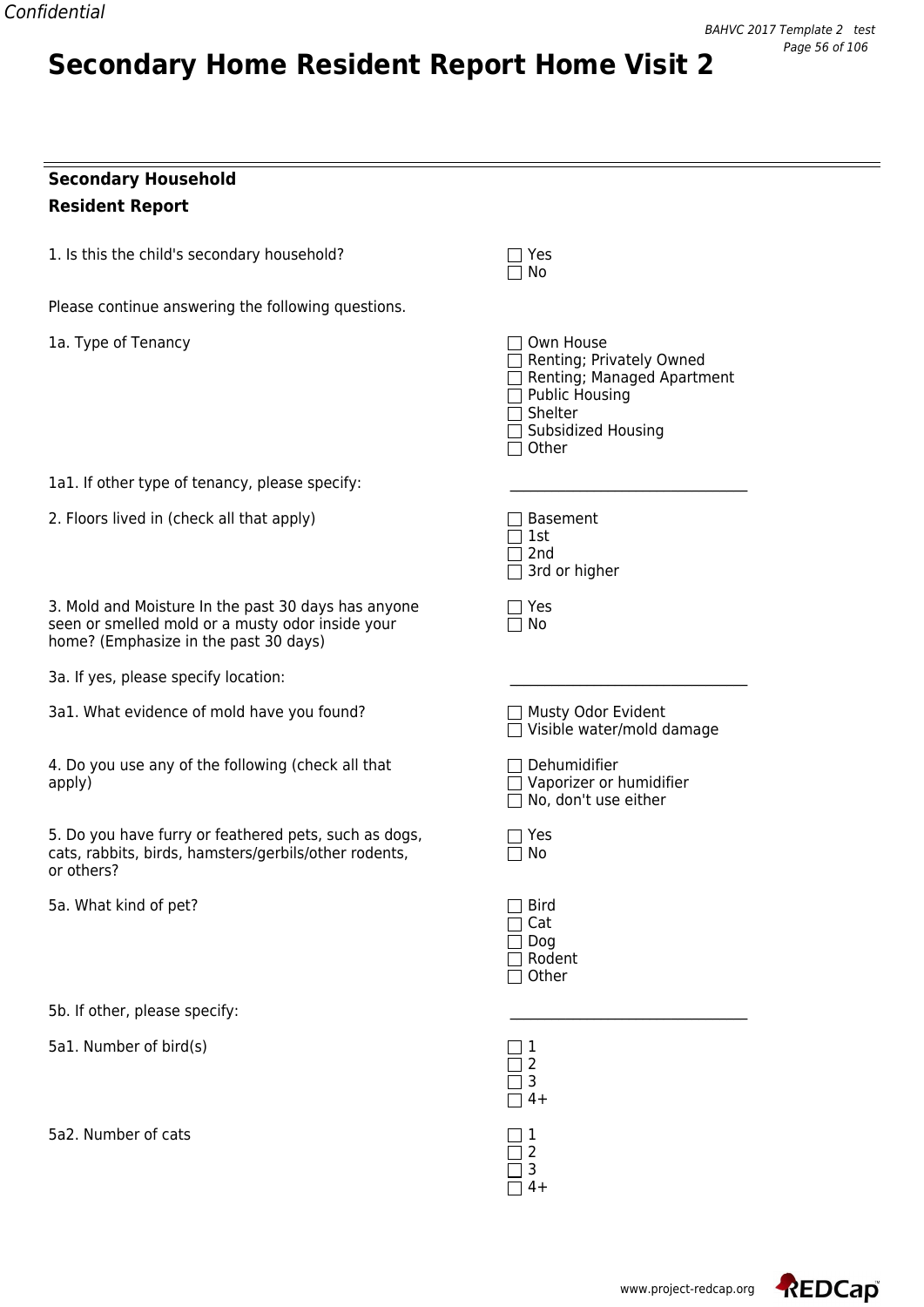| bas. Number or dogs                                                                                                                                                           | ▁▏┸<br>2<br>3<br>$4+$                                                                                                                                                                                                                                                                              |
|-------------------------------------------------------------------------------------------------------------------------------------------------------------------------------|----------------------------------------------------------------------------------------------------------------------------------------------------------------------------------------------------------------------------------------------------------------------------------------------------|
| 5a4. Number of rodent(s)                                                                                                                                                      | 1<br>$\overline{2}$<br>$\overline{3}$<br>$4+$                                                                                                                                                                                                                                                      |
| 5a5. Number of other                                                                                                                                                          | $\perp$<br>2<br>3<br>$4+$                                                                                                                                                                                                                                                                          |
| 5c. Pet Management (Check all that apply)                                                                                                                                     | $\Box$ Kept strictly outdoors<br>$\Box$ Not allowed in bedroom<br>$\Box$ Allowed in your/(your child's) sleeping area<br>$\Box$ Sleeps in your/(your child's) sleeping area<br>$\Box$ Full access in home                                                                                          |
| 6. Cockroaches (Check all that apply)                                                                                                                                         | None - reports/see no evidence<br>Reports/see evidence in kitchen<br>Reports/see evidence in bedroom<br>$\Box$ Reports/see evidence in other                                                                                                                                                       |
| 6a. If evidence in other, please specify where:                                                                                                                               |                                                                                                                                                                                                                                                                                                    |
| 7. Mice (Check all that apply)                                                                                                                                                | $\Box$ None - reports/see no evidence<br>Reports/see evidence in kitchen<br>Reports/see evidence in bedroom<br>Reports/see evidence in other                                                                                                                                                       |
| 7a. If evidence in other, please specify where:                                                                                                                               |                                                                                                                                                                                                                                                                                                    |
| 8. Do you have any of the following chemicals in your<br>home that have a strong odor or that irritates your/<br>(your child's) asthma or makes the asthma worse, such<br>as: | Air fresheners, scented candles, incense, or<br>potpourri<br>$\Box$ Cleaning products that contain bleach or ammonia<br>Paint products, solvents, or glue<br>Pesticides<br>Other irritants (strong odors such as hairspray,<br>cooking fumes, etc.)<br>Other strong cleaners<br>None<br>Don't Know |
| 8a. If other strong cleaners are used, please specify:                                                                                                                        |                                                                                                                                                                                                                                                                                                    |
| 9. What type of pesticide(s) do you use? (check all<br>that apply)                                                                                                            | <b>Gel Baits</b><br>Smoke bombs foggers<br><b>Sprays</b><br>$\exists$ Traps<br>None/ I don't use pesticides<br>Other                                                                                                                                                                               |
| 9a. If pesticide not listed, please type here.                                                                                                                                |                                                                                                                                                                                                                                                                                                    |
| 9b. Where are Pesticides Stored? (Check all that<br>Apply)                                                                                                                    | Bathroom<br>Kitchen<br>Other                                                                                                                                                                                                                                                                       |
| 9c. If other, where do you store your pesticides?                                                                                                                             |                                                                                                                                                                                                                                                                                                    |

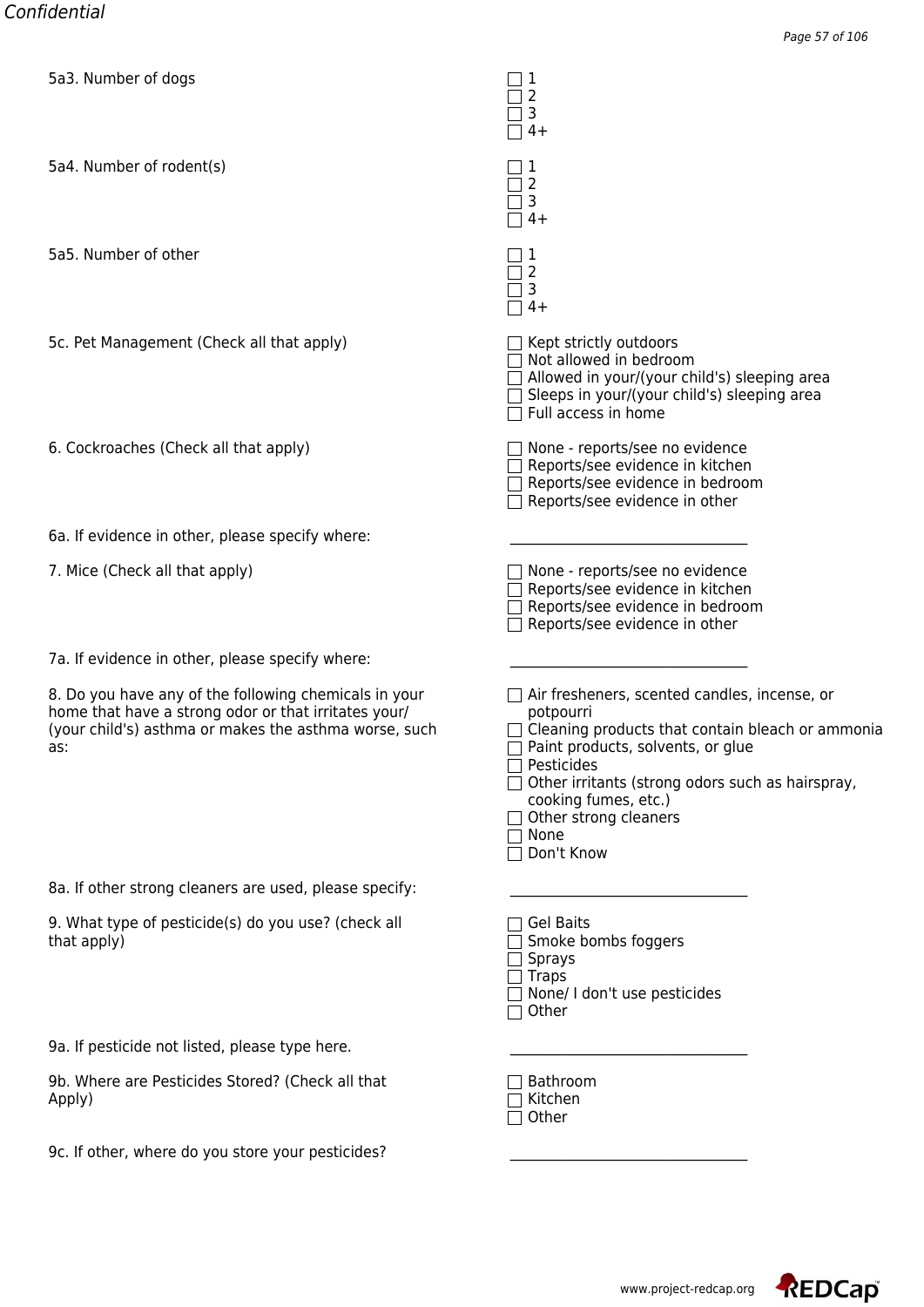| $\Box$ Dry mop                    |
|-----------------------------------|
| $\Box$ Dusting                    |
| $\Box$ HEPA vacuum                |
| $\Box$ Standard vacuum (non HEPA) |
| $\Box$ Sweep                      |
| $\Box$ Swiffer                    |
| $\Box$ Other                      |
|                                   |

| 10a. If other, what else do you use to clean? |  |
|-----------------------------------------------|--|
|                                               |  |

11. Heat fuel used (check all that apply)

11a. If other heat fuel source, please specify:

12. Heating sources in home (check all that apply)

| 12a. If other, please specify: |  |
|--------------------------------|--|
|                                |  |

12b. Have the filters been changed or cleaned in the past year?

13. Is the heat easy to control or hard to control?

14. What do you use for cooling? (Check all that apply.) Fans

15. What do you use for ventilation? (Check all that apply.) apply.) HEPA air filter

16. Do you smoke?

16a. Does anyone else living in the home smoke?

16b. How many people smoke (including yourself)? 1

16c. Who in the home smokes (Check all that apply)?

| $\mathbf{I}$ | Electric<br>Natural gas/LPG |
|--------------|-----------------------------|
|              | Oil                         |
|              | $\Box$ Wood                 |
|              | $\Box$ Other                |
|              | None                        |

| Baseboards               |
|--------------------------|
| $\sqcap$ Forced warm air |
| $\sqcap$ Radiators       |
| 1 Snace heater or c      |

| Space heater or oven |  |  |
|----------------------|--|--|
| l Other              |  |  |

| ×<br>۰, |  |
|---------|--|
|         |  |

| Yes<br>∩ No<br>□ I don't know<br>$\sqsupset$ N/A - no filters                                                |
|--------------------------------------------------------------------------------------------------------------|
| $\Box$ Easy to control<br>$\Box$ Hard to control                                                             |
| $\sqcap$ Central/Window AC<br>$\sqcap$ Fans<br>∩ Windows<br>□ None                                           |
| $\Box$ Central ventilation<br><b>HEPA air filter</b><br>$\Box$ Kitchen/bathroom fans<br>Open windows<br>None |
| Yes<br>No                                                                                                    |
| <b>Yes</b><br>N٥                                                                                             |
|                                                                                                              |

| Father               |
|----------------------|
| Mother               |
| Grandparent(s)       |
| $\exists$ Sibling(s) |
| 7 Yourself           |
| $\Box$ Other         |

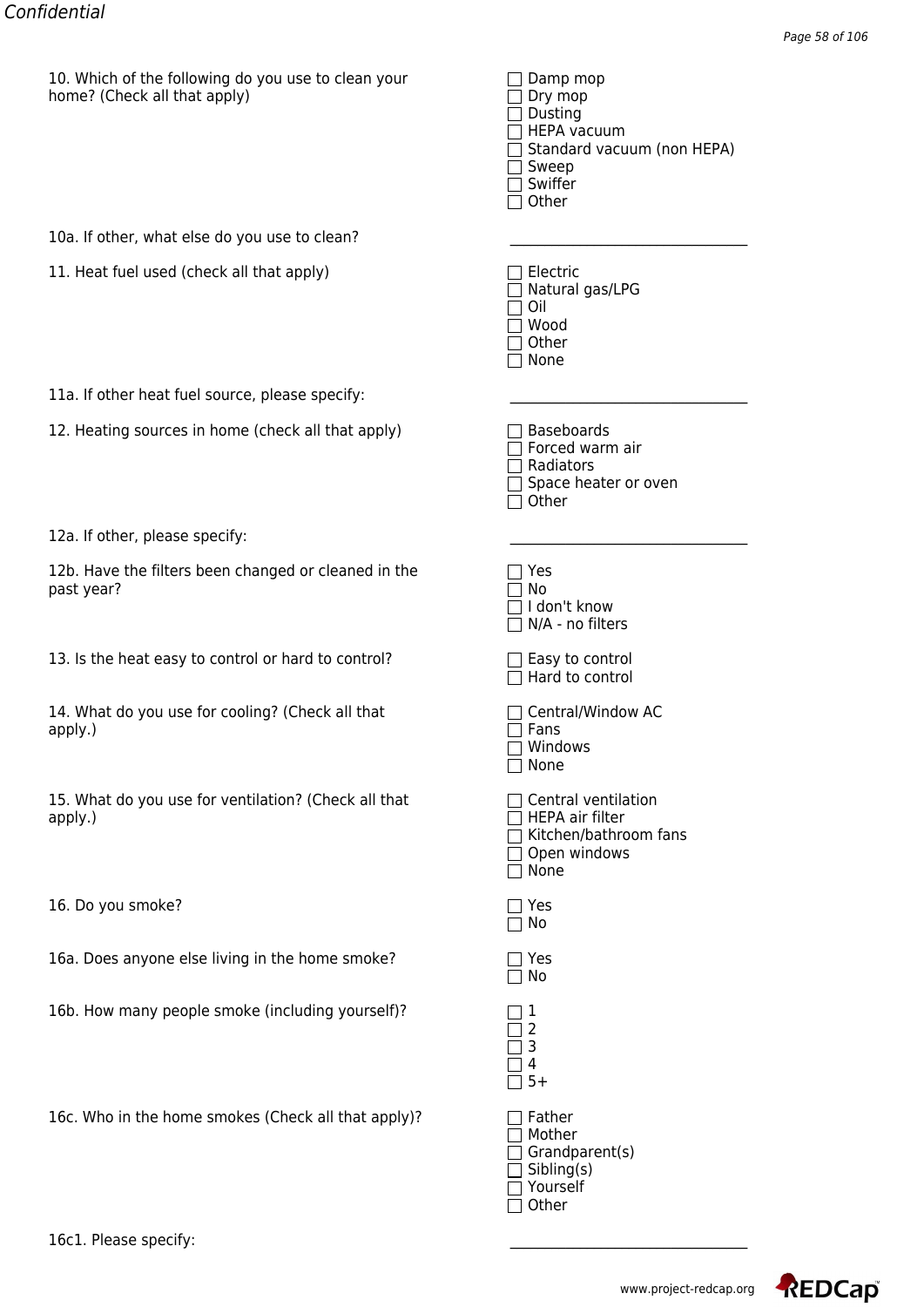| TOD: MILLE ON YOU THEY SHOKE!                                                                      | <b>SHOKE HISIGE</b><br>Smoke outside<br>$\Box$ Smoke both inside and outside                                                                       |
|----------------------------------------------------------------------------------------------------|----------------------------------------------------------------------------------------------------------------------------------------------------|
| 17. Where is your child exposed to smoke?                                                          | At the home of other family/friends<br>From outside<br>Inside another building<br>Inside the building but not in the home<br>Other\<br>Not exposed |
| 17a. If other, list places other than those mentioned<br>where you/your child is exposed to smoke: |                                                                                                                                                    |
| 18. Are you (or anyone else in the home) interested<br>in quitting smoking?                        | Yes<br>□ No                                                                                                                                        |

| 19. Referred to Quitworks? | $\Box$ Yes |
|----------------------------|------------|
|                            |            |

| I |
|---|
|   |

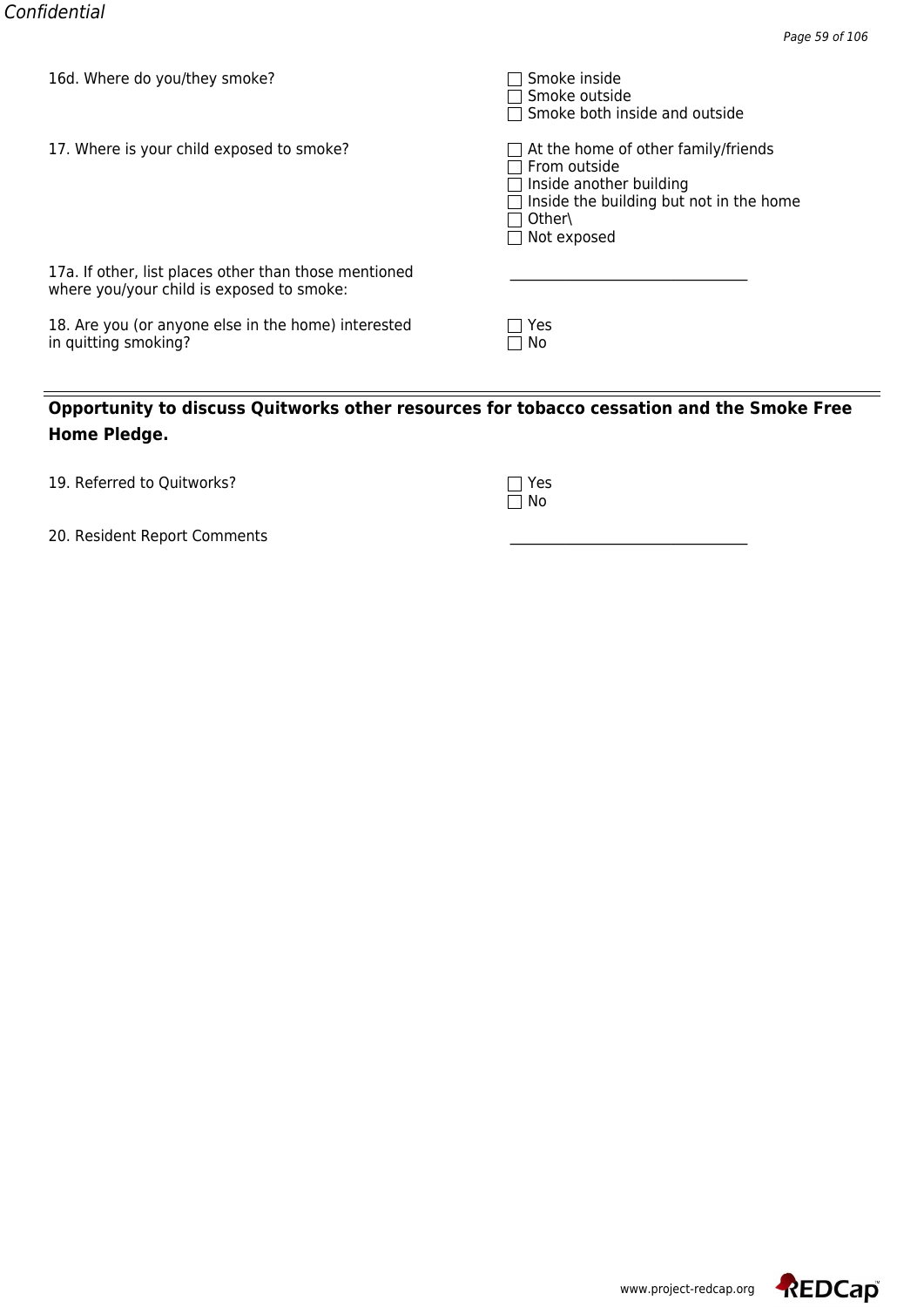#### **RESIDENT REPORT**

**Home Visitor: [home\_visitor1] Inspection Date: [inspection\_date2] Program ID: [program\_id]**

**Resident Report Home Visit 3**

**For situations where parents are separated, tenancy question(s) should be about that respective parent's household. If a child lives in other's parent's house a majority of the time, then attempt to do a home visit there, too.**

| 1. Type of Tenancy                                                                                                                               | Own House<br>Renting; Privately Owned<br>Renting; Managed Apartment<br><b>Public Housing</b><br>Shelter<br>Subsidized Housing<br>Other |
|--------------------------------------------------------------------------------------------------------------------------------------------------|----------------------------------------------------------------------------------------------------------------------------------------|
| 1a. If other type of tenancy, please specify:                                                                                                    |                                                                                                                                        |
| 2. Floors lived in (check all that apply)                                                                                                        | <b>Basement</b><br>1st<br>2 <sub>nd</sub><br>3rd or higher                                                                             |
| 3. Mold and Moisture In the past 30 days has anyone<br>seen or smelled mold or a musty odor inside your<br>home? (Emphasize in the past 30 days) | Yes<br>No                                                                                                                              |
| 3a. If yes, please specify location(s):                                                                                                          |                                                                                                                                        |
| 3a1. What evidence of mold have you found?                                                                                                       | Musty Odor Evident<br>□ Visible water/mold damage                                                                                      |
| 4. Do you use any of the following (check all that<br>apply)                                                                                     | Dehumidifier<br>$\Box$ Vaporizer or humidifier<br>No, don't use either                                                                 |
| 5. Do you have furry or feathered pets, such as dogs,<br>cats, rabbits, birds, hamsters/gerbils/other rodents,<br>or others?                     | Yes<br>No                                                                                                                              |
| 5a. What kind of pet?                                                                                                                            | <b>Bird</b><br>Cat<br>Dog<br>Rodent<br>Other                                                                                           |
| 5b. If other, please specify:                                                                                                                    |                                                                                                                                        |

 $\Box$  2  $\overline{\Box}$  3  $\Box$  4+

5a1. Number of bird(s)  $\Box$  1

www.project-redcap.org

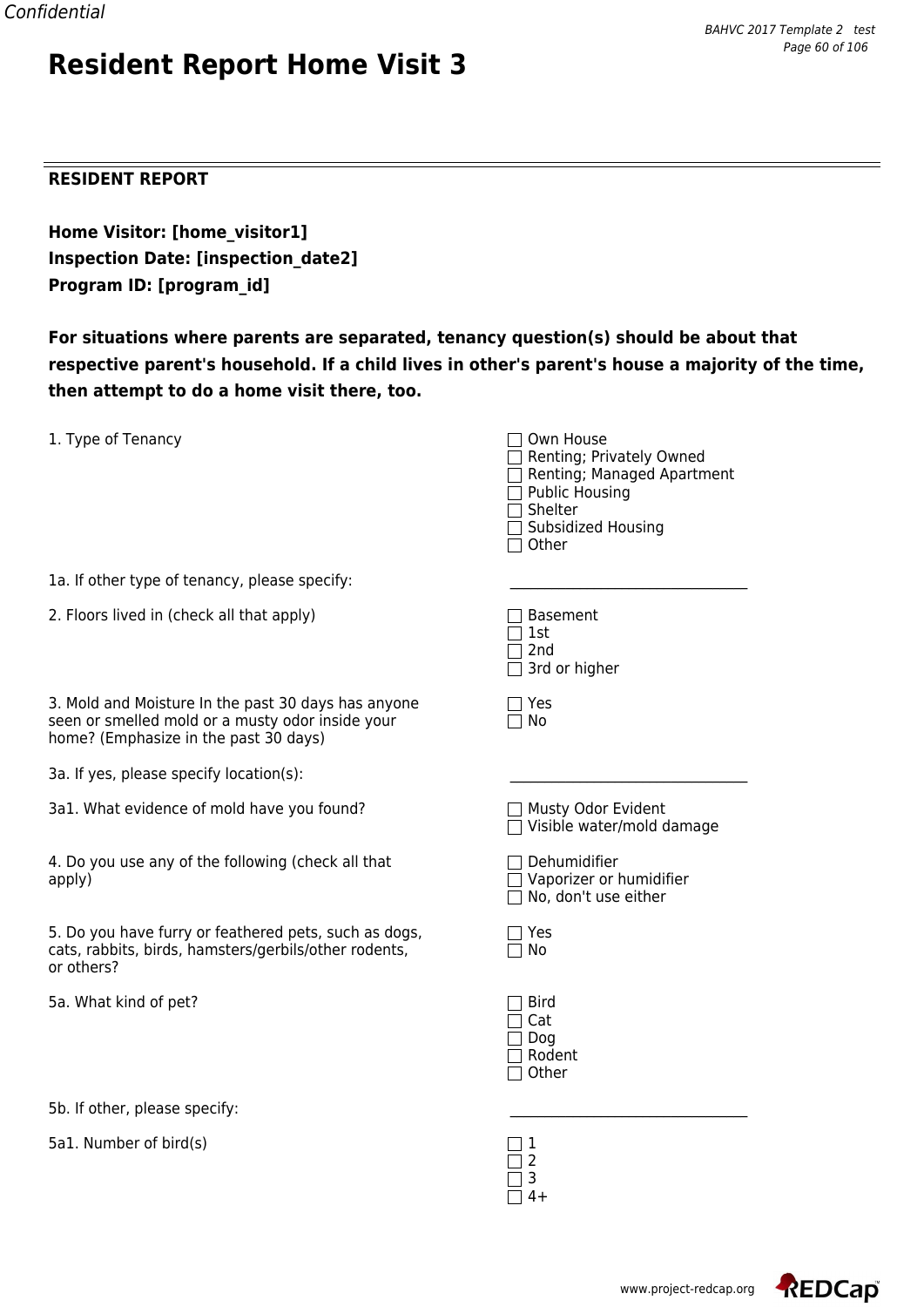| <u> Gaz. Number or cats</u>                                                                                                                                                   | $\Box$<br>2<br>3<br>$4+$                                                                                                                                                                                                                                                                                         |
|-------------------------------------------------------------------------------------------------------------------------------------------------------------------------------|------------------------------------------------------------------------------------------------------------------------------------------------------------------------------------------------------------------------------------------------------------------------------------------------------------------|
| 5a3. Number of dogs                                                                                                                                                           | 1<br>2<br>3<br>$4+$                                                                                                                                                                                                                                                                                              |
| 5a4. Number of rodent(s)                                                                                                                                                      | 1<br>2<br>3<br>$4+$                                                                                                                                                                                                                                                                                              |
| 5a5. Number of other                                                                                                                                                          | 2<br>3<br>$4+$                                                                                                                                                                                                                                                                                                   |
| 5c. Pet Management (Check all that apply)                                                                                                                                     | $\Box$ Kept strictly outdoors<br>$\Box$ Not allowed in bedroom<br>$\Box$ Allowed in your/(your child's) sleeping area<br>Sleeps in your/(your child's) sleeping area<br>Full access in home                                                                                                                      |
| 6. Cockroaches (Check all that apply)                                                                                                                                         | None - reports/see no evidence<br>Reports/see evidence in kitchen<br>Reports/see evidence in bedroom<br>Reports/see evidence in other                                                                                                                                                                            |
| 6a. If evidence in other, please specify where:                                                                                                                               |                                                                                                                                                                                                                                                                                                                  |
| 7. Mice (Check all that apply)                                                                                                                                                | None - reports/see no evidence<br>Reports/see evidence in kitchen<br>Reports/see evidence in bedroom<br>Reports/see evidence in other                                                                                                                                                                            |
| 7a. If evidence in other, please specify where:                                                                                                                               |                                                                                                                                                                                                                                                                                                                  |
| 8. Do you have any of the following chemicals in your<br>home that have a strong odor or that irritates your/<br>(your child's) asthma or makes the asthma worse, such<br>as: | $\Box$ Air fresheners, scented candles, incense, or<br>potpourri<br>Cleaning products that contain bleach or ammonia<br>Paint products, solvents, or glue<br>Pesticides<br>Other irritants (strong odors such as hairspray,<br>cooking fumes, etc.)<br>$\Box$ Other strong cleaners<br>$\Box$ None<br>Don't Know |
| 8a. If other strong cleaners are used, please specify:                                                                                                                        |                                                                                                                                                                                                                                                                                                                  |
| 9. What type of pesticide(s) do you use? (check all<br>that apply)                                                                                                            | <b>Gel Baits</b><br>Smoke bombs foggers<br>$\sqsupset$ Sprays<br>$\Box$ Traps<br>$\Box$ None/ I don't use pesticides<br>Other<br>$\Box$                                                                                                                                                                          |
| 9a. If pesticide not listed, please type here.                                                                                                                                |                                                                                                                                                                                                                                                                                                                  |
| 9b. Where are Pesticides Stored? (Check all that<br>Apply)                                                                                                                    | Bathroom<br>Kitchen<br>Other                                                                                                                                                                                                                                                                                     |
| 9c. If other, where do you store your pesticides?                                                                                                                             |                                                                                                                                                                                                                                                                                                                  |

REDCap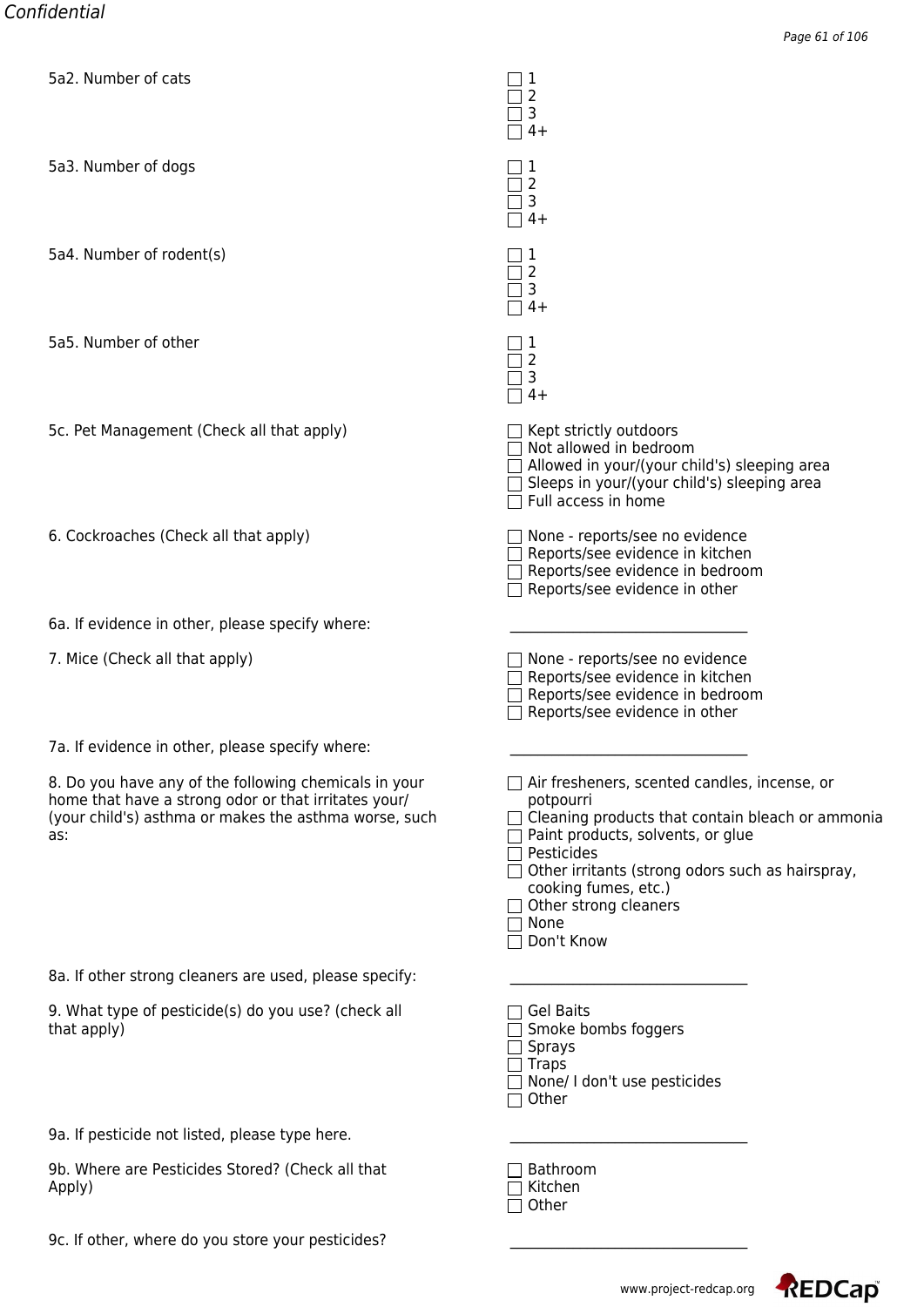| $\Box$ Dry mop                    |
|-----------------------------------|
| $\Box$ Dusting                    |
| $\Box$ HEPA vacuum                |
| $\Box$ Standard vacuum (non HEPA) |
| $\Box$ Sweep                      |
| $\Box$ Swiffer                    |
| $\Box$ Other                      |
|                                   |

| 12a. If other, please specify: |  |  |
|--------------------------------|--|--|
|--------------------------------|--|--|

|                                                                    | ו⊐יט ⊔                                                                                  |
|--------------------------------------------------------------------|-----------------------------------------------------------------------------------------|
| 10a. If other, what else do you use to clean?                      |                                                                                         |
| 11. Heat fuel used (check all that apply)                          | Electric<br>Natural gas/LPG<br>Oil<br>Wood<br>Other<br>None                             |
| 11a. If other heat fuel source, please specify:                    |                                                                                         |
| 12. Heating sources in home (check all that apply)                 | <b>Baseboards</b><br>Forced warm air<br>Radiators<br>Space heater or oven<br>Other      |
| 12a. If other, please specify:                                     |                                                                                         |
| 12b. Have the filters been changed or cleaned in the<br>past year? | Yes<br>No<br>I don't know<br>N/A - no filters                                           |
| 13. Is the heat easy to control or hard to control?                | $\Box$ Easy to control<br>Hard to control                                               |
| 14. What do you use for cooling? (Check all that<br>apply.)        | Central/Window AC<br>Fans<br>Windows<br>None                                            |
| 15. What do you use for ventilation? (Check all that<br>apply.)    | Central ventilation<br>HEPA air filter<br>Kitchen/bathroom fans<br>Open windows<br>None |
| 16. Does anyone living in the home smoke?                          | Yes<br>No                                                                               |
| 16a. How many people smoke (including yourself)?                   | 1<br>2<br>3<br>4<br>$5+$                                                                |
| 16b. Who in the home smokes (Check all that apply)?                | Father<br>Grandparent(s)<br>Guardian<br>Mother<br>Sibling(s)                            |

□ Yourself □ Other

16b1. Please specify:

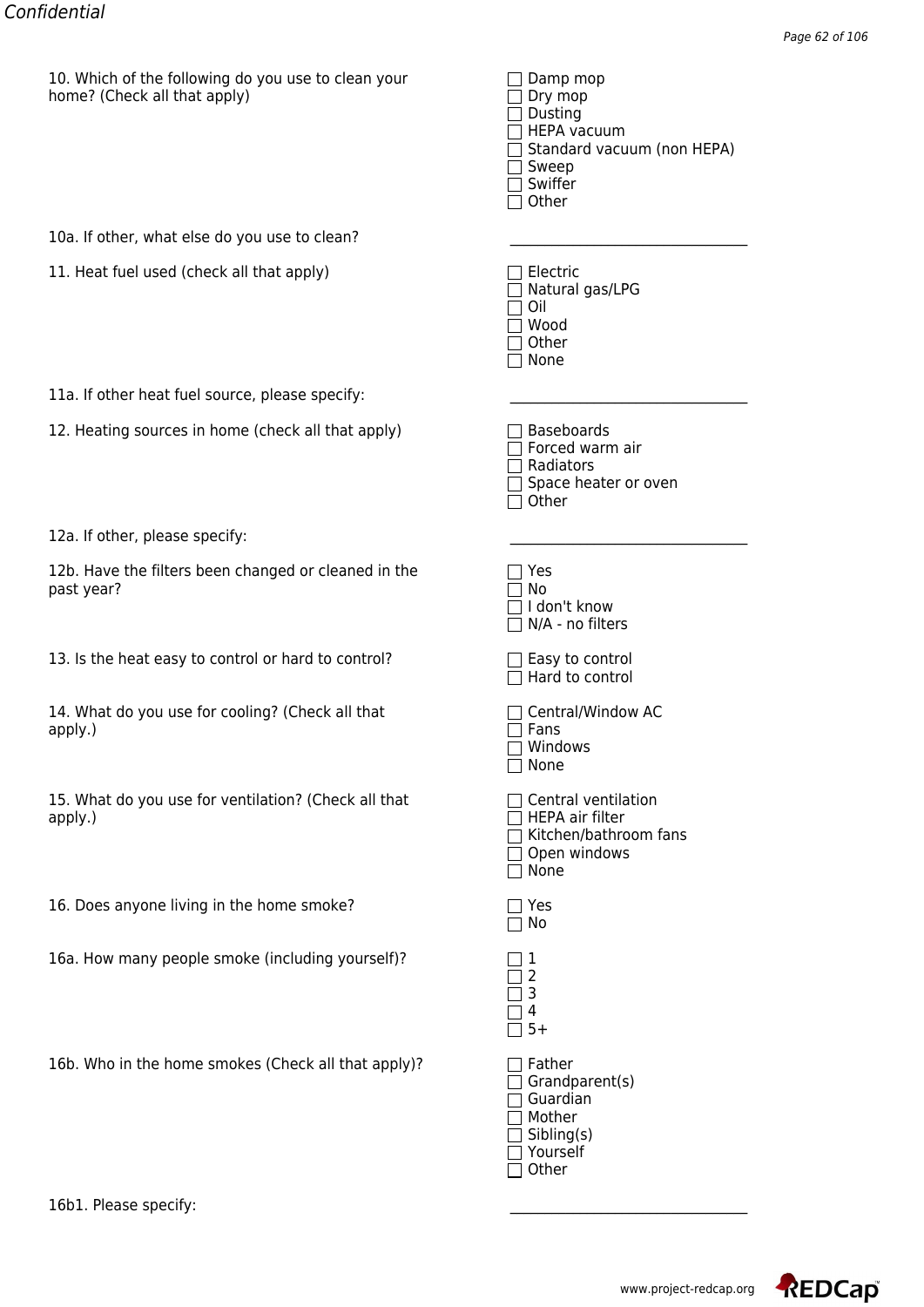| TOC. MILLELE AND ANNITIEM SILLOKE!                                                                 | <b>SHOKE HISIGE</b><br>∃ Smoke outside<br>$\Box$ Smoke both inside and outside                                                                                                  |
|----------------------------------------------------------------------------------------------------|---------------------------------------------------------------------------------------------------------------------------------------------------------------------------------|
| 17. Where else is your child exposed to smoke?                                                     | $\Box$ At the home of other family/friends<br>$\sqcap$ From outside<br>$\Box$ Inside another building<br>Inside the building but not in the home<br>Other<br>$\Box$ Not exposed |
| 17a. If other, list places other than those mentioned<br>where you/your child is exposed to smoke: |                                                                                                                                                                                 |
| 18. Are you (or anyone else in the home) interested<br>in quitting smoking?                        | Yes<br>□ No                                                                                                                                                                     |

| 19. Referred to Quitworks? | $\Box$ Yes |
|----------------------------|------------|
|                            |            |

| ı | ŗ |
|---|---|
| ı |   |

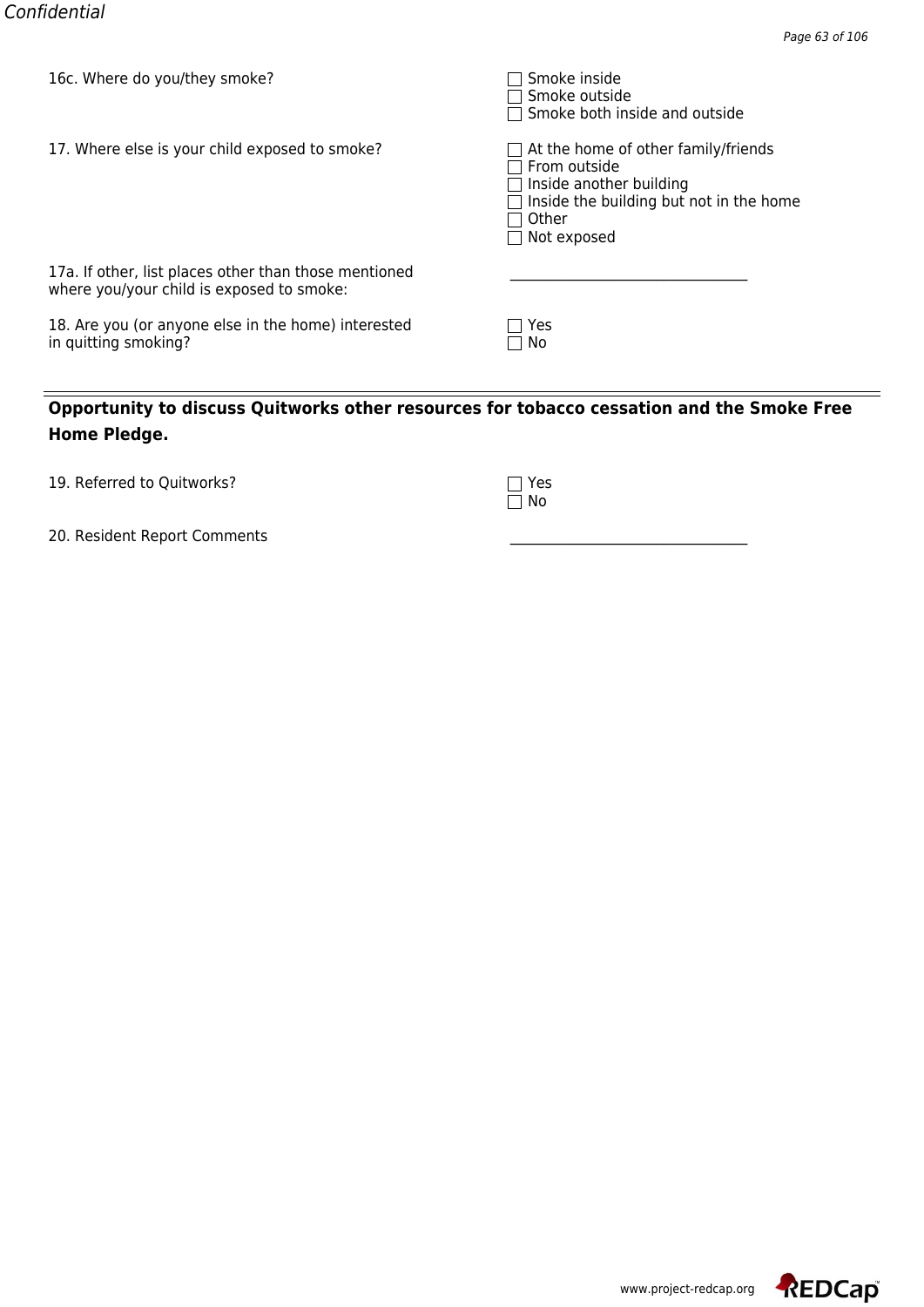## **Secondary Household Resident Report**

1. Is this the child's secondary household?  $\Box$  Yes

Please continue answering the following questions.

**Secondary Home Resident Report Home Visit 3**

1a. Type of Tenancy

1a1. If other type of tenancy, please specify:

2. Floors lived in (check all that apply)

3. Mold and Moisture In the past 30 days has anyone seen or smelled mold or a musty odor inside your home? (Emphasize in the past 30 days)

3a. If yes, please specify location(s):

3a1. What evidence of mold have you found?

4. Do you use any of the following (check all that apply) Vaporizer or humidifier

5. Do you have furry or feathered pets, such as dogs, cats, rabbits, birds, hamsters/gerbils/other rodents, or others?

5a. What kind of pet?

5b. If other, please specify:

5a1. Number of bird(s) 1

5a2. Number of cats  $\Box$  1

| □ Own House<br>Renting; Privately Owned<br>□ Renting, Thouchy Owned<br>□ Renting; Managed Apartment<br>□ Shelter<br>□ Subsidized Housing<br>∩ Other |
|-----------------------------------------------------------------------------------------------------------------------------------------------------|
| Basement<br>$\Box$ 1st<br>$\square$ 2nd<br>$\overline{\Box}$ 3rd or higher                                                                          |
| Yes<br>7 No                                                                                                                                         |
|                                                                                                                                                     |
| □ Musty Odor Evident<br>□ Visible water/mold damage                                                                                                 |
| $\Box$ Dehumidifier<br>Vaporizer or humidifier<br>$\Box$ No, don't use either                                                                       |
| $\sqsupset$ Yes<br>$\Box$ No                                                                                                                        |
| 1 Bird<br>$\Box$ Cat<br>$\Box$ Dog<br>$\exists$ Rodent<br>7 Other                                                                                   |
|                                                                                                                                                     |
|                                                                                                                                                     |

4+

 $\Box$  2  $\Box$  3  $\Box$  4+

 $\Box$  No

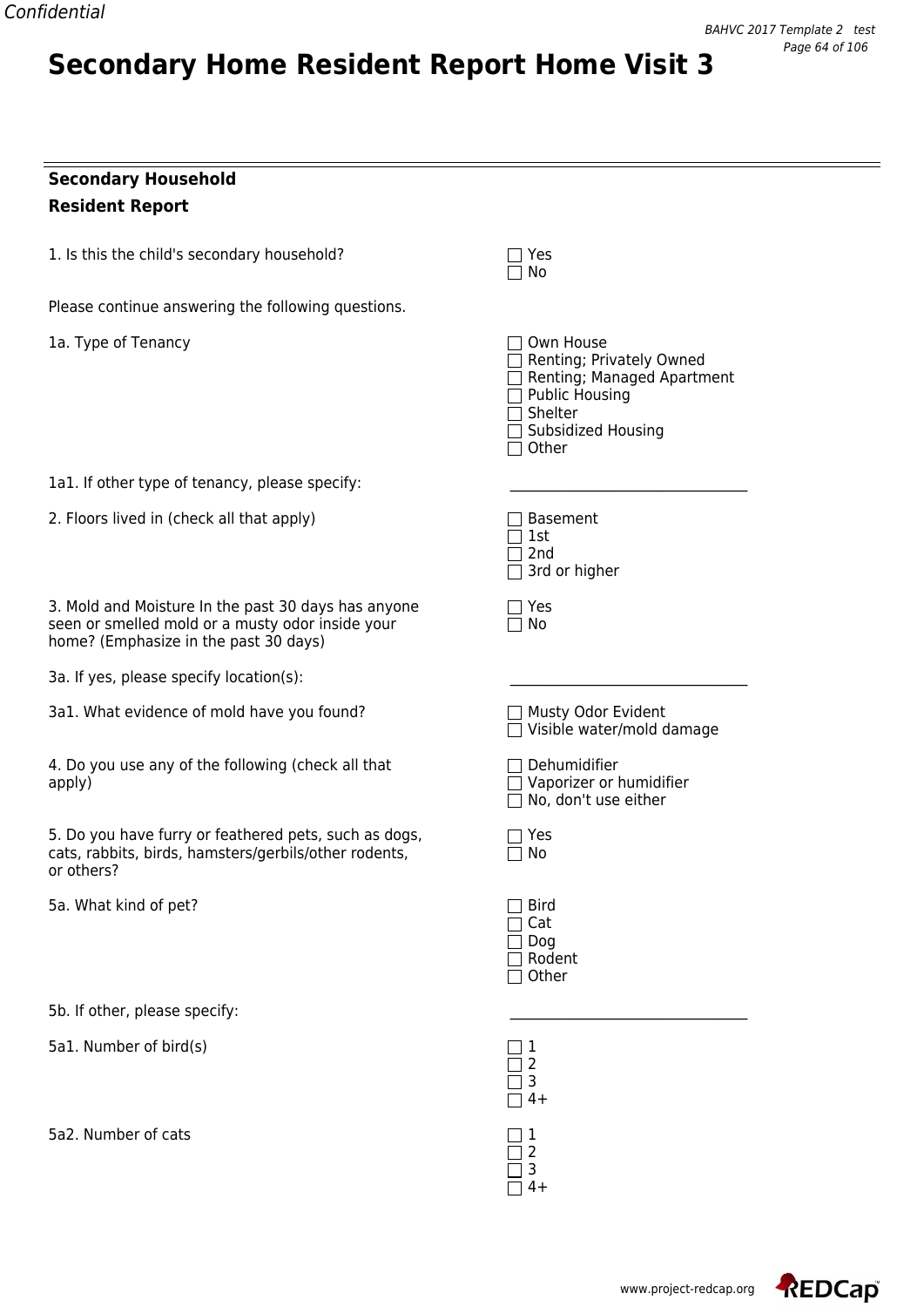| bas. Number or dogs                                                                                                                                                           | ▁▏┸<br>2<br>3<br>$4+$                                                                                                                                                                                                                                                                              |
|-------------------------------------------------------------------------------------------------------------------------------------------------------------------------------|----------------------------------------------------------------------------------------------------------------------------------------------------------------------------------------------------------------------------------------------------------------------------------------------------|
| 5a4. Number of rodent(s)                                                                                                                                                      | 1<br>$\overline{2}$<br>$\overline{3}$<br>$4+$                                                                                                                                                                                                                                                      |
| 5a5. Number of other                                                                                                                                                          | $\perp$<br>2<br>3<br>$4+$                                                                                                                                                                                                                                                                          |
| 5c. Pet Management (Check all that apply)                                                                                                                                     | $\Box$ Kept strictly outdoors<br>$\Box$ Not allowed in bedroom<br>$\Box$ Allowed in your/(your child's) sleeping area<br>$\Box$ Sleeps in your/(your child's) sleeping area<br>$\Box$ Full access in home                                                                                          |
| 6. Cockroaches (Check all that apply)                                                                                                                                         | None - reports/see no evidence<br>Reports/see evidence in kitchen<br>Reports/see evidence in bedroom<br>$\Box$ Reports/see evidence in other                                                                                                                                                       |
| 6a. If evidence in other, please specify where:                                                                                                                               |                                                                                                                                                                                                                                                                                                    |
| 7. Mice (Check all that apply)                                                                                                                                                | $\Box$ None - reports/see no evidence<br>Reports/see evidence in kitchen<br>Reports/see evidence in bedroom<br>Reports/see evidence in other                                                                                                                                                       |
| 7a. If evidence in other, please specify where:                                                                                                                               |                                                                                                                                                                                                                                                                                                    |
| 8. Do you have any of the following chemicals in your<br>home that have a strong odor or that irritates your/<br>(your child's) asthma or makes the asthma worse, such<br>as: | Air fresheners, scented candles, incense, or<br>potpourri<br>$\Box$ Cleaning products that contain bleach or ammonia<br>Paint products, solvents, or glue<br>Pesticides<br>Other irritants (strong odors such as hairspray,<br>cooking fumes, etc.)<br>Other strong cleaners<br>None<br>Don't Know |
| 8a. If other strong cleaners are used, please specify:                                                                                                                        |                                                                                                                                                                                                                                                                                                    |
| 9. What type of pesticide(s) do you use? (check all<br>that apply)                                                                                                            | <b>Gel Baits</b><br>Smoke bombs foggers<br><b>Sprays</b><br>$\exists$ Traps<br>None/ I don't use pesticides<br>Other                                                                                                                                                                               |
| 9a. If pesticide not listed, please type here.                                                                                                                                |                                                                                                                                                                                                                                                                                                    |
| 9b. Where are Pesticides Stored? (Check all that<br>Apply)                                                                                                                    | Bathroom<br>Kitchen<br>Other                                                                                                                                                                                                                                                                       |
| 9c. If other, where do you store your pesticides?                                                                                                                             |                                                                                                                                                                                                                                                                                                    |

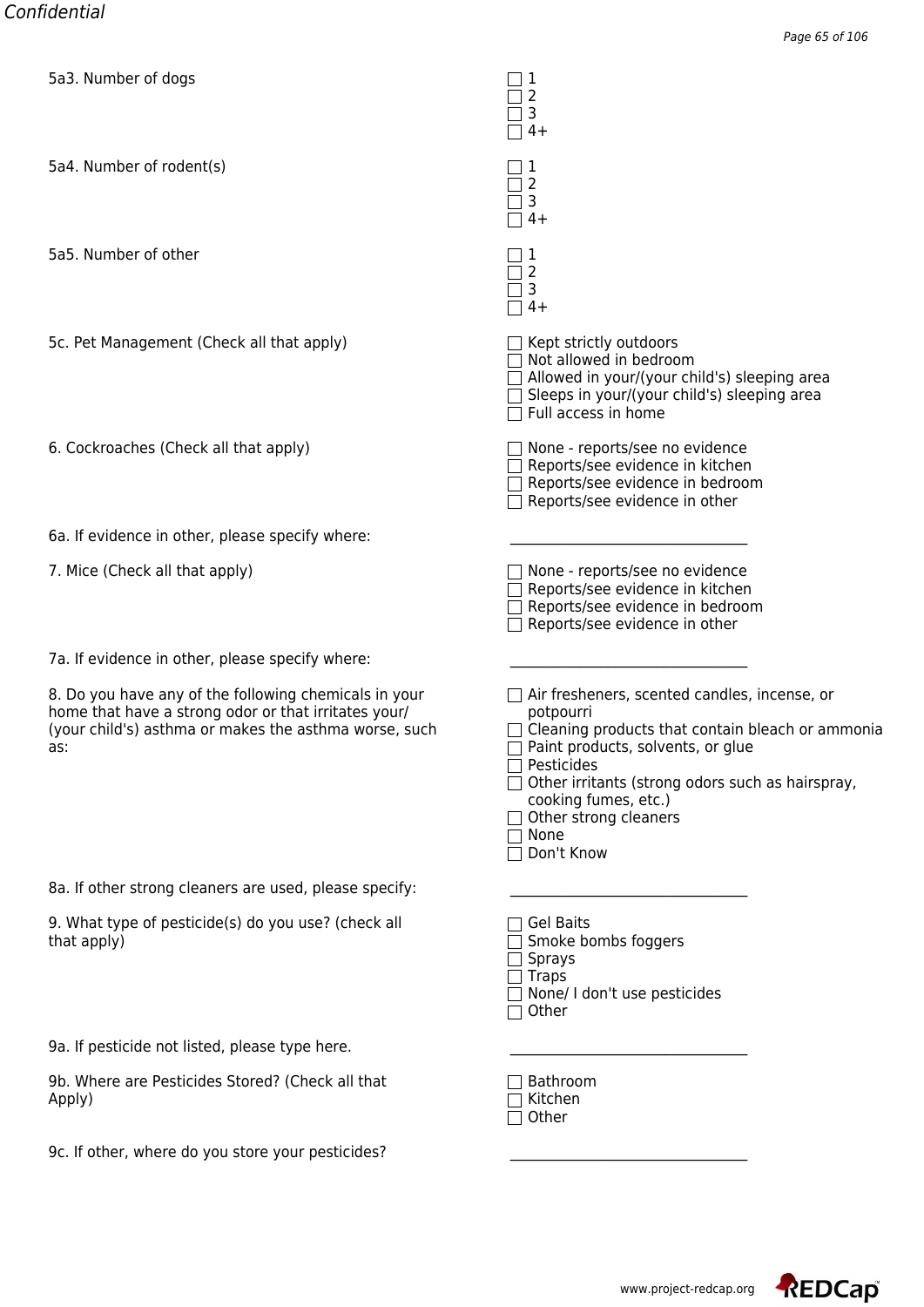| $\Box$ Dry mop                    |
|-----------------------------------|
| $\Box$ Dusting                    |
| $\Box$ HEPA vacuum                |
| $\Box$ Standard vacuum (non HEPA) |
| $\Box$ Sweep                      |
| $\Box$ Swiffer                    |
| $\Box$ Other                      |
|                                   |

| 12a. If other, please specify: |  |  |
|--------------------------------|--|--|
|--------------------------------|--|--|

|                                                                    | ו⊐יט ⊔                                                                                  |
|--------------------------------------------------------------------|-----------------------------------------------------------------------------------------|
| 10a. If other, what else do you use to clean?                      |                                                                                         |
| 11. Heat fuel used (check all that apply)                          | Electric<br>Natural gas/LPG<br>Oil<br>Wood<br>Other<br>None                             |
| 11a. If other heat fuel source, please specify:                    |                                                                                         |
| 12. Heating sources in home (check all that apply)                 | <b>Baseboards</b><br>Forced warm air<br>Radiators<br>Space heater or oven<br>Other      |
| 12a. If other, please specify:                                     |                                                                                         |
| 12b. Have the filters been changed or cleaned in the<br>past year? | Yes<br>No<br>I don't know<br>N/A - no filters                                           |
| 13. Is the heat easy to control or hard to control?                | $\Box$ Easy to control<br>Hard to control                                               |
| 14. What do you use for cooling? (Check all that<br>apply.)        | Central/Window AC<br>Fans<br>Windows<br>None                                            |
| 15. What do you use for ventilation? (Check all that<br>apply.)    | Central ventilation<br>HEPA air filter<br>Kitchen/bathroom fans<br>Open windows<br>None |
| 16. Does anyone living in the home smoke?                          | Yes<br>No                                                                               |
| 16a. How many people smoke (including yourself)?                   | 1<br>2<br>3<br>4<br>$5+$                                                                |
| 16b. Who in the home smokes (Check all that apply)?                | Father<br>Grandparent(s)<br>Guardian<br>Mother<br>Sibling(s)                            |

□ Yourself □ Other

16b1. Please specify:

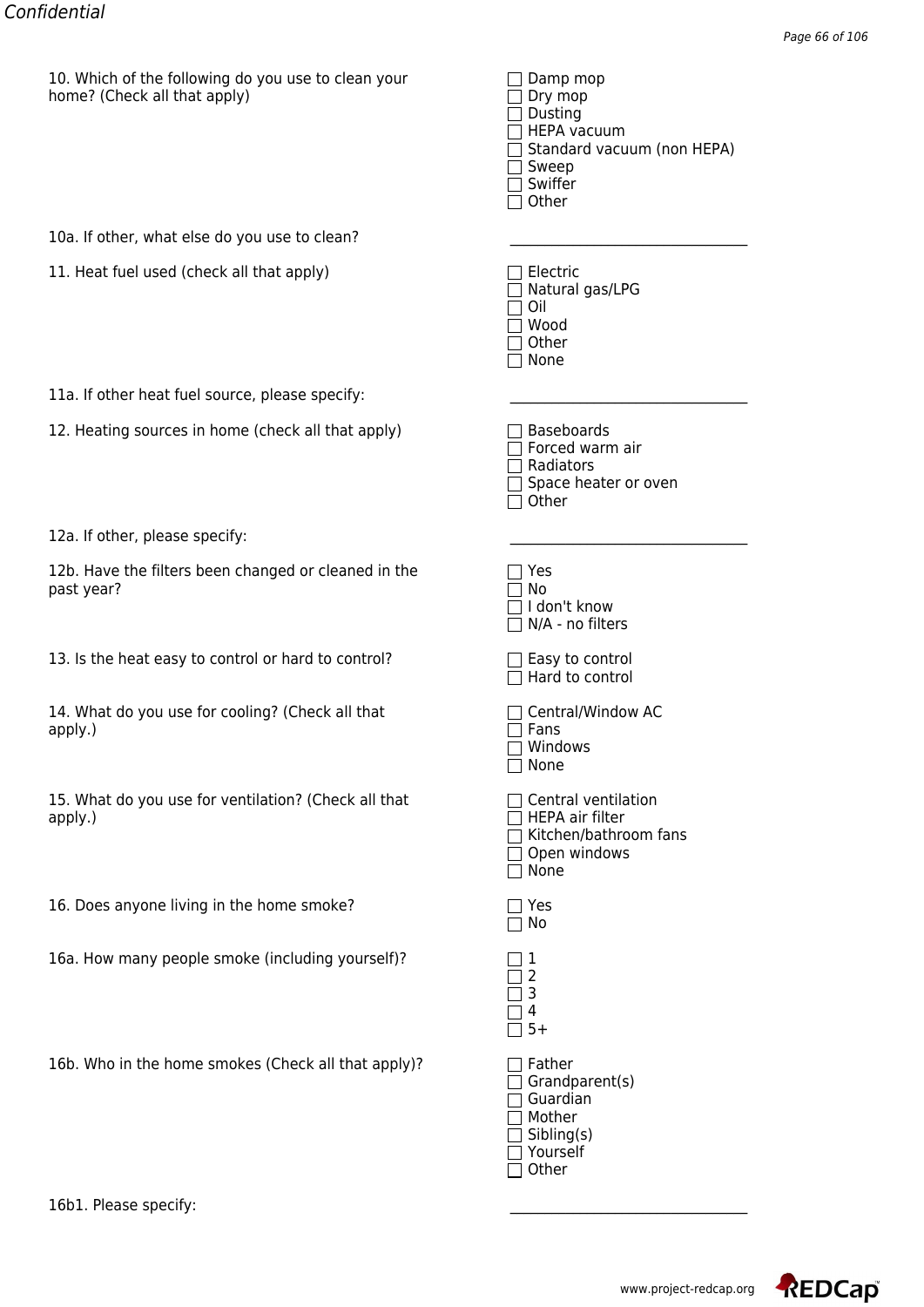| TOC. MILLELE AND ANNITIEM SILLOKE!                                                                 | <b>SHOKE HISIGE</b><br>∃ Smoke outside<br>$\Box$ Smoke both inside and outside                                                                                                  |
|----------------------------------------------------------------------------------------------------|---------------------------------------------------------------------------------------------------------------------------------------------------------------------------------|
| 17. Where else is your child exposed to smoke?                                                     | $\Box$ At the home of other family/friends<br>$\sqcap$ From outside<br>$\Box$ Inside another building<br>Inside the building but not in the home<br>Other<br>$\Box$ Not exposed |
| 17a. If other, list places other than those mentioned<br>where you/your child is exposed to smoke: |                                                                                                                                                                                 |
| 18. Are you (or anyone else in the home) interested<br>in quitting smoking?                        | Yes<br>□ No                                                                                                                                                                     |

| 19. Referred to Quitworks? | $\Box$ Yes |
|----------------------------|------------|
|                            |            |

| ı | ŗ |
|---|---|
| ı |   |

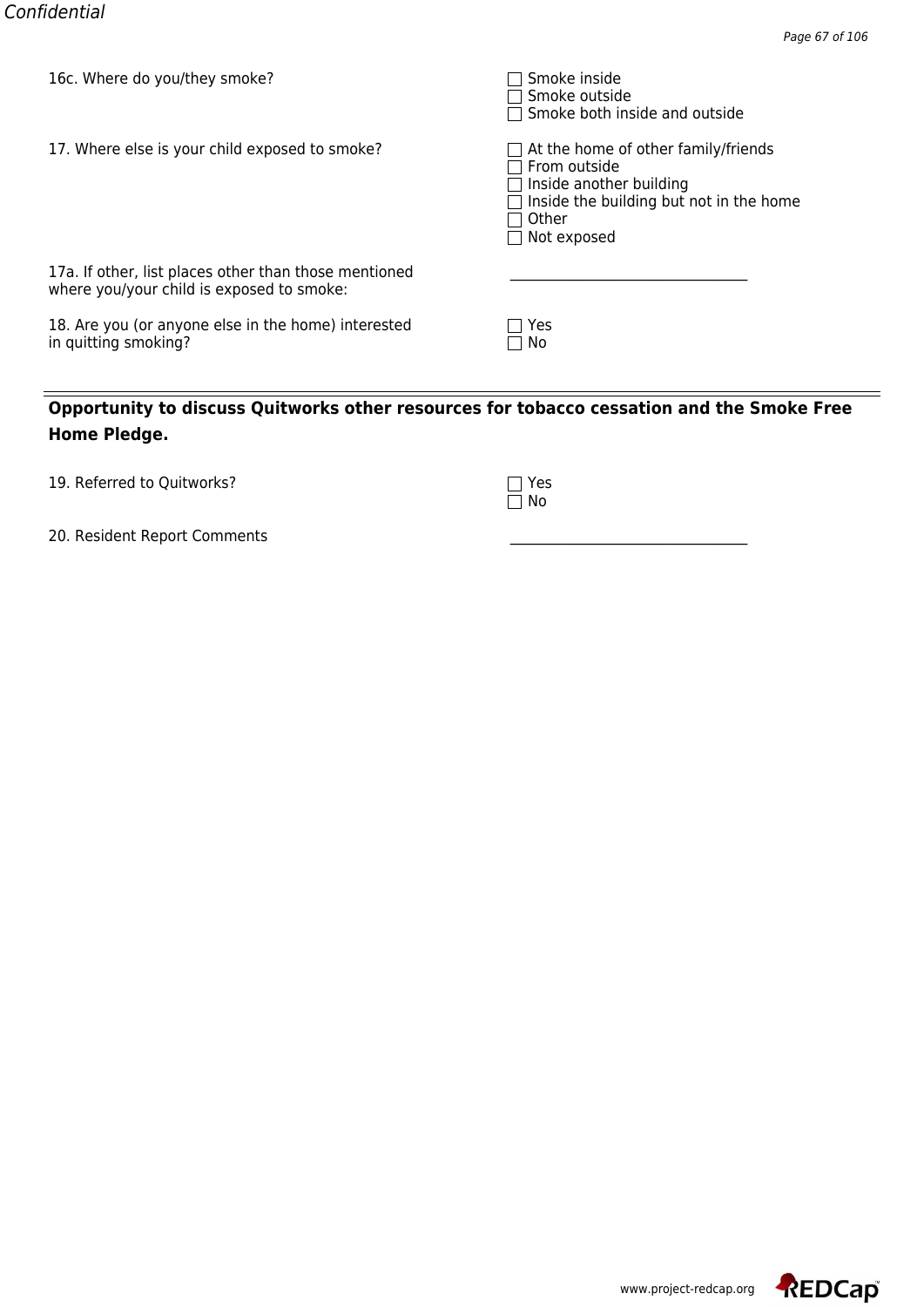#### **HOME VISIT OBSERVATIONS**

**Home Visitor: [inspector] Inspection Date: [inspection\_date] Program ID: [program\_id]**

### **Please identify triggers present in the specified rooms.**

| 1. Kitchen (Check all that apply)            | Abundant cosmetics and fragrances<br>Cleaning products with bleach or ammonia<br>Clutter<br>Cockroaches<br>Dishes in sink<br>Dust<br>Food debris<br>Grease on stove<br>Mold growth present<br>Rodents<br>Trash or garbage not sealed<br>$\Box$ Wall/ceiling/floor damage<br>$\Box$ No triggers identified |
|----------------------------------------------|-----------------------------------------------------------------------------------------------------------------------------------------------------------------------------------------------------------------------------------------------------------------------------------------------------------|
| 1a. Is there an exhaust fan?                 | Yes<br>No                                                                                                                                                                                                                                                                                                 |
| 2. Does exhaust fan function properly?       | ז Yes<br>No                                                                                                                                                                                                                                                                                               |
| 2a. Is it vented outside?                    | Yes<br>No<br>Don't know                                                                                                                                                                                                                                                                                   |
| 3. Bathroom (Check all that apply)           | $\Box$ Abundant cosmetics and fragrances<br>$\Box$ Cleaning products with bleach or ammonia<br>Clutter<br>Cockroaches<br>Dust<br>No window present<br>Food debris<br>Mold growth present<br>Needs cleaning/maintenance<br>$\sqsupset$ Rodents<br>Wall/ceiling/floor damage<br>No triggers identified      |
| 3a. Is there an exhaust fan in the bathroom? | Yes<br>No                                                                                                                                                                                                                                                                                                 |
| 3b. Does exhaust fan function properly?      | Yes<br>No                                                                                                                                                                                                                                                                                                 |

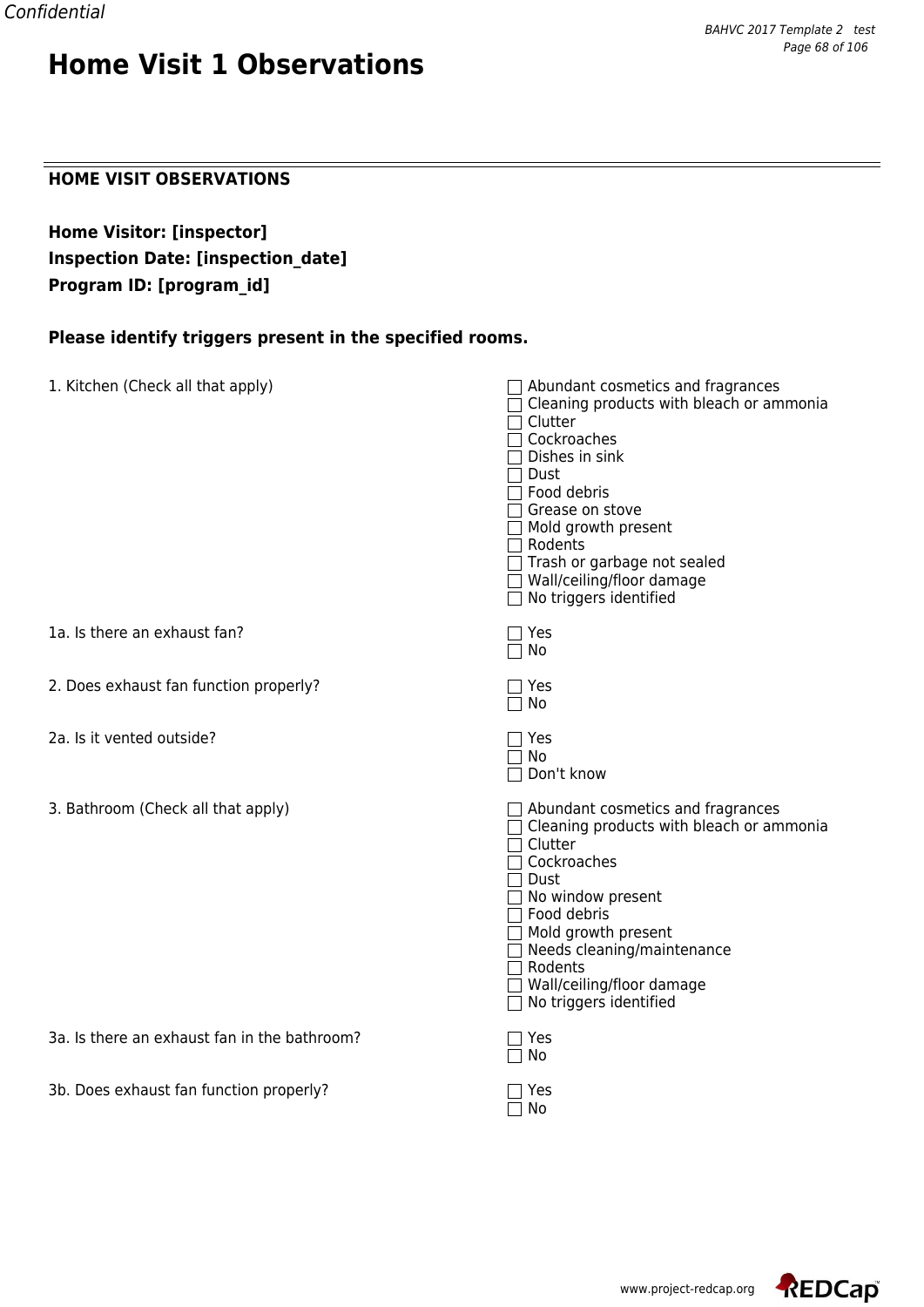| 4. Living Toom (Crieck all that apply) | Abundant Cosmetics and Hagiances<br>Clutter<br>Cockroaches<br>Dust<br>Food debris<br>Mold growth present<br>Needs cleaning/ maintenance<br>Rodents<br>Soiling<br>Wall/ceiling/floor damage<br>No triggers identified                                                     |
|----------------------------------------|--------------------------------------------------------------------------------------------------------------------------------------------------------------------------------------------------------------------------------------------------------------------------|
| 5. Laundry area (Check all that apply) | Abundant cosmetics and fragrances<br>Clutter<br>Cockroaches<br>Dryer not vented outside<br>Dust<br>Food debris<br>Hang clothes to dry<br>Mold growth present<br>Not well maintained<br>Rodents<br>Wall/ceiling/floor damage<br>No triggers identified<br>No laundry area |

### **\*\*All remaining questions are for PATIENT'S SLEEPING AREA ONLY\*\***

| 6. Patient's sleeping area (Check all that apply) | $\Box$ Abundant cosmetics and fragrances |
|---------------------------------------------------|------------------------------------------|
|---------------------------------------------------|------------------------------------------|

7a. Shared number in room (include patient in count) 2

7b. Number of beds in patient's sleeping area

8. Allergen impermeable encasings on beds

7. Does the patient share a room?

| Abundant cosmetics and fragranc<br>Clutter<br>Cockroaches<br>Dust<br>Food debris<br>Mold growth present<br>Other sleeping situation<br>Rodents<br>Wall/ceiling/floor damage<br>No triggers identified |
|-------------------------------------------------------------------------------------------------------------------------------------------------------------------------------------------------------|
| Yes<br>No<br>N/A                                                                                                                                                                                      |
| 3<br>$4+$                                                                                                                                                                                             |
| 1<br>2<br>More than 2                                                                                                                                                                                 |
| On mattress (zippered)<br>On mattress (not zippered)<br>No mattress encasement<br>On box spring (zippered)<br>On box spring (not zippered)<br>No box spring<br>Pillow covers<br>No pillow covers      |

www.project-redcap.org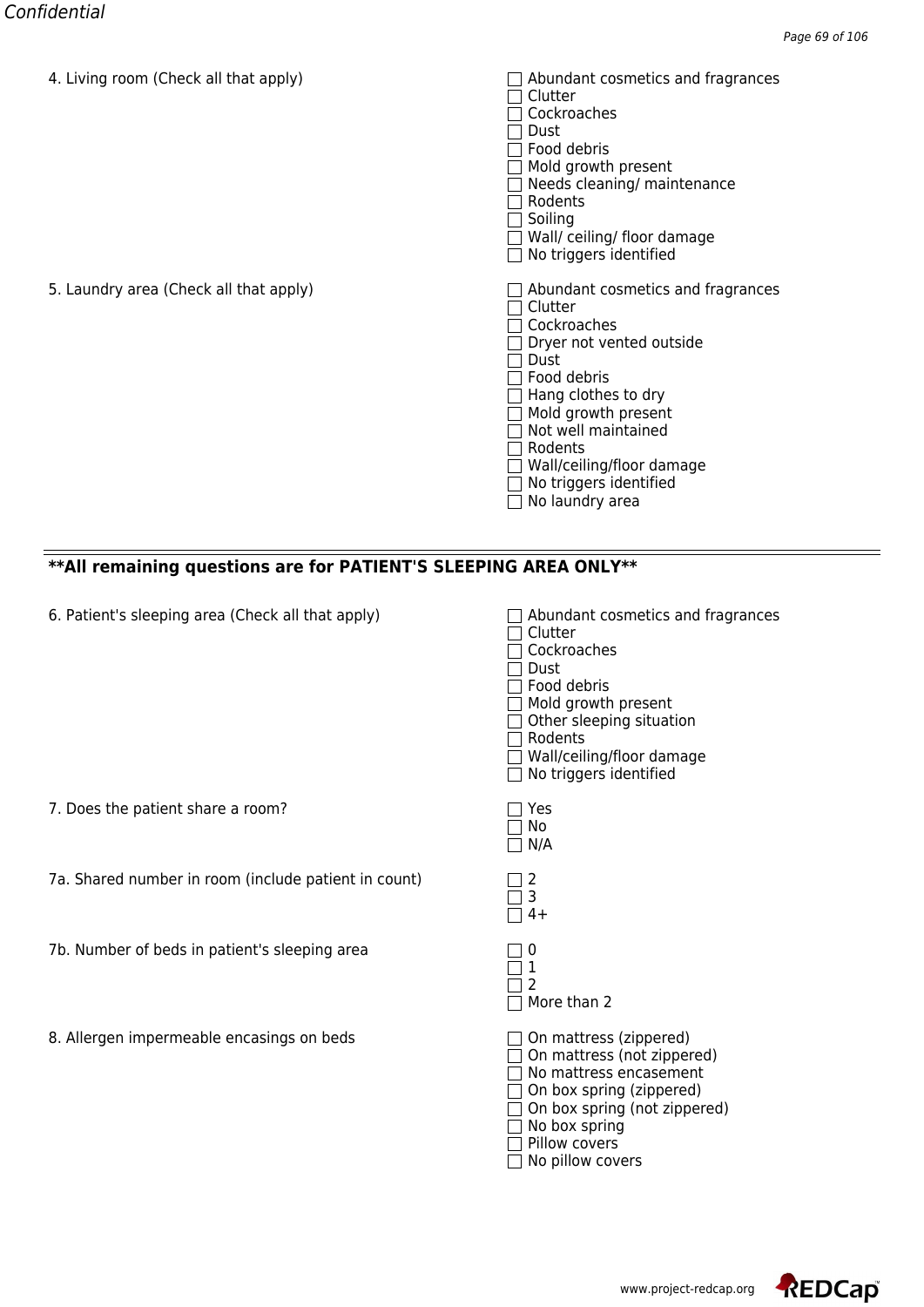| 9. Flooring (note: for patient's sleeping area only)                | <del>naruwoou</del><br>Large area rug<br>Linoleum<br>Small area rug<br>Tile<br>Wall to wall carpet |
|---------------------------------------------------------------------|----------------------------------------------------------------------------------------------------|
| 10. Dust/ Mold catchers (note: for patient's sleeping<br>area only) | Non-washable toys<br>Plants<br>Stuffed animals<br>Washable toys<br>Other<br>None                   |
| 10a. If other, please specify:                                      |                                                                                                    |
| 11. Windows (note: for patient's sleeping area only)                | Curtains/ drapes<br>Washable blinds<br>Washable shades/curtains<br>No window/ poor ventilation     |
| 12. Do you see any evidence of smoking in the home?                 | Yes<br>No                                                                                          |
| 12a. If yes, what evidence?                                         | See smoking paraphernalia<br>Smell smoke<br>Other                                                  |
| 12b. If other, please specify:                                      |                                                                                                    |
| 13. Home Visit Observations Comments                                |                                                                                                    |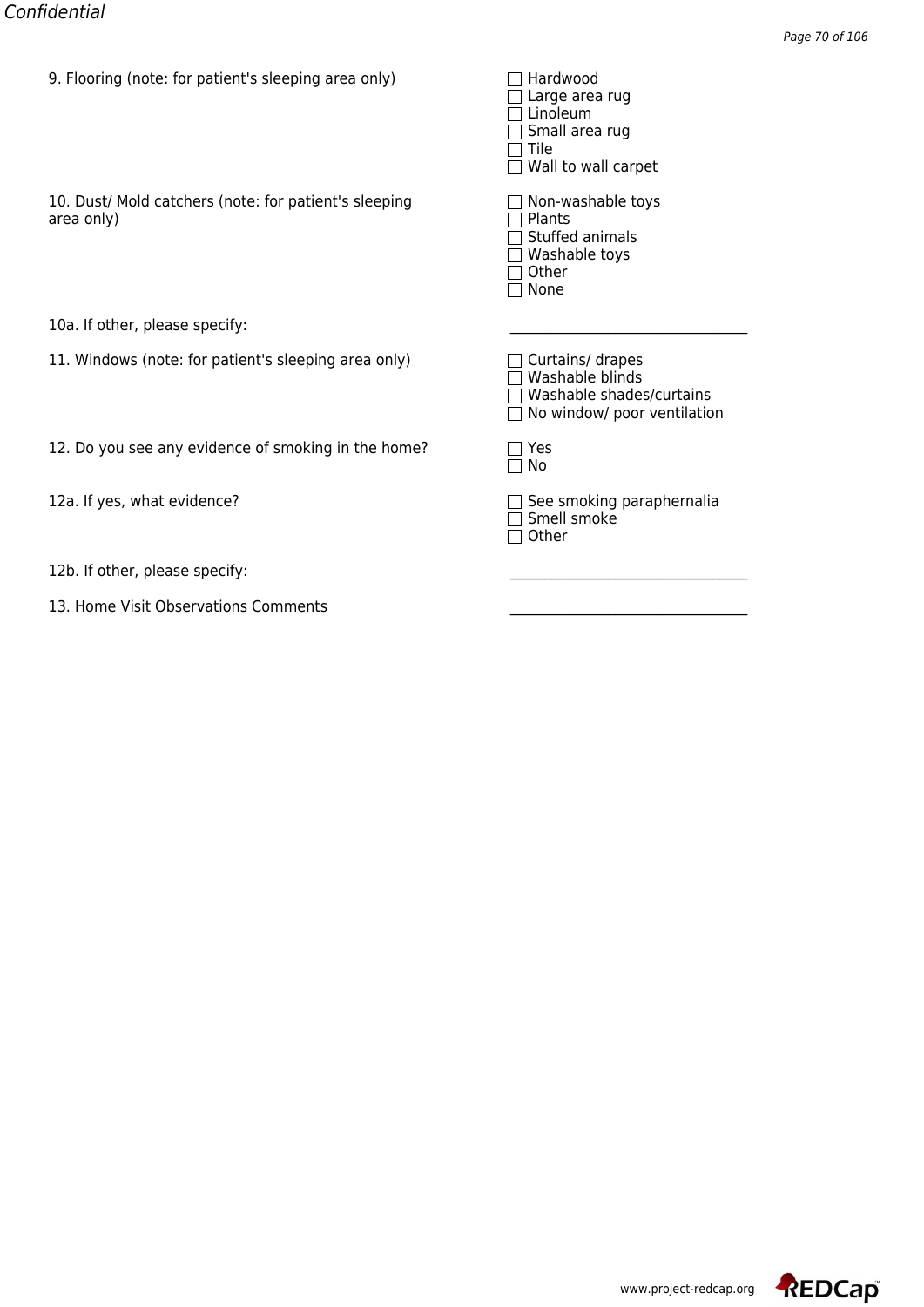## **Secondaryhome Home Visit 1 Observations**

## **Secondary Home Home Observations**

| Is this the child's secondary household?           | Yes<br>No                                                                                                                                                                                                                                                                                                                     |
|----------------------------------------------------|-------------------------------------------------------------------------------------------------------------------------------------------------------------------------------------------------------------------------------------------------------------------------------------------------------------------------------|
| Please continue answering the following questions. |                                                                                                                                                                                                                                                                                                                               |
| 1. Kitchen (Check all that apply)                  | $\Box$ Abundant cosmetics and fragrances<br>$\Box$ Cleaning products with bleach or ammonia<br>Clutter<br>Cockroaches<br>Dishes in sink<br>Dust<br>⊤ Food debris<br>Grease on stove<br>$\Box$ Mold growth present<br>∏ Rodents<br>Trash or garbage not sealed<br>□ Wall/ceiling/floor damage<br>$\Box$ No triggers identified |
| 1a. Is there an exhaust fan?                       | Yes<br>No                                                                                                                                                                                                                                                                                                                     |
| 2. Does exhaust fan function properly?             | Yes<br>∩ No                                                                                                                                                                                                                                                                                                                   |
| 2a. Is it vented outside?                          | Yes<br>No<br>Don't Know                                                                                                                                                                                                                                                                                                       |
| 3. Bathroom (Check all that apply)                 | $\Box$ Abundant cosmetics and fragrances<br>$\Box$ Cleaning products with bleach or ammonia<br>$\sqcap$ Clutter<br>Cockroaches<br>Dust<br>No window present<br>Food debris<br>Mold growth present<br>Needs cleaning/maintenance<br>$\Box$ Rodents<br>Wall/ceiling/floor damage<br>No triggers identified                      |
| 3a. Is there an exhaust fan in the bathroom?       | Yes<br>No                                                                                                                                                                                                                                                                                                                     |
| 3b. Does exhaust fan function properly?            | Yes<br>No                                                                                                                                                                                                                                                                                                                     |

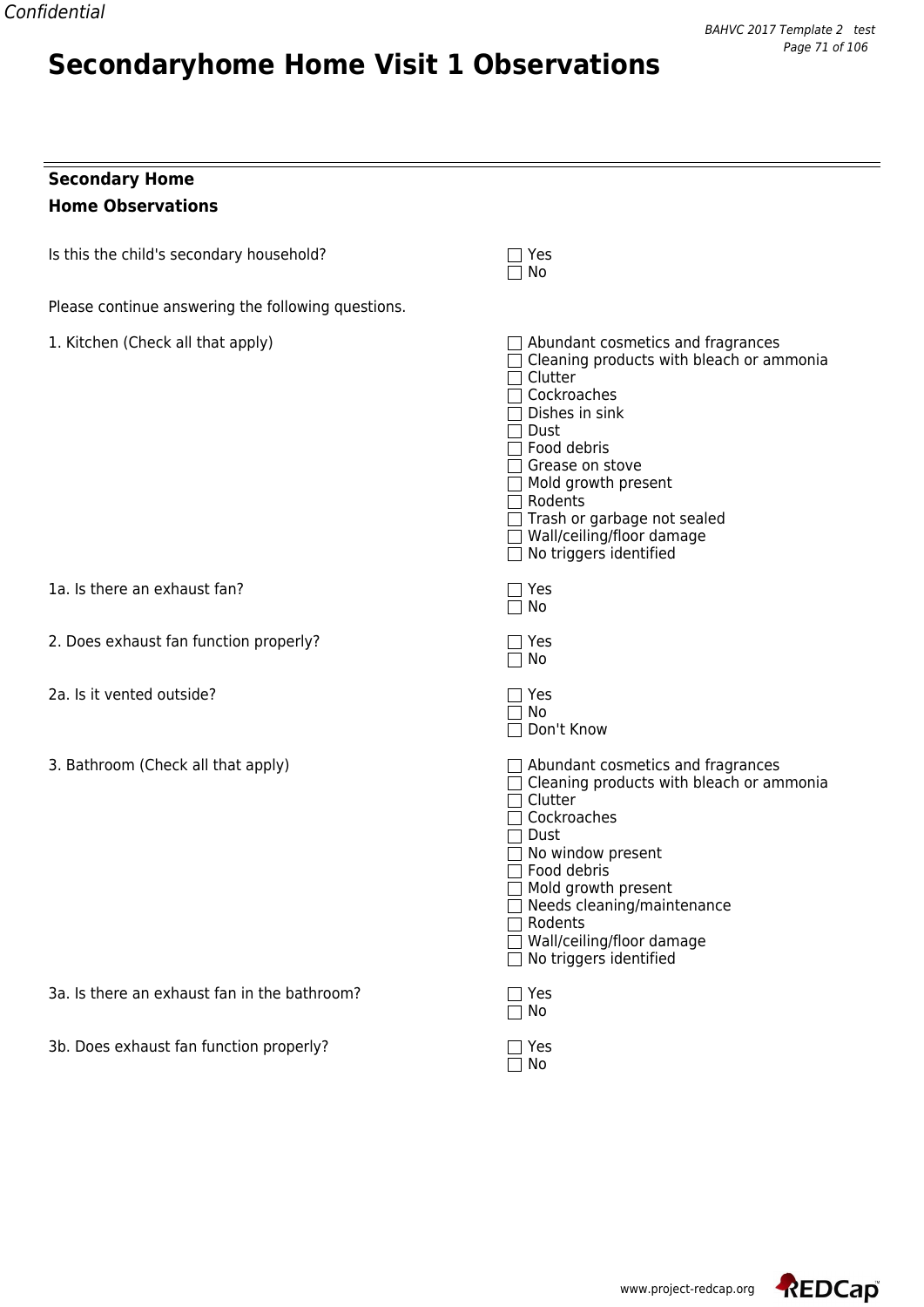| 4. Living Tooni (Crieck all triat apply) | Abundant Cosmetics and Hagiances<br>Clutter<br>Cockroaches<br>Dust<br>Food debris<br>Mold growth present<br>Needs cleaning/ maintenance<br>Rodents<br>Soiling<br>Wall/ceiling/floordamage<br>No triggers identified                                   |
|------------------------------------------|-------------------------------------------------------------------------------------------------------------------------------------------------------------------------------------------------------------------------------------------------------|
| 5. Laundry area (Check all that apply)   | Abundant cosmetics and fragrances<br>Clutter<br>Cockroaches<br>Dryer not vented outside<br>Dust<br>Food debris<br>Hang clothes to dry<br>Mold growth present<br>Not well maintained<br>Rodents<br>Wall/ceiling/floor damage<br>No triggers identified |

## **\*\*All remaining questions are for PATIENT'S SLEEPING AREA ONLY\*\***

| 6. Patient's sleeping area (Check all that apply)    | Abundant cosmetics and fragrances<br>Clutter<br>Cockroaches<br><b>Dust</b><br>Food debris<br>Mold growth present<br>Other sleeping situation<br>Rodents<br>Wall/ceiling/floor damage<br>$\Box$ No triggers identified |
|------------------------------------------------------|-----------------------------------------------------------------------------------------------------------------------------------------------------------------------------------------------------------------------|
| 7. Does the patient share a room?                    | Yes<br>No<br>N/A                                                                                                                                                                                                      |
| 7a. Shared number in room (include patient in count) | 2<br>3<br>$4+$                                                                                                                                                                                                        |
| 7b. Number of beds in patient's sleeping area        | 0<br>More than 2                                                                                                                                                                                                      |
| 8. Allergen impermeable encasings on beds            | On mattress (zippered)<br>On mattress (not zippered)<br>No mattress encasement<br>On box spring (zippered)<br>On box spring (not zippered)<br>No box spring<br>Pillow covers<br>No pillow covers                      |

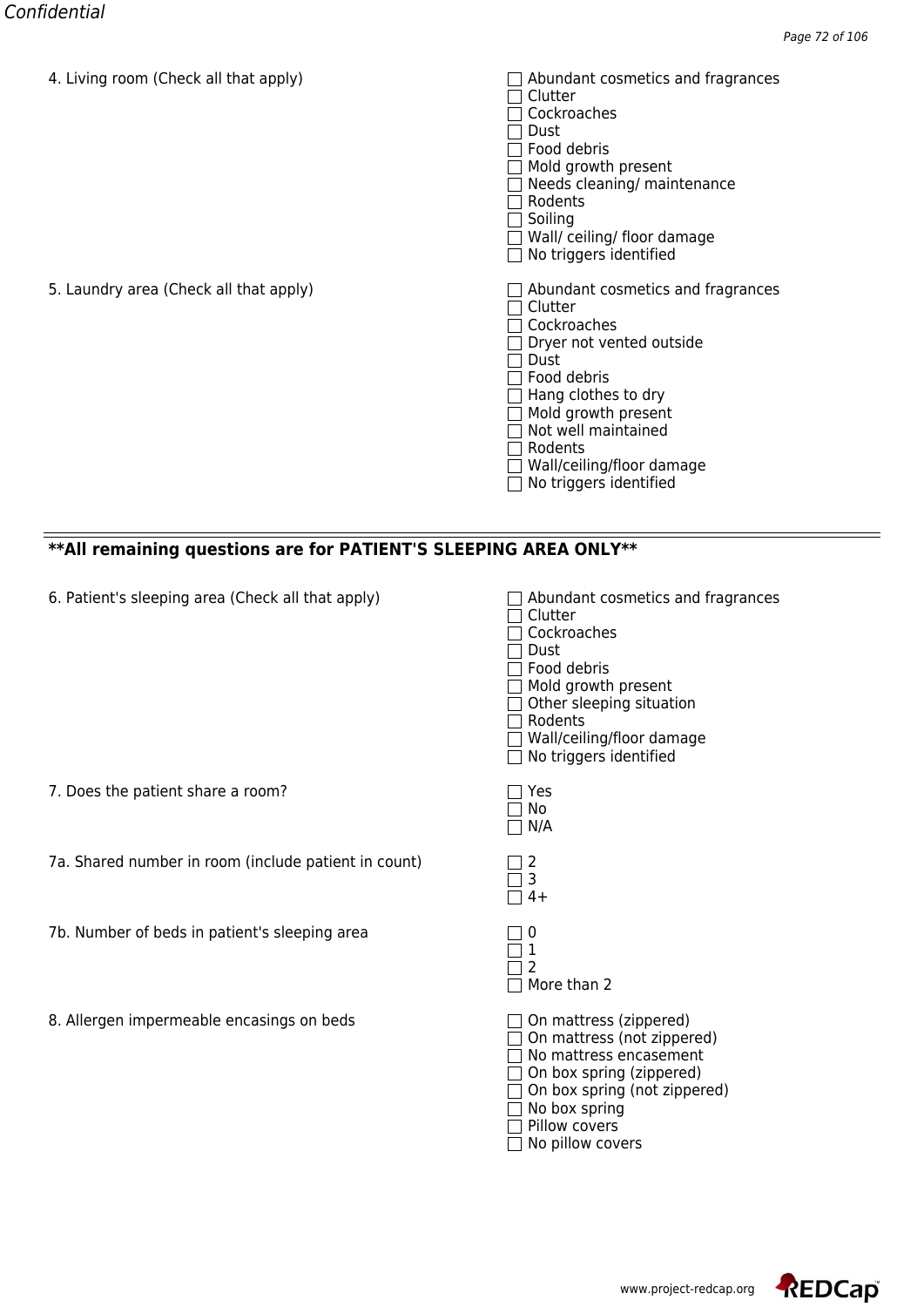| 9. Flooring (note: for patient's sleeping area only)                | <del>naruwoou</del><br>Large area rug<br>Linoleum<br>Small area rug<br>Tile<br>Wall to wall carpet |
|---------------------------------------------------------------------|----------------------------------------------------------------------------------------------------|
| 10. Dust/ Mold catchers (note: for patient's sleeping<br>area only) | Non-washable toys<br>Plants<br>Stuffed animals<br>Washable toys<br>Other<br>None                   |
| 10a. If other, please specify:                                      |                                                                                                    |
| 11. Windows (note: for patient's sleeping area only)                | Curtains/ drapes<br>Washable blinds<br>Washable shades/curtains<br>No window/ poor ventilation     |
| 12. Do you see any evidence of smoking in the home?                 | Yes<br>No                                                                                          |
| 12a. If yes, what evidence?                                         | See smoking paraphernalia<br>Smell smoke<br>Other                                                  |
| 12b. If other, please specify:                                      |                                                                                                    |
| 13. Home Visit Observations Comments                                |                                                                                                    |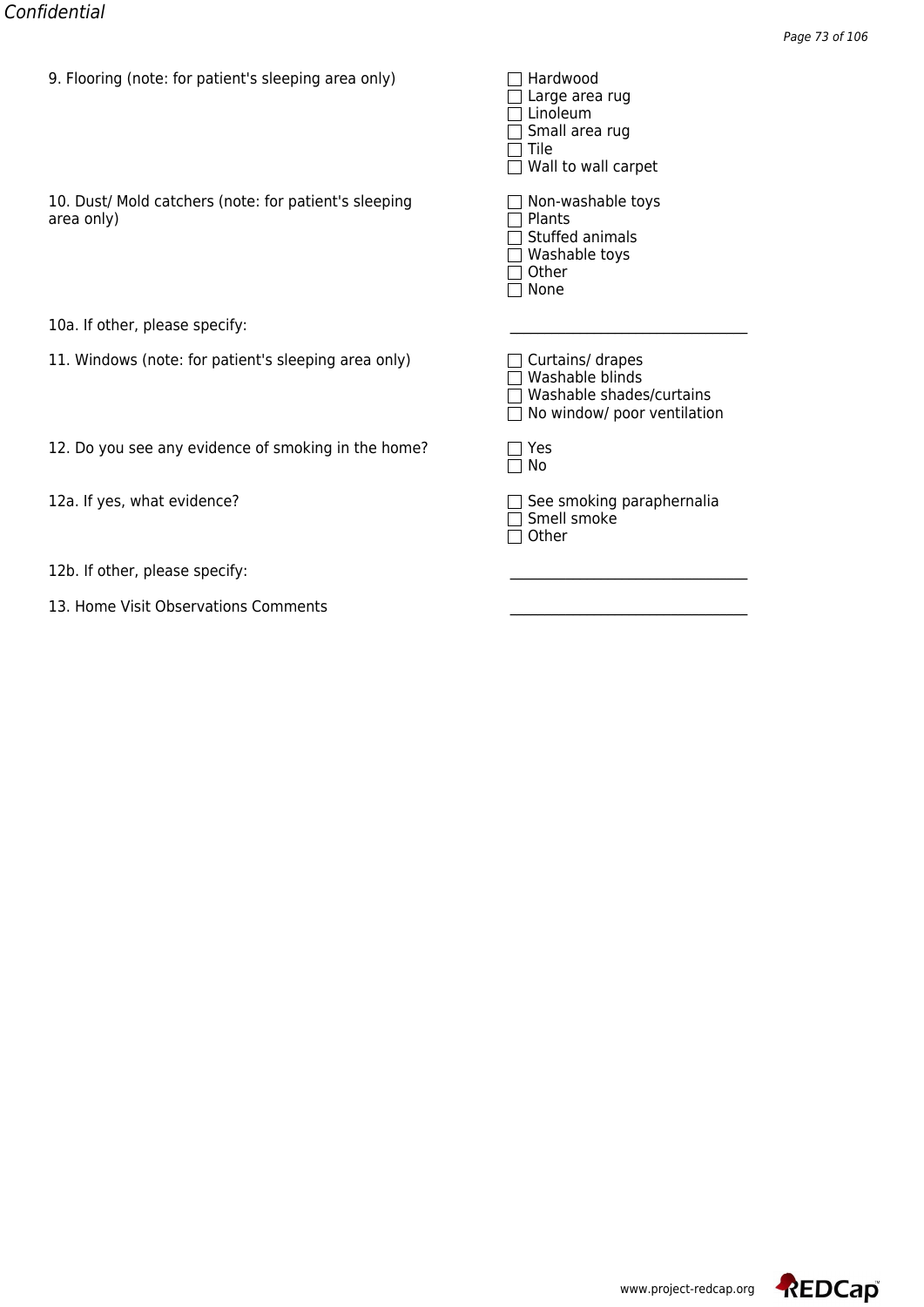### **HOME VISIT OBSERVATIONS**

## **Home Visitor: [home\_visitor] Inspection Date: [inspection\_date1] Program ID: [program\_id]**

| 1. Kitchen (Check all that apply)            | $\Box$ Abundant cosmetics and fragrances<br>$\Box$ Cleaning products with bleach or ammonia<br>Clutter<br>Cockroaches<br>Dishes in sink<br>Dust<br>Food debris<br>□ Grease on stove<br>$\Box$ Mold growth present<br>□ Rodents<br>$\Box$ Trash or garbage not sealed<br>□ Wall/ceiling/floor damage<br>$\Box$ No triggers identified |
|----------------------------------------------|--------------------------------------------------------------------------------------------------------------------------------------------------------------------------------------------------------------------------------------------------------------------------------------------------------------------------------------|
| 1a. Is there an exhaust fan?                 | Yes<br>No                                                                                                                                                                                                                                                                                                                            |
| 2. Does exhaust fan function properly?       | $\Box$ Yes<br>No<br>$\mathsf{L}$                                                                                                                                                                                                                                                                                                     |
| 2a. Is it vented outside?                    | Yes<br>$\Box$ No<br>Don't know                                                                                                                                                                                                                                                                                                       |
| 3. Bathroom (Check all that apply)           | $\Box$ Abundant cosmetics and fragrances<br>$\Box$ Cleaning products with bleach or ammonia<br>$\sqcap$ Clutter<br>Cockroaches<br>Dust<br>$\sqsupset$ Food debris<br>Mold growth present<br>Needs cleaning/maintenance<br>No window present<br>$\sqsupset$ Rodents<br>□ Wall/ceiling/floor damage<br>No triggers identified          |
| 3a. Is there an exhaust fan in the bathroom? | Yes<br>No                                                                                                                                                                                                                                                                                                                            |
| 3b. Does exhaust fan function properly?      | Yes<br>No                                                                                                                                                                                                                                                                                                                            |

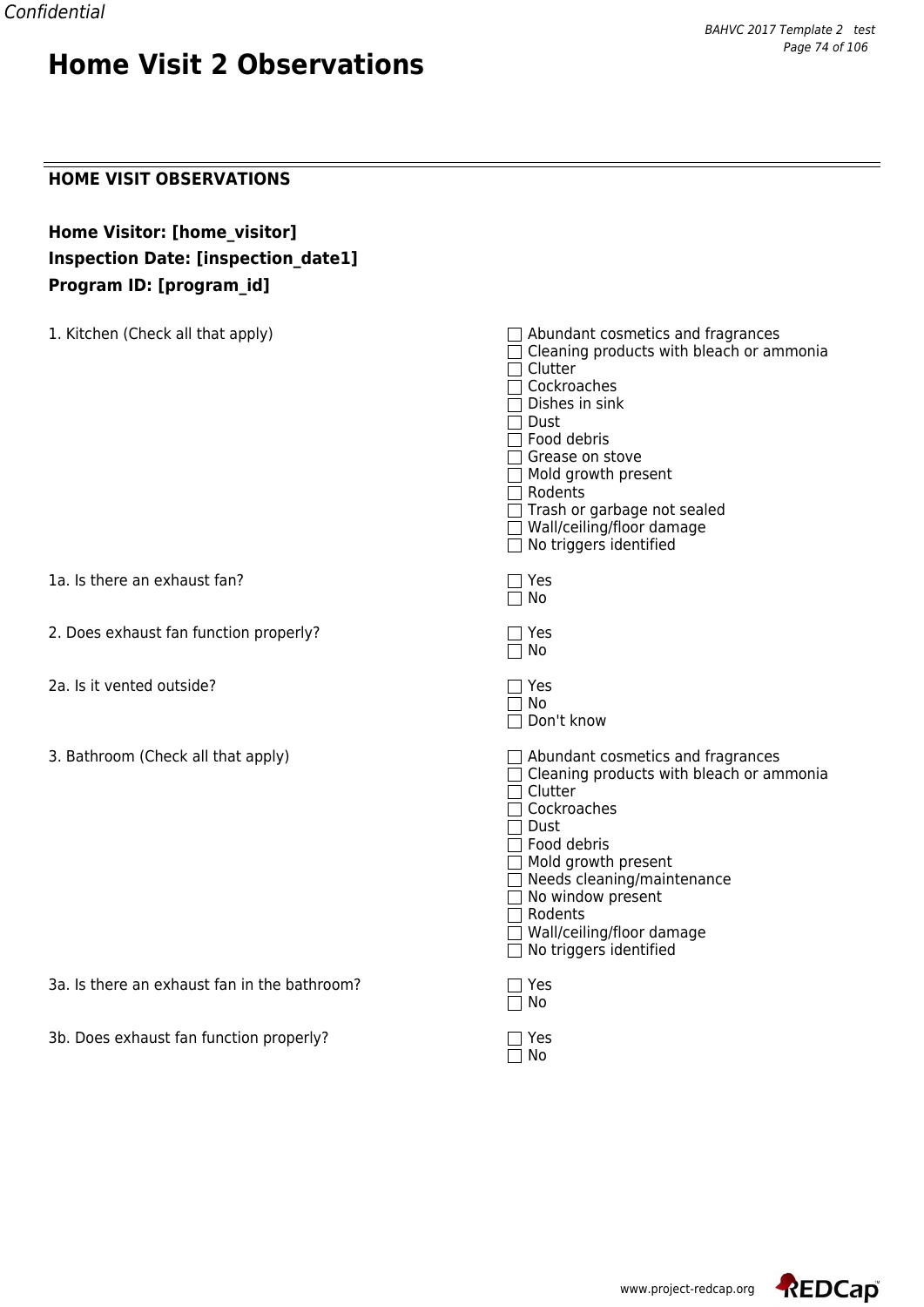| 4. Living Toom (Crieck all that apply) | Abundant Cosmetics and Hagiances<br>Clutter<br>Cockroaches<br>Dust<br>Food debris<br>Mold growth present<br>Needs cleaning/ maintenance<br>Rodents<br>Soiling<br>Wall/ceiling/floor damage<br>No triggers identified                                                     |
|----------------------------------------|--------------------------------------------------------------------------------------------------------------------------------------------------------------------------------------------------------------------------------------------------------------------------|
| 5. Laundry area (Check all that apply) | Abundant cosmetics and fragrances<br>Clutter<br>Cockroaches<br>Dryer not vented outside<br>Dust<br>Food debris<br>Hang clothes to dry<br>Mold growth present<br>Not well maintained<br>Rodents<br>Wall/ceiling/floor damage<br>No triggers identified<br>No laundry area |

### **\*\*All remaining questions are for PATIENT'S SLEEPING AREA ONLY\*\***

| 6. Patient's sleeping area (Check all that apply) | $\Box$ Abundant cosmetics and fragrances |
|---------------------------------------------------|------------------------------------------|
|---------------------------------------------------|------------------------------------------|

7a. Shared number in room (include patient in count) 2

7b. Number of beds in patient's sleeping area

8. Allergen impermeable encasings on beds

7. Does the patient share a room?

| Abundant cosmetics and fragranc<br>Clutter<br>Cockroaches<br>Dust<br>Food debris<br>Mold growth present<br>Other sleeping situation<br>Rodents<br>Wall/ceiling/floor damage<br>No triggers identified |
|-------------------------------------------------------------------------------------------------------------------------------------------------------------------------------------------------------|
| Yes<br>No<br>N/A                                                                                                                                                                                      |
| 3<br>$4+$                                                                                                                                                                                             |
| 1<br>2<br>More than 2                                                                                                                                                                                 |
| On mattress (zippered)<br>On mattress (not zippered)<br>No mattress encasement<br>On box spring (zippered)<br>On box spring (not zippered)<br>No box spring<br>Pillow covers<br>No pillow covers      |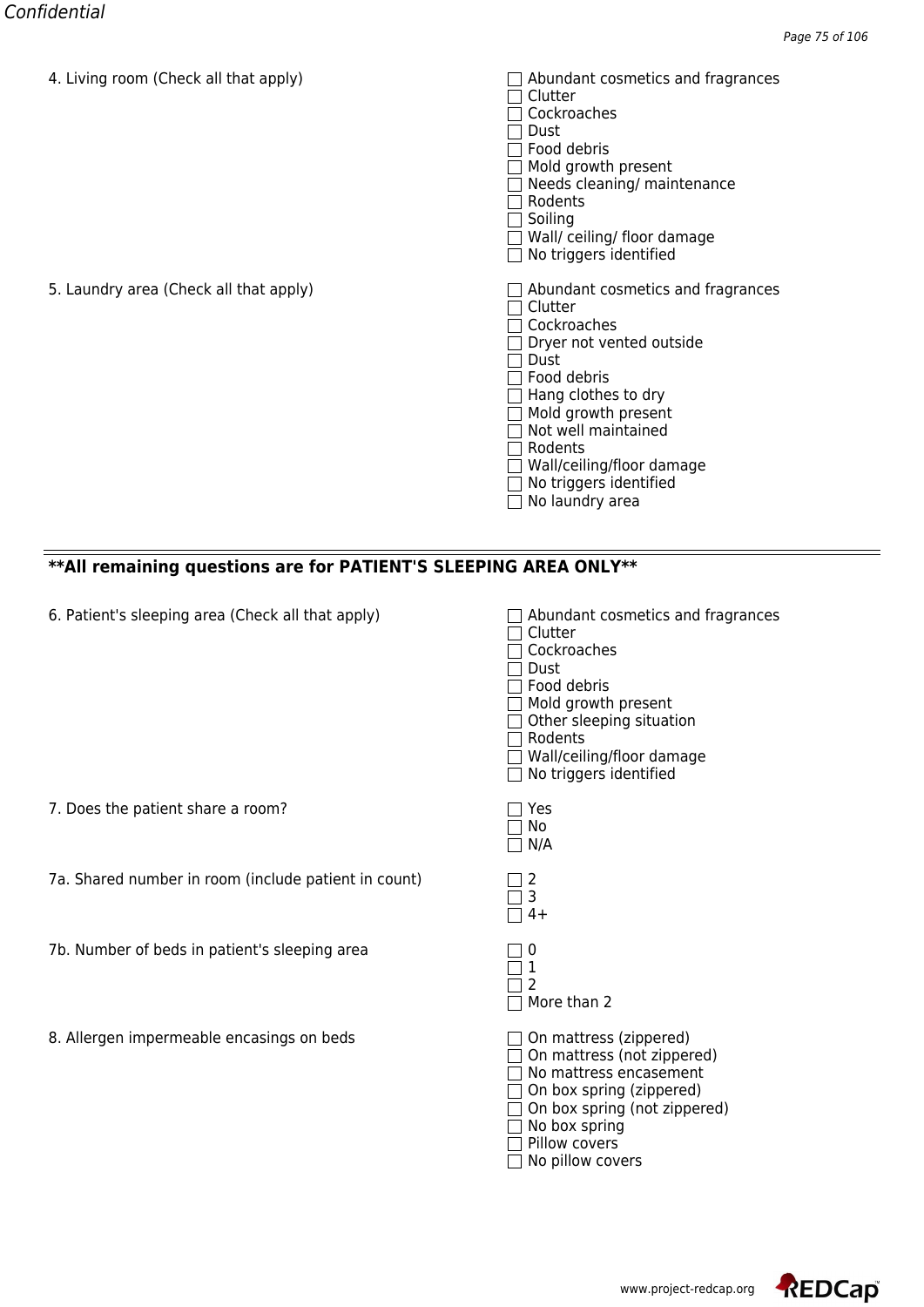| 9. Flooring (note: for patient's sleeping area only)                | <del>naruwoou</del><br>Large area rug<br>Linoleum<br>Small area rug<br>Tile<br>Wall to wall carpet |
|---------------------------------------------------------------------|----------------------------------------------------------------------------------------------------|
| 10. Dust/ Mold catchers (note: for patient's sleeping<br>area only) | Non-washable toys<br>Plants<br>Stuffed animals<br>Washable toys<br>Other<br>None                   |
| 10a. If other, please specify:                                      |                                                                                                    |
| 11. Windows (note: for patient's sleeping area only)                | Curtains/ drapes<br>Washable blinds<br>Washable shades/curtains<br>No window/ poor ventilation     |
| 12. Do you see any evidence of smoking in the home?                 | Yes<br>No                                                                                          |
| 12a. If yes, what evidence?                                         | See smoking paraphernalia<br>Smell smoke<br>Other                                                  |
| 12b. If other, please specify:                                      |                                                                                                    |
| 13. Home Visit Observations Comments                                |                                                                                                    |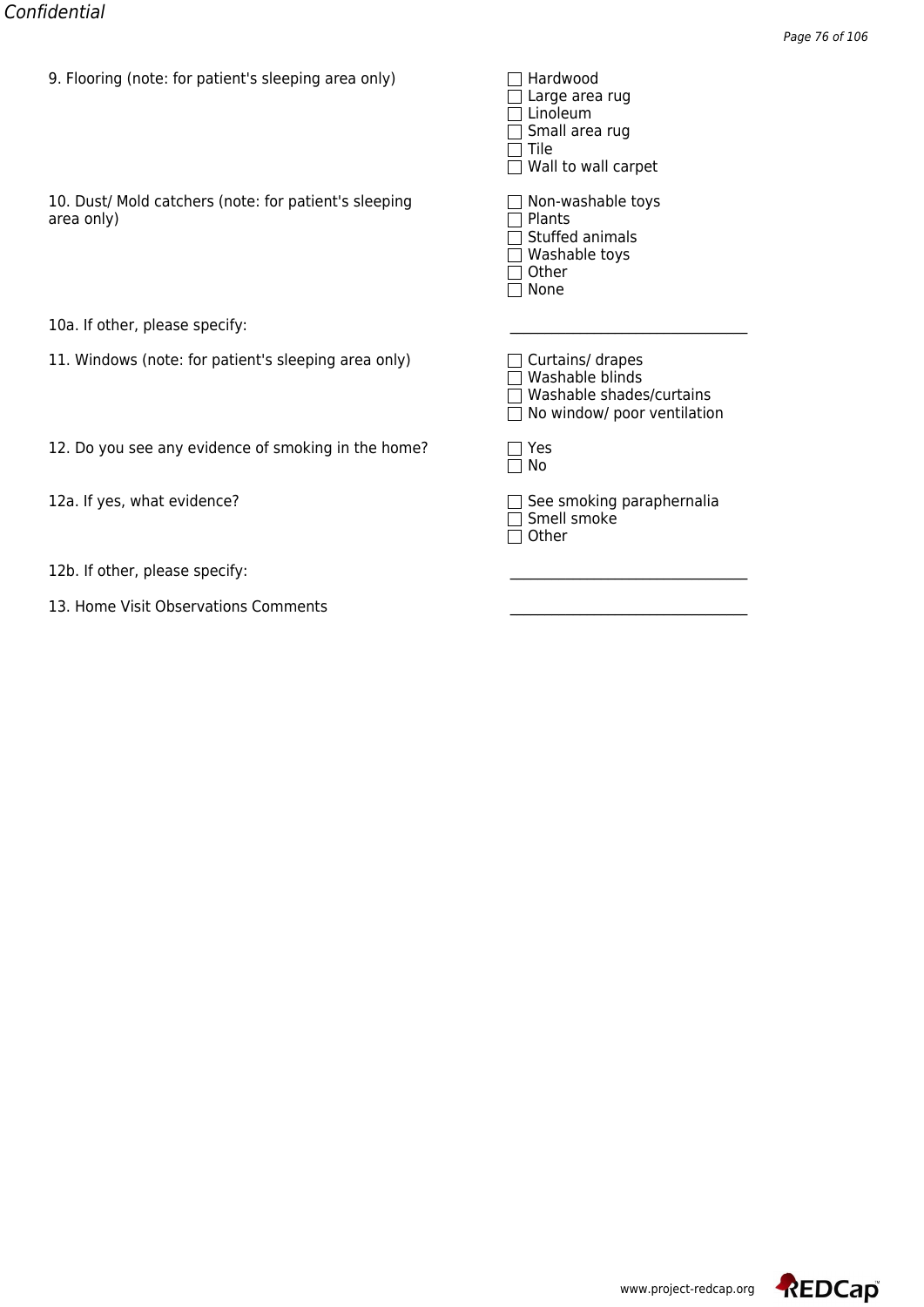# **Secondaryhome Home Visit 2 Observations**

### **HOME VISIT OBSERVATIONS**

| Home Visitor: [home_visitor]<br><b>Inspection Date: [inspection_date1]</b><br>Program ID: [program_id] |                                                                                                                                                                                                                                                                                                 |
|--------------------------------------------------------------------------------------------------------|-------------------------------------------------------------------------------------------------------------------------------------------------------------------------------------------------------------------------------------------------------------------------------------------------|
| Secondary Household<br><b>Home Observations</b>                                                        |                                                                                                                                                                                                                                                                                                 |
| Is this the child's secondary household?                                                               | Yes<br>No                                                                                                                                                                                                                                                                                       |
| Please continue answering the following questions.                                                     |                                                                                                                                                                                                                                                                                                 |
| 1. Kitchen (Check all that apply)                                                                      | Abundant cosmetics and fragrances<br>Cleaning products with bleach or ammonia<br>Clutter<br>Cockroaches<br>Dishes in sink<br>Dust<br>Food debris<br>Grease on stove<br>Mold growth present<br>Rodents<br>Trash or garbage not sealed<br>Wall/ceiling/floor damage<br>No triggers identified     |
| 1a. Is there an exhaust fan?                                                                           | Yes<br>No                                                                                                                                                                                                                                                                                       |
| 2. Does exhaust fan function properly?                                                                 | Yes<br>No                                                                                                                                                                                                                                                                                       |
| 2a. Is it vented outside?                                                                              | Yes<br>No<br>Don't know                                                                                                                                                                                                                                                                         |
| 3. Bathroom (Check all that apply)                                                                     | Abundant cosmetics and fragrances<br>Cleaning products with bleach or ammonia<br>Clutter<br>Cockroaches<br>Dust<br>Food debris<br>$\Box$ Mold growth present<br>$\Box$ Needs cleaning/maintenance<br>No window present<br>Rodents<br>Wall/ceiling/floor damage<br>$\Box$ No triggers identified |
| 3a. Is there an exhaust fan in the bathroom?                                                           | Yes<br>No                                                                                                                                                                                                                                                                                       |
| 3b. Does exhaust fan function properly?                                                                | Yes<br>No                                                                                                                                                                                                                                                                                       |



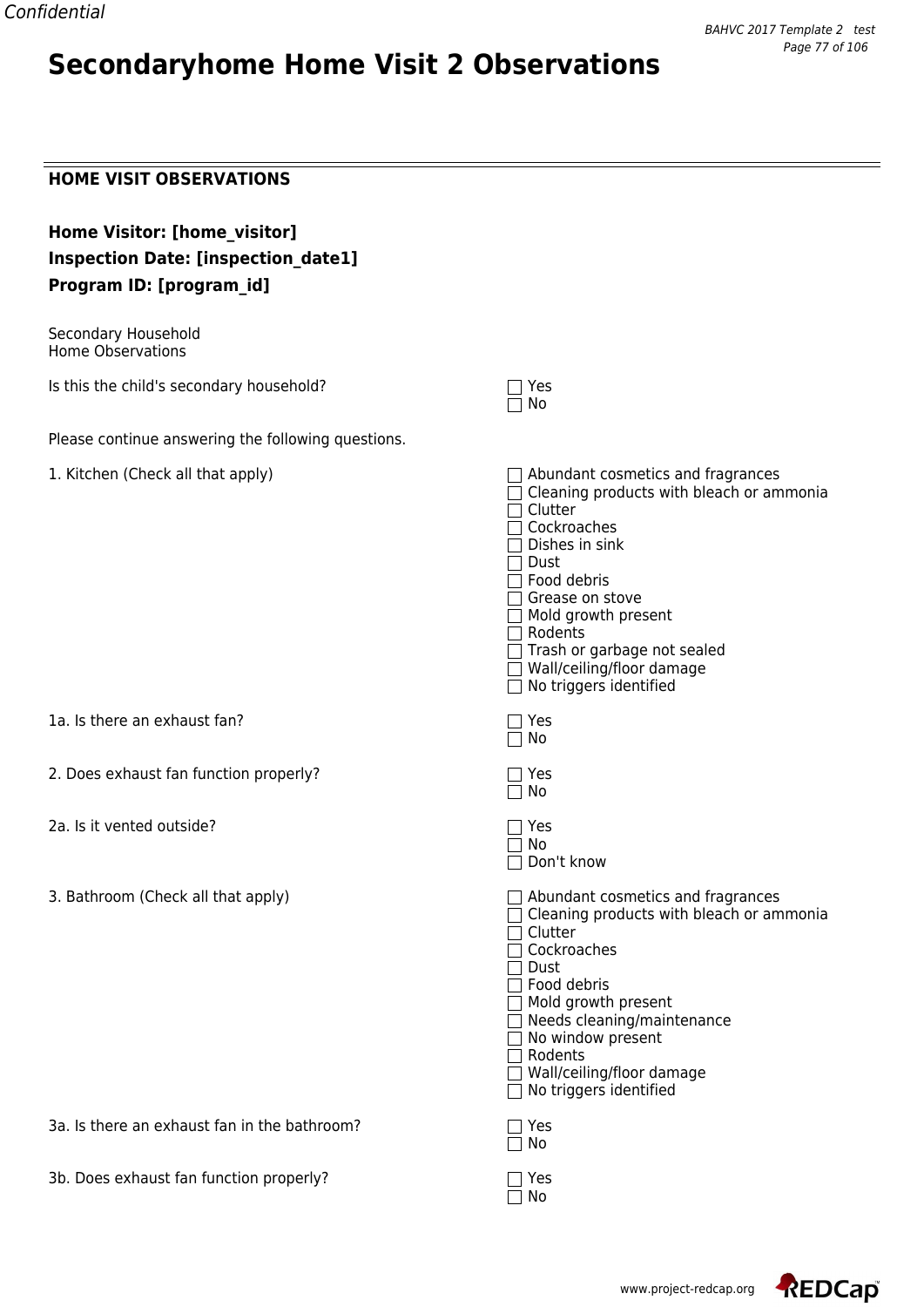| 4. Living Toom (Crieck all that apply) | Abundant Cosmetics and Hagiances<br>Clutter<br>Cockroaches<br>Dust<br>Food debris<br>Mold growth present<br>Needs cleaning/ maintenance<br>Rodents<br>Soiling<br>Wall/ceiling/floor damage<br>No triggers identified                                                     |
|----------------------------------------|--------------------------------------------------------------------------------------------------------------------------------------------------------------------------------------------------------------------------------------------------------------------------|
| 5. Laundry area (Check all that apply) | Abundant cosmetics and fragrances<br>Clutter<br>Cockroaches<br>Dryer not vented outside<br>Dust<br>Food debris<br>Hang clothes to dry<br>Mold growth present<br>Not well maintained<br>Rodents<br>Wall/ceiling/floor damage<br>No triggers identified<br>No laundry area |

### **\*\*All remaining questions are for PATIENT'S SLEEPING AREA ONLY\*\***

| 6. Patient's sleeping area (Check all that apply) | $\Box$ Abundant cosmetics and fragrances |
|---------------------------------------------------|------------------------------------------|
|---------------------------------------------------|------------------------------------------|

7a. Shared number in room (include patient in count) 2

7b. Number of beds in patient's sleeping area

8. Allergen impermeable encasings on beds

7. Does the patient share a room?

| Abundant cosmetics and fragranc<br>Clutter<br>Cockroaches<br>Dust<br>Food debris<br>Mold growth present<br>Other sleeping situation<br>Rodents<br>Wall/ceiling/floor damage<br>No triggers identified |
|-------------------------------------------------------------------------------------------------------------------------------------------------------------------------------------------------------|
| Yes<br>No<br>N/A                                                                                                                                                                                      |
| 3<br>$4+$                                                                                                                                                                                             |
| 1<br>2<br>More than 2                                                                                                                                                                                 |
| On mattress (zippered)<br>On mattress (not zippered)<br>No mattress encasement<br>On box spring (zippered)<br>On box spring (not zippered)<br>No box spring<br>Pillow covers<br>No pillow covers      |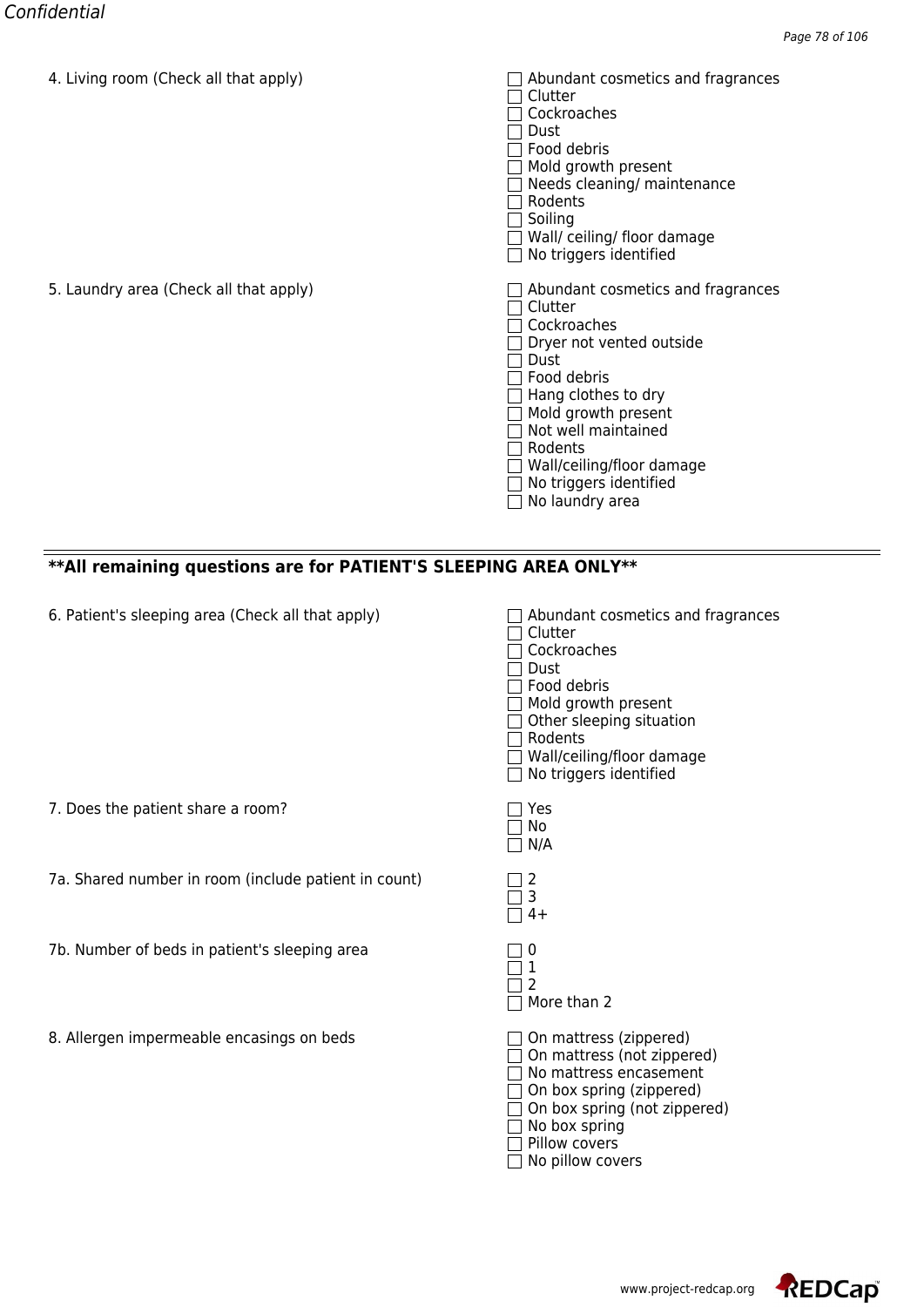| 9. Flooring (note: for patient's sleeping area only)                | <del>naruwoou</del><br>Large area rug<br>Linoleum<br>Small area rug<br>Tile<br>Wall to wall carpet |
|---------------------------------------------------------------------|----------------------------------------------------------------------------------------------------|
| 10. Dust/ Mold catchers (note: for patient's sleeping<br>area only) | Non-washable toys<br>Plants<br>Stuffed animals<br>Washable toys<br>Other<br>None                   |
| 10a. If other, please specify:                                      |                                                                                                    |
| 11. Windows (note: for patient's sleeping area only)                | Curtains/ drapes<br>Washable blinds<br>Washable shades/curtains<br>No window/ poor ventilation     |
| 12. Do you see any evidence of smoking in the home?                 | Yes<br>No                                                                                          |
| 12a. If yes, what evidence?                                         | See smoking paraphernalia<br>Smell smoke<br>Other                                                  |
| 12b. If other, please specify:                                      |                                                                                                    |
| 13. Home Visit Observations Comments                                |                                                                                                    |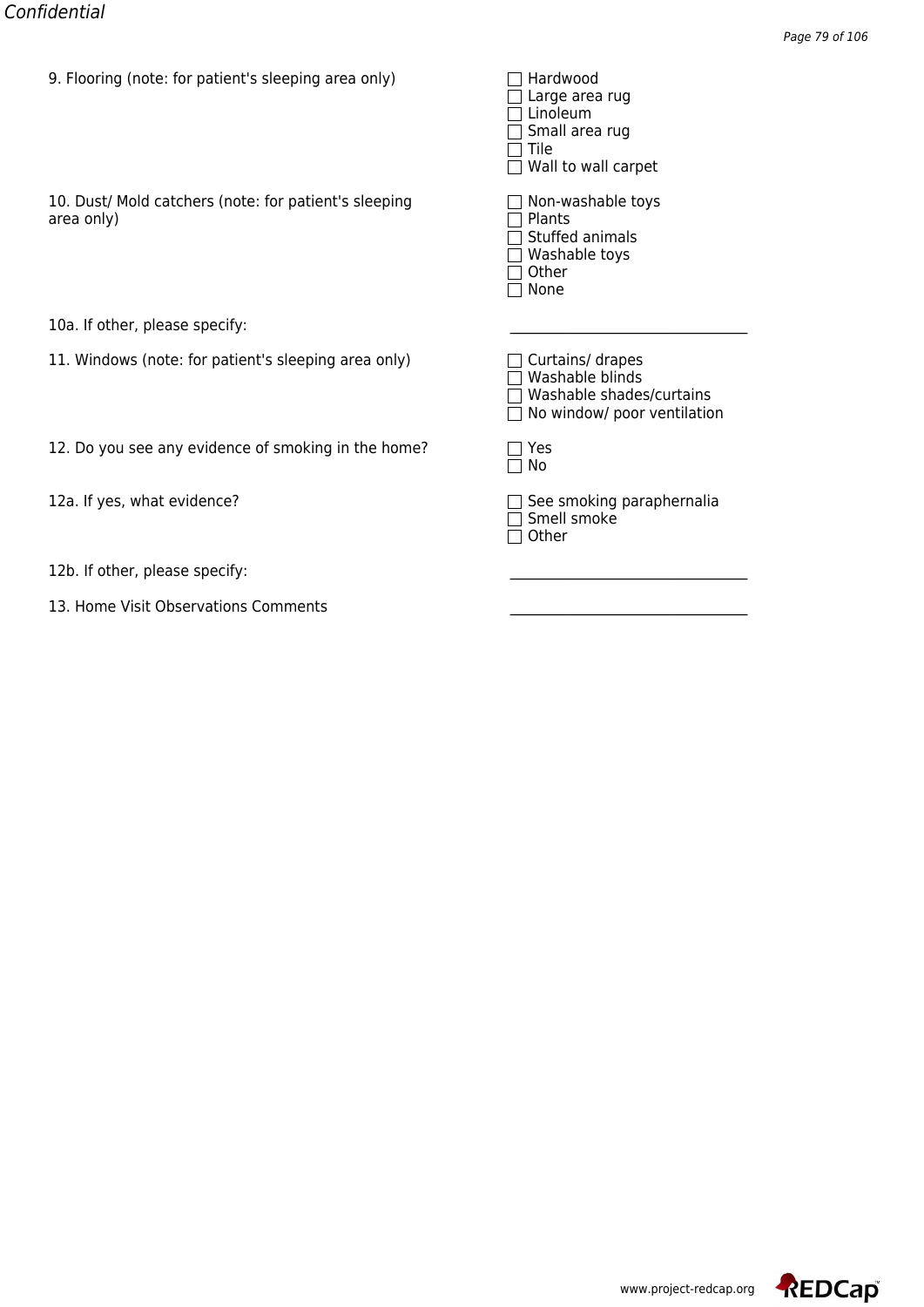### **HOME VISIT OBSERVATIONS**

## **Home Visitor: [home\_visitor1] Inspection Date: [inspection\_date2] Program ID: [program\_id]**

| 1. Kitchen (Check all that apply)            | $\Box$ Abundant cosmetics and fragrances<br>Cleaning products with bleach or ammonia<br>Clutter<br>□ Cockroaches<br>Dishes in sink<br>Dust<br>$\sqcap$ Food debris<br>$\sqcap$ Grease on stove<br>$\Box$ Mold growth present<br>Rodents<br>$\Box$ Trash or garbage not sealed<br>□ Wall/ceiling/floor damage<br>$\Box$ No triggers identified |
|----------------------------------------------|-----------------------------------------------------------------------------------------------------------------------------------------------------------------------------------------------------------------------------------------------------------------------------------------------------------------------------------------------|
| 1a. Is there an exhaust fan?                 | $\Box$ Yes<br>$\Box$ No                                                                                                                                                                                                                                                                                                                       |
| 2. Does exhaust fan function properly?       | $\Box$ Yes<br>$\Box$ No                                                                                                                                                                                                                                                                                                                       |
| 2a. Is it vented outside?                    | ヿ Yes<br>$\Box$ No<br>Don't know                                                                                                                                                                                                                                                                                                              |
| 3. Bathroom (Check all that apply)           | $\Box$ Abundant cosmetics and fragrances<br>□ Cleaning products with bleach or ammonia<br>$\sqcap$ Clutter<br>Cockroaches<br>$\sqsupset$ Dust<br>$\Box$ Food debris<br>$\Box$ Mold growth present<br>Needs cleaning/maintenance<br>No window present<br>□ Rodents<br>□ Wall/ceiling/floor damage<br>No triggers identified                    |
| 3a. Is there an exhaust fan in the bathroom? | $\sqsupset$ Yes<br>No                                                                                                                                                                                                                                                                                                                         |
| 3b. Does exhaust fan function properly?      | Yes<br>No                                                                                                                                                                                                                                                                                                                                     |

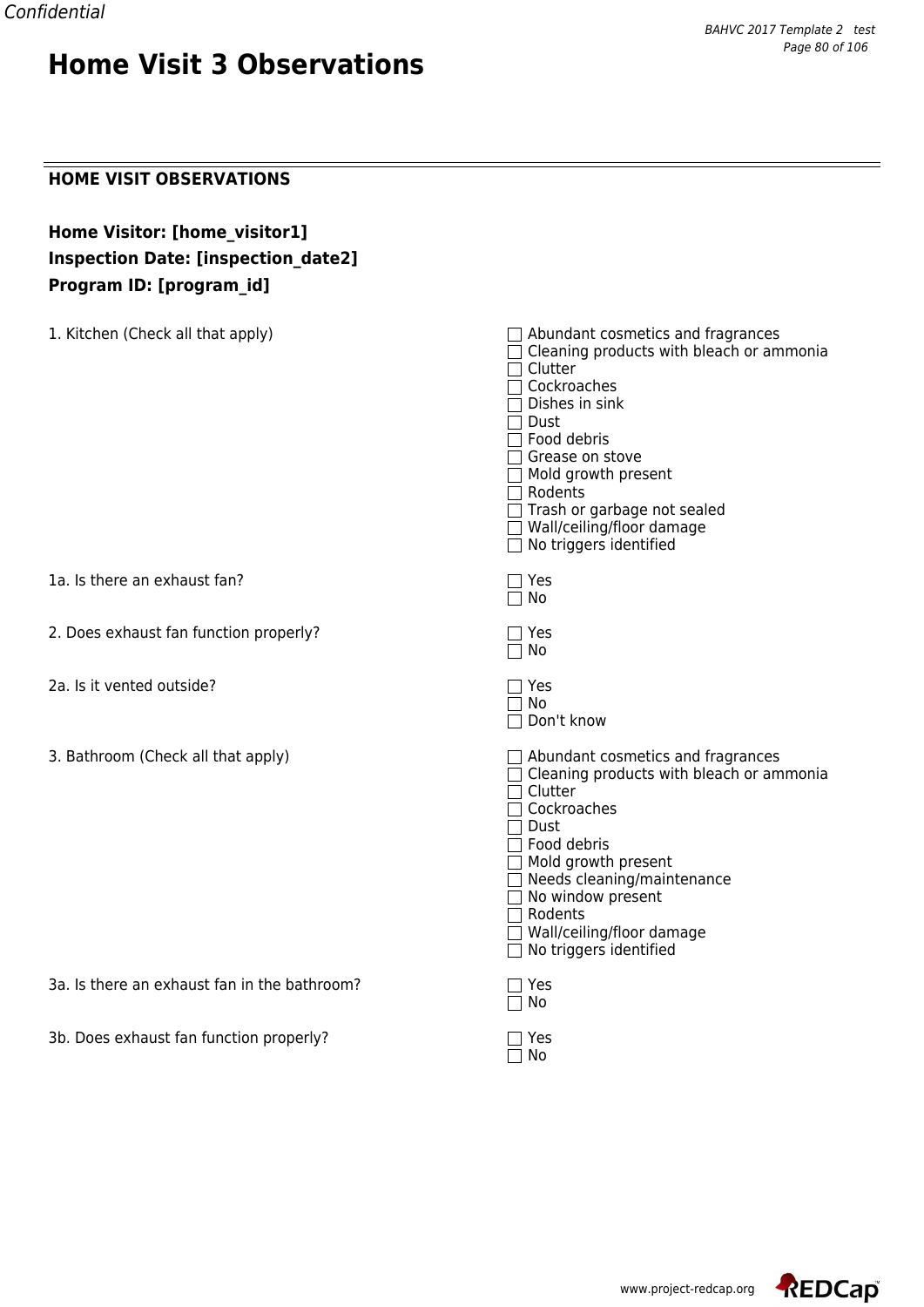| 4. Living Toom (Crieck all that apply) | Abundant Cosmetics and Hagiances<br>Clutter<br>Cockroaches<br>Dust<br>Food debris<br>Mold growth present<br>Needs cleaning/ maintenance<br>Rodents<br>Soiling<br>Wall/ceiling/floor damage<br>No triggers identified                                                     |
|----------------------------------------|--------------------------------------------------------------------------------------------------------------------------------------------------------------------------------------------------------------------------------------------------------------------------|
| 5. Laundry area (Check all that apply) | Abundant cosmetics and fragrances<br>Clutter<br>Cockroaches<br>Dryer not vented outside<br>Dust<br>Food debris<br>Hang clothes to dry<br>Mold growth present<br>Not well maintained<br>Rodents<br>Wall/ceiling/floor damage<br>No triggers identified<br>No laundry area |

### **\*\*All remaining questions are for PATIENT'S SLEEPING AREA ONLY\*\***

| 6. Patient's sleeping area (Check all that apply) | $\Box$ Abundant cosmetics and fragrances |
|---------------------------------------------------|------------------------------------------|
|---------------------------------------------------|------------------------------------------|

7a. Shared number in room (include patient in count) 2

7b. Number of beds in patient's sleeping area

8. Allergen impermeable encasings on beds

7. Does the patient share a room?

| Abundant cosmetics and fragranc<br>Clutter<br>Cockroaches<br>Dust<br>Food debris<br>Mold growth present<br>Other sleeping situation<br>Rodents<br>Wall/ceiling/floor damage<br>No triggers identified |
|-------------------------------------------------------------------------------------------------------------------------------------------------------------------------------------------------------|
| Yes<br>No<br>N/A                                                                                                                                                                                      |
| 3<br>$4+$                                                                                                                                                                                             |
| 1<br>2<br>More than 2                                                                                                                                                                                 |
| On mattress (zippered)<br>On mattress (not zippered)<br>No mattress encasement<br>On box spring (zippered)<br>On box spring (not zippered)<br>No box spring<br>Pillow covers<br>No pillow covers      |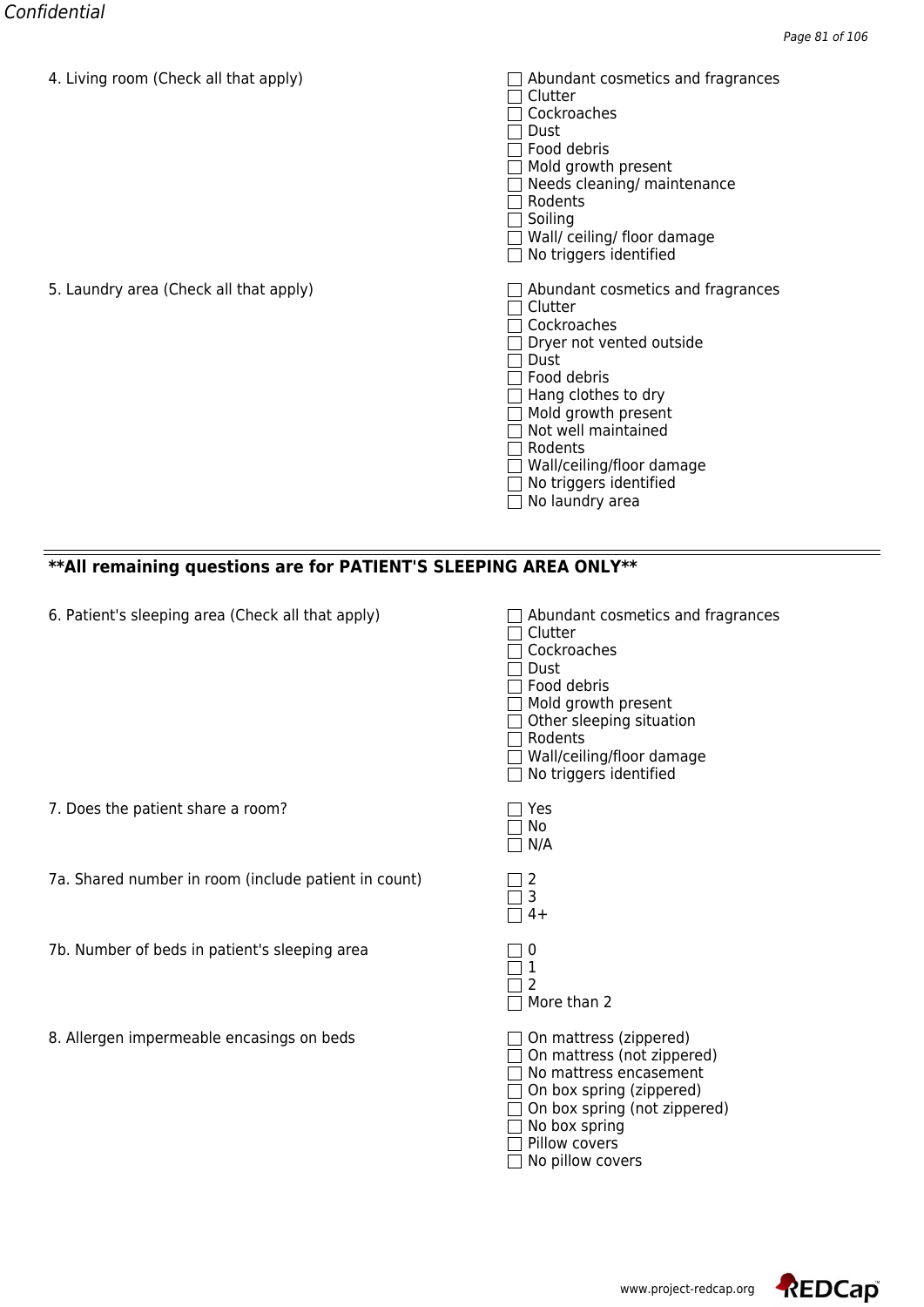| 9. Flooring (note: for patient's sleeping area only)                | <del>naruwoou</del><br>Large area rug<br>Linoleum<br>Small area rug<br>Tile<br>Wall to wall carpet |
|---------------------------------------------------------------------|----------------------------------------------------------------------------------------------------|
| 10. Dust/ Mold catchers (note: for patient's sleeping<br>area only) | Non-washable toys<br>Plants<br>Stuffed animals<br>Washable toys<br>Other<br>None                   |
| 10a. If other, please specify:                                      |                                                                                                    |
| 11. Windows (note: for patient's sleeping area only)                | Curtains/ drapes<br>Washable blinds<br>Washable shades/curtains<br>No window/ poor ventilation     |
| 12. Do you see any evidence of smoking in the home?                 | Yes<br>No                                                                                          |
| 12a. If yes, what evidence?                                         | See smoking paraphernalia<br>Smell smoke<br>Other                                                  |
| 12b. If other, please specify:                                      |                                                                                                    |
| 13. Home Visit Observations Comments                                |                                                                                                    |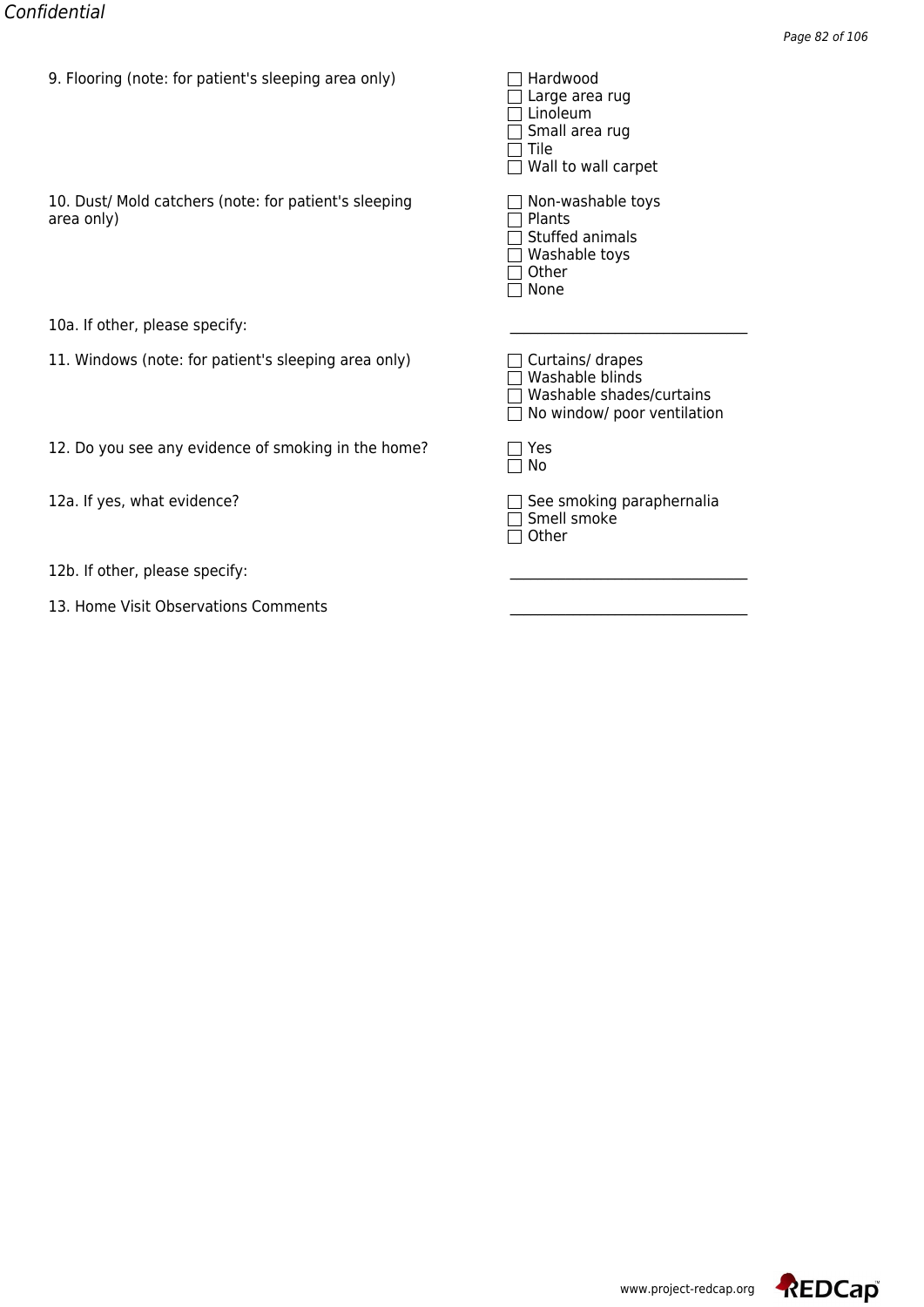# **Secondaryhome Home Visit 3 Observations**

| <b>Secondary Household</b> |
|----------------------------|
| <b>Home Observations</b>   |

| Is this the child's secondary household? | $\Box$ Yes |
|------------------------------------------|------------|
|------------------------------------------|------------|

Please continue answering the following questions.

| 1. Kitchen (Check all that apply)            | $\Box$ Abundant cosmetics and fragrances<br>Cleaning products with bleach or ammonia<br>$\sqcap$ Clutter<br>□ Cockroaches<br>$\sqsupset$ Dishes in sink<br>$\sqcap$ Dust<br>$\sqsupset$ Food debris<br>$\sqcap$ Grease on stove<br>$\Box$ Mold growth present<br>$\Box$ Rodents<br>Trash or garbage not sealed<br>□ Wall/ceiling/floor damage<br>$\Box$ No triggers identified |
|----------------------------------------------|--------------------------------------------------------------------------------------------------------------------------------------------------------------------------------------------------------------------------------------------------------------------------------------------------------------------------------------------------------------------------------|
| 1a. Is there an exhaust fan?                 | $\Box$ Yes<br>$\Box$ No                                                                                                                                                                                                                                                                                                                                                        |
| 2. Does exhaust fan function properly?       | ז Yes<br>No                                                                                                                                                                                                                                                                                                                                                                    |
| 2a. Is it vented outside?                    | 7 Yes<br>No<br>□ Don't know                                                                                                                                                                                                                                                                                                                                                    |
| 3. Bathroom (Check all that apply)           | $\Box$ Abundant cosmetics and fragrances<br>Cleaning products with bleach or ammonia<br>Clutter<br>$\sqcap$ Cockroaches<br>$\sqsupset$ Dust<br>$\sqsupset$ Food debris<br>$\Box$ Mold growth present<br>$\Box$ Needs cleaning/maintenance<br>$\Box$ No window present<br><b>T</b> Rodents<br>□ Wall/ceiling/floor damage<br>$\Box$ No triggers identified                      |
| 3a. Is there an exhaust fan in the bathroom? | ר Yes<br>$\Box$ No                                                                                                                                                                                                                                                                                                                                                             |
| 3b. Does exhaust fan function properly?      | Yes<br>No                                                                                                                                                                                                                                                                                                                                                                      |

 $\Box$  Yes<br> $\Box$  No

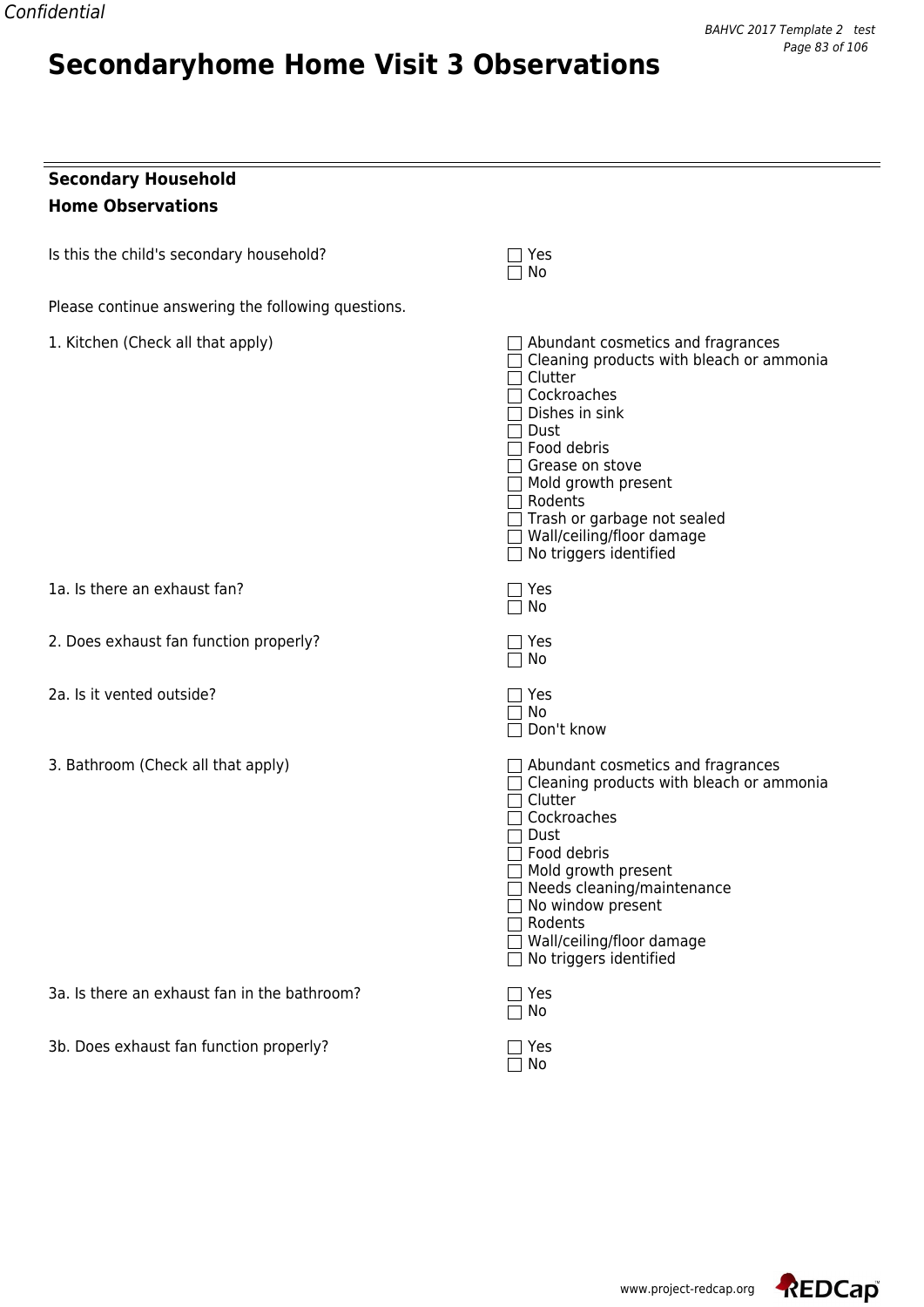| 4. Living Toom (Crieck all that apply) | Abundant Cosmetics and Hagiances<br>Clutter<br>Cockroaches<br>Dust<br>Food debris<br>Mold growth present<br>Needs cleaning/ maintenance<br>Rodents<br>Soiling<br>Wall/ceiling/floor damage<br>No triggers identified                                                     |
|----------------------------------------|--------------------------------------------------------------------------------------------------------------------------------------------------------------------------------------------------------------------------------------------------------------------------|
| 5. Laundry area (Check all that apply) | Abundant cosmetics and fragrances<br>Clutter<br>Cockroaches<br>Dryer not vented outside<br>Dust<br>Food debris<br>Hang clothes to dry<br>Mold growth present<br>Not well maintained<br>Rodents<br>Wall/ceiling/floor damage<br>No triggers identified<br>No laundry area |

### **\*\*All remaining questions are for PATIENT'S SLEEPING AREA ONLY\*\***

| 6. Patient's sleeping area (Check all that apply) | $\Box$ Abundant cosmetics and fragrances |
|---------------------------------------------------|------------------------------------------|
|---------------------------------------------------|------------------------------------------|

7a. Shared number in room (include patient in count) 2

7b. Number of beds in patient's sleeping area

8. Allergen impermeable encasings on beds

7. Does the patient share a room?

| Abundant cosmetics and fragranc<br>Clutter<br>Cockroaches<br>Dust<br>Food debris<br>Mold growth present<br>Other sleeping situation<br>Rodents<br>Wall/ceiling/floor damage<br>No triggers identified |
|-------------------------------------------------------------------------------------------------------------------------------------------------------------------------------------------------------|
| Yes<br>No<br>N/A                                                                                                                                                                                      |
| 3<br>$4+$                                                                                                                                                                                             |
| 1<br>2<br>More than 2                                                                                                                                                                                 |
| On mattress (zippered)<br>On mattress (not zippered)<br>No mattress encasement<br>On box spring (zippered)<br>On box spring (not zippered)<br>No box spring<br>Pillow covers<br>No pillow covers      |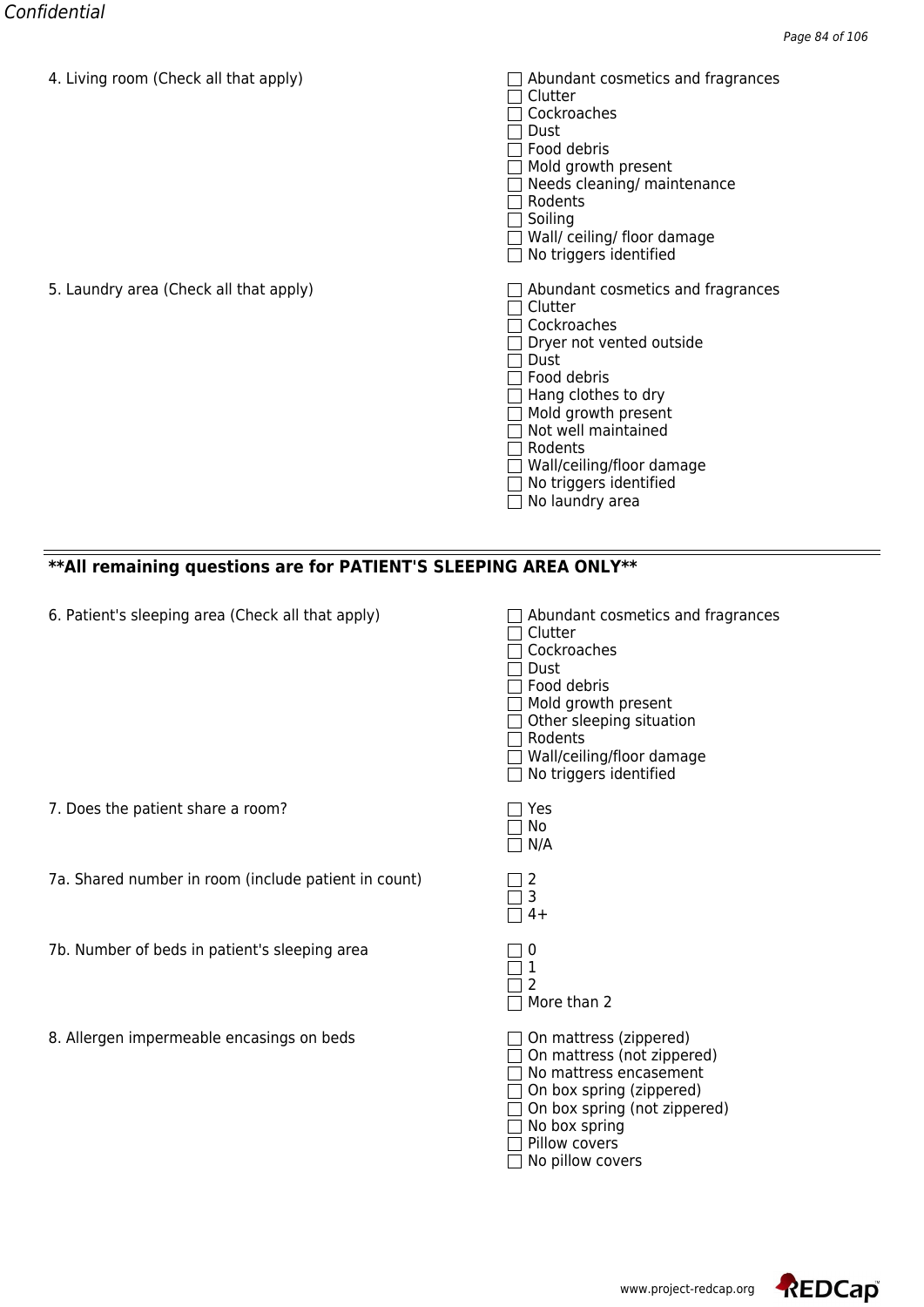| 9. Flooring (note: for patient's sleeping area only)                | <del>naruwoou</del><br>Large area rug<br>Linoleum<br>Small area rug<br>Tile<br>Wall to wall carpet |
|---------------------------------------------------------------------|----------------------------------------------------------------------------------------------------|
| 10. Dust/ Mold catchers (note: for patient's sleeping<br>area only) | Non-washable toys<br>Plants<br>Stuffed animals<br>Washable toys<br>Other<br>None                   |
| 10a. If other, please specify:                                      |                                                                                                    |
| 11. Windows (note: for patient's sleeping area only)                | Curtains/ drapes<br>Washable blinds<br>Washable shades/curtains<br>No window/ poor ventilation     |
| 12. Do you see any evidence of smoking in the home?                 | Yes<br>No                                                                                          |
| 12a. If yes, what evidence?                                         | See smoking paraphernalia<br>Smell smoke<br>Other                                                  |
| 12b. If other, please specify:                                      |                                                                                                    |
| 13. Home Visit Observations Comments                                |                                                                                                    |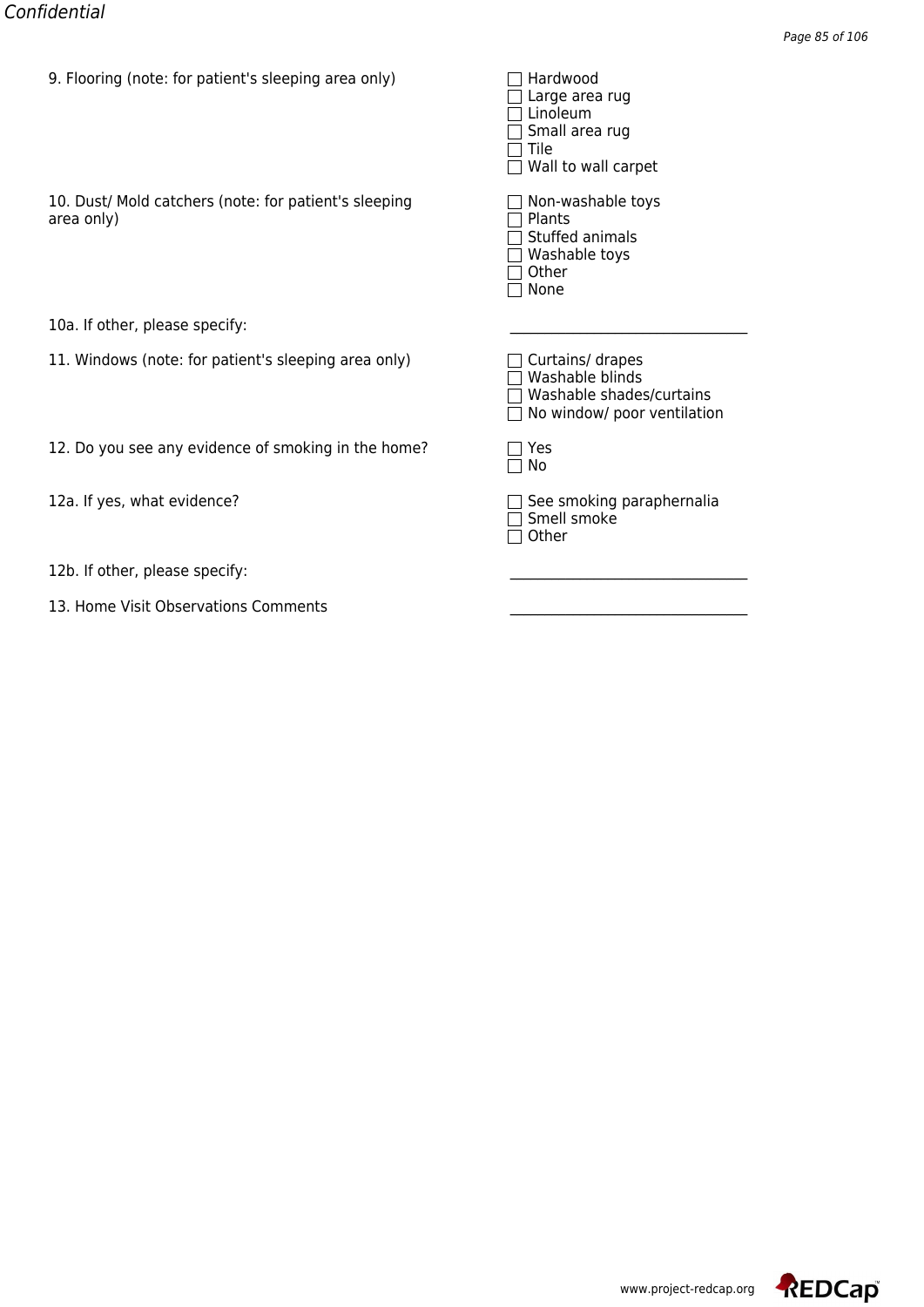# **Progress Report Home Visit 1**

### **PROGRESS REPORT**

| <b>Home Visitor: [inspector]</b>          |
|-------------------------------------------|
| <b>Inspection Date: [inspection date]</b> |
| Program ID: [program id]                  |

### **Asthma Control**

| 1. ACT Score [q6_totalactscore]                                                |                                                                                                                                                                                                                                                                   |
|--------------------------------------------------------------------------------|-------------------------------------------------------------------------------------------------------------------------------------------------------------------------------------------------------------------------------------------------------------------|
| (20-25 Well Controlled<br>16-19 Not Well-Controlled<br>0-15 Poorly Controlled) |                                                                                                                                                                                                                                                                   |
| 2. Limitations in Activity                                                     | $\sqsupset$ Yes<br>No                                                                                                                                                                                                                                             |
| 3. Recent ER visit in last 6 months?                                           | $\exists$ Yes<br>$\Box$ No                                                                                                                                                                                                                                        |
| 3a. If yes, then how many?                                                     |                                                                                                                                                                                                                                                                   |
| 4. Recent admission in last 6 months?                                          | $\sqsupset$ Yes<br>No                                                                                                                                                                                                                                             |
| 4a. If yes, how many?                                                          |                                                                                                                                                                                                                                                                   |
| 5. Asthma Action Plan Present                                                  | $\exists$ Yes<br>$\Box$ No                                                                                                                                                                                                                                        |
| 6. Medications all present                                                     | Yes<br>No                                                                                                                                                                                                                                                         |
| 7. Is client adhering to their medication(s)?                                  | $\sqsupset$ Yes<br>No                                                                                                                                                                                                                                             |
| 8. Understand quick relief v. controller                                       | $\Box$ Yes<br>$\Box$ No                                                                                                                                                                                                                                           |
| 9. Spacer present                                                              | $\sqsupset$ Yes<br>$\Box$ No                                                                                                                                                                                                                                      |
| 10. Med Interventions                                                          | Barriers to adherence (See comments)<br>$\Box$ Call for refills<br>Clarified current meds with clinic<br>Contacted clinic for updated AAP<br>$\Box$ Device demonstration repeat demo<br>Go back to PCP for maintenance<br>Review role/proper meds dosing<br>Other |

10a1. Please specify:

10a. Specify other



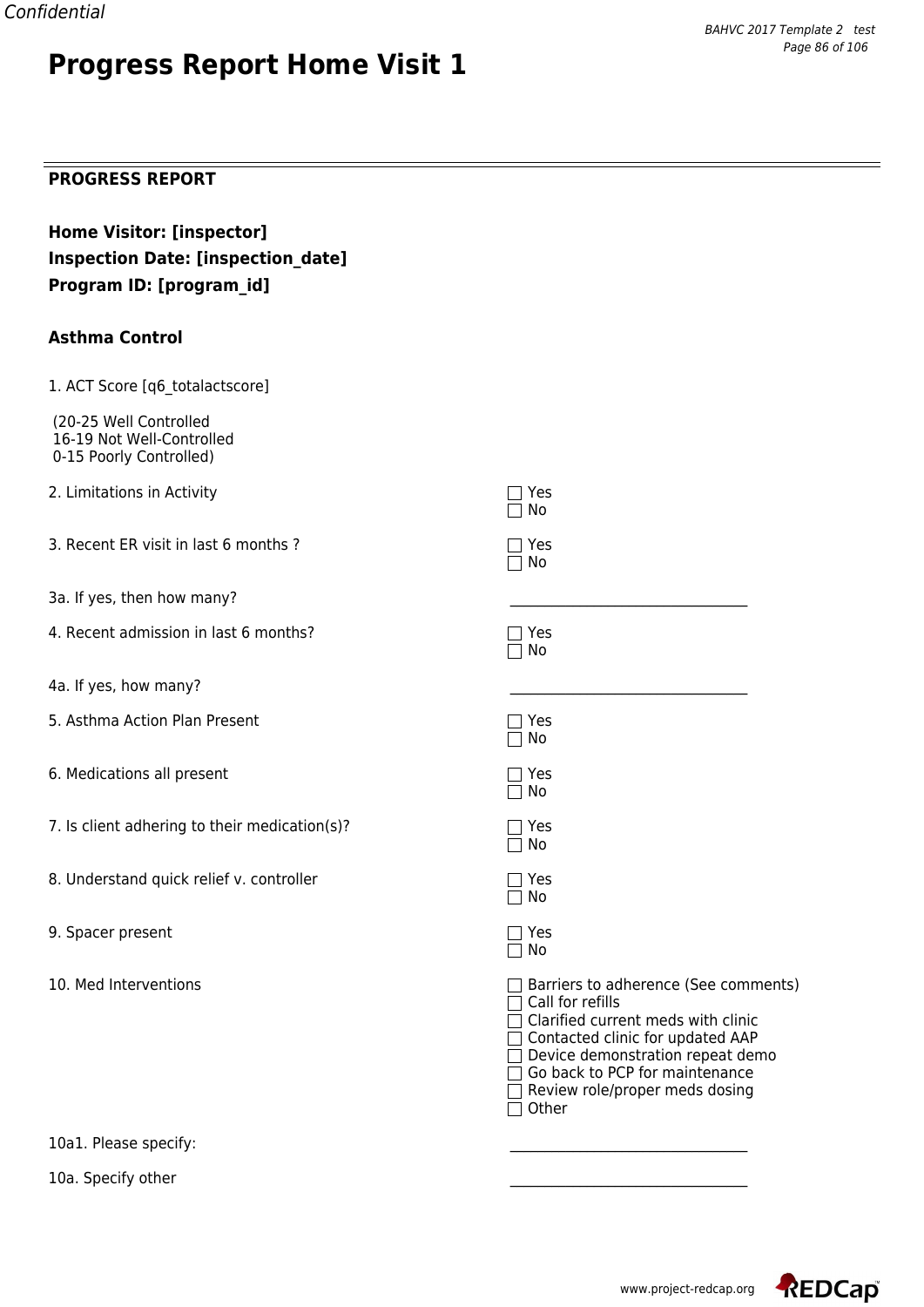# **Environmental Triggers: Initial/Ongoing Issues**

## **\*\*Check whether it's an issue\*\***

| 11. Cockroaches                                     | Yes<br>No                                                  |
|-----------------------------------------------------|------------------------------------------------------------|
| 11a. Status of cockroach issue is:                  | Severe<br>Moderate<br>Mild                                 |
| 12. Rodents                                         | ר Yes<br>No                                                |
| 12a. Status of rodents issue is:                    | Severe<br>Moderate<br>Mild                                 |
| 13. Mold                                            | Yes<br>No                                                  |
| 13a. Status of mold issue is:                       | Severe<br>Moderate<br>Mild                                 |
| 14. Dust/clutter/stuffed animals                    | ] Yes<br>No                                                |
| 14a. Status of Dust/clutter/stuffed animals         | Severe<br>Moderate<br>Mild                                 |
| 15. Unsanitary conditions                           | Yes<br>No                                                  |
| 15a. Status of unsanitary conditions is             | Severe<br>Moderate<br>Mild                                 |
| 16. Carpeting                                       | Yes<br>No                                                  |
| 17. Environmental smoke                             | Yes<br>No                                                  |
| 17a. If yes, please specify (check all that apply): | Hookah<br>Marijuana<br><b>Tobacco</b><br>Other<br>Not sure |
| 17a1. If other, please list/specify:                |                                                            |
| 18. Strong cleaners VOCs                            | Yes<br>No                                                  |
| 19. Pets                                            | Yes<br>No                                                  |
| 19a. What kind of pets?                             | <b>Bird</b><br>Cat                                         |

Dog Rodent Other

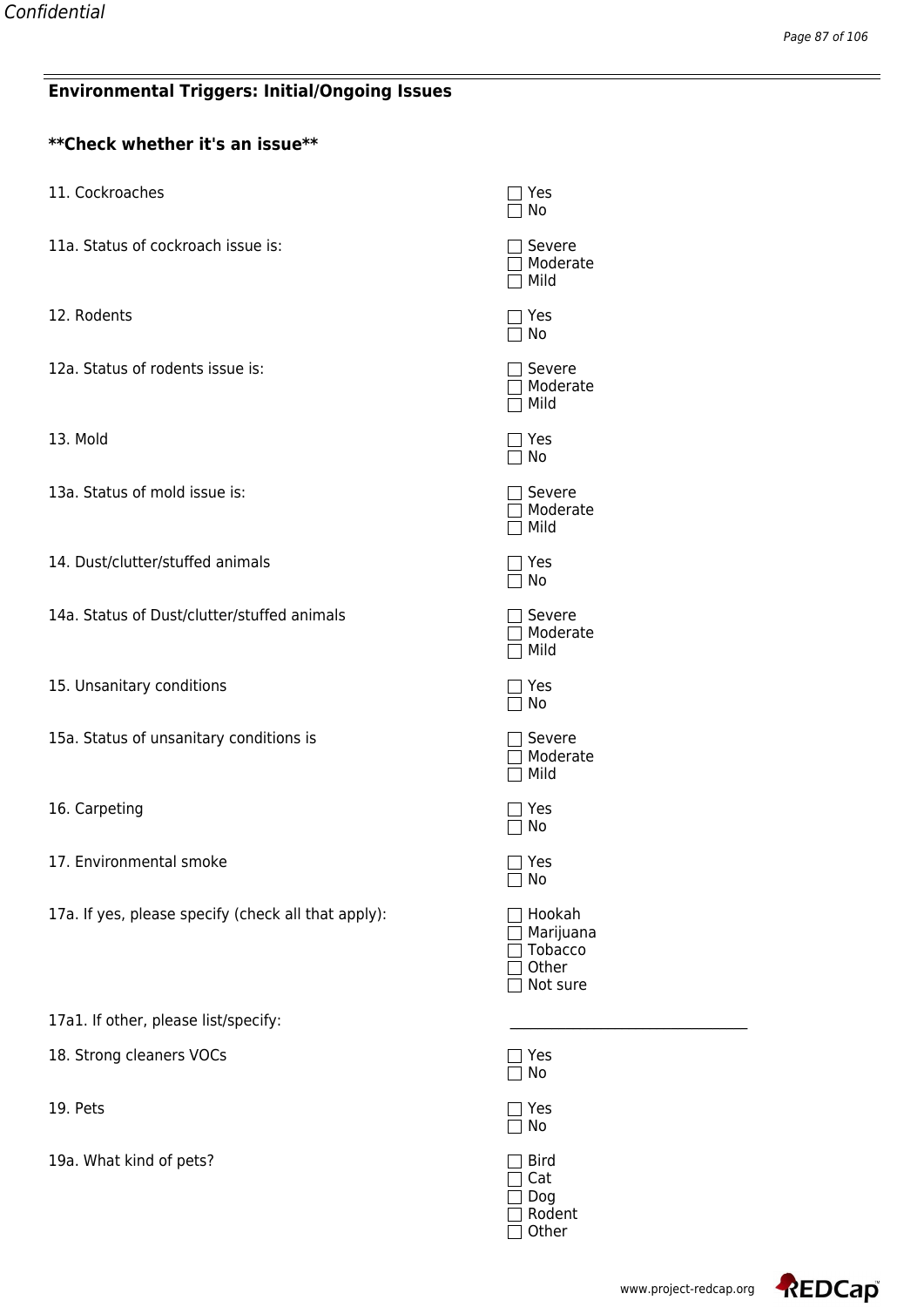| <b>ISAL.</b> II OUTEL, DIEASE SPECITY. |                                                                                                                                                                                                                                                                            |
|----------------------------------------|----------------------------------------------------------------------------------------------------------------------------------------------------------------------------------------------------------------------------------------------------------------------------|
| 20. Other Environmental Triggers       | Yes<br>No                                                                                                                                                                                                                                                                  |
| 20a. Other                             |                                                                                                                                                                                                                                                                            |
| 21. Supplies provided                  | Encasings- Mattress and Pillow<br><b>HEPA Vacuum</b><br>Integrated Pest Management Kit<br>Other                                                                                                                                                                            |
| 21a. Specify Other                     |                                                                                                                                                                                                                                                                            |
| 22. Referrals made                     | Asthma Swim Program<br>Breathe Easy - ISD<br>Quitworks - smoking cessation service<br>Other                                                                                                                                                                                |
| 22a. Specify Other                     |                                                                                                                                                                                                                                                                            |
| 23. Recommendations                    | Conduct Allergy Test<br>Green cleaning<br>Integrated pest management education<br>Reduce clutter<br>Remove pet from bedroom/home<br>Smoke free home pledge<br>Tobacco counseling<br>Vacuum/dust/wash bedding weekly<br>Work order/contact landlord re: violations<br>Other |
| 23a. Specify other                     |                                                                                                                                                                                                                                                                            |

24. Progress Report Comments

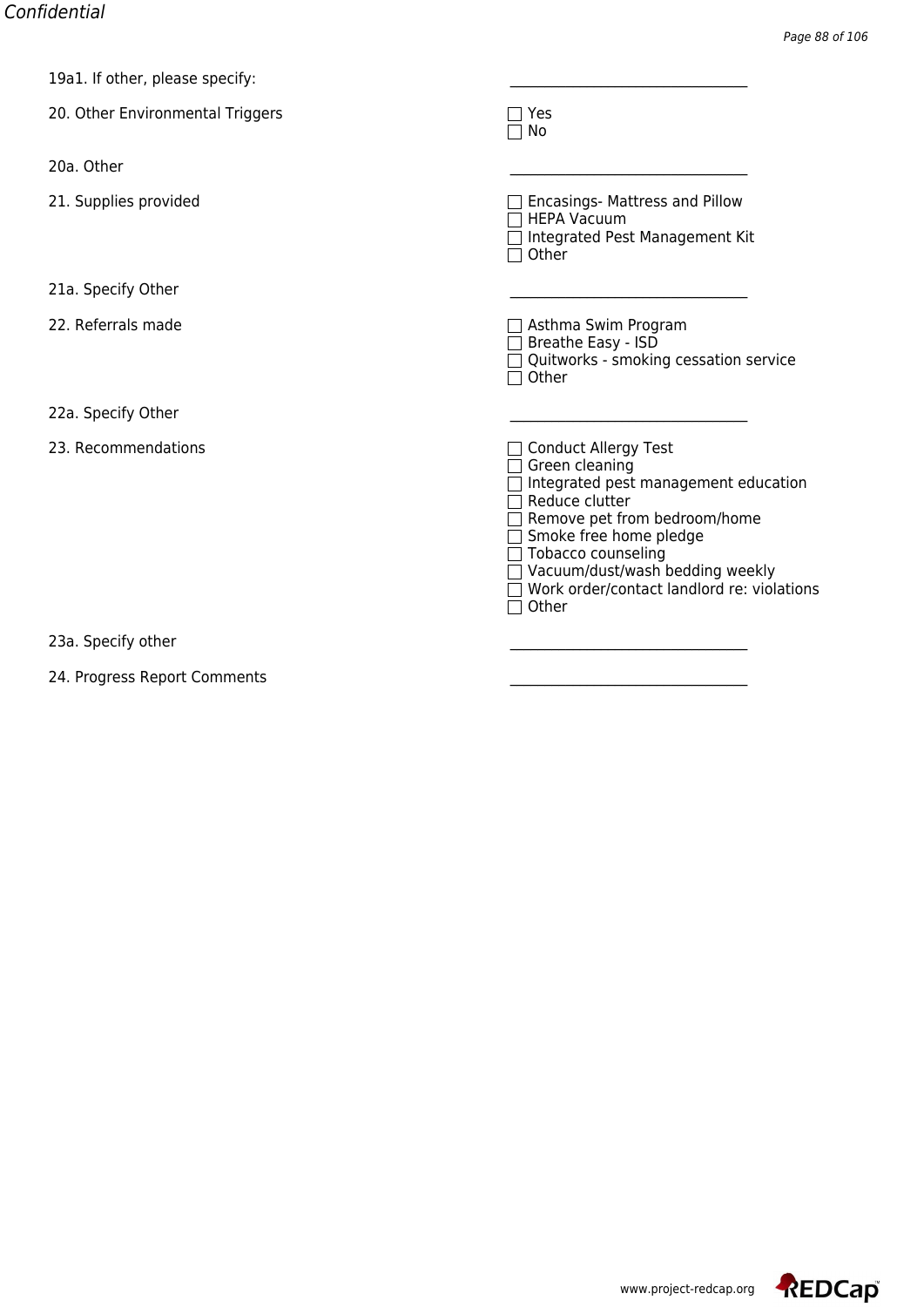# **Secondary Home Progress Report Home Visit 1**

| <b>Secondary Household</b><br><b>Progress Report</b> |                                                                                                                                                                                                                                                                                 |
|------------------------------------------------------|---------------------------------------------------------------------------------------------------------------------------------------------------------------------------------------------------------------------------------------------------------------------------------|
| 1. Is this the child's secondary household?          | Yes<br>No                                                                                                                                                                                                                                                                       |
| Please continue answering the following questions.   |                                                                                                                                                                                                                                                                                 |
| 2. Limitations in Activity                           | Yes<br>No                                                                                                                                                                                                                                                                       |
| 3. Recent ER visit in last 6 months ?                | Yes<br>No                                                                                                                                                                                                                                                                       |
| 3a. If yes, then how many?                           |                                                                                                                                                                                                                                                                                 |
| 4. Recent admission in last 6 months?                | Yes<br>$\Box$ No                                                                                                                                                                                                                                                                |
| 4a. If yes, how many?                                |                                                                                                                                                                                                                                                                                 |
| 5. Asthma Action Plan Present                        | Yes<br>No                                                                                                                                                                                                                                                                       |
| 6. Medications all present                           | Yes<br>No                                                                                                                                                                                                                                                                       |
| 7. Is client adhering to their medication(s)?        | Yes<br>No                                                                                                                                                                                                                                                                       |
| 8. Understand quick relief v. controller             | Yes<br>No                                                                                                                                                                                                                                                                       |
| 9. Spacer present                                    | Yes<br>No                                                                                                                                                                                                                                                                       |
| 10. Med Interventions                                | Barriers to adherence (See comments)<br>Call for refills<br>Clarified current meds with clinic<br>$\Box$ Contacted clinic for updated AAP<br>$\Box$ Device demonstration repeat demo<br>Go back to PCP for maintenance<br>$\Box$ Review role/proper meds dosing<br>$\Box$ Other |
| 10a1. Please specify:                                |                                                                                                                                                                                                                                                                                 |
| 10a. Specify other                                   |                                                                                                                                                                                                                                                                                 |
| 11. Cockroaches                                      | $\sqsupset$ Yes<br>No                                                                                                                                                                                                                                                           |
| 11a. Status of cockroach issue is:                   | Severe<br>Moderate<br>Mild                                                                                                                                                                                                                                                      |
| 12. Rodents                                          | Yes<br>No                                                                                                                                                                                                                                                                       |

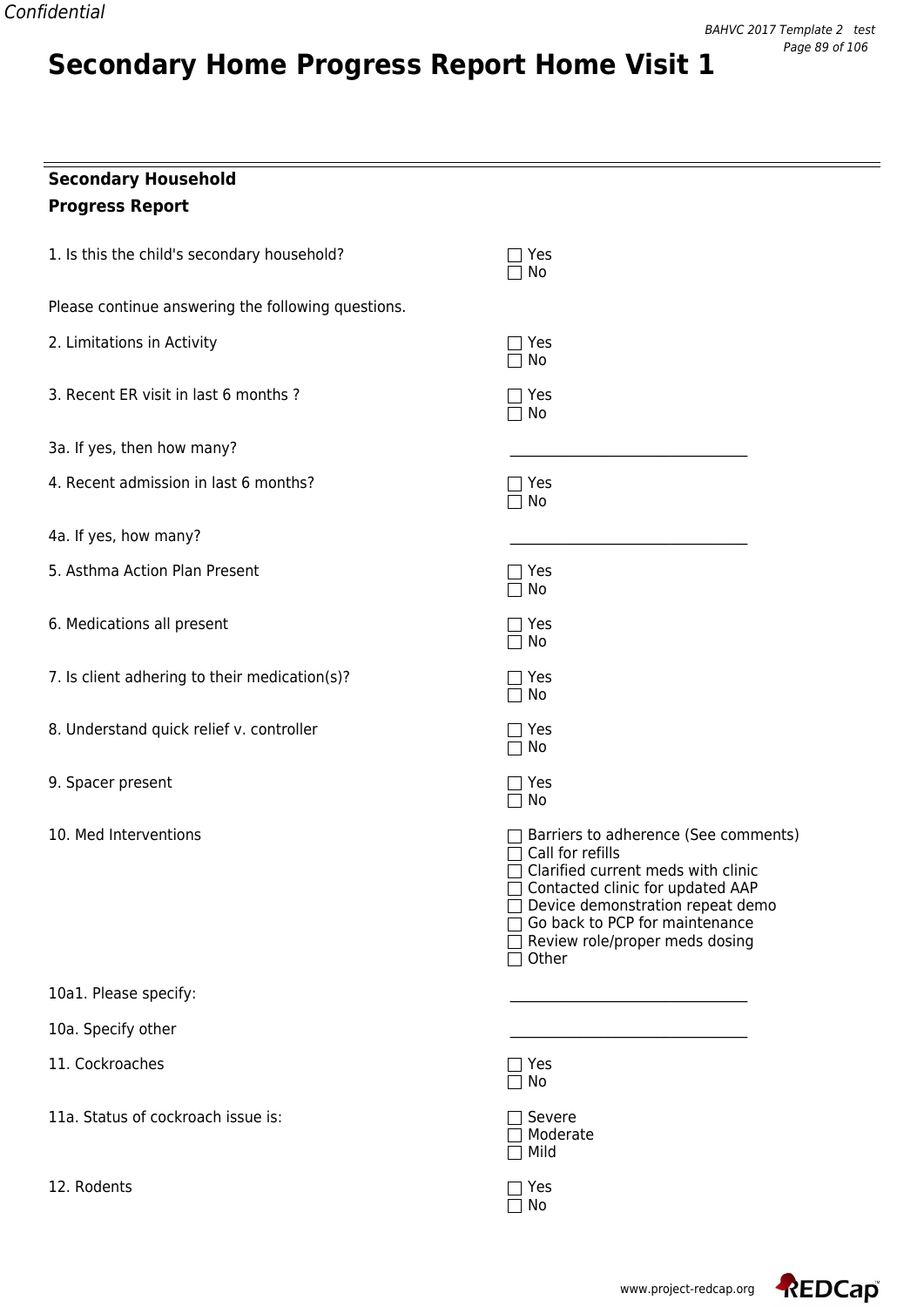| <u>12d. Status of fouents issue is:</u>             | ⊐ ⊃ਦ⊽ਦਾਦ<br>Moderate<br>Mild                                                                           |
|-----------------------------------------------------|--------------------------------------------------------------------------------------------------------|
| 13. Mold                                            | Yes<br>$\Box$ No                                                                                       |
| 13a. Status of mold issue is:                       | $\sqcap$ Severe<br>$\sqsupset$ Moderate<br>$\Box$ Mild                                                 |
| 14. Dust/clutter/stuffed animals                    | 7 Yes<br>$\Box$ No                                                                                     |
| 14a. Status of Dust/clutter/stuffed animals         | $\sqcap$ Severe<br>Moderate<br>$\Box$ Mild                                                             |
| 15. Unsanitary conditions                           | Yes [<br>$\Box$ No                                                                                     |
| 15a. Status of unsanitary conditions is             | $\sqsupset$ Severe<br>$\Box$ Moderate<br>Mild<br>$\mathbf{1}$                                          |
| 16. Carpeting                                       | ]Yes<br>$\Box$ No                                                                                      |
| 17. Environmental smoke                             | $\exists$ Yes<br>No                                                                                    |
| 17a. If yes, please specify (check all that apply): | $\Box$ Hookah<br>$\Box$ Marijuana<br>$\sqcap$ Tobacco<br>Other<br>Not sure                             |
| 17a1. If other, please list/specify:                |                                                                                                        |
| 18. Strong cleaners VOCs                            | $\Box$ Yes<br>No                                                                                       |
| 19. Pets                                            | $\sqsupset$ Yes<br>No                                                                                  |
| 19a. What kind of pets?                             | <b>Bird</b><br>Cat<br>Dog<br>] Rodent<br>Other                                                         |
| 19a1. If other, please specify:                     |                                                                                                        |
| 20. Other Environmental Triggers                    | ]Yes<br>No                                                                                             |
| 20a. Other                                          |                                                                                                        |
| 21. Supplies provided                               | $\Box$ Encasings- Mattress and Pillow<br><b>HEPA Vacuum</b><br>Integrated Pest Management Kit<br>Other |
| 21a. Specify Other                                  |                                                                                                        |

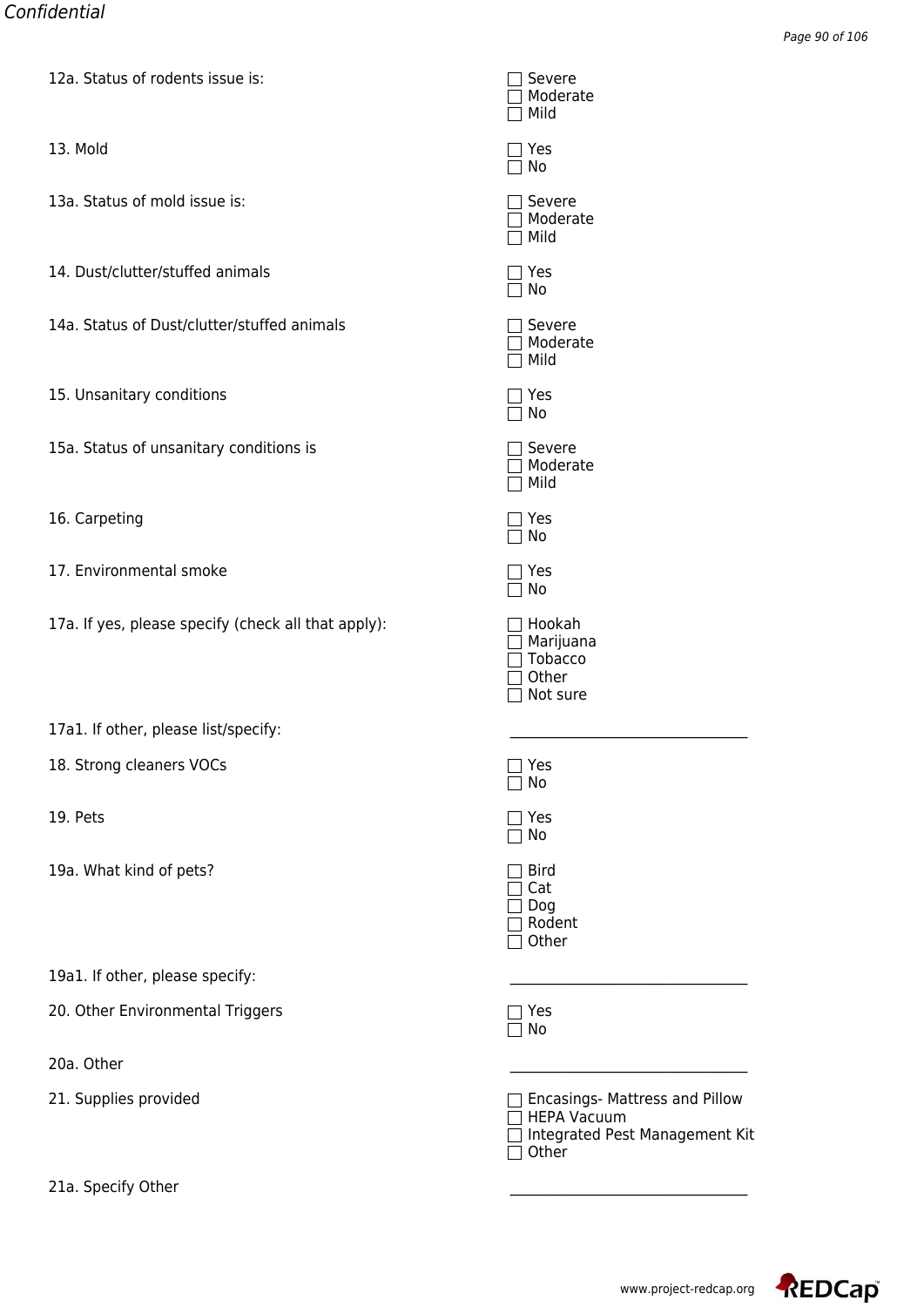| 22. Referrals filage | ASUIIIId JWIIII PIUYIdIII<br>Breathe Easy - ISD<br>Quitworks - smoking cessation service<br>Other                                                                                                                                                                                                   |
|----------------------|-----------------------------------------------------------------------------------------------------------------------------------------------------------------------------------------------------------------------------------------------------------------------------------------------------|
| 22a. Specify Other   |                                                                                                                                                                                                                                                                                                     |
| 23. Recommendations  | <b>Conduct Allergy Test</b><br>$\blacksquare$<br>Green cleaning<br>Integrated pest management education<br>Reduce clutter<br>Remove pet from bedroom/home<br>Smoke free home pledge<br>Tobacco counseling<br>Vacuum/dust/wash bedding weekly<br>Work order/contact landlord re: violations<br>Other |
| 23a. Specify other   |                                                                                                                                                                                                                                                                                                     |

24. Progress Report Comments

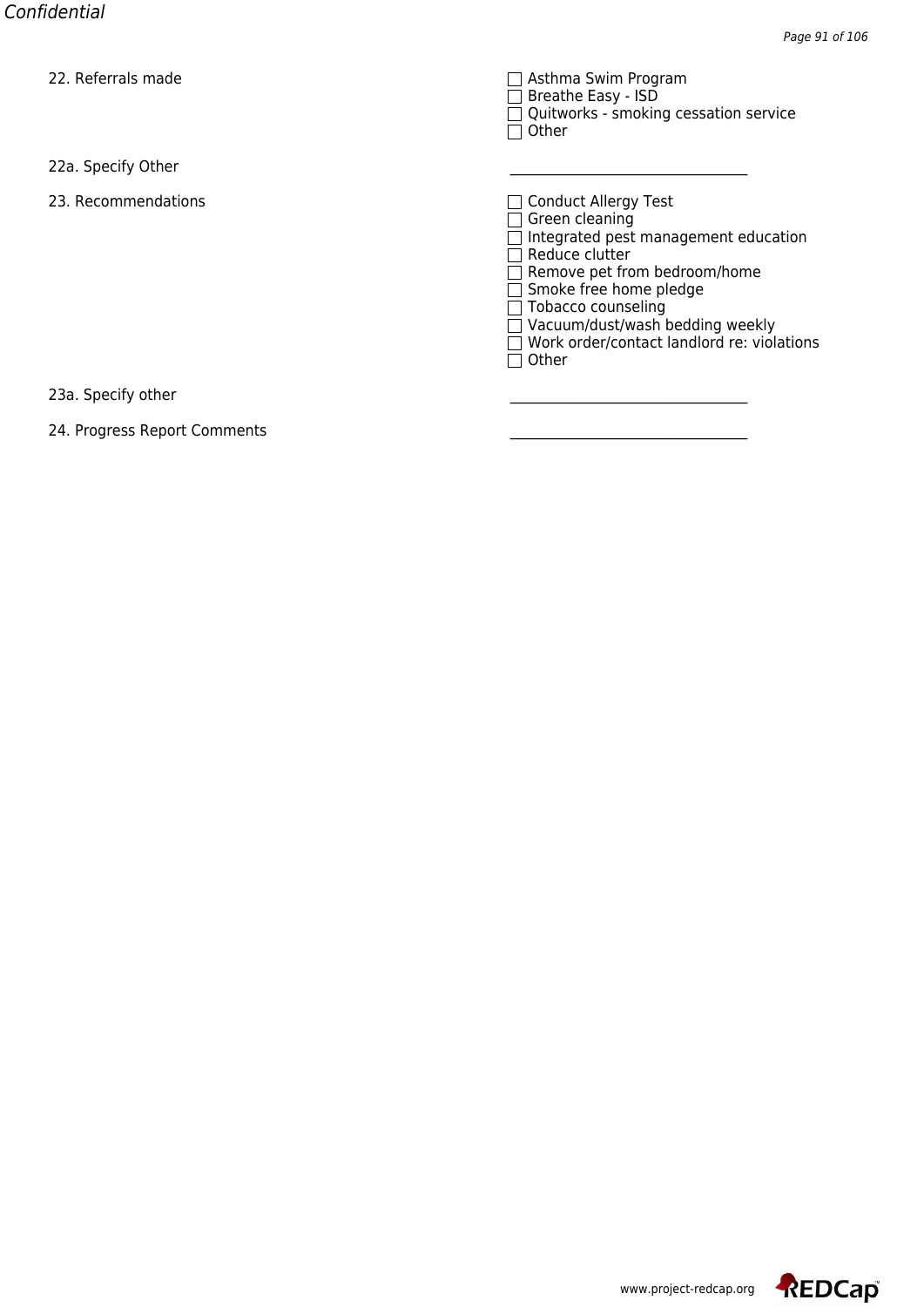# **Progress Report Home Visit 2**

### **PROGRESS REPORT**

| Home Visitor: [home visitor]               |
|--------------------------------------------|
| <b>Inspection Date: [inspection date1]</b> |
| Program ID: [program id]                   |

#### **Asthma Control**

| 1. ACT Score: [act_totalscore]<br>(20-25 Well Controlled<br>16-19 Not Well-Controlled<br>0-15 Poorly Controlled) |                                                                                                                                                                                                                                                     |
|------------------------------------------------------------------------------------------------------------------|-----------------------------------------------------------------------------------------------------------------------------------------------------------------------------------------------------------------------------------------------------|
| 2. Limitations in Activity                                                                                       | Yes<br>No                                                                                                                                                                                                                                           |
| 3. Recent ER visit since last home visit?                                                                        | Yes<br>No                                                                                                                                                                                                                                           |
| 3a. If yes, then how many?                                                                                       |                                                                                                                                                                                                                                                     |
| 4. Recent admission since last home visit?                                                                       | 7 Yes<br>No                                                                                                                                                                                                                                         |
| 4a. If yes, how many?                                                                                            |                                                                                                                                                                                                                                                     |
| 5. Asthma Action Plan Present                                                                                    | 7 Yes<br>No                                                                                                                                                                                                                                         |
| 6. Medications all present                                                                                       | $\Box$ Yes<br>$\Box$ No                                                                                                                                                                                                                             |
| 7. Is client adhering to their medication(s)?                                                                    | ר Yes<br>No                                                                                                                                                                                                                                         |
| 8. Understand quick relief v. controller                                                                         | $\sqsupset$ Yes<br>$\Box$ No                                                                                                                                                                                                                        |
| 9. Spacer present                                                                                                | $\sqsupset$ Yes<br>$\Box$ No                                                                                                                                                                                                                        |
| 10. Med Interventions                                                                                            | Barriers to adherence (See comments)<br>Call for refills<br>Clarified current meds with clinic<br>Contacted clinic for updated AAP<br>Device demonstration repeat demo<br>Go back to PCP for maintenance<br>Review role/proper meds dosing<br>Other |

10a1. Please specify:

10a. Specify other

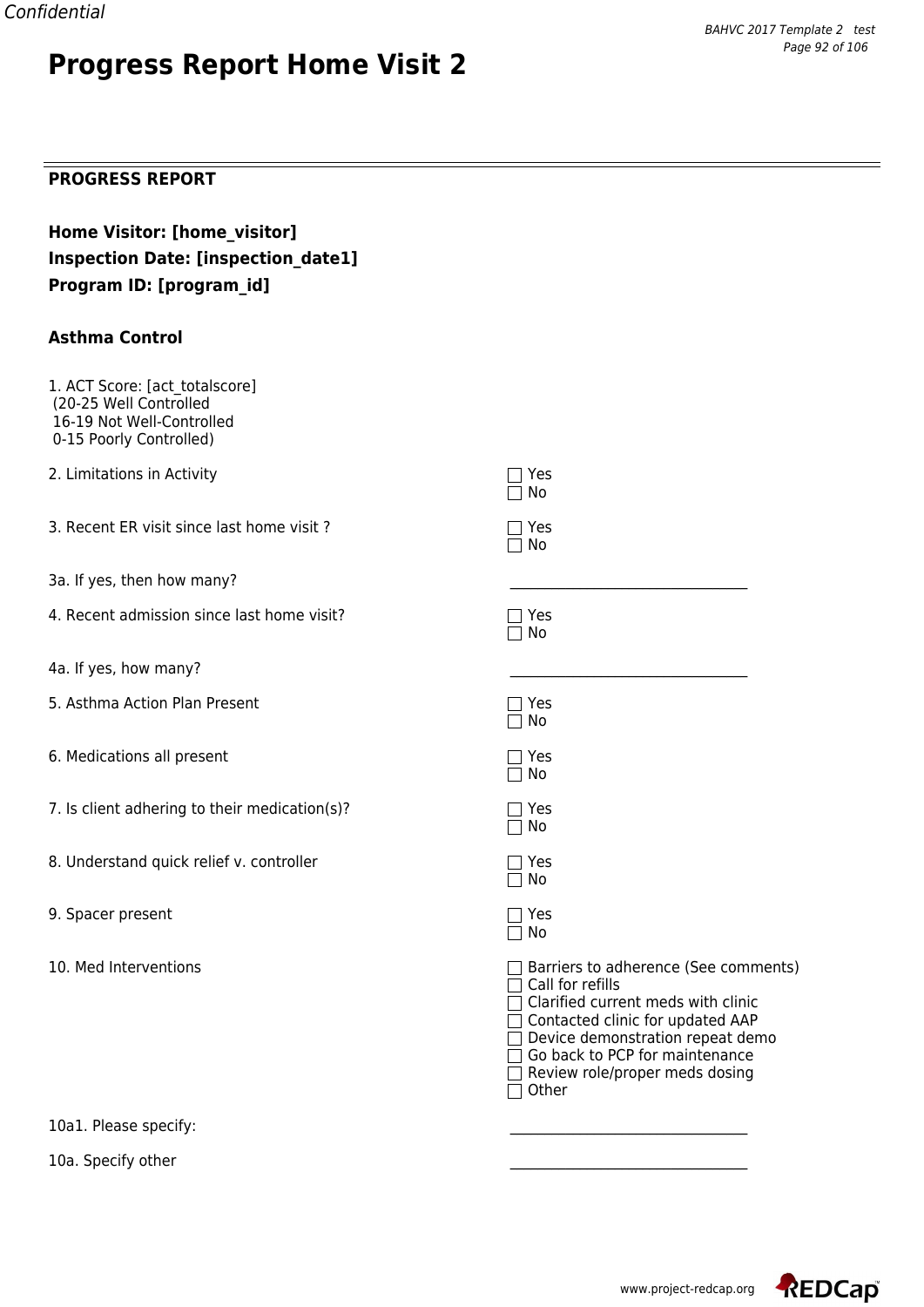### **Environmental Triggers: Initial/Ongoing Issues**

| <b>Environmental Triggers: Initial/Ongoing Issues</b> |                                                  |
|-------------------------------------------------------|--------------------------------------------------|
| **Check whether it's an issue**                       |                                                  |
| 11. Cockroaches                                       | Yes<br>No<br>Resolve                             |
| 11a. Status of cockroach issue is:                    | Severe<br>] Modera<br>$\neg$ Mild                |
| 12. Rodents                                           | Yes<br>No<br>Resolve                             |
| 12a. Status of rodents issue is:                      | Severe<br>  Modera<br>Mild                       |
| 13. Mold                                              | Yes<br>  No<br>Resolve                           |
| 13a. Status of mold issue is:                         | Severe<br>$\sqcap$ Modera<br>$\Box$ Mild         |
| 14. Dust/clutter/stuffed animals                      | Yes<br>No<br>Resolve                             |
| 14a. Status of dust/clutter/stuffed animals:          | Severe<br>Modera<br>Mild                         |
| 15. Unsanitary conditions                             | Yes<br>$\Box$ No<br>] Resolve                    |
| 15a. Status of unsanitary conditions is               | Severe<br>Modera<br>Mild                         |
| 16. Carpeting                                         | Yes<br>No<br>Resolve                             |
| 17. Environmental smoke                               | Yes<br>No<br>Resolve                             |
| 17a. If yes, please specify (check all that apply):   | Hookah<br>Marijua<br>Tobacco<br>Other<br>Not sur |
| 18. Strong cleaners (VOCs)                            | Yes<br>No                                        |

18a. Status of strong cleaners [VOCs]:

| □ Yes<br>□ No<br>□ Resolved                                   |
|---------------------------------------------------------------|
| $\square$ Severe<br>□ Moderate<br>$\Box$ Mild                 |
| □ Yes<br>□ No<br>□ Resolved                                   |
| $\Box$ Severe<br>□ Moderate<br>$\Box$ Mild                    |
| $\mathbf{r}$ Yes<br>□ No<br>□ Resolved                        |
| $\Box$ Severe<br>$\overline{\Box}$ Moderate<br>$\Box$ Mild    |
| □ Yes<br>□ No<br>$\Box$ Resolved                              |
| □ Severe<br>□ Moderate<br>$\overline{\Box}$ Mild              |
| $\Box$ Yes<br>$\Box$ No<br>□ Resolved                         |
| □ Severe<br>□ Moderate<br>□ Mild                              |
| Yes<br>No<br>$\Box$<br>Resolved                               |
| Yes<br>No<br>$\Box$<br>Resolved                               |
| Hookah<br>Marijuana<br>$\Box$<br>Tobacco<br>Other<br>Not sure |
| $\Box$ Yes<br>$\Box$ No<br>Resolved<br>1                      |

Moderate Mild

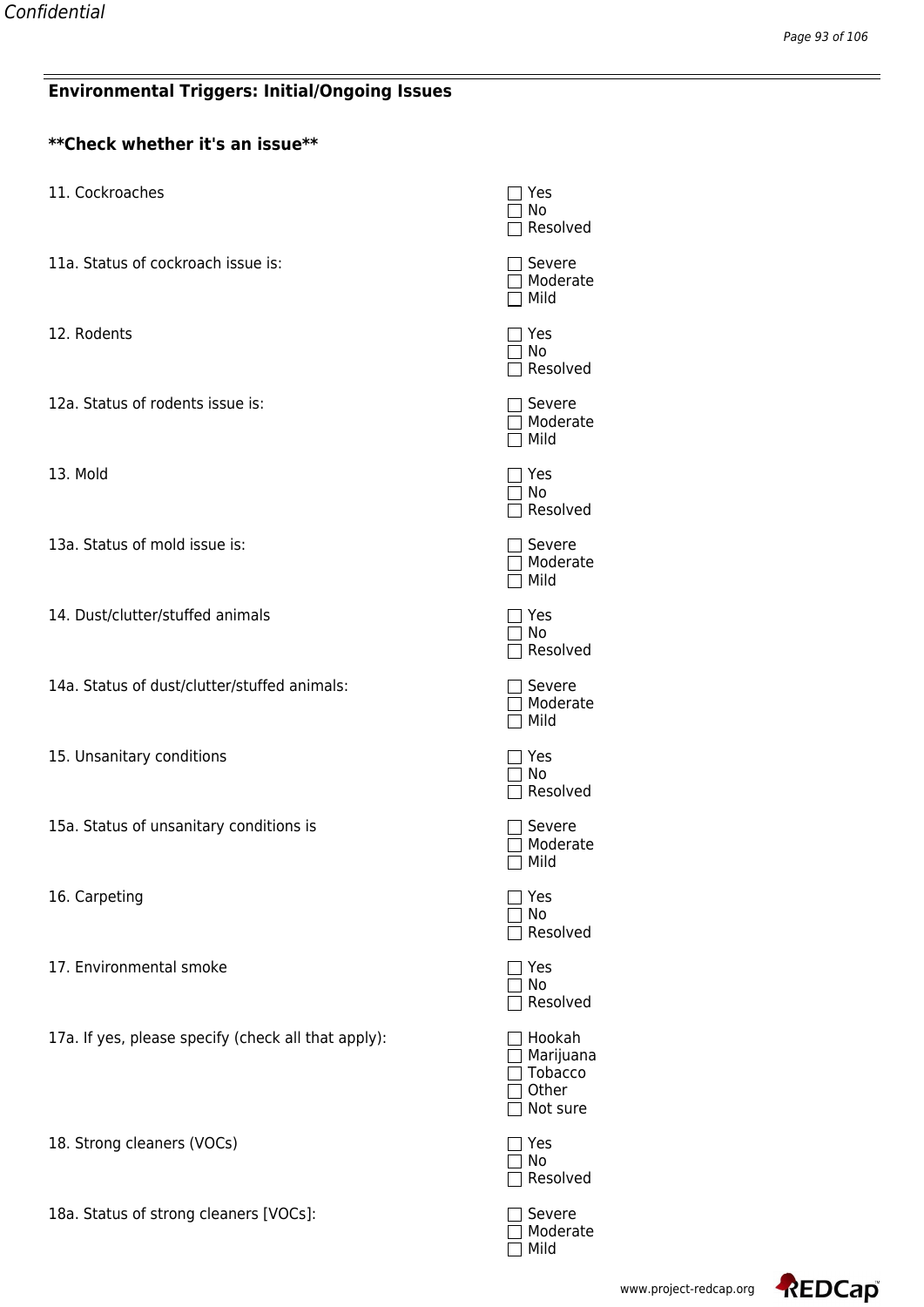| 19. rets                                       | $\Box$ Tes<br>No<br>Resolved                                                                                                                                                                                                                                                                        |
|------------------------------------------------|-----------------------------------------------------------------------------------------------------------------------------------------------------------------------------------------------------------------------------------------------------------------------------------------------------|
| 19a. What kind of pets?                        | <b>Bird</b><br>Cat<br>$\sqsupset$ Dog<br>∏ Rodent<br>$\sqsupset$ Other                                                                                                                                                                                                                              |
| 19a1. If other, please specify:                |                                                                                                                                                                                                                                                                                                     |
| 19a2. Are pet(s) allowed in patient's bedroom? | Yes<br>No                                                                                                                                                                                                                                                                                           |
| 20. Other Environmental Triggers               | Yes<br>No<br>Resolved                                                                                                                                                                                                                                                                               |
| 20a. Other                                     |                                                                                                                                                                                                                                                                                                     |
| 21. Supplies provided                          | Encasings- Mattress and Pillow<br>□ HEPA Vacuum<br>□ Integrated Pest Management Kit<br>Other                                                                                                                                                                                                        |
| 21a. Specify Other                             |                                                                                                                                                                                                                                                                                                     |
| 22. Referrals made                             | $\Box$ Asthma Swim Program<br>Breathe Easy - ISD<br>Quitworks - smoking cessation service<br>Other                                                                                                                                                                                                  |
| 22a. Specify Other                             |                                                                                                                                                                                                                                                                                                     |
| 23. Recommendations                            | □ Conduct Allergy Test<br>$\Box$ Green cleaning<br>Integrated pest management education<br>Reduce clutter<br>Remove pet from bedroom/home<br>□ Smoke free home pledge<br>Tobacco counseling<br>Vacuum/dust/wash bedding weekly<br>√ Work order/contact landlord re: violations<br>$\sqsupset$ Other |
| 23a. Specify other                             |                                                                                                                                                                                                                                                                                                     |
| 24. Progress Report Comments                   |                                                                                                                                                                                                                                                                                                     |

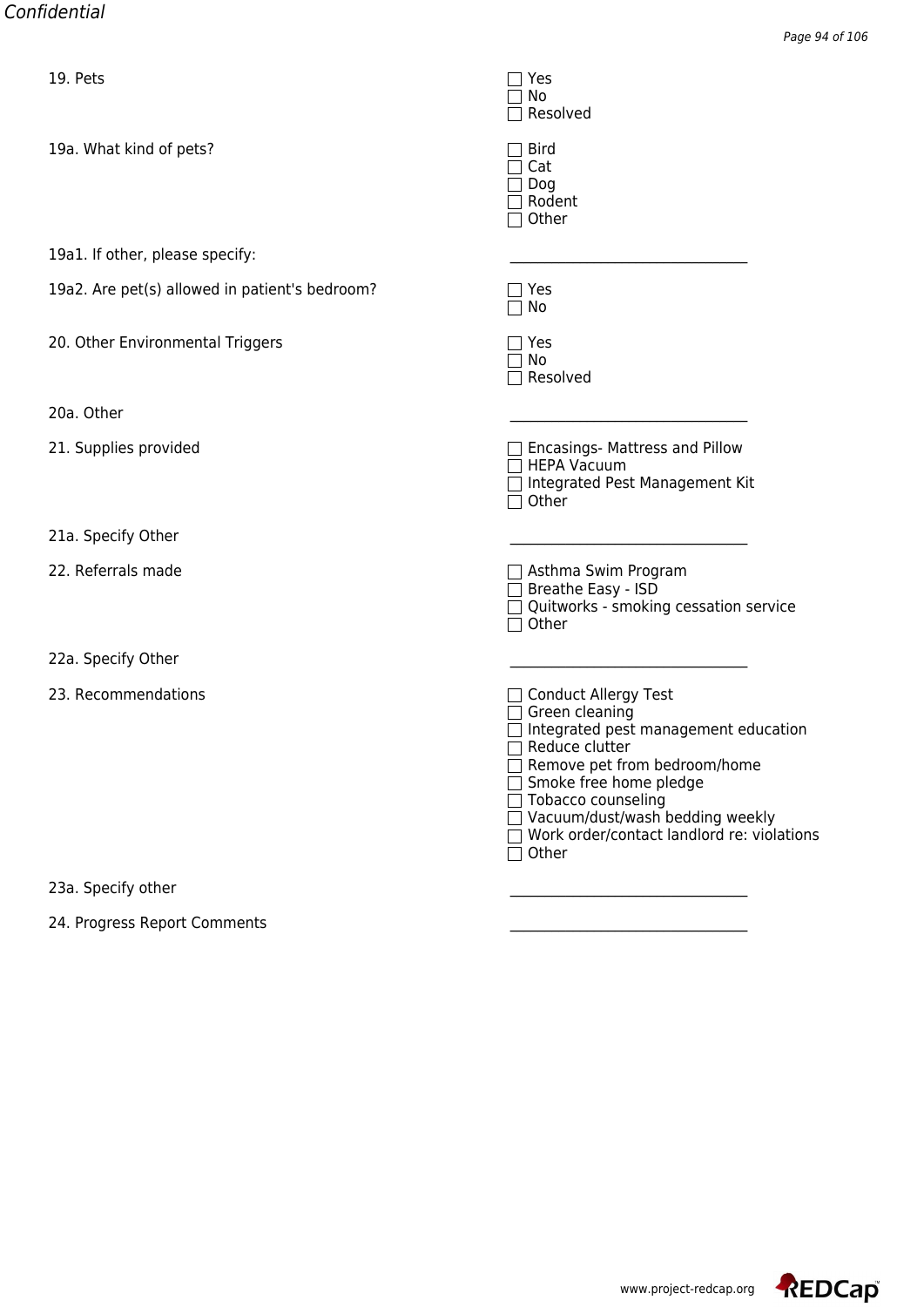# **Secondary Home Progress Report Home Visit 2**

| <b>Secondary Household</b>                         |                                                                                                                                                                                                                                                                 |
|----------------------------------------------------|-----------------------------------------------------------------------------------------------------------------------------------------------------------------------------------------------------------------------------------------------------------------|
| <b>Progress Report</b>                             |                                                                                                                                                                                                                                                                 |
| 1. Is this the child's secondary household?        | Yes<br>No                                                                                                                                                                                                                                                       |
| Please continue answering the following questions. |                                                                                                                                                                                                                                                                 |
| 2. Limitations in Activity                         | Yes<br>No                                                                                                                                                                                                                                                       |
| 3. Recent ER visit since last home visit?          | Yes<br>No                                                                                                                                                                                                                                                       |
| 3a. If yes, then how many?                         |                                                                                                                                                                                                                                                                 |
| 4. Recent admission since last home visit?         | Yes<br>No                                                                                                                                                                                                                                                       |
| 4a. If yes, how many?                              |                                                                                                                                                                                                                                                                 |
| 5. Asthma Action Plan Present                      | Yes<br>No                                                                                                                                                                                                                                                       |
| 6. Medications all present                         | Yes<br>No                                                                                                                                                                                                                                                       |
| 7. Is client adhering to their medication(s)?      | Yes<br>No                                                                                                                                                                                                                                                       |
| 8. Understand quick relief v. controller           | Yes<br>No                                                                                                                                                                                                                                                       |
| 9. Spacer present                                  | Yes<br>No                                                                                                                                                                                                                                                       |
| 10. Med Interventions                              | Barriers to adherence (See comments)<br>Call for refills<br>Clarified current meds with clinic<br>Contacted clinic for updated AAP<br>Device demonstration repeat demo<br>Go back to PCP for maintenance<br>Review role/proper meds dosing<br>$\sqsupset$ Other |
| 10a1. Please specify:                              |                                                                                                                                                                                                                                                                 |
| 10a. Specify other                                 |                                                                                                                                                                                                                                                                 |
| 11. Cockroaches                                    | Yes<br>No<br>Resolved                                                                                                                                                                                                                                           |
| 11a. Status of cockroach issue is:                 | Severe<br>Moderate<br>Mild                                                                                                                                                                                                                                      |

12. Rodents

No Resolved

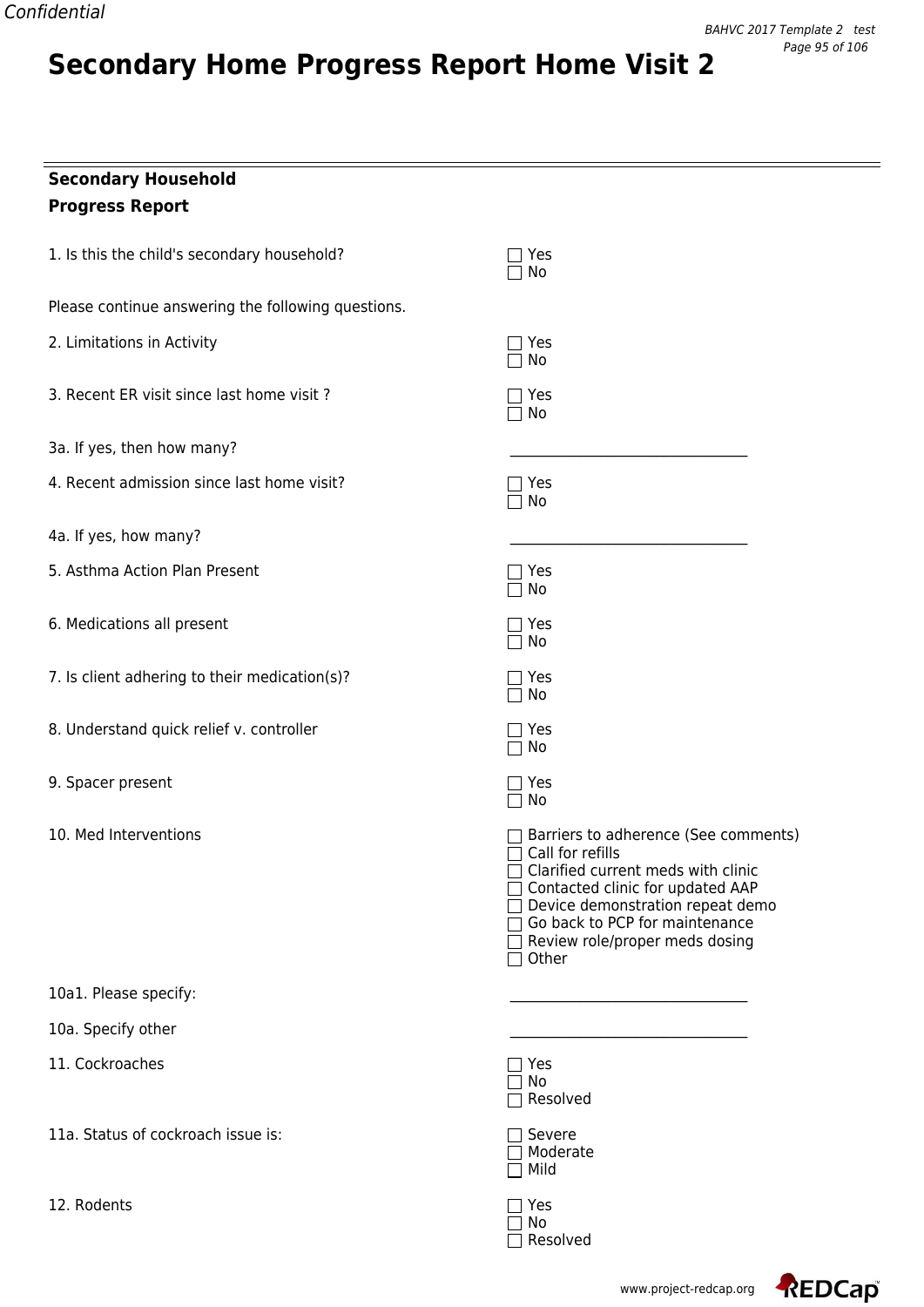| IZA. Status of Todents ISSUE IS:                    | ⊐ ਤਞ⊽ਞਾਞ<br>Moderate<br>Mild                        |
|-----------------------------------------------------|-----------------------------------------------------|
| 13. Mold                                            | ] Yes<br>No<br>Resolved                             |
| 13a. Status of mold issue is:                       | Severe<br>Moderate<br>Mild                          |
| 14. Dust/clutter/stuffed animals                    | Yes<br>No<br>Resolved                               |
| 14a. Status of dust/clutter/stuffed animals         | Severe<br>Moderate<br>Mild                          |
| 15. Unsanitary conditions                           | ז Yes<br>No<br>Resolved                             |
| 15a. Status of unsanitary conditions is             | Severe<br>Moderate<br>Mild                          |
| 16. Carpeting                                       | Yes<br>∣ No<br>Resolved                             |
| 17. Environmental smoke                             | ז Yes<br>No<br>Resolved                             |
| 17a. If yes, please specify (check all that apply): | Hookah<br>Marijuana<br>Tobacco<br>Other<br>Not sure |
| 18. Strong cleaners VOCs                            | Yes<br>No<br>Resolved                               |
| 18a. Status of strong cleaners (VOCs)               | Severe<br>Moderate<br>Mild                          |
| 19. Pets                                            | ] Yes<br>No<br>Resolved                             |
| 19a. What kind of pets?                             | <b>Bird</b><br>Cat<br>Dog<br>Rodent<br>Other        |
| 19a1. If other, please specify:                     |                                                     |
| 19a2. Are pet(s) allowed in patient's bedroom?      | Yes<br>No                                           |
| 20. Other Environmental Triggers                    | Yes                                                 |

| www.project-redcap. |  |  |
|---------------------|--|--|

No Resolved

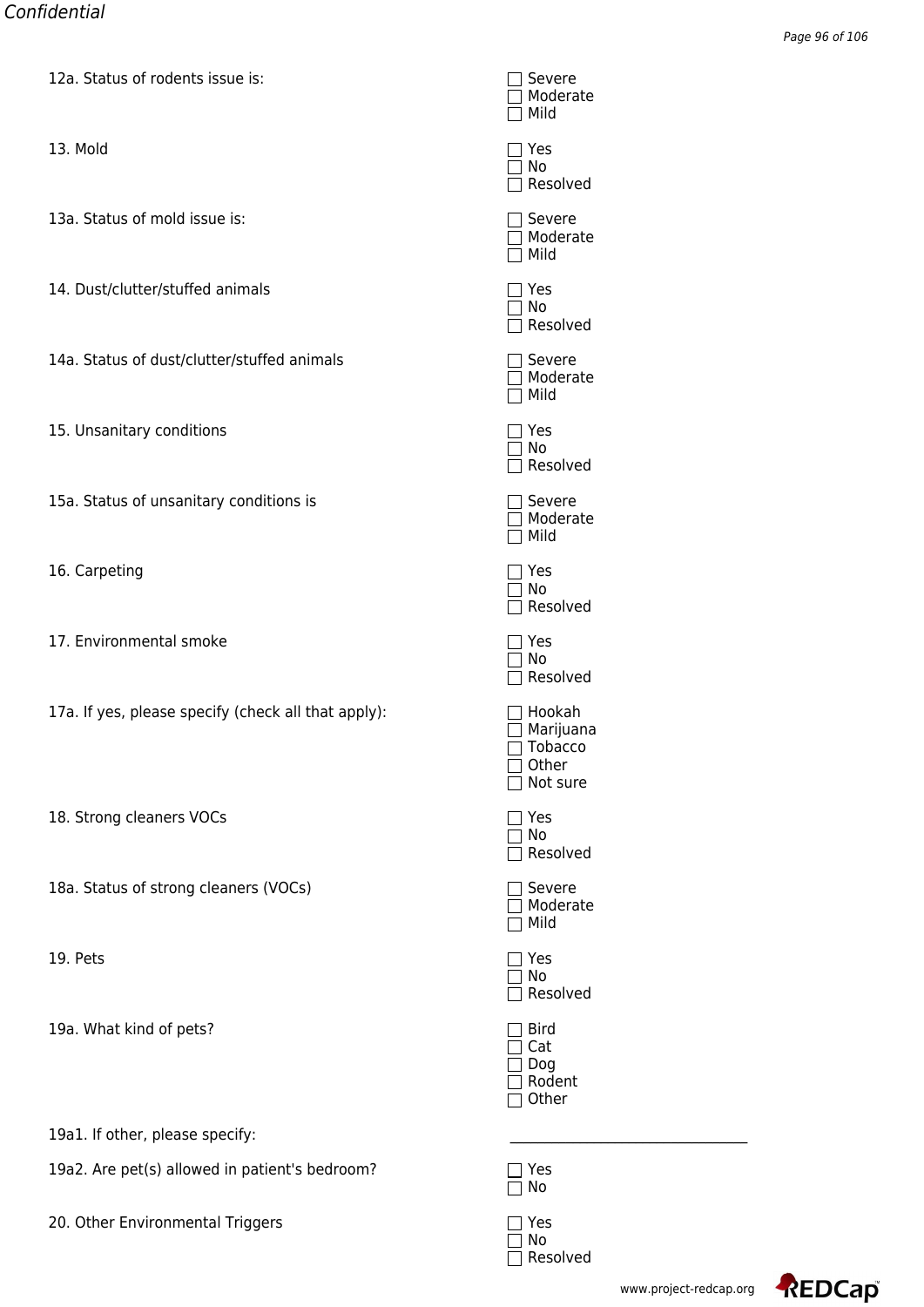| zva. Other                   |                                                                                                                                                                                                                                                                                   |
|------------------------------|-----------------------------------------------------------------------------------------------------------------------------------------------------------------------------------------------------------------------------------------------------------------------------------|
| 21. Supplies provided        | Encasings- Mattress and Pillow<br><b>HEPA Vacuum</b><br>Integrated Pest Management Kit<br>Other                                                                                                                                                                                   |
| 21a. Specify Other           |                                                                                                                                                                                                                                                                                   |
| 22. Referrals made           | Asthma Swim Program<br>Breathe Easy - ISD<br>Quitworks - smoking cessation service<br>Other                                                                                                                                                                                       |
| 22a. Specify Other           |                                                                                                                                                                                                                                                                                   |
| 23. Recommendations          | <b>Conduct Allergy Test</b><br>Green cleaning<br>Integrated pest management education<br>Reduce clutter<br>Remove pet from bedroom/home<br>Smoke free home pledge<br>Tobacco counseling<br>Vacuum/dust/wash bedding weekly<br>Work order/contact landlord re: violations<br>Other |
| 23a. Specify other           |                                                                                                                                                                                                                                                                                   |
| 24. Progress Report Comments |                                                                                                                                                                                                                                                                                   |

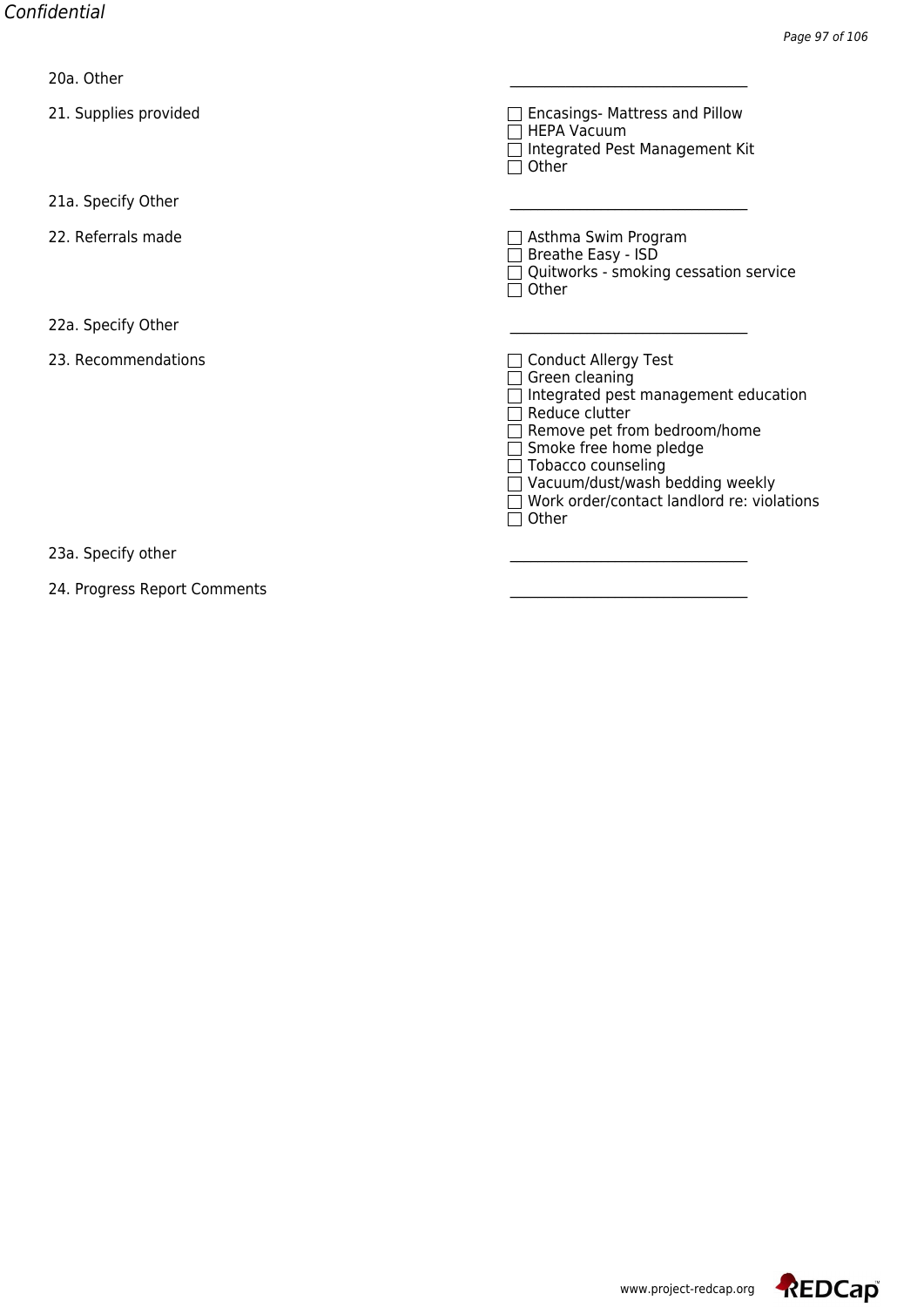# **Progress Report Home Visit 3**

### **PROGRESS REPORT**

| Home Visitor: [home visitor1]              |
|--------------------------------------------|
| <b>Inspection Date: [inspection date2]</b> |
| Program ID: [program id]                   |

#### **Asthma Control**

| 1. ACT Score: [act totalscore1]<br>(20-25 Well Controlled<br>16-19 Not Well-Controlled<br>0-15 Poorly Controlled) |                                                                                                                                                                                                                                                       |
|-------------------------------------------------------------------------------------------------------------------|-------------------------------------------------------------------------------------------------------------------------------------------------------------------------------------------------------------------------------------------------------|
| 2. Limitations in Activity                                                                                        | Yes<br>No                                                                                                                                                                                                                                             |
| 3. Recent ER visit since last home visit?                                                                         | Yes<br>$\sqcap$ No                                                                                                                                                                                                                                    |
| 3a. If yes, then how many?                                                                                        |                                                                                                                                                                                                                                                       |
| 4. Recent admission since last home visit?                                                                        | Yes<br>No                                                                                                                                                                                                                                             |
| 4a. If yes, how many?                                                                                             |                                                                                                                                                                                                                                                       |
| 5. Asthma Action Plan Present                                                                                     | $\sqsupset$ Yes<br>$\sqcap$ No                                                                                                                                                                                                                        |
| 6. Medications all present                                                                                        | ר Yes<br>No                                                                                                                                                                                                                                           |
| 7. Is client adhering to their medication(s)?                                                                     | $\sqsupset$ Yes<br>$\Box$ No                                                                                                                                                                                                                          |
| 8. Understand quick relief v. controller                                                                          | $\sqsupset$ Yes<br>$\Box$ No                                                                                                                                                                                                                          |
| 9. Spacer present                                                                                                 | ר Yes<br>No                                                                                                                                                                                                                                           |
| 10. Med Interventions                                                                                             | Barriers to adherence (See comments)<br>Call for refills<br>Clarified current meds with clinic<br>□ Contacted clinic for updated AAP<br>Device demonstration repeat demo<br>Go back to PCP for maintenance<br>Review role/proper meds dosing<br>Other |

10a. Specify other

10a1. Please specify:

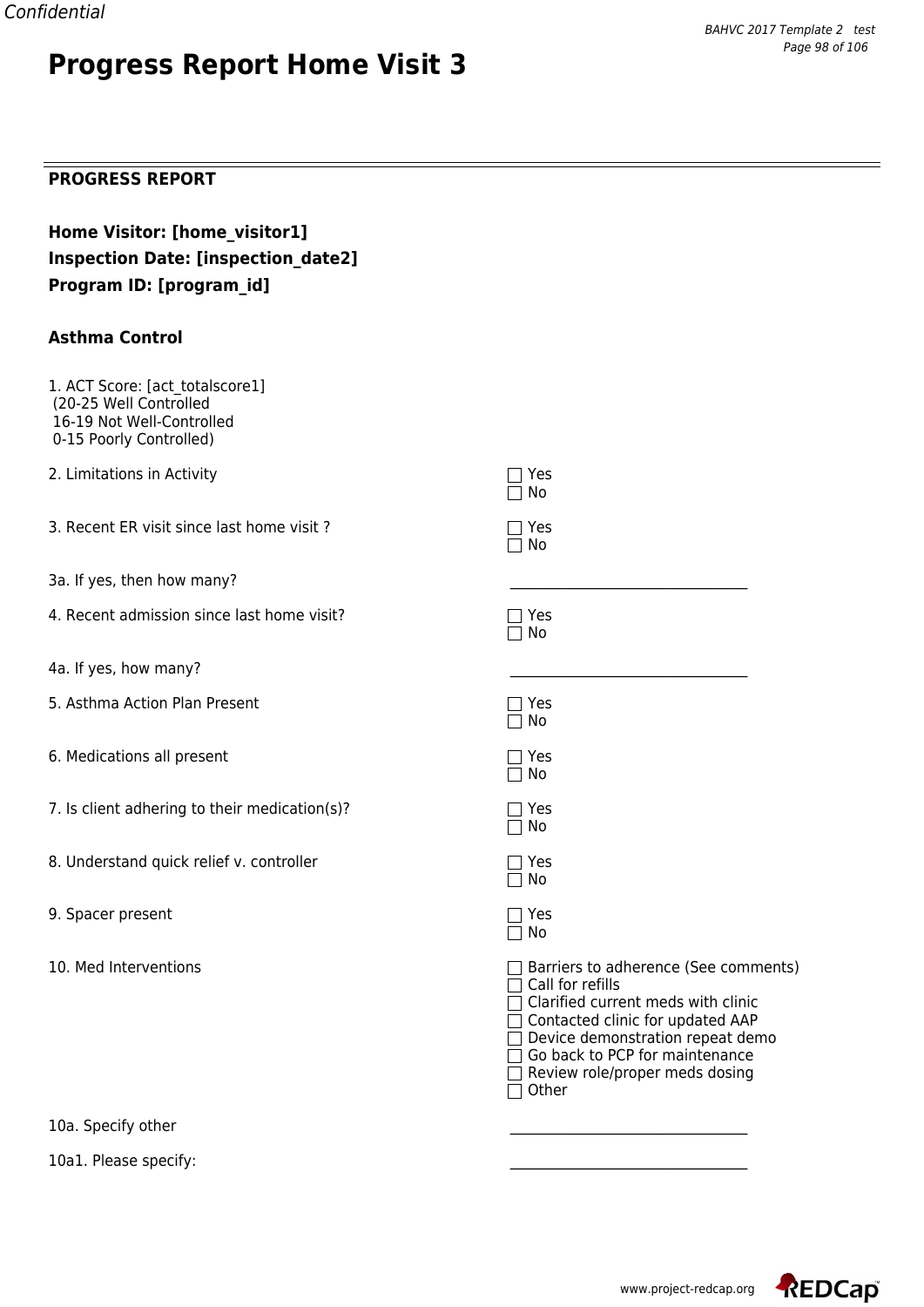### **Environmental Triggers: Initial/Ongoing Issues**

| <b>Environmental Triggers: Initial/Ongoing Issues</b> |                                                  |  |
|-------------------------------------------------------|--------------------------------------------------|--|
| **Check whether it's an issue**                       |                                                  |  |
| 11. Cockroaches                                       | Yes<br>No<br>Resolve                             |  |
| 11a. Status of cockroach issue is:                    | Severe<br>Modera<br>Mild                         |  |
| 12. Rodents                                           | Yes<br>No<br>Resolve                             |  |
| 12a. Status of rodents issue is:                      | Severe<br>7 Modera<br>Mild                       |  |
| 13. Mold                                              | Yes<br>  No<br>Resolve                           |  |
| 13a. Status of mold issue is:                         | Severe<br>  Modera<br>$\sqcap$ Mild              |  |
| 14. Dust/clutter/stuffed animals                      | Yes<br>No<br>Resolve                             |  |
| 14a. Resolved? [Dust/clutter/stuffed animals]         | Severe<br>Modera<br>Mild                         |  |
| 15. Unsanitary conditions                             | Yes<br>  No<br>$\Box$ Resolve                    |  |
| 15a. Status of unsanitary conditions is               | Severe<br>Modera<br>Mild                         |  |
| 16. Carpeting                                         | Yes<br>No<br>Resolve                             |  |
| 17. Environmental smoke                               | Yes<br>No<br>Resolve                             |  |
| 17a. If yes, please specify (check all that apply):   | Hookah<br>Marijua<br>Tobacco<br>Other<br>Not sur |  |
| 18. Strong cleaners VOCs                              | Yes<br>No<br>Resolve                             |  |

18a. Status of strong cleaners VOCs:<br>
<br>
<br> Moderate Mild

|                                   | _ Mild                                              |
|-----------------------------------|-----------------------------------------------------|
|                                   | ]Yes<br>]No<br>]Resolved                            |
|                                   | ]Severe<br>]Moderate<br>]Mild                       |
|                                   | ]Yes<br>]No<br>]Resolved                            |
|                                   | ]Severe<br>]Moderate<br>]Mild                       |
|                                   | ]Yes<br>]No<br>]Resolved                            |
|                                   | ]Severe<br>]Moderate<br>]Mild                       |
|                                   | ]Yes<br>]No<br>]Resolved                            |
|                                   | ]Severe<br>]Moderate<br>]Mild                       |
|                                   | ]Yes<br>]No<br>]Resolved                            |
| ן                                 | ]Yes<br>]No<br>Resolved                             |
| ٦                                 | Hookah<br>Marijuana<br>Tobacco<br>Other<br>Not sure |
| 1<br>٦<br>ן                       | Yes<br>No<br>Resolved                               |
| ]<br>1<br>$\overline{\mathsf{I}}$ | Severe<br>Moderate<br>Mild                          |

No Resolved

Moderate

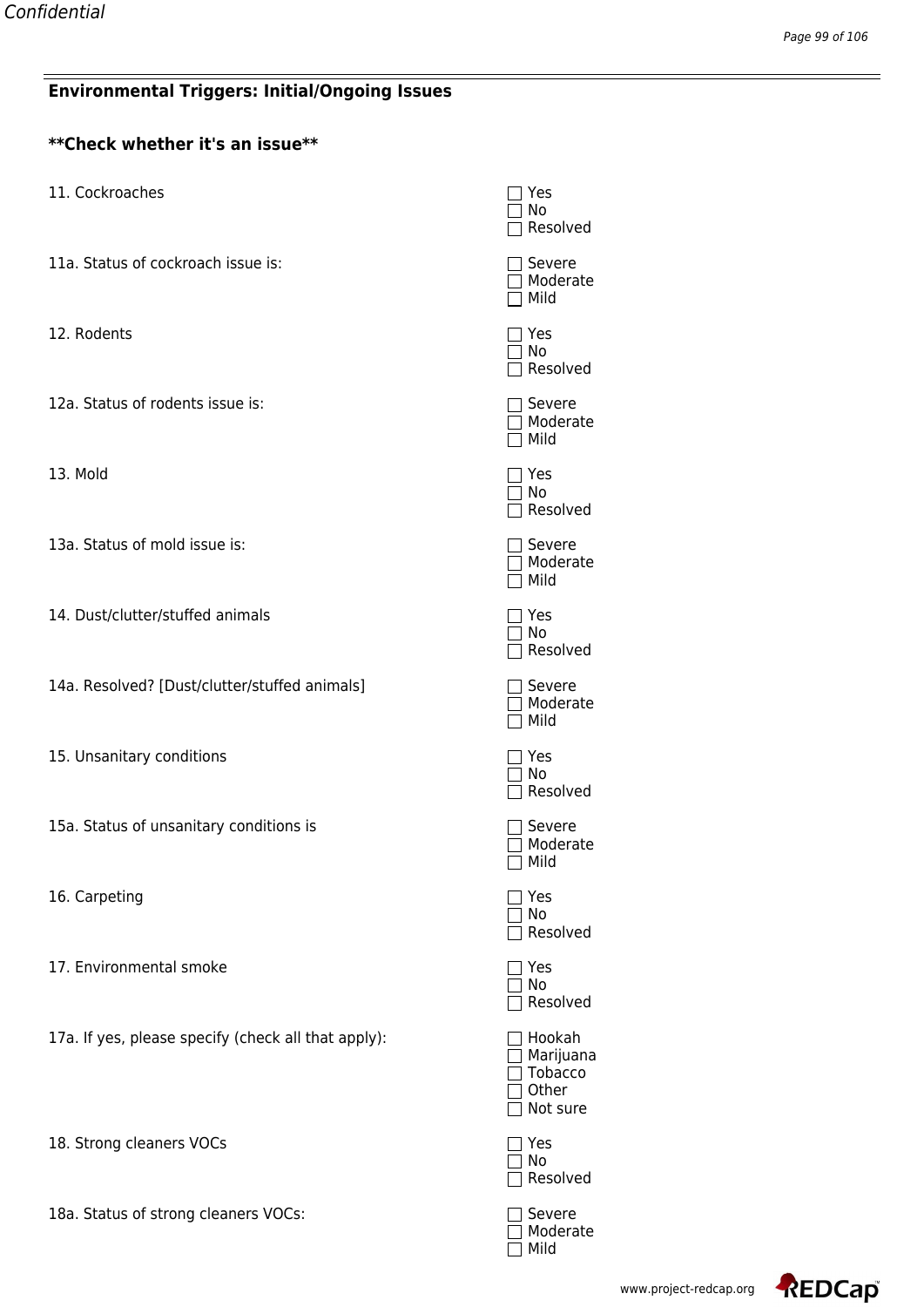| 19. Pets                         | ⊟ाਞऽ<br>$\sqsupset$ No<br>Resolved                                                                                                                                                                                                                                                                                         |
|----------------------------------|----------------------------------------------------------------------------------------------------------------------------------------------------------------------------------------------------------------------------------------------------------------------------------------------------------------------------|
| 19a. What kind of pets?          | <b>Bird</b><br>$\sqsupset$ Cat<br>$\sqsupset$ Dog<br>□ Rodent<br>$\sqsupset$ Other                                                                                                                                                                                                                                         |
| 19a1. If other, please specify:  |                                                                                                                                                                                                                                                                                                                            |
| 20. Other Environmental Triggers | $\sqsupset$ Yes<br>$\sqcap$ No<br>Resolved                                                                                                                                                                                                                                                                                 |
| 20a. Other                       |                                                                                                                                                                                                                                                                                                                            |
| 21. Supplies provided            | $\Box$ Encasings- Mattress and Pillow<br>$\Box$ HEPA Vacuum<br>□ Integrated Pest Management Kit<br>$\Box$ Other                                                                                                                                                                                                            |
| 21a. Specify Other               |                                                                                                                                                                                                                                                                                                                            |
| 22. Referrals made               | $\Box$ Asthma Swim Program<br>□ Breathe Easy - ISD<br>Quitworks - smoking cessation service<br>$\Box$ Other                                                                                                                                                                                                                |
| 22a. Specify Other               |                                                                                                                                                                                                                                                                                                                            |
| 23. Recommendations              | □ Conduct Allergy Test<br>$\Box$ Green cleaning<br>$\Box$ Integrated pest management education<br>$\sqsupset$ Reduce clutter<br>Remove pet from bedroom/home<br>□ Smoke free home pledge<br>□ Tobacco counseling<br>□ Vacuum/dust/wash bedding weekly<br>□ Work order/contact landlord re: violations<br>$\sqsupset$ Other |
| 23a. Specify other               |                                                                                                                                                                                                                                                                                                                            |
|                                  |                                                                                                                                                                                                                                                                                                                            |

24. Progress Report Comments

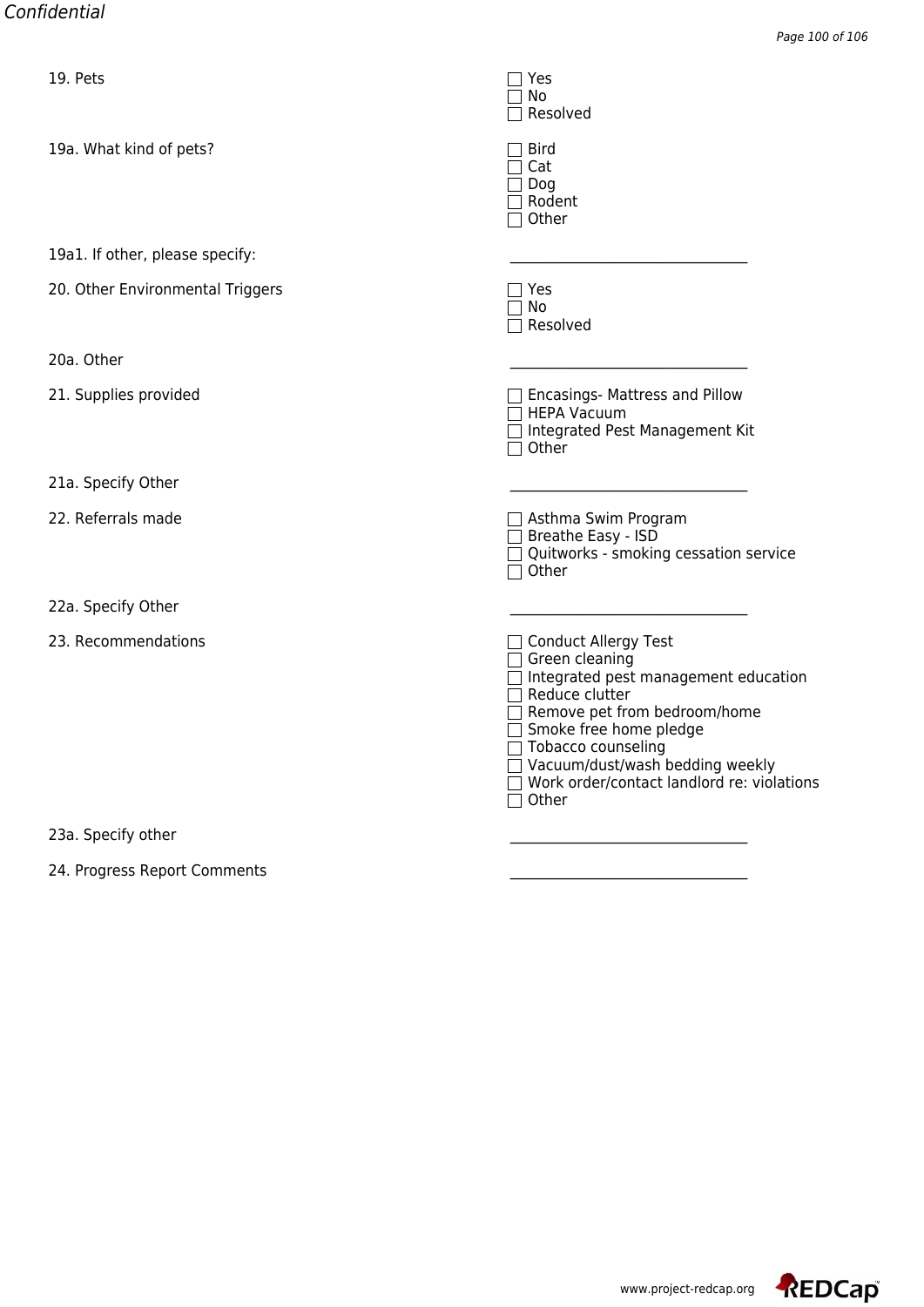# **Secondary Home Progress Report Home Visit 3**

Secondary Household Progress Report

| <b>Environmental Triggers: Initial/Ongoing Issues</b> |                                                                                                                                                                                                                                                                |
|-------------------------------------------------------|----------------------------------------------------------------------------------------------------------------------------------------------------------------------------------------------------------------------------------------------------------------|
| ** Check whether it's an issue**                      |                                                                                                                                                                                                                                                                |
| 1. Is this the child's secondary household?           | Yes<br>No                                                                                                                                                                                                                                                      |
| Please continue answering the following questions.    |                                                                                                                                                                                                                                                                |
| 2. Limitations in Activity                            | Yes<br>No                                                                                                                                                                                                                                                      |
| 3. Recent ER visit since last home visit?             | Yes<br>No                                                                                                                                                                                                                                                      |
| 3a. If yes, then how many?                            |                                                                                                                                                                                                                                                                |
| 4. Recent admission since last home visit?            | Yes<br>No                                                                                                                                                                                                                                                      |
| 4a. If yes, how many?                                 |                                                                                                                                                                                                                                                                |
| 5. Asthma Action Plan Present                         | Yes<br>No                                                                                                                                                                                                                                                      |
| 6. Medications all present                            | Yes<br>No                                                                                                                                                                                                                                                      |
| 7. Is client adhering to their medication(s)?         | Yes<br>No                                                                                                                                                                                                                                                      |
| 8. Understand quick relief v. controller              | Yes<br>No                                                                                                                                                                                                                                                      |
| 9. Spacer present                                     | Yes<br>No                                                                                                                                                                                                                                                      |
| 10. Med Interventions                                 | Barriers to adherence (See comments)<br>Call for refills<br>Clarified current meds with clinic<br>□ Contacted clinic for updated AAP<br>Device demonstration repeat demo<br>Go back to PCP for maintenance<br>$\Box$ Review role/proper meds dosing<br>□ Other |
| 10a. Specify other                                    |                                                                                                                                                                                                                                                                |
| 10a1. Please specify:                                 |                                                                                                                                                                                                                                                                |
| 11. Cockroaches                                       | Yes<br>No<br>Resolved                                                                                                                                                                                                                                          |
| 11a. Status of cockroach issue is:                    | $\exists$ Severe                                                                                                                                                                                                                                               |

Moderate Mild



 $=$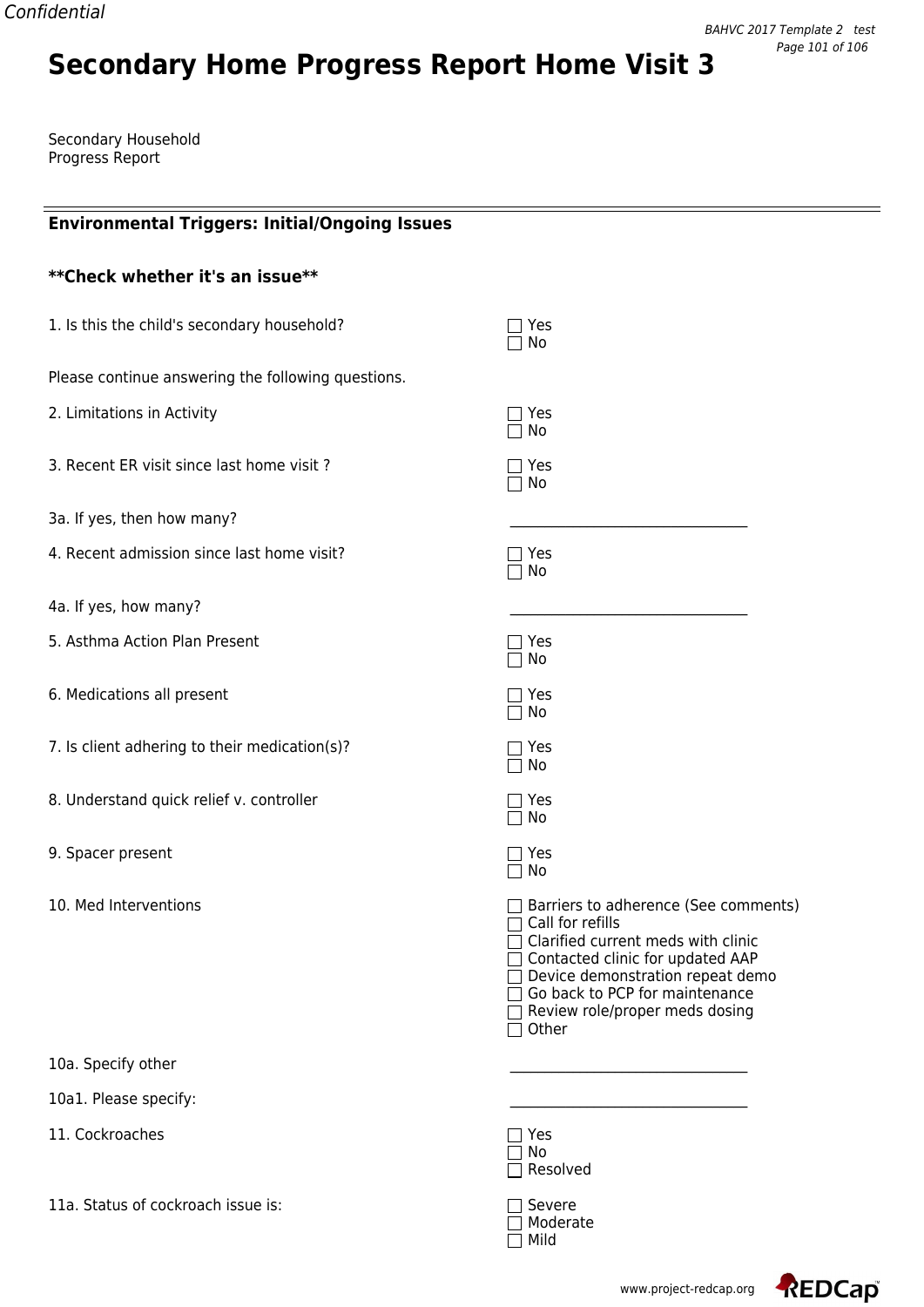| <u>12. Rouents</u>                                  | णाएऽ<br>No<br>Resolve                            |
|-----------------------------------------------------|--------------------------------------------------|
| 12a. Status of rodents issue is:                    | Severe<br>Modera<br>Mild                         |
| 13. Mold                                            | Yes<br>No<br>Resolve                             |
| 13a. Status of mold issue is:                       | Severe<br>Modera<br>Mild                         |
| 14. Dust/clutter/stuffed animals                    | Yes<br>No<br>Resolve                             |
| 14a. Status of dust/clutter/stuffed animals:        | Severe<br>  Modera<br>Mild                       |
| 15. Unsanitary conditions                           | Yes<br>No<br>Resolve                             |
| 15a. Status of unsanitary conditions is             | Severe<br>Modera<br>Mild                         |
| 16. Carpeting                                       | Yes<br>No<br>Resolve                             |
| 17. Environmental smoke                             | Yes<br>No<br>Resolve                             |
| 17a. If yes, please specify (check all that apply): | Hookah<br>Marijua<br>Tobacco<br>Other<br>Not sur |
| 18. Strong cleaners VOCs                            | Yes<br>No<br>Resolve                             |
| 18a. Status of strong cleaners VOCs:                | Severe                                           |

19. Pets

19a. What kind of pets?

19a1. If other, please specify:

| $\Box$                                     | TES<br>1 No<br>  Resolved                           |
|--------------------------------------------|-----------------------------------------------------|
| ᄓ                                          | Severe<br>Moderate<br>Mild                          |
|                                            | ]Yes<br>]No<br>$\Box$ Resolved                      |
| $\overline{\phantom{a}}$                   | $\Box$ Severe<br>□ Moderate<br>Mild                 |
| $\Box$                                     | Yes<br>No<br>Resolved                               |
| П                                          | $\Box$ Severe<br>Moderate<br>Mild                   |
| $\Box$<br>ᄀ                                | Yes<br>No<br>Resolved                               |
| $\overline{\phantom{a}}$                   | $\Box$ Severe<br>□ Moderate<br>Mild                 |
| ┐                                          | Yes<br>No<br>Resolved                               |
| I                                          | Yes<br>No<br>Resolved                               |
| $\lrcorner$                                | Hookah<br>Marijuana<br>Tobacco<br>Other<br>Not sure |
| $\blacksquare$<br>$\overline{\phantom{a}}$ | Yes<br>No<br>Resolved                               |
|                                            | Severe<br>Moderate<br>Mild                          |
|                                            | Yes<br>$\overline{\sqcap}$ No<br>Resolved           |
|                                            | <b>Bird</b><br>Cat<br>Dog<br>Rodent<br>Other        |

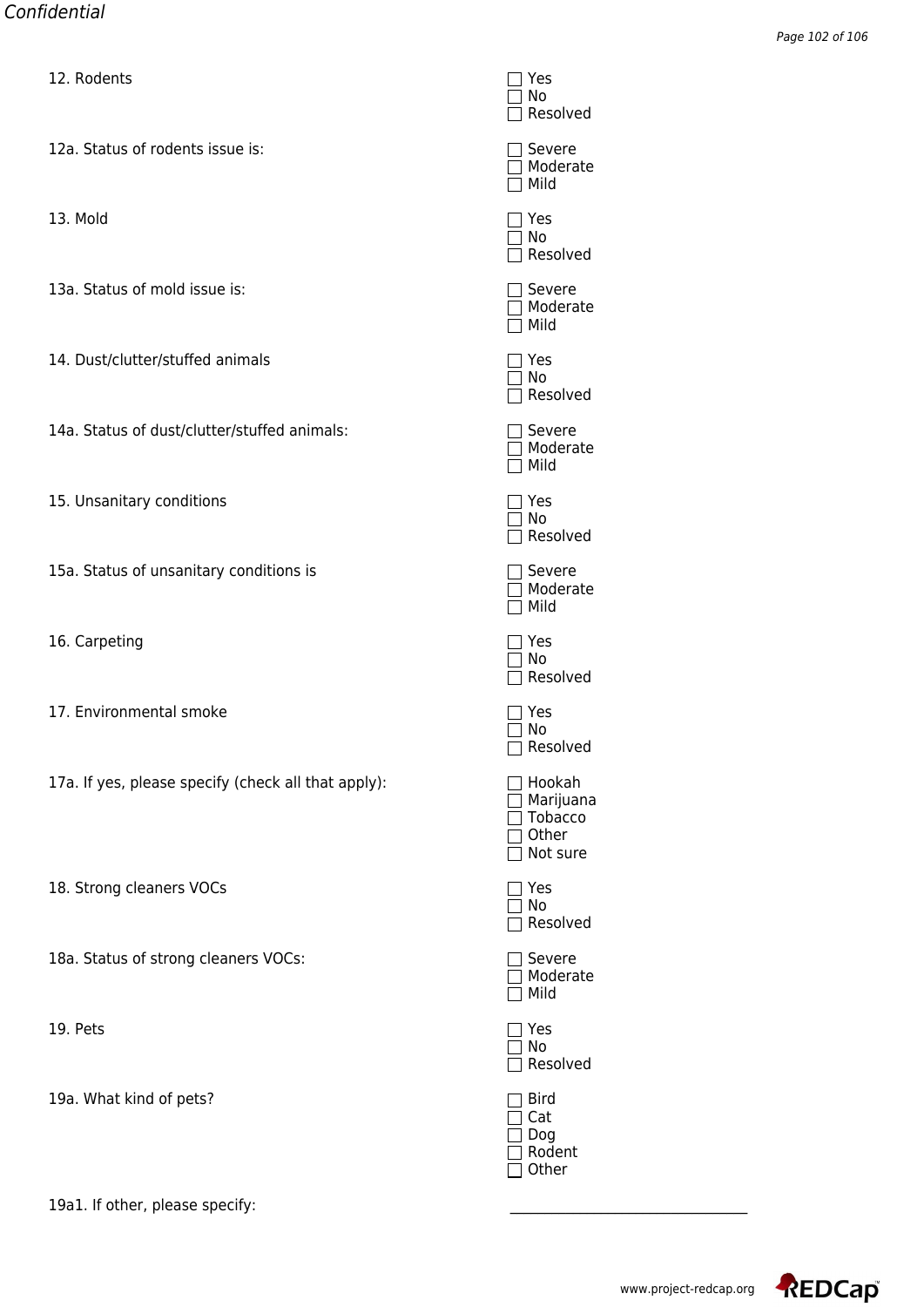| zu. Other Environmental Triggers | TTES<br>No<br>Resolved                                                                                                                                                                                                                                                            |
|----------------------------------|-----------------------------------------------------------------------------------------------------------------------------------------------------------------------------------------------------------------------------------------------------------------------------------|
| 20a. Other                       |                                                                                                                                                                                                                                                                                   |
| 21. Supplies provided            | Encasings- Mattress and Pillow<br><b>HEPA Vacuum</b><br>Integrated Pest Management Kit<br>Other                                                                                                                                                                                   |
| 21a. Specify Other               |                                                                                                                                                                                                                                                                                   |
| 22. Referrals made               | Asthma Swim Program<br>Breathe Easy - ISD<br>Quitworks - smoking cessation service<br>Other                                                                                                                                                                                       |
| 22a. Specify Other               |                                                                                                                                                                                                                                                                                   |
| 23. Recommendations              | <b>Conduct Allergy Test</b><br>Green cleaning<br>Integrated pest management education<br>Reduce clutter<br>Remove pet from bedroom/home<br>Smoke free home pledge<br>Tobacco counseling<br>Vacuum/dust/wash bedding weekly<br>Work order/contact landlord re: violations<br>Other |
| 23a. Specify other               |                                                                                                                                                                                                                                                                                   |

24. Progress Report Comments

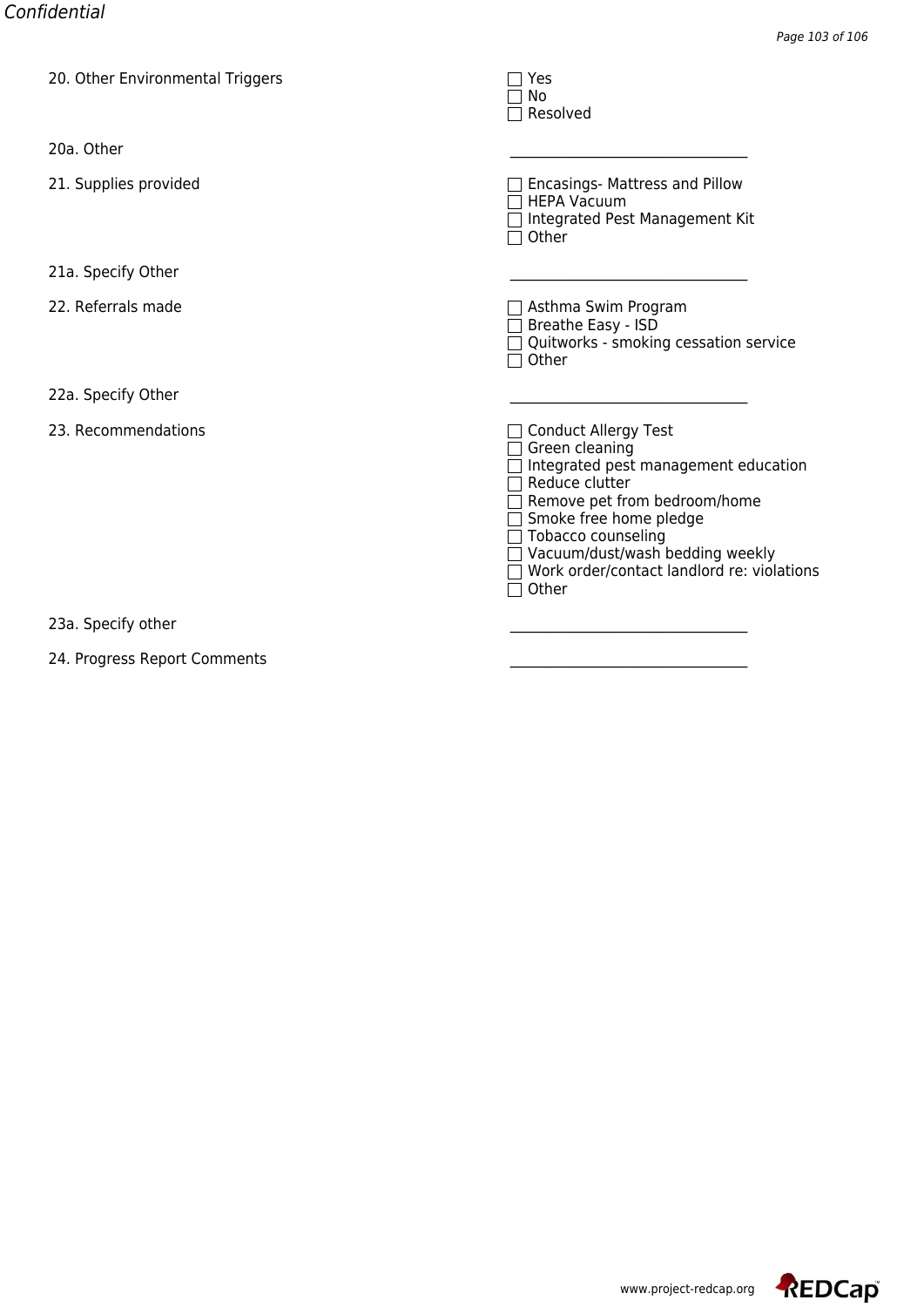#### **SIX MONTH FOLLOW UP**

| Home Visitor: [inspector2 6mo]          |
|-----------------------------------------|
| Inspection Date: [inspection date2 6mo] |
| Program ID: [program id]                |

1. Client discontinued program due to: Declines further contact

**Six Month Follow Up**

 $\Box$  Lost to follow-up  $\Box$  Moved out of area  $\Box$  Other

1a. If other, indicate reason client is inactive

2. Home Visitor

3. Inspection Date

4. In the past 4 weeks, how much of the time did asthma keep you/your child from getting as much done at work, school or home? (Choose 1)

5. In the past 4 weeks, how often did your child experience shortness of breath?

6. In the past 4 weeks, how often did your/your child's asthma symptoms (wheezing, coughing, shortness of breath, chest tightness or pain) wake you up at night or earlier than usual in the morning?  $(Choose 1)$ 

7. In the past 4 weeks, how often have you/your child used a rescue inhaler or nebulizer medication (such as albuterol)? (Choose 1)

8. How would you rate your/your child's asthma control? (Choose 1)

9. Total ACT Score (Will populate itself when you save this form.)

| $\sqcap$ All of the time<br>$\Box$ Most of the time<br>$\Box$ Some of the time<br>$\Box$ A little of the time                                                    |
|------------------------------------------------------------------------------------------------------------------------------------------------------------------|
| $\Box$ None of the time<br>$\Box$ More than once per day<br>$\Box$ Once per day<br>$\Box$ 3 to 6 times per week<br>□ Once or twice per week<br>$\Box$ Not at all |
| $\Box$ 4 or more nights per week<br>□ 2 or 3 nights per week<br>□ Once per week<br>$\Box$ Once or twice<br>$\Box$ Not at all                                     |
| $\Box$ 3 or more times per day<br>$\Box$ 1 to 2 times per day<br>$\Box$ 2 or 3 times per week<br>□ Once per week or less<br>$\Box$ Not at all                    |
| $\sqcap$ Not controlled at all<br>□ Poorly controlled<br>Somewhat controlled<br>$\sqcap$ Well controlled<br>$\Box$ Completely controlled                         |

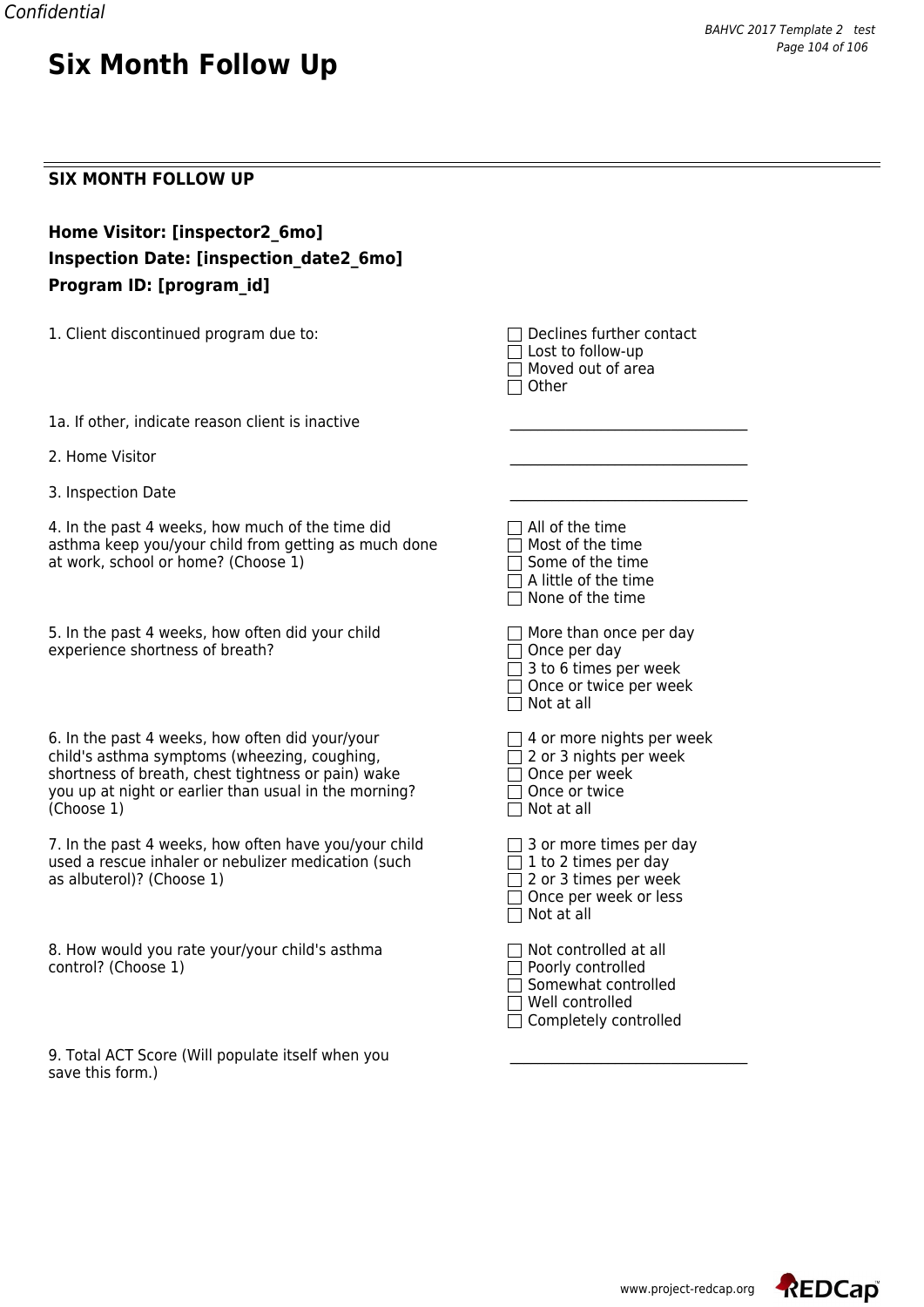10. In the past 6 months, how many times have 0 you/your child been admitted to a hospital overnight 1 because of asthma? 2

11. In the past 6 months, how many times have you/your child been seen in the emergency room or 1 urgent care center because of cough, wheezing, or 2 shortness of breath from asthma?

12. Besides those emergency room/urgent care visits, how many times have you/your child been seen in the 1 doctor's office or clinic for asthma? 2

13. In the past 6 months, have you/your child been prescribed a course of prednisone (3-5 days, liquid) for an asthma episode?

13a. How many times?

#### **Asthma Medication**

14. Do you have a written plan from your provider for  $\square$  Yes managing your asthma (Asthma Action/Management Plan)?  $\square$  No managing your asthma (Asthma Action/Management Plan)?

15. When was the last time you/your child took any  $\Box$  N/A quick-relief medications to help relieve coughing,  $\Box$  This morning wheezing, shortness of breath, or tightness in the  $\Box$  Last night chest? The South of the South of the South of the South of the South of the South of the South of the South of the South of the South of the South of the South of the South of the South of the South of the South of the So

| 1                                                                   |           | 1<br>1<br>Ι<br>1<br>1                          | 1<br>1<br>1<br>1<br>Ι                                                         | ı<br>1<br>Ι<br>$\overline{\phantom{a}}$                                             |
|---------------------------------------------------------------------|-----------|------------------------------------------------|-------------------------------------------------------------------------------|-------------------------------------------------------------------------------------|
| $\mathbf{1}$<br>$\frac{2}{3}$<br>$\overline{4}$<br>5<br>6<br>7<br>8 | Yes<br>No | 0<br>1<br>2<br>3<br>4<br>5<br>6<br>7<br>8<br>9 | 0<br>$\begin{array}{c} 1 \\ 2 \\ 3 \end{array}$<br>4<br>5<br>6<br>7<br>8<br>9 | U<br>$\mathbf{1}$<br>$\overline{c}$<br>$\overline{3}$<br>4<br>5<br>6<br>7<br>8<br>9 |
|                                                                     |           |                                                |                                                                               | $10$ or                                                                             |
| 9<br>10 or more                                                     |           | 10 or more                                     | 10 or more                                                                    | more                                                                                |
|                                                                     |           |                                                |                                                                               |                                                                                     |



Over a week ago